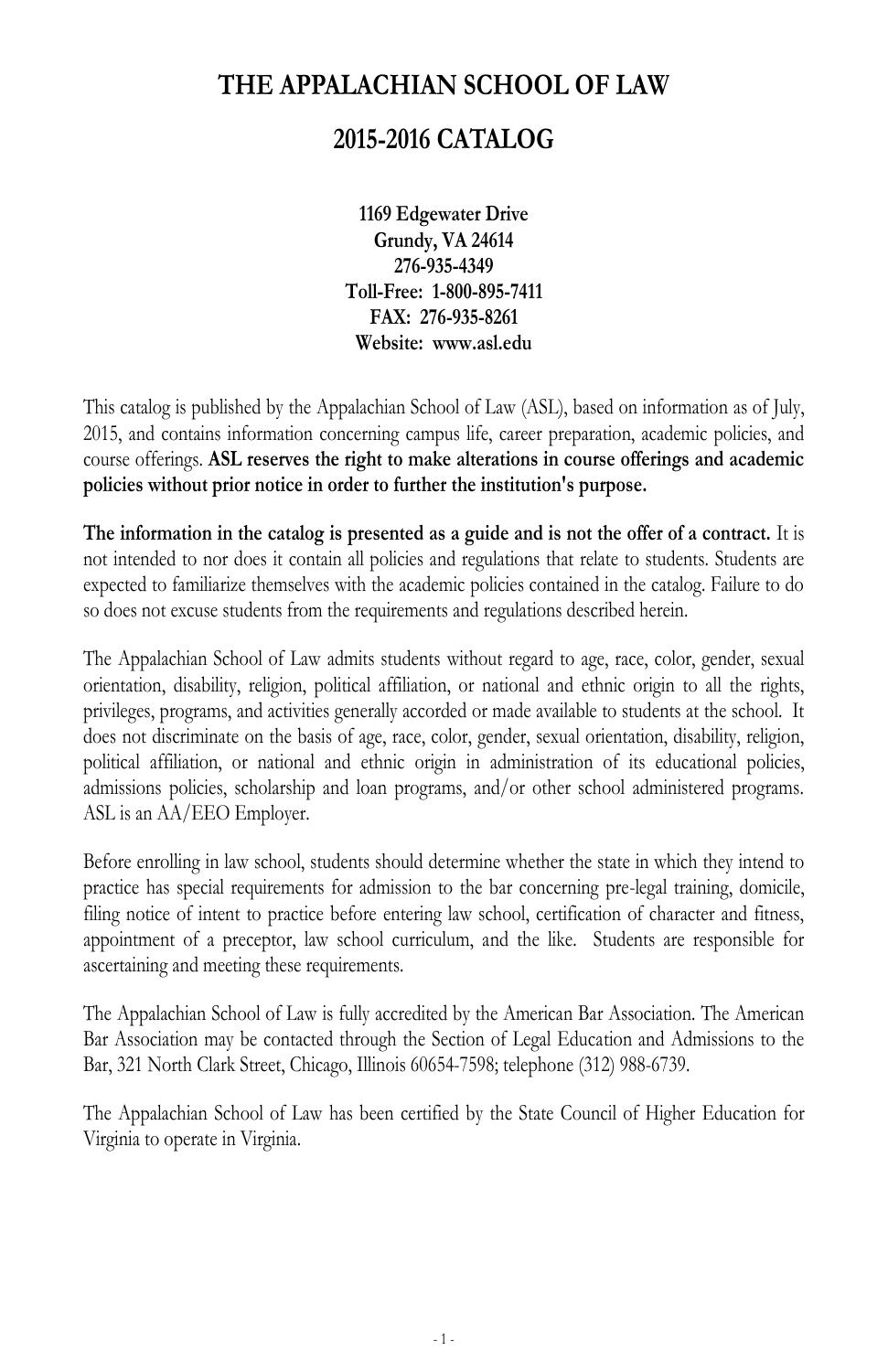# **Table of Contents**

| <b>Table of Contents</b> | Page |
|--------------------------|------|
|                          |      |
|                          |      |
|                          |      |
|                          |      |
|                          |      |
|                          |      |
|                          |      |
|                          |      |
|                          |      |
|                          |      |
|                          |      |
|                          |      |
|                          |      |
|                          |      |
|                          |      |
|                          |      |
|                          |      |
|                          |      |
|                          |      |
|                          |      |
|                          |      |
|                          |      |
|                          |      |
|                          |      |
|                          |      |
|                          |      |
|                          |      |
|                          |      |
|                          |      |
|                          |      |
|                          |      |
|                          |      |
|                          |      |
|                          |      |
|                          |      |
|                          |      |
|                          |      |
|                          |      |
|                          |      |
|                          |      |
|                          |      |
|                          |      |
|                          |      |
|                          |      |
|                          |      |
|                          |      |
|                          |      |
|                          |      |
|                          |      |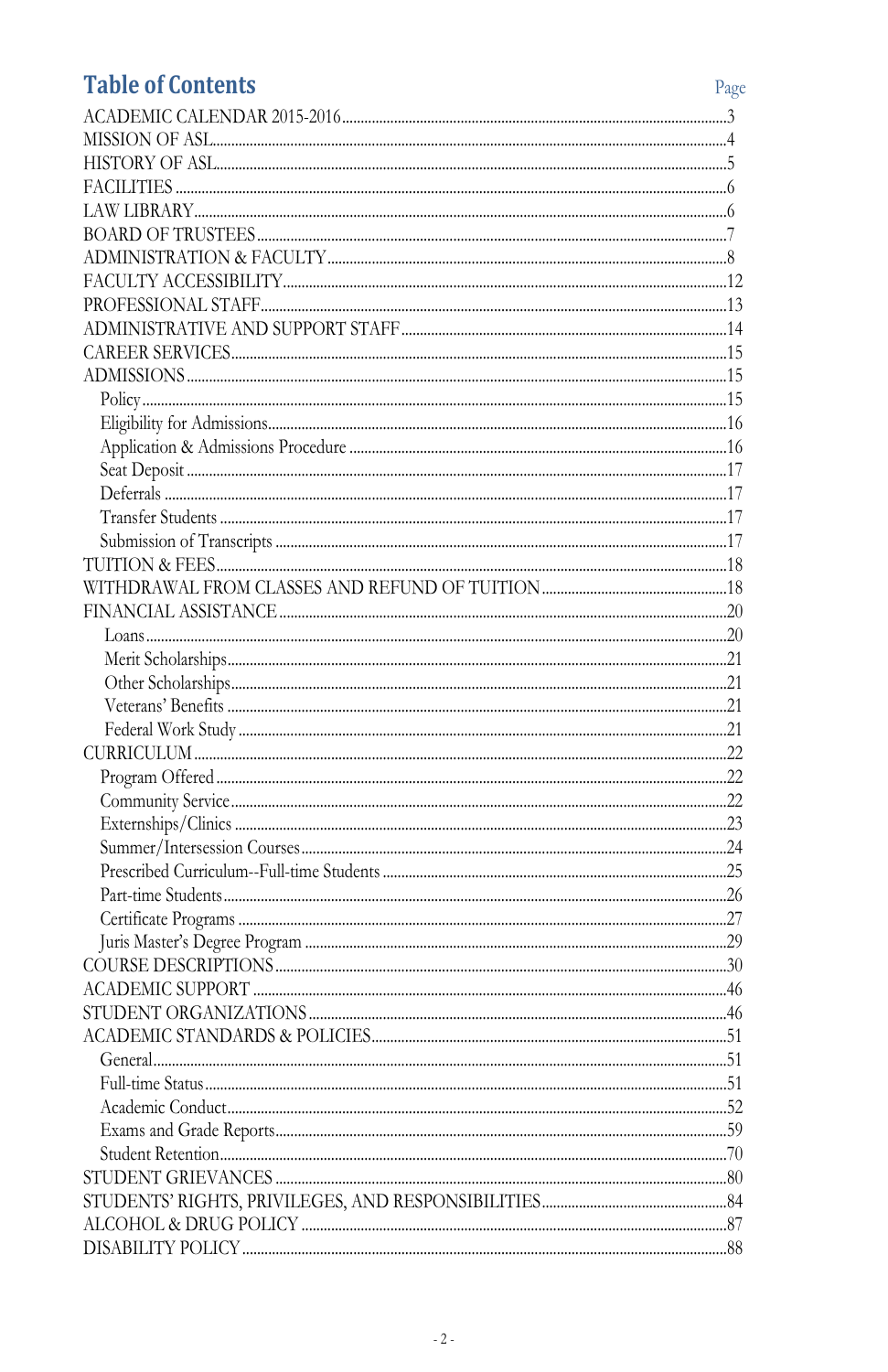# **ACADEMIC CALENDAR FOR 2014-2015**

| Introduction to Law                | August 10, 2015 - August 14, 2015 |
|------------------------------------|-----------------------------------|
| <b>Fall Semester Classes Begin</b> | <b>August 17, 2015</b>            |
| Holiday                            | September 7, 2015                 |
| <b>Thanksgiving Break</b>          | November 23-27, 2015              |
| <b>Last Class Day</b>              | November 30, 2015                 |
| <b>Exam Period</b>                 | December 2-11, 2015               |
| <b>January Intersession</b>        | <b>January 4-8, 2016</b>          |
| <b>Spring Classes Begin</b>        | January 11, 2016 (Monday)         |
| Holiday                            | <b>January 18, 2016</b>           |
| <b>Spring Break</b>                | March 7-11, 2016                  |
| <b>Last Class Day</b>              | April 25, 2016                    |
| <b>Exam Period</b>                 | April 27 - May 6, 2016            |
| Commencement                       | May 7, 2016                       |

Note: Inclement weather days, if needed, will be made up during breaks, weekends, or at the end of the semesters.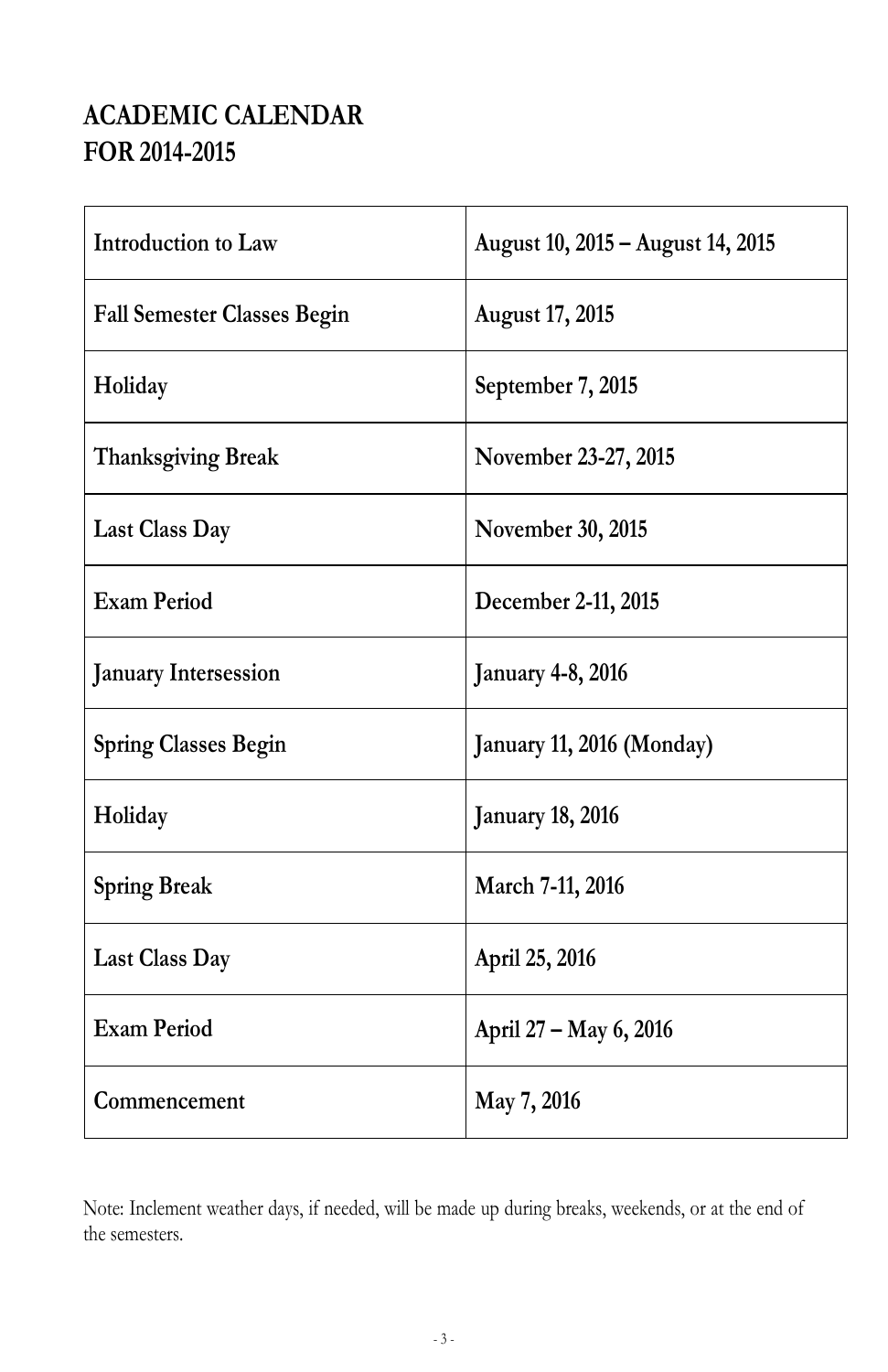# **MISSION OF the Appalachian School of Law**

The Appalachian School of Law was organized in 1994 as an independent not-forprofit educational institution located in the Town of Grundy, Virginia. Governed by a Board of Trustees, ASL provides a high quality program for the professional preparation of lawyers--the Juris Doctor or J.D. degree. The general curriculum emphasizes dispute resolution, ethics, and professional responsibility. Students will gain insights into the time-honored role of the attorney as counselor and representative of the court who seeks balance between the interests of the client and those of the public and strives for fairness and justice.

The Appalachian School of Law confers the Juris Master degree after the completion of three semesters of study, if a student is in good standing. It is now estimated that over 300 careers call for some fundamental knowledge of law and legal regulations.

This relatively small law school maintains a learning environment centered on students. A nationally recruited, well-qualified, and diverse faculty has instruction as its primary commitment. Up-to-date computers, software, peripherals, and other electronic technology enhance the classrooms, seminars, moot court, offices, and other facilities. The law library, characterized by a comprehensive current and retrospective collection of physically present materials and other information accessible through microforms and computer-managed information bases, is readily available to students, faculty, and the public. Students and faculty also engage in scholarship and contribute to the community and profession through service activities.

The Appalachian School of Law students, while largely representative of the region, come from throughout the nation and are both traditional and nontraditional with respect to age. Their cultural, racial, ethnic, and economic diversity enriches and furthers the institution's educational mission.

The Appalachian School of Law began offering its law degree program courses at the Grundy campus beginning in the fall of 1997. Additionally, ASL currently provides continuing legal education courses in the nearby Tri-Cities, Tennessee/Virginia area and surrounding region.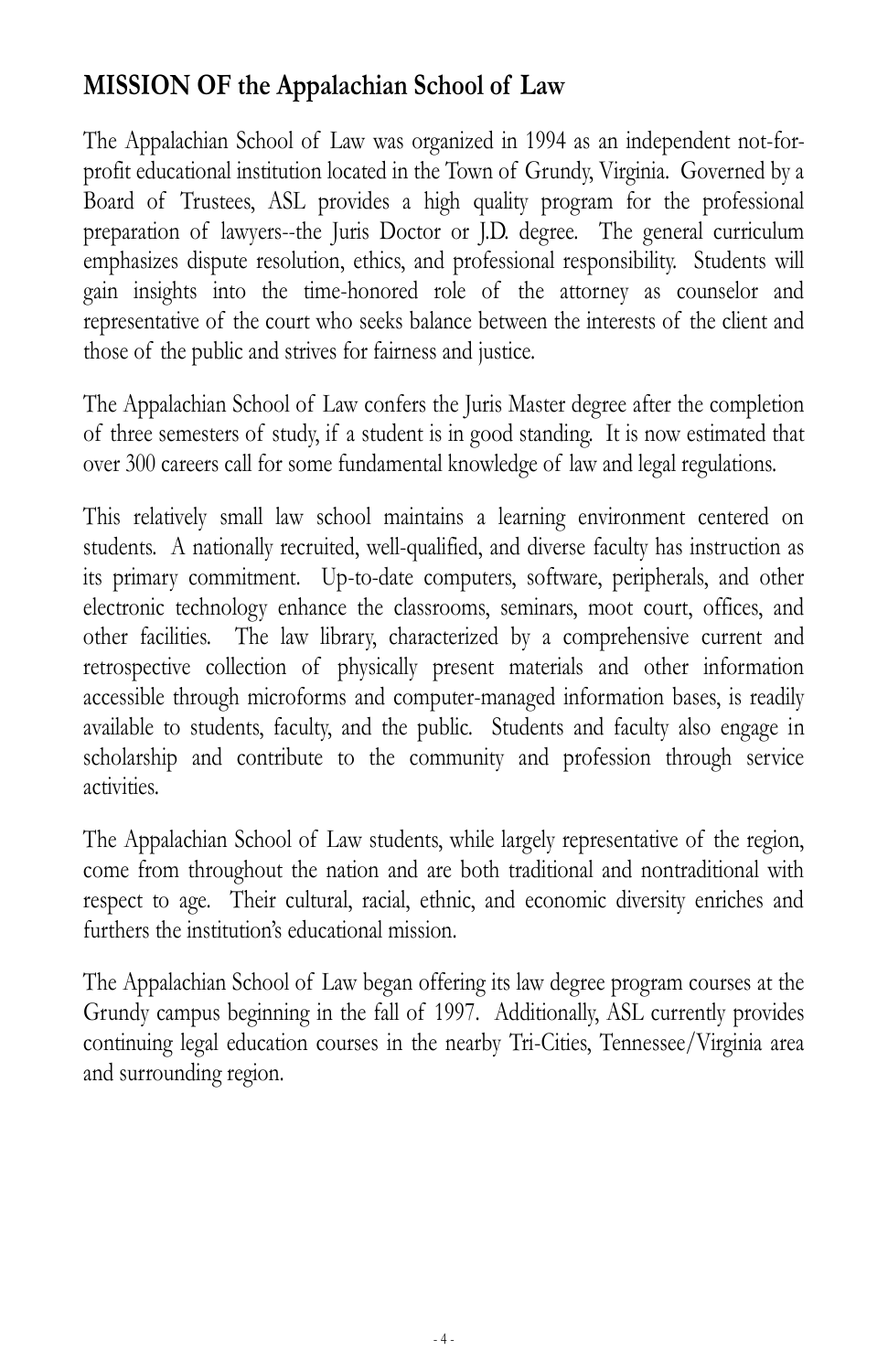# **HISTORY OF ASL**

In late 1993, Joseph E. Wolfe, a Norton, Virginia attorney, proposed to establish a law school in southwestern Virginia. Within six months, his proposal attracted the support of regional business executives, civic leaders, attorneys, and educators.

In late 1994, a Steering Committee formed that eventually grew to eighty members. This committee chartered ASL as a Virginia non-stock corporation, secured taxexempt status from the Internal Revenue Service, and drafted ASL's preliminary mission statement. The Steering Committee also prepared a feasibility study for the new law school.

In early May 1995, the State Council of Higher Education for Virginia approved establishment of ASL.

In April 1996 Buchanan County signed a compact with ASL, under the terms of which ASL received its main and library buildings and their grounds, funds for renovation of the buildings, and funds towards operating costs. The Appalachian School of Law Regional Commission, a federal agency, also contributed funds to ASL's operating costs.

In April 1997, the Commonwealth of Virginia Council of Higher Education granted ASL authorization to enroll students in courses leading to the Juris Doctor (J.D.) degree. ASL held its first faculty meeting on August 8, 1997, and its first classes on August 12, 1997, with nine faculty members in residence and seventy-one students in attendance.

ASL Charter Class of 2000 graduated on May 12, 2000. On February 19, 2001, ASL received provisional approval from the American Bar Association. On June 12, 2006, ASL received full approval from the American Bar Association.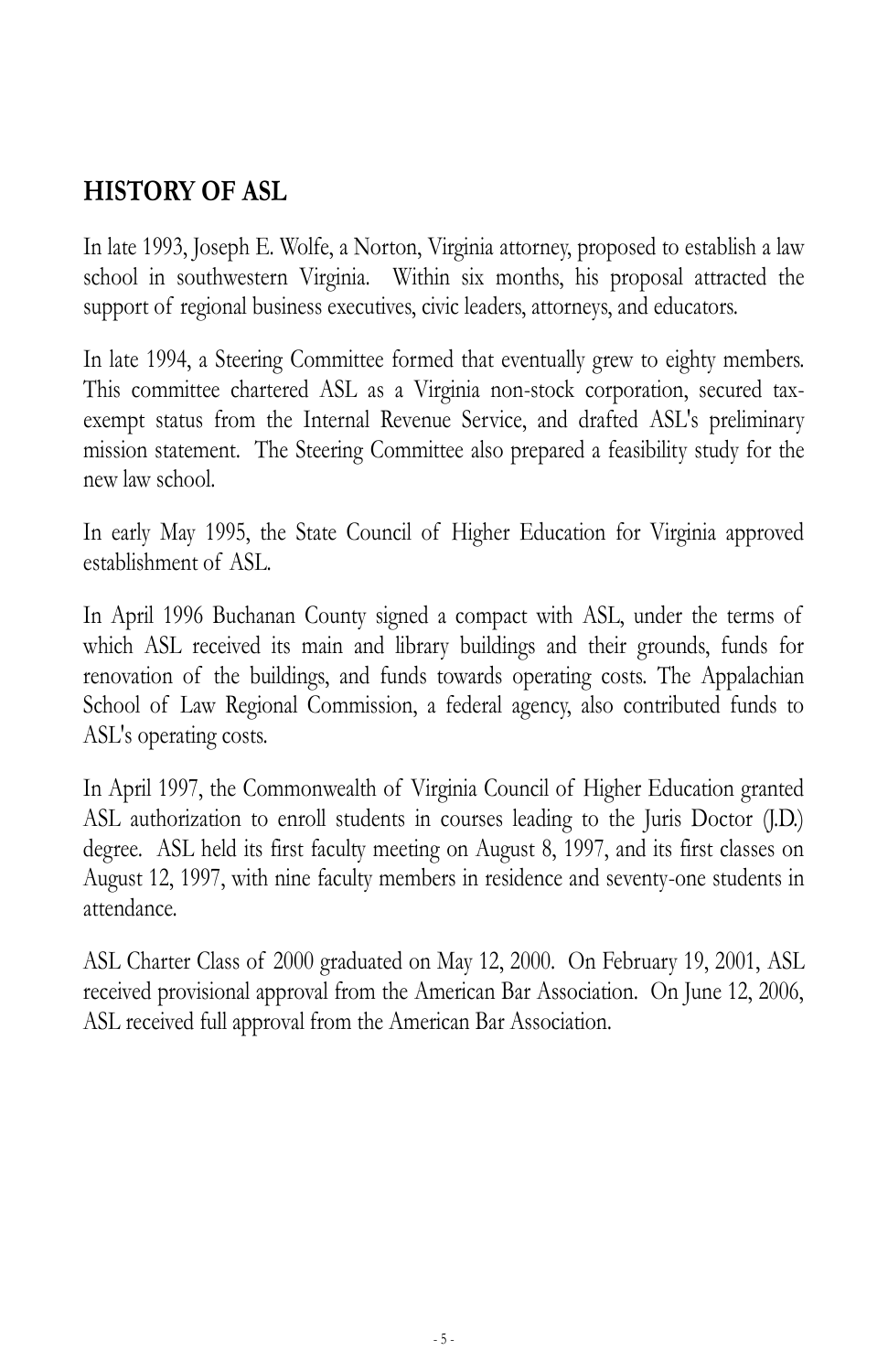# **FACILITIES**

ASL has a four-building campus located near the center of Grundy, Virginia. The award-winning classroom building contains 47,000 square feet and was extensively renovated for ASL in 1997. It is a two-story structure built around an open quadrangle and houses classrooms, faculty and staff offices, and space for student organizations. The classrooms include the Appellate Courtroom, the Trial Courtroom, and several smaller classrooms and seminar rooms. Most classrooms are wired for network access for laptop computers and have electrical outlets at each seat. In addition to wired network connections, the main classroom building and library have access to the Internet through a wireless network. The library collection is housed in the library building, which is adjacent to the classroom building.

The third building houses a privately-operated restaurant. The fourth building is the Dean's Residence located on Walnut Street. ASL also uses dedicated space in the adjacent Booth Center including the School's Business Office, Law Journal, Natural Resources Law Journal, and a 150-seat classroom.

## **LAW LIBRARY Description**

The Library has a core collection of reporters and codes, law reviews, treatises, and legislative history materials in print and microfiche. Supplementing the traditional research tools are over two dozen online legal databases (including Westlaw and LexisNexis). The collection is enhanced by our The Appalachian School of Law Collection, containing both fiction and nonfiction materials dealing with our local area. The librarians offer assistance in using the collection by providing ongoing training classes, one-on-one assistance, and printed research guides. The Library is a full government depository, and also provides interlibrary loans to students and faculty when other materials are needed. The two-story building, built as an elementary school in 1951, provides space for the collection as well as study space in individual carrels, tables, and group study rooms. Students can access our wireless network from anywhere in the building; public access computers are also available throughout the Library.

### **Hours**

More information about the Library, including the hours of operation, can be found on our web page at http://www.asl.edu/library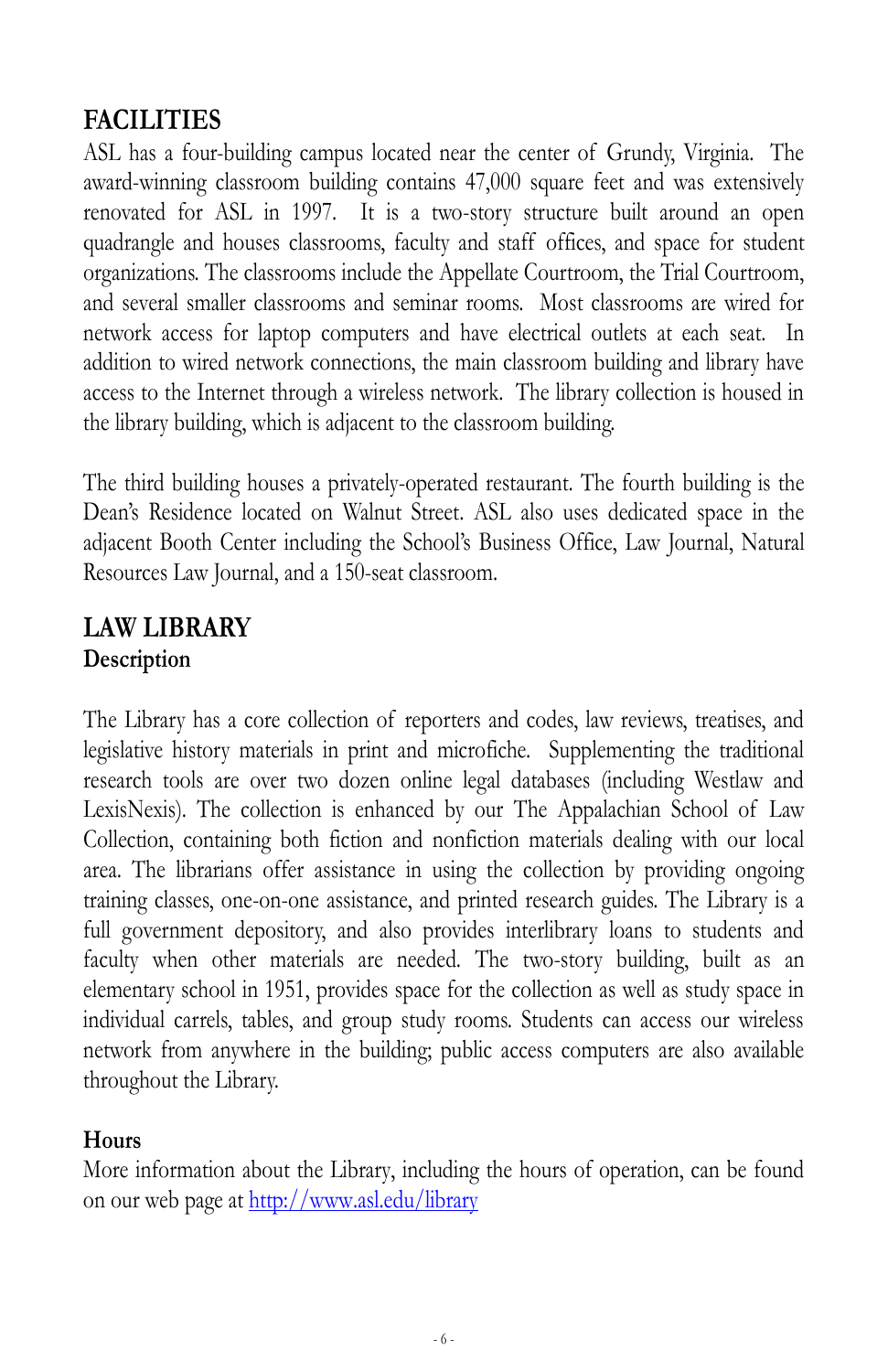## **Board of Trustees**

**ASL is governed by a Board of Trustees. The Board members, who are appointed to three-year terms, are distinguished leaders from central Appalachia who are strongly dedicated to the mission and goals of ASL. The current Board members and officers are:**

| TITLE:                     | <b>Employee:</b>              | City, State             |
|----------------------------|-------------------------------|-------------------------|
| Chair                      | Hon. Teresa M. Chafin         | Grundy, Virginia        |
| Treasurer                  | Michael McGlothlin            | Grundy, Virginia        |
| Vice-Treasurer             | <b>Lowell Dexter Ray</b>      | Vansant, Virginia       |
| Secretary                  | <b>Suzanne Kerney-Quillen</b> | Weber City, Virginia    |
| <b>Assistant Secretary</b> | Wade McGeorge                 | Hurley, Virginia        |
| <b>Trustee Member</b>      | <b>Trey Adkins</b>            | Hurley, Virginia        |
| <b>Trustee Member</b>      | Honorable George Allen        | Alexandria, Virginia    |
| <b>Trustee Member</b>      | <b>Jim Wayne Childress</b>    | Grundy, Virginia        |
| <b>Trustee Member</b>      | <b>Honorable Chad Dotson</b>  | Wise, Virginia          |
| <b>Trustee Member</b>      | James Keen                    | Vansant, Virginia       |
| <b>Trustee Member</b>      | Jerry W. Kilgore              | Richmond, Virginia      |
| <b>Trustee Member</b>      | Donald Ratliff                | Big Stone Gap, Virginia |
| <b>Trustee Member</b>      | <b>Garry Roger Rife</b>       | Grundy, Virginia        |
| <b>Trustee Member</b>      | <b>Reece Hale Robertson</b>   | Grundy, Virginia        |
| <b>Trustee Member</b>      |                               | Pennington Gap,         |
|                            | <b>Honorable Birg Sergent</b> | Virginia                |
| <b>Trustee Member</b>      | Joseph E. Wolfe, Esq.         | Norton, Virginia        |
| <b>General Counsel to</b>  | Thomas R. Scott, Jr. Esq.     |                         |
| the Board                  |                               | Grundy, Virginia        |
| Alumni President           | Drew Taylor                   | Marietta, Tennessee     |

The Appalachian School of Law is a Virginia-registered non-stock corporation. The powers, duties, and responsibilities of the governing Board of Trustees, Dean and Chief Operating Officer, and Faculty are contained in the Corporate Charter, Corporate By-laws, and Academic Standards, which are on file in the Law Library and available by mail upon request from the Office of the Dean.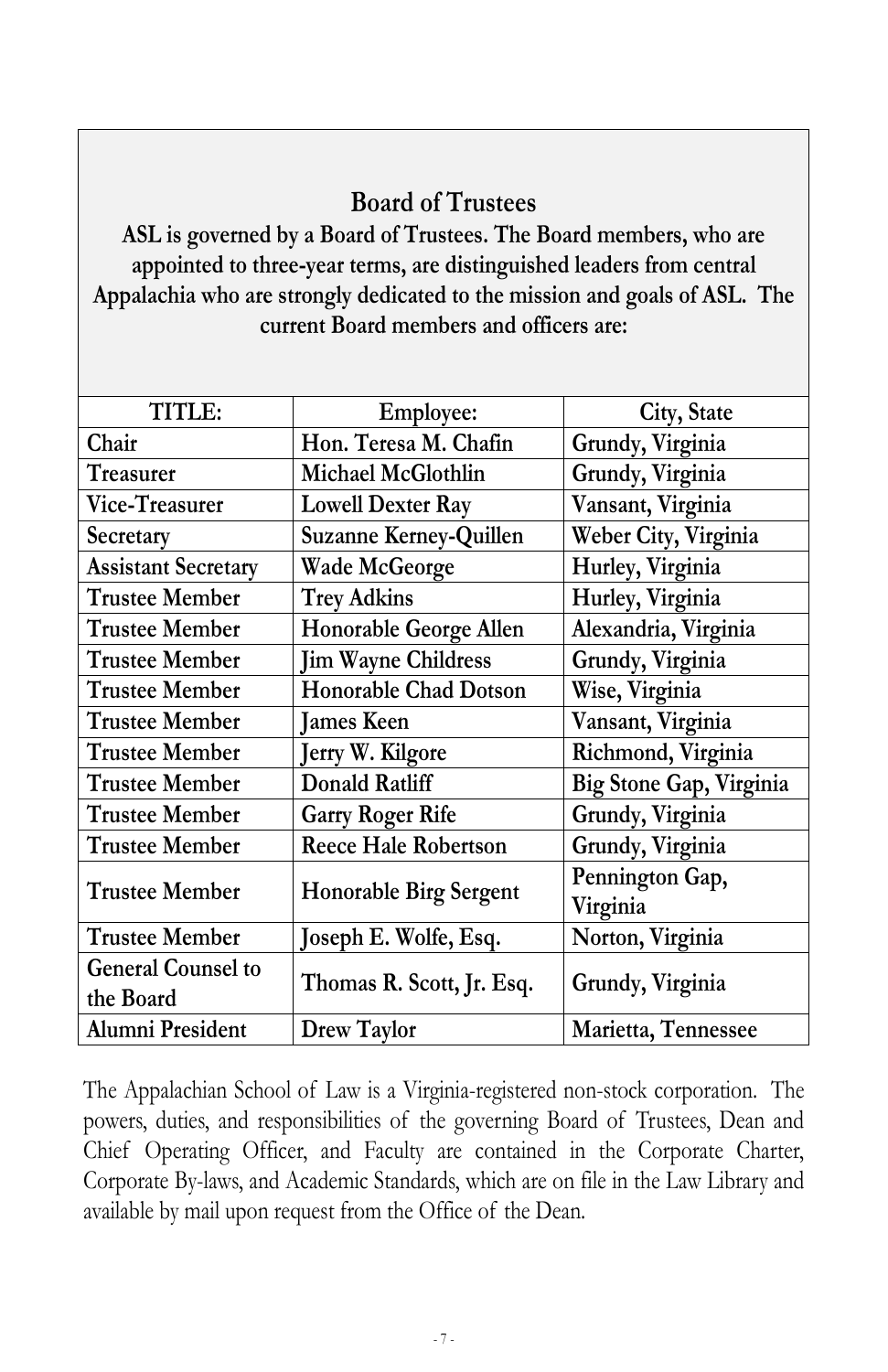## **ADMINISTRATION & FACULTY**

## **Daniel H. Caldwell, Interim Dean**

B.A. Political Science, Old Dominion University, J.D. University of Virginia. Dean Caldwell became Program Counsel for ASL's Natural Resources Law Program in January 2012, after 34 years of practice. In 2014 he also became the Director of ASL's Continuing Legal and Community Education Program. As counsel to the Program, he oversaw the implementation and administration of the Program. Formerly, Principal and Shareholder, McElroy, Hodges & Caldwell, Abingdon, VA; Managing Director, PennStuart, Abingdon, VA. His representation included mineral and energy clients on general corporate and transactional issues in both state and federal court.

#### **Sandra Keen McGlothlin, Dean of Admissions, Associate Dean for Academic Affairs and Associate Professor of Law**

B.A., University of Virginia, 1978; J.D., T.C. Williams School of Law of the University of Richmond, 1981. Formerly: Associate, Williams & Gibson, Grundy, Virginia; Partner, McGlothlin & Wife, Grundy, Virginia; President, Buchanan County Bar Association; Member, Town Council of the Town of Grundy, Virginia; Member, Virginia Coalfield Regional Tourism Development Authority; Vice-Mayor, Town of Grundy, Virginia; Member, Virginia Transportation Advisory Council. Published: VIRGINIA PRACTICE: CIVIL DISCOVERY (co-author). Courses taught: Family Law; Virginia Procedure; Family Law Practice; Juvenile Law Practice.

#### **Patrick R. Baker, Associate Professor of Law (1 year leave of absence, Dean of Students, Davis & Elkins College)**

B.A., Virginia Military Academy, J.D., The Appalachian School of Law, *cum laude*. Licensed to practice in Tennessee and Virginia. Formerly in private practice with the Abingdon, Virginia office of PennStuart & Eskridge. Professor Baker's scholarship focuses on Property, Regulatory, Administrative, and Energy Law. Courses taught: Virginia Procedure, Legal Process I and II, Administrative Law, Coal & Hard Mineral Law, Water Law, and Oil and Gas Law.

#### **Chelsea Baldwin, Assistant Professor of Law and Director of the Academic Success and Bar Preparation Studies Program**

B. A. in Communication Studies from Southwestern University in Georgetown, TX, Master of Education in Applied Behavioral Studies with a Certificate in Professional Counseling from Oklahoma City University, and J.D. from Oklahoma City University School of Law in Oklahoma City, OK. Professor Baldwin will be primarily responsible for developing, leading, coordinating, and implementing programs that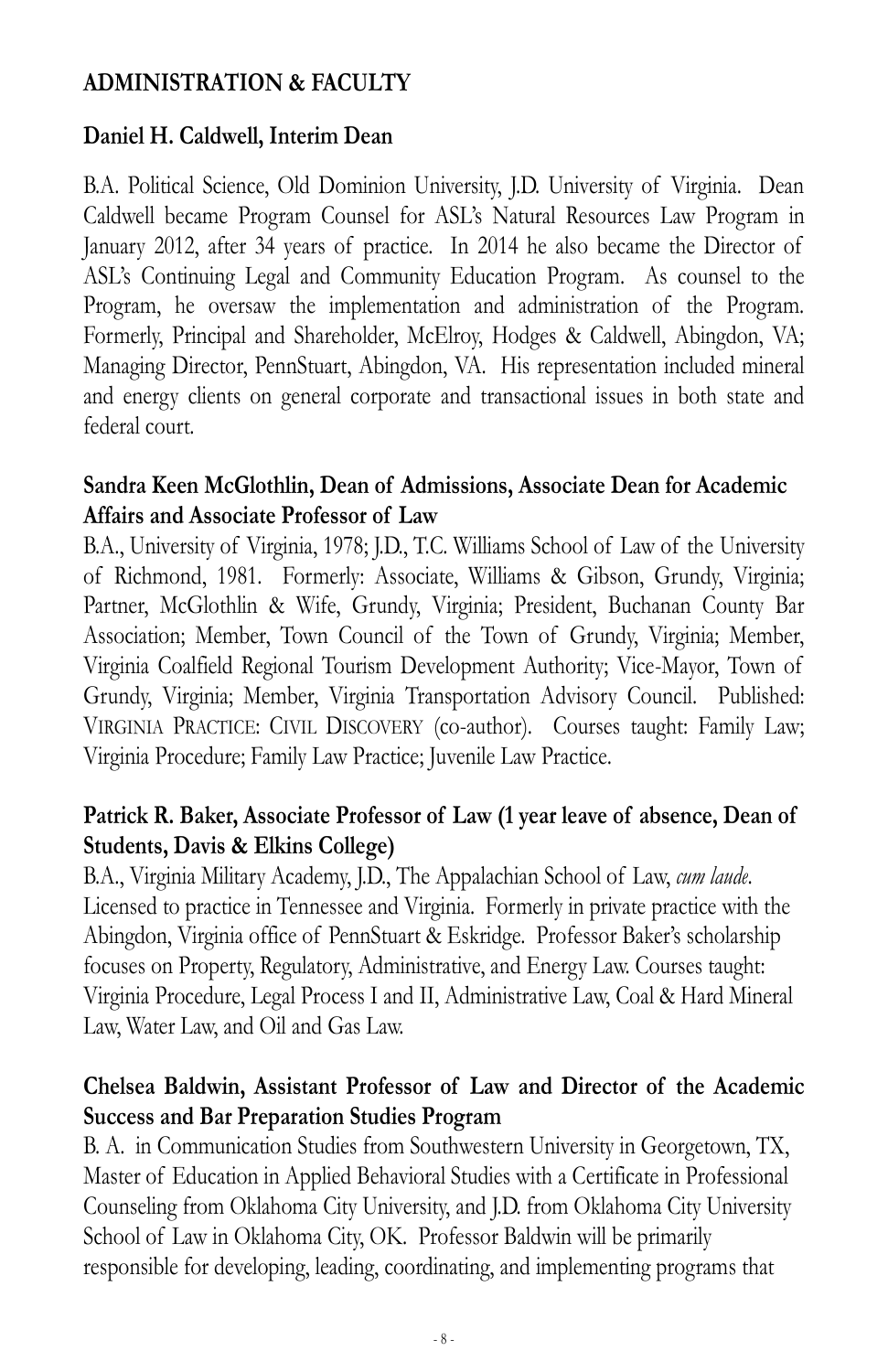support ASL's goals of assisting law students as they develop and improve legal study and test-taking skills, adjust to the challenges of law school, pass the bar exam, and prepare to enter law practice. Formerly: Oklahoma City University School of Law, as the Assistant Director of Academic Achievement, and private law practice in Oklahoma City where she focused on family law issues and was an essay grader and tutor through BARBRI.

#### **Judith M. Barger, Professor of Law (1 year leave of absence, Visiting Professor at Atlanta's John Marshall School of Law)**

B.S., *magna cum laude,* Political Science/Accounting, Wright State University; J.D., Georgetown University Law Center. Formerly: Senior Writing Fellow, Georgetown University Law Center; Law Clerk, Circuit Court for the 31<sup>st</sup> Judicial Circuit, Manassas, Virginia; Assistant Public Defender, Fairfax County, Virginia; Associate, Piliero, Mazza & Pargament, Washington, D.C. Professor Barger's practice experience includes defending individuals charged with serious felony offenses, and assisting Native American Tribes in forming their own court systems and trained tribal police officers. Her published work includes: Innocence Found: Retribution, Capital Punishment and the Eighth Amendment, 46 Loy. L.A. Rev. 1 (2012); Law and Order in the Emerald City: Using the Wizard of Oz to Illustrate Homicide Principles, 10 Ohio St. J. Crim. L. 629 (2013); Avoiding Atkins v. Virginia: How States are Circumventing Both the Letter and the Spirit of the Court's Mandate, 13 Berkeley J. Crim. L. 215 (2008); VIRGINIA PRACTICE: CIVIL DISCOVERY (co-author). Courses taught: Criminal Law; Criminal Procedure; Advanced Criminal Procedure; Criminal Practice; Advanced Criminal Issues Seminar; Advanced Criminal Advocacy.

### **Mark Belleville, Associate Professor of Law (1 year leave of absence, Energy Law and Policy Fellow at UC Berkeley College of Law)**

B.A., Philosophy, Miami University, with Departmental and University Honors; J.D. with Honors from the Ohio State University College of Law. Formerly, 12 years as a business litigator and counselor with the well-respected law firms of Woods Rogers PLC in Blacksburg and Calfee Halter & Griswold LLP in Cleveland and Columbus. His litigation practice focused on commercial contract disputes, tort and products liability, environmental litigation, a variety of business torts, labor litigation and premises liability. On behalf of a utility client, Professor Belleville obtained the first summary judgment in Ohio in defense of a premises liability asbestos claim, and participated in the drafting significant asbestos reform legislation. He has also successfully negotiated and avoided multi-million dollar environmental claims on behalf of municipal and industrial clients. He is licensed to practice in Pennsylvania, Ohio and Virginia. Professor Belleville teaches Contracts, Appellate Advocacy, and Sustainable Energy Seminar, Appellate Advocacy Natural Resources, Sustainable energy Law Practice, Law Office Management, The Law of Renewables.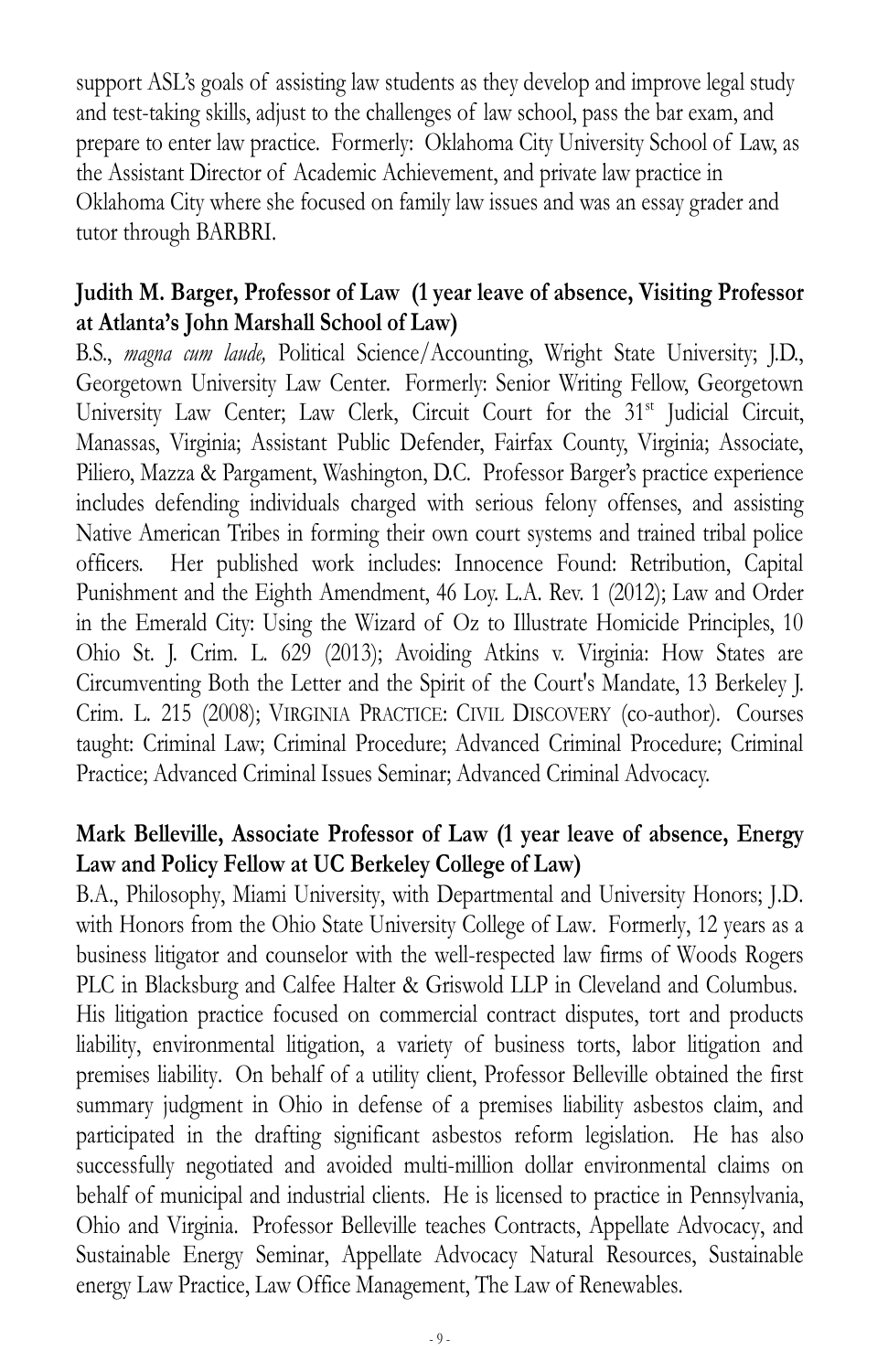#### **Joe Buffington, Visiting Assistant Professor of Law**

B.A. Johns Hopkins University, M.S. Georgetown University, M.A. UCLA, J.D. Southwestern Law School, Ph.D. UCLA. Professor Buffington has taught at UCLA, was an Academic Support Instructor at Southwestern University School of Law, has worked as a private tutor for the California Bar Exam and the MBE. Formerly: in private solo practice in Los Angeles, California.

## **Hillary Burgess Leary, Visiting Assistant Professor of Law**

A.B from the University of Chicago, and J.D. from the North Carolina School of Law at Chapel Hill, North Carolina. Professor Burgess participated in the Penn State Dickinson School of Law Study Abroad program in Europe where she studied International Human Rights and Criminal Justice, and the Supreme Court of the United States with Chief Justice William Rehnquist. She has taught at the Charlotte School of Law, at Rutgers University School of Law and at Hofstra University School of Law. Courses she has taught include: Alternative Dispute Resolution, Critical Legal Skills (workshop series), Academic Success Workshops, Legal Methods, Property I & II, Introduction to the Study of Law, Psychology and the Law, and Administrative Law.

#### **Charles J. Condon, Associate Professor of Law**

B.A., Florida Atlantic University (1975); J.D., Nova Southeastern University College of Law, (1980); LL.M., Agriculture Law, University of Arkansas College of Law (1993); M.L.S., University of Southern Mississippi (1994). For many years, Professor Condon served as the Associate Dean for Information Services and Director of the Law Library at ASL. Formerly: Faculty Member and Computer Services/Reference Librarian, Northern Illinois University.

#### **Priscilla N. Harris, Associate Professor of Law**

B.A., Florida State University, 1982; J.D., University of Pennsylvania Law School, 1986. Formerly: Associate, Reed Smith Shaw & McClay, Philadelphia, Pennsylvania; Associate, Bell, Boyd & Lloyd, Washington, D.C.; Staff Attorney, Michigan Court of Appeals, Detroit, Michigan; Partner, Harris Law Offices, Orange Park, Florida. Courses taught: Torts; Advanced Torts; Conflict of Laws; Environmental Law Seminar.

### **Stewart L. Harris, Professor of Law**

A.B., Woodrow Wilson School of Public and International Affairs, Princeton University, 1983; J.D., University of Pennsylvania Law School, 1986. Formerly: Honors Program Attorney, U.S. Army Corps of Engineers; Partner, Harris Law Offices, Orange Park, Florida; Visiting Professor, University of Tennessee College of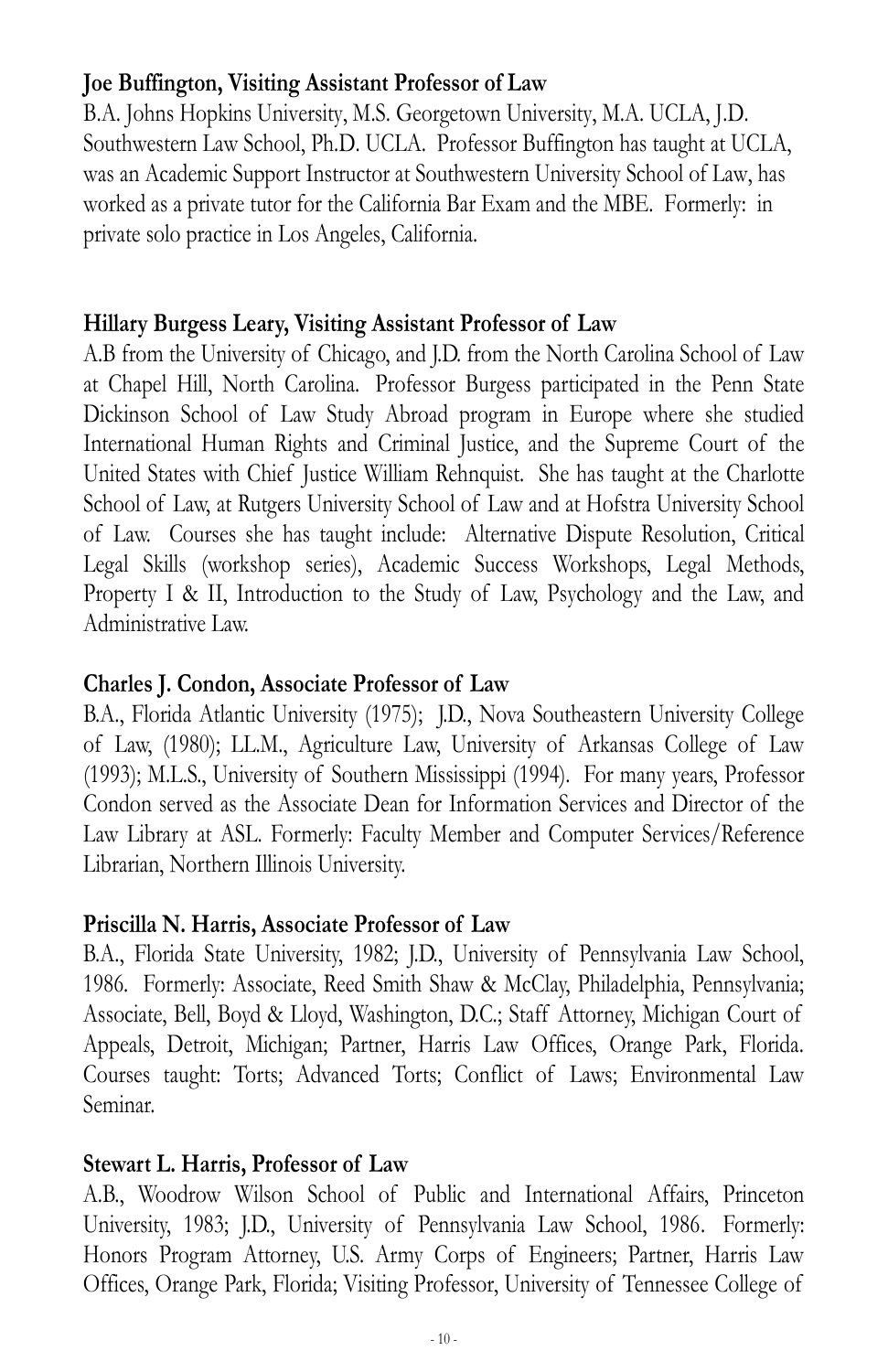Law. Published: University of Pittsburgh Law Review; The Appalachian School of Law Journal of Law; Capital University Law Review; National Law Journal. Courses taught: Civil Procedure I & II; Constitutional Law I & II; First Amendment Elective.

#### **Nancy Ota, Visiting Assistant Professor of Law**

B.S. University of California at Berkley, M.B.A. A.B. Freeman School of Business at Tulane University, and J.D. from Stanford Law School. Professor Ota was a Future Teaching Law Scholar and a Teaching Fellow at Georgetown University Law Center. Before joining the faculty at Albany Law School where she taught Contracts, Bankruptcy, Sales & Payment Law, Creditor Rights & Debtor Protections, Sales Law, Secured Transactions, Immigration Law & Policy, International Business Transactions, Business Organizations, Negotiable Instruments, Commercial Law Survey, and Issues in Law & Society (race, gender, sexual orientation, nationality & class). Previously, she taught at the University of Baltimore School of Law and the University of Toledo School of Law.

#### **Thomas R. Scott, Jr., Visiting Assistant Professor of Law & General Counsel**

B.A., Government & Political Science, Hampden-Sydney College, four year Wrestling letterman, and team captain in his senior year, 1974; J.D., T.C. Williams School of Law of the University of Richmond, 1976. Formerly: Moot Court Board, T.C. Williams School of Law; Substitute Judge, Virginia 29<sup>th</sup> Judicial District; Member, Tenth District Ethics Committee; Member, Governor's Advisory Commission on Workers' Compensation; Faculty Member, Virginia State Bar Course on Professionalism; Chairman, Virginia State Bar Disciplinary Board; member, Virginia State Bar Council; member Virginia State Bar Client Protection Fund Board; member, Town of Grundy Town Council. Professor Scott has appeared on The Today Show, Good Morning America, Nightline, Primetime, and Larry King Live in conjunction with the Virginia case, Commonwealth v. Roger Keith Coleman. He will be inducted as a Fellow in the Virginia Law Foundation in January, 2015. Presently: Partner, Street Law Firm, Grundy, Virginia. Courses taught: Trial Advocacy; Insurance Law; Legal Process I and II.

### **ADJUNCT FACULTY**

**Frank Harrington**

**Emma Jones**

**Hon. Larry Kirksey**

**Kenneth R. Russell**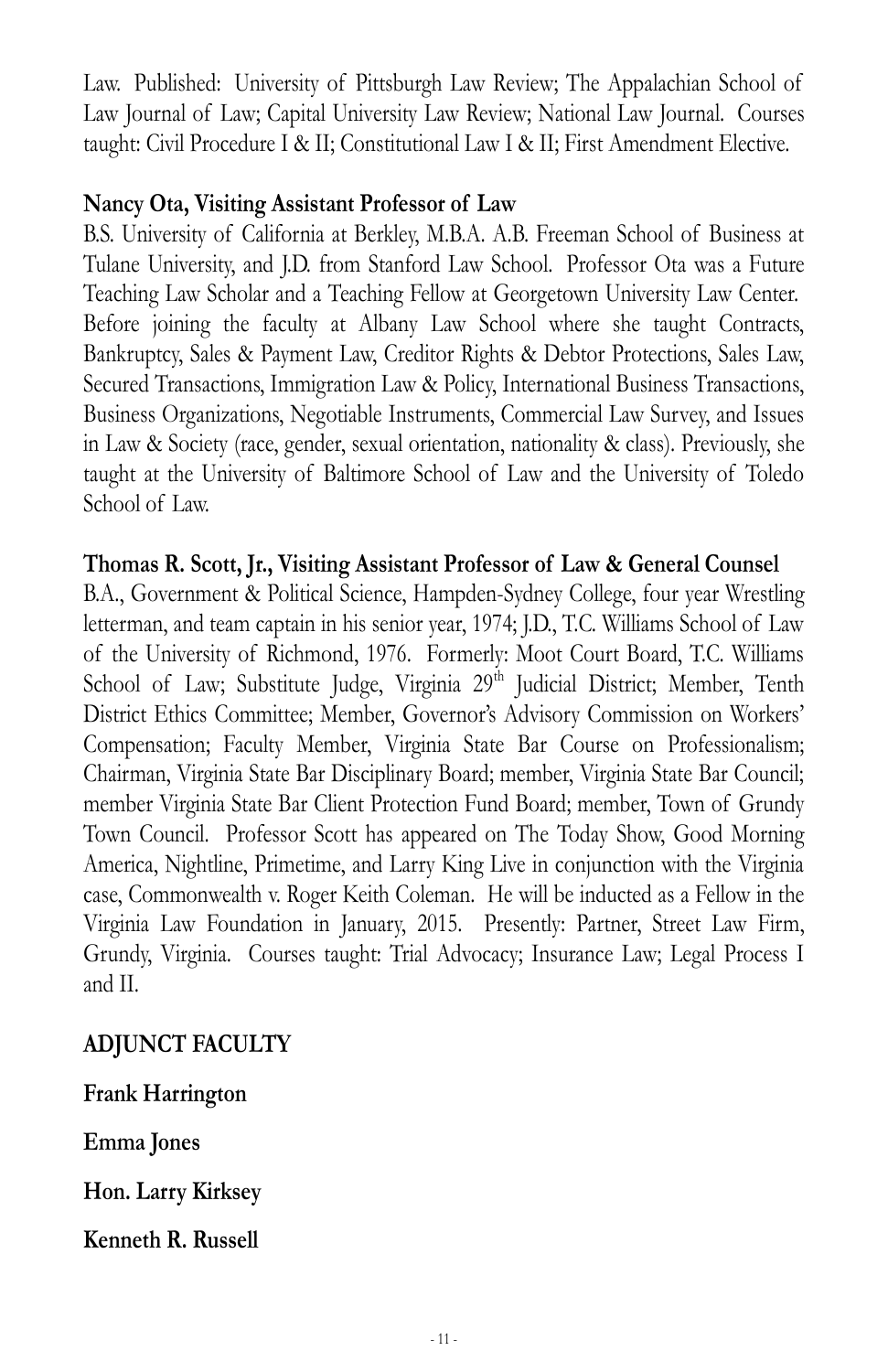## **SPECIAL NATURAL RESOURCES LAW FACULTY**

#### **Justice Elizabeth A. McClanahan**

Justice Elizabeth A. McClanahan serves as Academic Chair and ASL's first Street Memorial Distinguished Visitor in Real Estate Law. She was the 1994 El Paso Fellow at the University of Colorado Natural Resources Law Center. She has served as Virginia's chief deputy attorney general, as a judge on the Virginia Court of Appeals for eight years, and was elevated in 2011 to the Virginia Supreme Court.

## **FACULTY ACCESSIBILITY**

The Board of Trustees has adopted the following Faculty Accessibility Policy: The Appalachian School of Law is committed to its role as a professional school dedicated to training outstanding lawyers in a learning environment centered on students. Therefore, the school is committed to the ideal that faculty members are teachers both in the classroom and outside the classroom in less formal settings, such as student lounge areas and faculty offices.

Faculty members are expected to be on the school campus and accessible to students for the majority of the operating hours of the school during any semester in which they have course assignments. During other portions of the year, faculty members are expected to be accessible to the extent consistent with their other job performance expectations.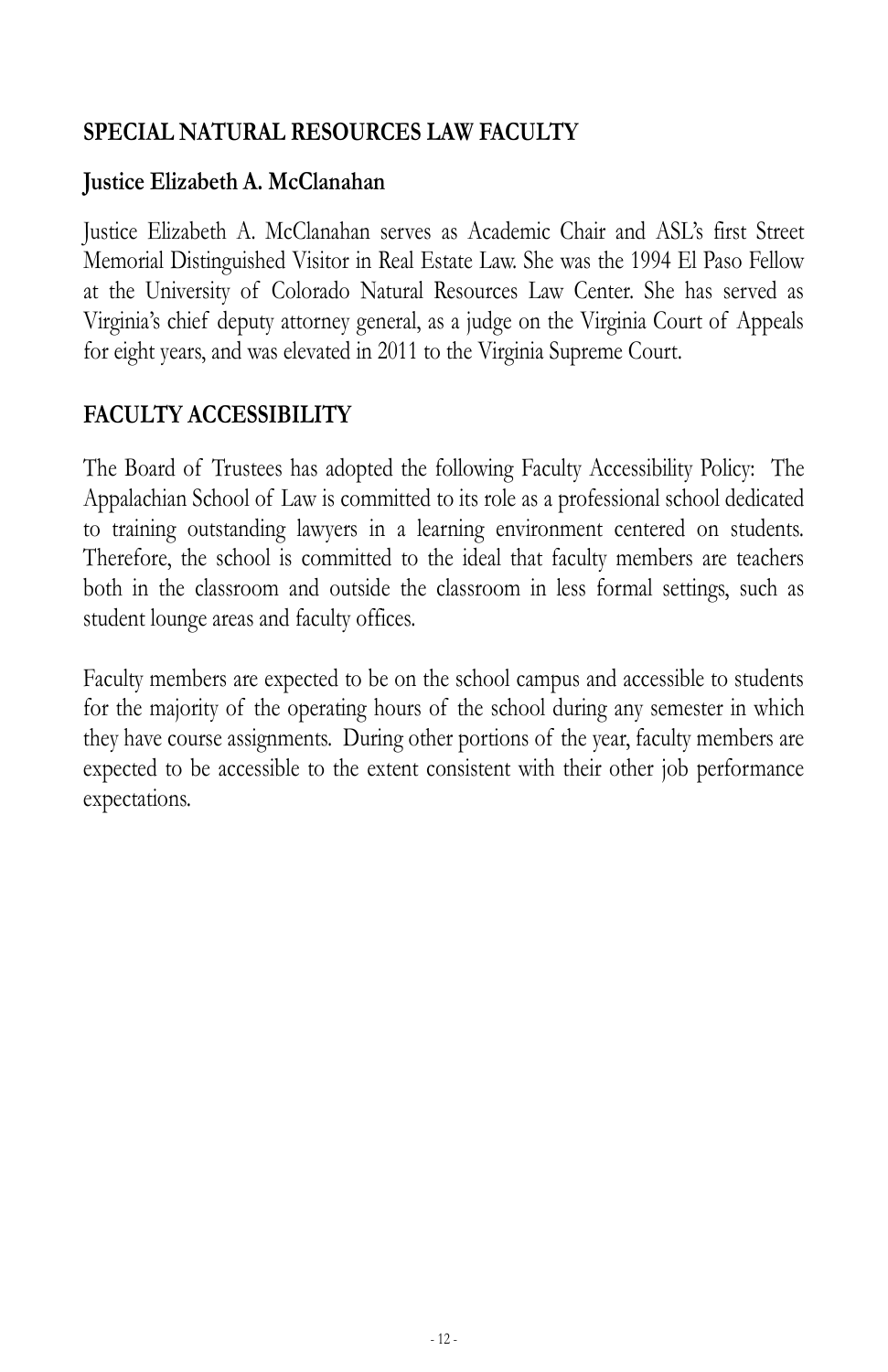| <b>PROFESSIONAL STAFF</b>               |                                       |  |  |
|-----------------------------------------|---------------------------------------|--|--|
| <b>TITLE:</b>                           | <b>Employee:</b>                      |  |  |
|                                         |                                       |  |  |
| Access Services Librarian               | Rebecca Belcher, B.S., M.L.S.         |  |  |
| Financial Aid Officer                   | David Brookshire, B.S.                |  |  |
|                                         | Professor Joe Buffington, B.A., M.S., |  |  |
| Director of Career Services             | M.A., J.D., Ph.D.                     |  |  |
| Director of the Business Office         | Patricia Deel, B.S.                   |  |  |
| Writing and Public Relations Specialist | Rebecca Elswick, B.A., B.A., M.Ed.    |  |  |
| Administrator for Reaccreditation and   |                                       |  |  |
| Special Projects                        | Becky England, M.Ed.                  |  |  |
| Public Services Librarian               | Chris King, B.A., J.D., M.L.I.S.      |  |  |
| Acting Director                         | Glenna Owens, B.A., M.L.S.            |  |  |
| Director of Information Services        | Brian Presley, B.S.                   |  |  |
| Director of Community Service &         |                                       |  |  |
| Personnel                               | Jina M. Sauls, B.A., J.D.             |  |  |
| Director of Admissions                  | Kendall Smith, B.A., M.A.L.A.         |  |  |
| Director of Marketing & Institutional   |                                       |  |  |
| Development                             | Position to be filled                 |  |  |
| Regional Admissions Officer             | Corie Rife, B.S., J.D.                |  |  |
| Registrar, Director of Reporting and    |                                       |  |  |
| Regulatory Compliance                   | Beth Stanley, B.S., M.S.I.S.          |  |  |
| Programs Coordinator                    | Erin Taylor, B.A., J.D.               |  |  |
| Network Administrator                   | Glen Turner, B.S.                     |  |  |

٦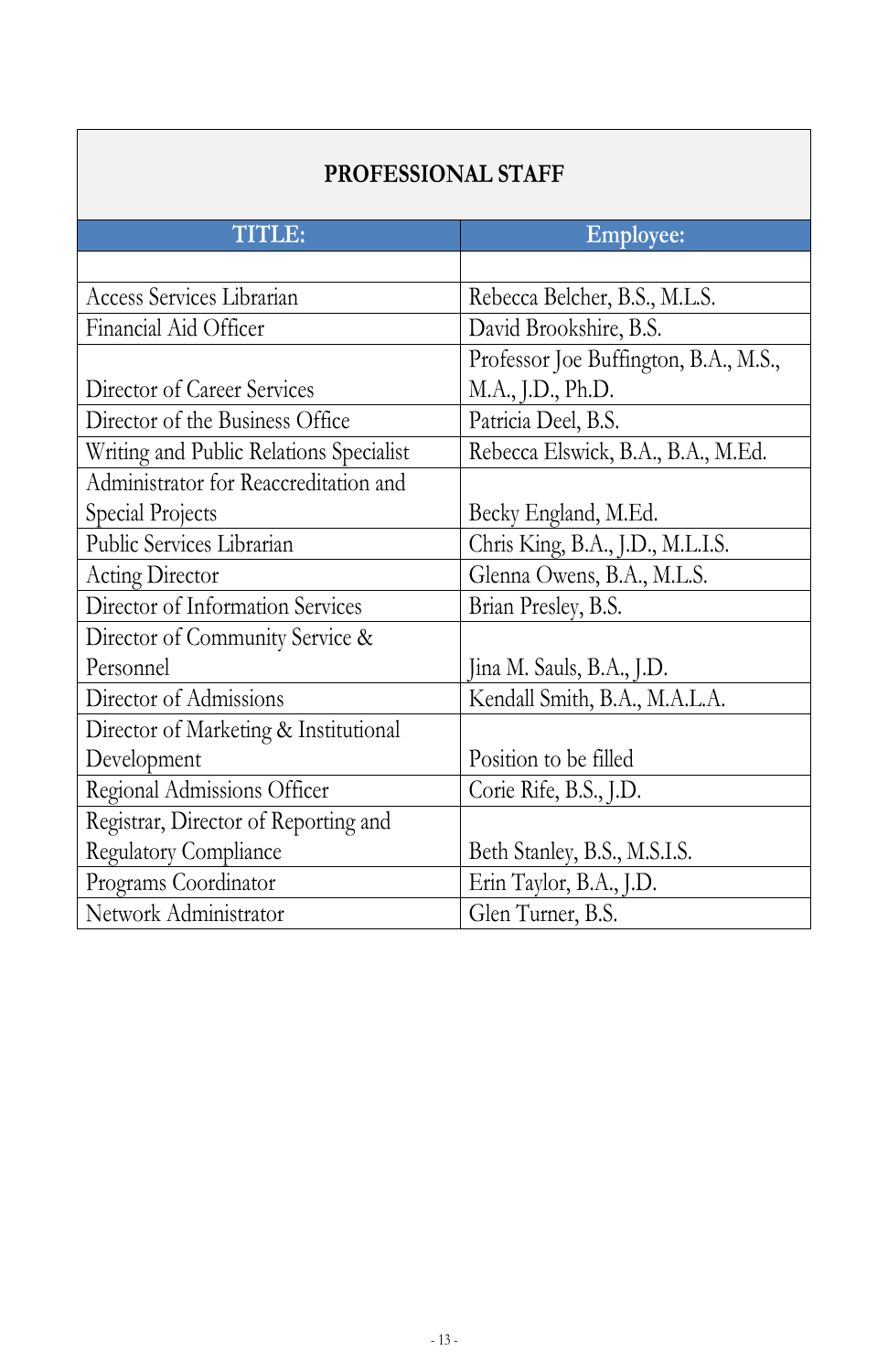## **ADMINISTRATIVE STAFF & SUPPORT**

| <b>TITLE:</b>                                             | Employee:          |
|-----------------------------------------------------------|--------------------|
| Faculty Assistant for Academic Programs                   | Sandra Baker       |
| Maintenance                                               | Andy Boldt         |
| Circulation Assistant                                     | Jeree Boyd         |
| Assistant to Offices of Community Service and Personnel   | Jennie Clevinger   |
| Admissions and Financial Aid Assistant                    | Alex Compton       |
| Housekeeping                                              | Christine Doughten |
| Circulation Assistant                                     | Michelle Elswick   |
| Maintenance Supervisor                                    | Jeff Hutchinson    |
| Secretary to Career Services and Development              | Tonya Moore        |
| Assistant to the Registrar and Admissions                 | Marcia Owens       |
| <b>Business Office Clerk</b>                              | Patricia Ratliff   |
| <b>Business Office Clerk</b>                              | Christy Rose       |
| Housekeeping                                              | Virginia Stinson   |
| Administrative Assistant to the Associate Dean and Events |                    |
| Coordinator                                               | Patty Street       |
| Administrative Assistant to the Dean                      | Peggy Street       |
| Serials Assistant                                         | Teresa Yates       |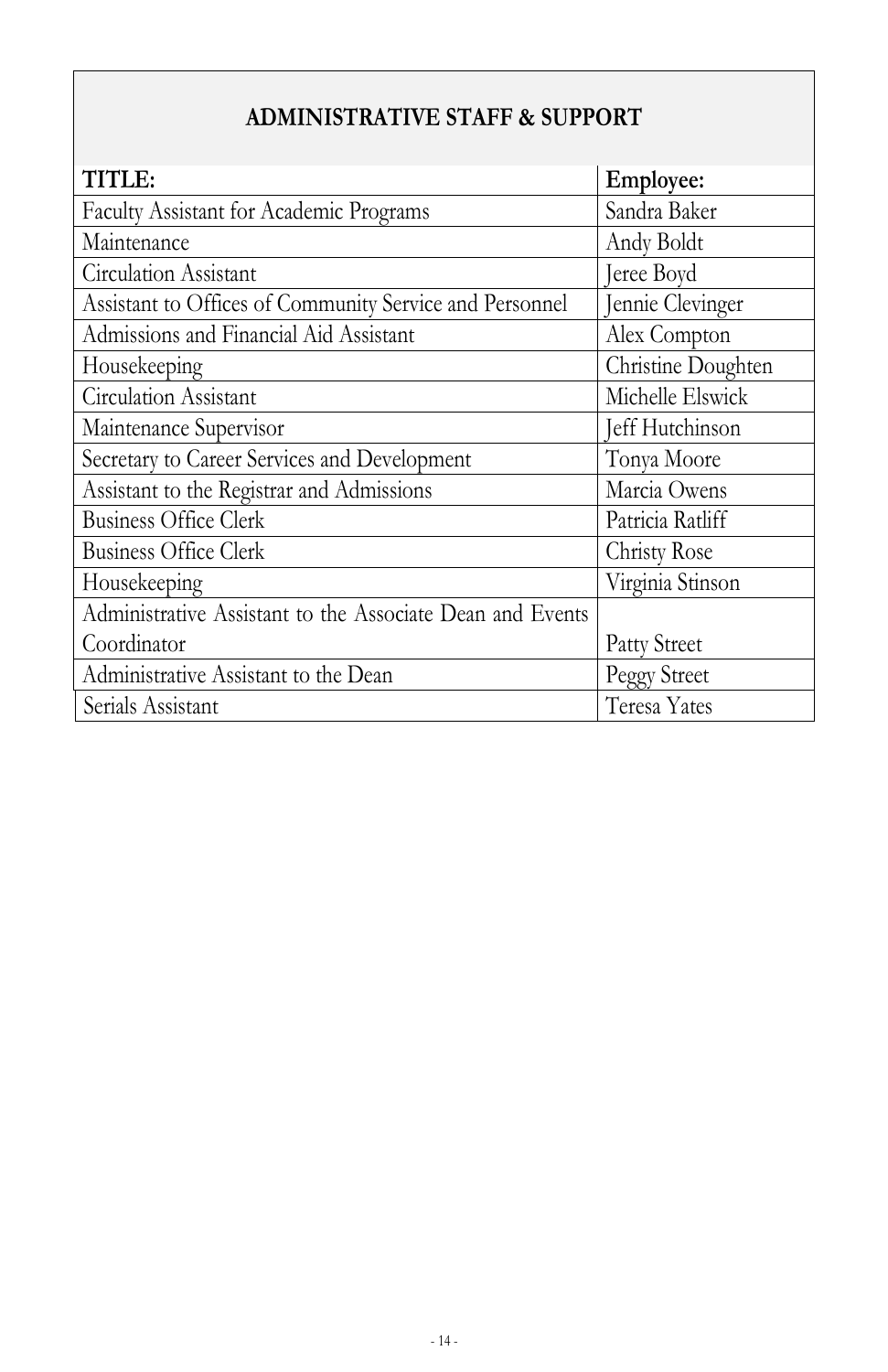## **CAREER SERVICES**

The Career Services office functions to help students and alumni develop their career goals and objectives, and to cultivate relationships with potential employers. Students are served by the Career Services office beginning October  $15<sup>th</sup>$  of the first year of law school as they evaluate their career goals in terms of specialization, geographic placement, and personal preferences. The Director assists students in resume and cover letter preparation, assists with job searches, arranges for on-campus interviewing, facilitates student attendance at job fairs, coordinates applications for judicial clerkships, and provides programming regarding various career-related topics.

The Career Services Director serves to increase the visibility of ASL and its graduates by communicating with potential employers. This includes developing contacts with law firms, public interest organizations, and governmental agencies that routinely hire law school graduates in an effort to support the career goals of the students of ASL. The Career Services Director facilitates off-campus interviews and resume collections for those potential employers who are not able to recruit on-campus.

## **ADMISSIONS – Juris Doctor Program**

#### **Policy**

General policy regarding qualifications needed for students seeking admission to ASL is set by the faculty, with individual admission decisions made by the faculty Admissions Committee. ASL accepts for admission those students who will benefit from a challenging curriculum in a professional environment. Admission decisions are not based on a single criterion; rather, each item will be considered in relation to the applicant's total qualifications. In addition to the undergraduate transcripts and Law School Admissions Test (LSAT) score, other considerations include an applicant's graduate work, character, work history, professional promise, personal commitment, recommendations, life experience, and other non-academic achievements.

ASL does not discriminate in admissions decisions on the basis of age, citizenship, color, disability, national origin, political affiliation, race, religion, gender, sexual orientation, or veteran status. ASL is committed to providing full opportunities for the study of law and entry into the legal profession by qualified members of groups that have been victims of discrimination in various forms. To this end, the potential of applicants from these groups is of special concern in the individualized admissions process. ASL encourages qualified women and minorities, people with disabilities,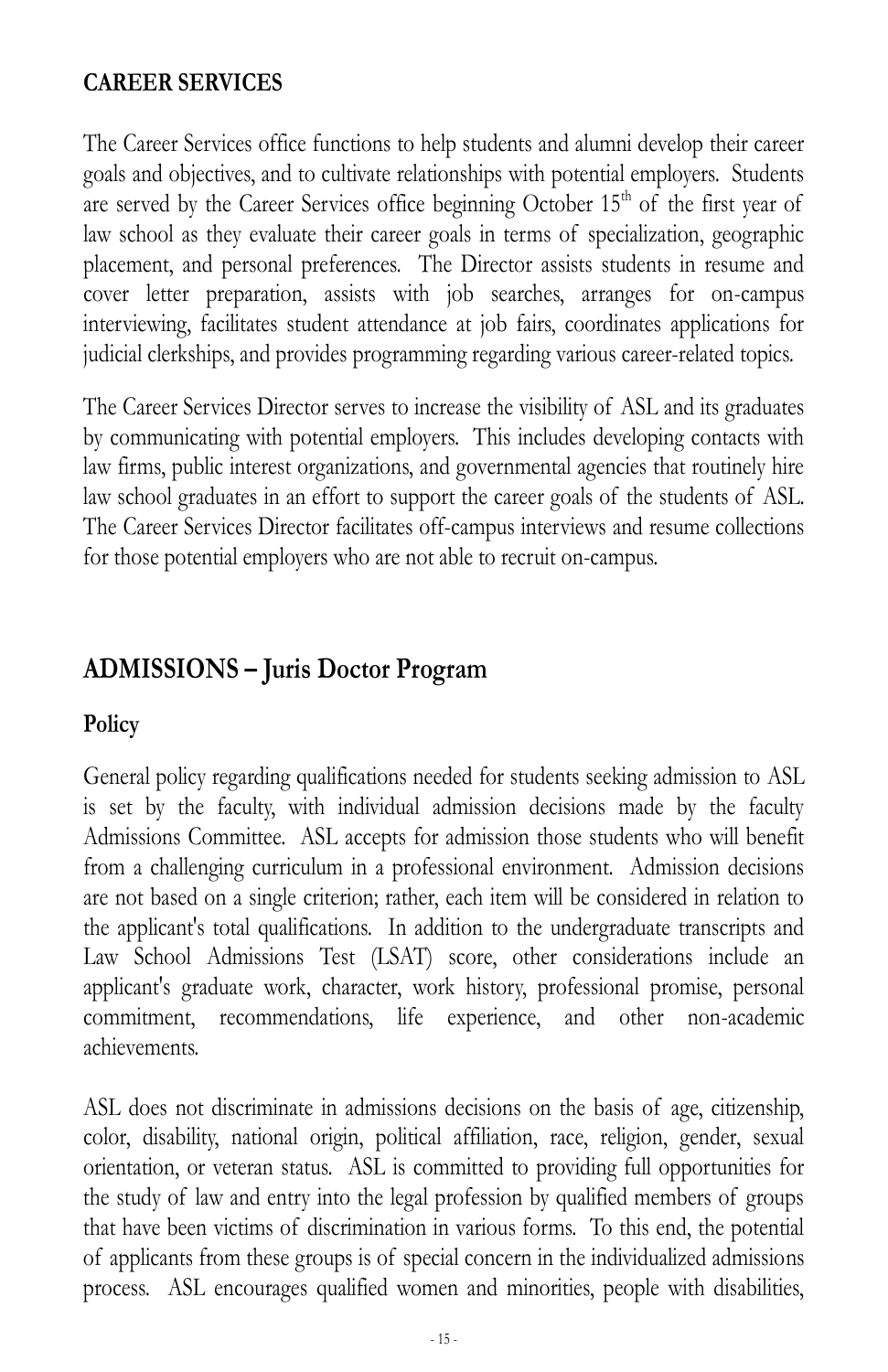and people who have overcome significant disadvantages to apply for admission. Applicants are free to disclose in the application or their personal statements information concerning their gender, race, disability, or past disadvantages if they wish the Admissions Committee to consider that information as a factor.

The Appalachian School of Law confers the Juris Master degree after the completion of three semesters of study, if a student is in good standing. It is now estimated that over 300 careers call for some fundamental knowledge of law and legal regulations.

### **Eligibility for Admissions**

ASL requires a bachelor's degree from an accredited institution, an LSAT score, two letters of recommendation, a personal statement, and any posted application fee. The Appalachian School of Law accepts application fee payments processed through ASL Admissions Council.

All applicants are required to subscribe to ASL Admissions Council Credential Assembly Service (CAS). All documents received by ASL in connection with such applications for admission become the property of The Appalachian School of Law. Under no circumstance will they be duplicated, returned to the applicant, or forwarded to any agency, college, or university.

*The Appalachian School of Law applicants must be United States citizens or individuals who are considered permanent legal residents. The Appalachian School of Law is not authorized by the Department of Homeland Security US Citizenship and Immigration Services to issue I-20 documents required to obtain the F-1 student visa.* 

#### **Application & Admissions Procedure**

All applicants must submit an ASL application form. The ASL Admissions Staff will request a copy of the applicant's Credential Assembly Service (CAS) report that should include two letters of recommendation. In addition, applicants may submit up to two additional letters specific to their application to ASL if they so choose to the Office of Admissions, The Appalachian School of Law, 1169 Edgewater Drive, Grundy, VA 24614.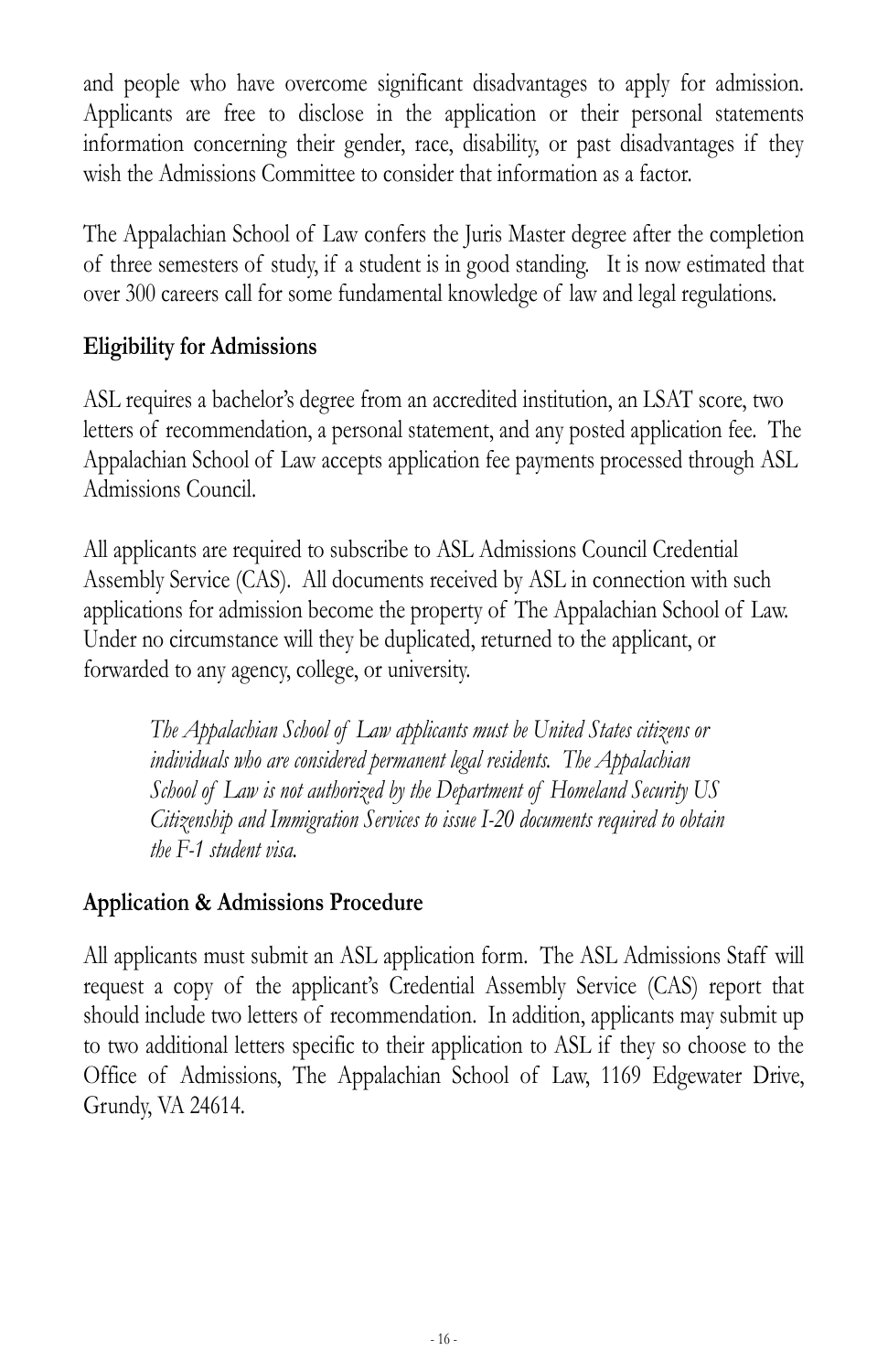First-year students are admitted in the Fall Semester. Admissions are made on a rolling basis as applications are received. The Admissions Committee accepts, rejects, or places the application on hold for later review. Most applicants can expect to receive an admissions decision shortly after ASL receives all of the application material. In the case of applicants who are completing their undergraduate degree at the time of application, admission to ASL will be conditioned on proof of a conferred bachelor's degree.

While ASL has no formal application deadline, applicants who desire full consideration for acceptance should complete the application process by June 1, with June LSAT scores to follow, if applicable.

## **Seat Deposit**

Admitted students will receive a letter informing them of acceptance and requesting that a \$200 seat deposit be submitted to ASL within a specified time. A second seat deposit of \$300 is due June 1. The seat deposit is credited toward the Fall Semester tuition and/or fees. Admitted applicants who are awarded full-tuition scholarships are still required to submit seat deposits to reserve a seat in the incoming first-year class. Because an accepted student is not guaranteed a place in the Fall entering class until the student's seat deposit has been received and accepted by ASL, students who have been accepted for admission should submit their seat deposits as soon as possible. Seat deposits are not refundable after April 1.

### **Deferrals**

Deferrals of admission are rarely granted, but considered by the Admissions Committee on a case-by-case basis.

### **Transfer Students**

ASL may accept transfer students from ABA-approved or state-approved law schools in accordance to ABA Standard 505 upon demonstration that the student would have qualified for entrance into the School as a first year student and the student either is or was a student in good standing at the prior law school.

### **Submission of Transcripts**

American Bar Association rules require students to submit official transcripts for all work undertaken at other higher education institutions either before the admitted student registers at ASL or within a reasonable time thereafter. Students who fail to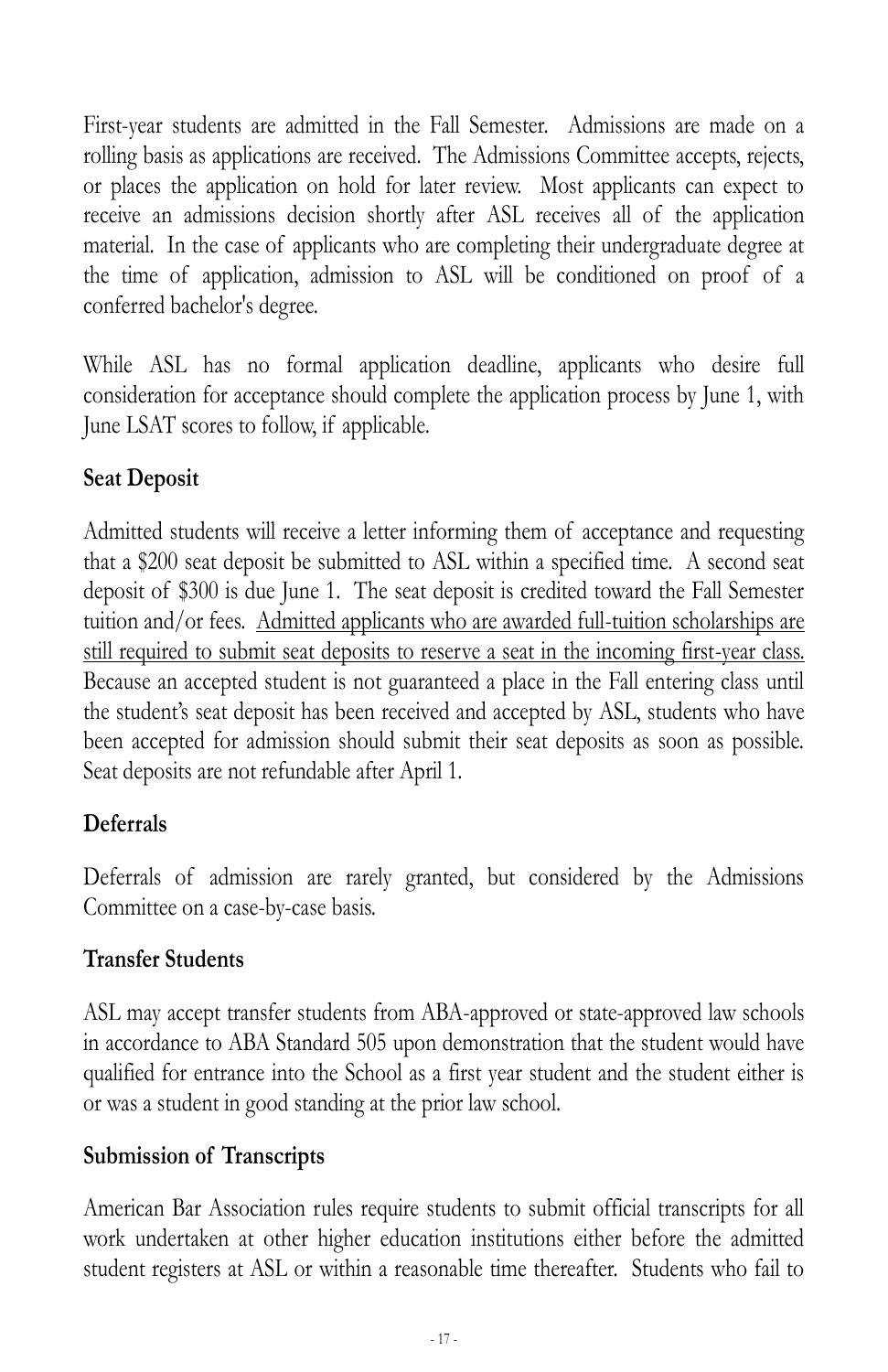submit the required transcripts to ASL may be administratively withdrawn from courses, barred from taking exams, or have their grades withheld. In addition, the Financial Aid Office will not disburse federal funds until receipt of a bachelor's degree is confirmed by receipt of an official degree-granting transcript.

#### **TUITION & FEES**

The tuition and fees for students entering ASL in the 2015-2016 academic year are listed below. Tuition is guaranteed not to increase during the three years as long as the student maintains uninterrupted enrollment. A withdrawal or leave will result in a change of tuition to the new current tuition rate upon the student's return. Each applicant's seat deposits are credited toward the first semester's tuition.

| Tuition                    | \$31,000.00  | $(\$15,500$ per semester)                                                                                                     |
|----------------------------|--------------|-------------------------------------------------------------------------------------------------------------------------------|
| Activity Fee               | \$325.00     | $(\$162.50$ per semester)                                                                                                     |
|                            |              |                                                                                                                               |
| Laptop Computer            | Market Price | (an optional one-time expense $-$ up to \$1,000)                                                                              |
| Summer Externship Fee      | \$200.00     | (payable Spring Semester of first year)                                                                                       |
| Part-time tuition rate of  | \$990.00     | (per credit hour/requires approval from Dean's<br>office)                                                                     |
| Summer School Classes      | \$1,000.00   | (per credit hour)                                                                                                             |
| Visitor administrative fee | \$1,000.00   | (upon commencement of visit)                                                                                                  |
| Transcripts                | \$0.00       | (current students and alumni for employment or bar<br>applications)                                                           |
| Transcripts                | \$5.00       | (former students and non-employment or bar<br>application purposes)                                                           |
| Transfer package fee       | \$25.00      | (per school application)                                                                                                      |
| Expedited shipping         | \$20.00      | If expedited shipping is requested for any of the<br>above transcript requests, the expedited shipping<br>charge is required. |
| Graduation fee             | \$100.00     | (payable Spring Semester of third year)                                                                                       |

## **WITHDRAWAL FROM CLASSES AND REFUND OF TUITION**

*Students who voluntarily withdraw from the School are responsible for paying all assessed tuition and fees due for that semester.* For purposes of determining the amount of tuition owed by a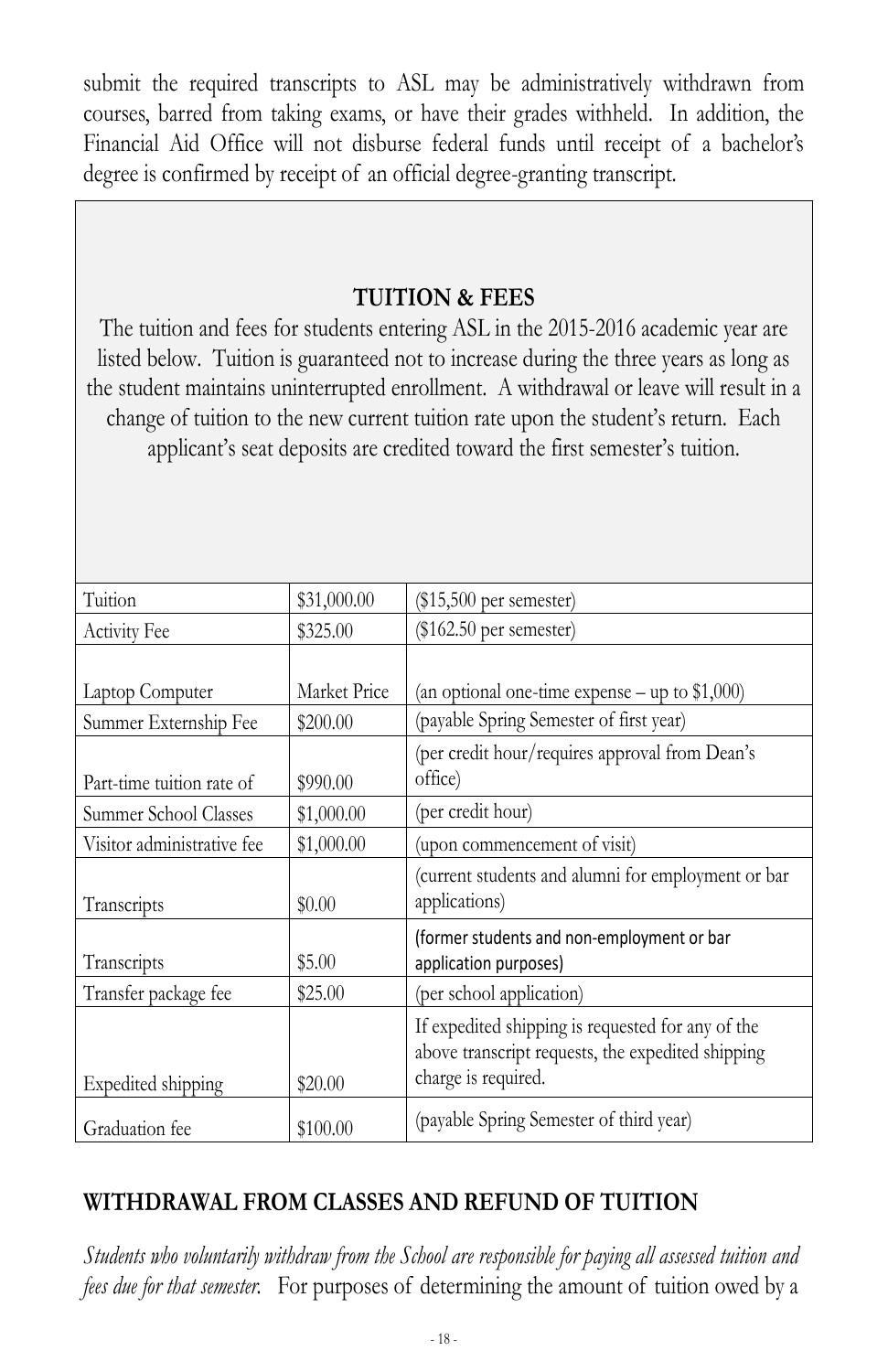withdrawing student, ASL follows the method described by the federal *Return of Title IV Funds* regulations to calculate the percentage of the academic term completed. The amount of tuition owed by a student will be assessed based upon the percentage of time the student spent in academic attendance. For the purposes of this policy, the Introduction to Law class is included in the definition of semester for first-year students. This policy will apply to all students regardless of whether the student received Title IV funds. Student fees are not refundable.

Up through the 60% point in each period of enrollment, a pro rata schedule will be used to determine the amount of tuition the student owes at the time of withdrawal. After the 60% point in the period of enrollment, a student owes 100% of the tuition for that semester.

Because the amount of tuition owed depends on the number of calendar days of the academic term completed by the withdrawing student, *any student contemplating withdrawal should contact the Financial Aid Office for a calculation of tuition and fees owed as of the student's intended withdrawal date.*

Withdrawal forms are available from the Registrar's Office. Withdrawal is effective only upon completion of ASL's withdrawal form, approval of that form by the Dean or his or her designee, and payment of all tuition or fees owed to ASL. Any tuition paid by the student prior to withdrawal that exceeds the amount for which the student is responsible will be refunded by ASL to the student at the address provided to ASL by the student within three weeks of the date of withdrawal. However, if ASL is obligated under the terms of a student's loan program to remit the excess tuition to a lender or other appropriate agency, ASL will do so.

An interruption in enrollment will permanently deactivate all scholarship awards.

### **BOARD OF TRUSTEES' REFUND**

For the 2015-16 academic year, ASL will provide a \$5,000 tuition refund to all enrolled students in good standing. Every 1L student with no more than 6 credit hours of NP's, and every 2L and 3L in Good Standing will receive a check for \$2,500 on February 1, 2016. The second installment of \$2,500 will be issued on June 1, 2016 to every second semester 1L, every 2L and 3L students who are in Good Standing.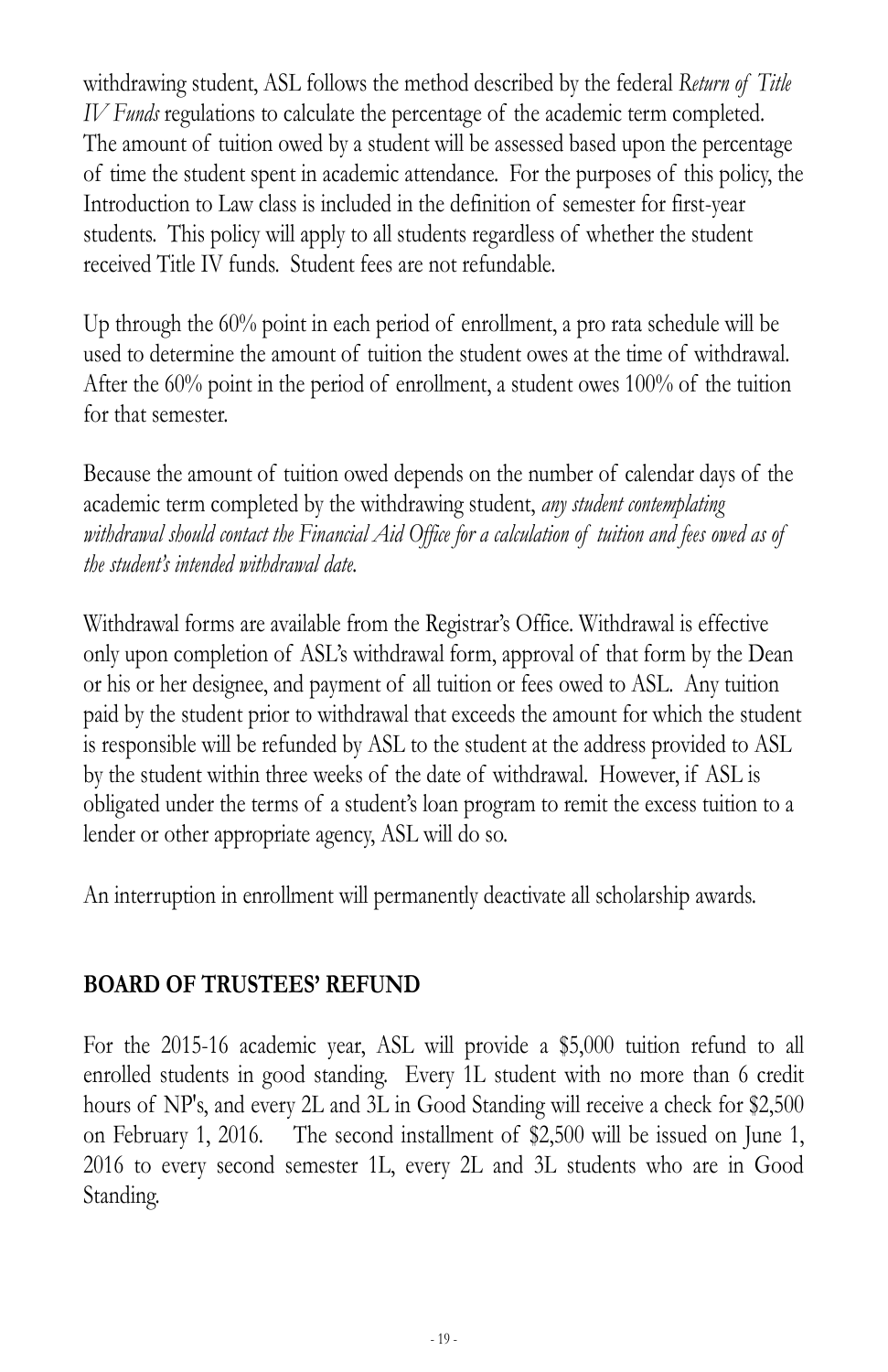#### **FINANCIAL ASSISTANCE**

A legal education is a major investment of time and money. All potential students should plan early during the application process and consider carefully, before entering, the costs and obligations of a legal education. The first step in the financial aid process is the completion of a FAFSA.

Although some assistance is available, students and their families are expected to make every reasonable effort to contribute through their own resources. The importance of responsible borrowing cannot be stressed enough. Students who borrow conservatively will find more flexibility in their future legal employment options. Counseling on student budgeting and financing options is available from the Financial Aid Office. Prior to graduation or in the event that the student leaves law school, a student must complete exit counseling https://www.studentloans.gov before the end of the final semester or academic year. Federal regulations state that The Appalachian School of Law is responsible for ensuring that all students who receive Federal Financial Aid while enrolled at ASL complete exit counseling.

## **Loans**

The Appalachian School of Law participates in the William D. Ford Federal Direct Loan (Direct Loan) Program beginning July 1, 2010. Students who previously received loans through the Federal Family Education Loan (FFEL) Program will now borrow through the Direct Loan Program. Instead of a bank lending the money, the U.S. Department of Education lends the money directly to students through the student's school. Students should complete a Free Application for Federal Student Aid (FAFSA) at http://www.fafsa.ed.gov. A Federal Student Aid PIN is required to complete the FAFSA. PINS may be obtained at www.pin.ed.gov. First-Time Student Loan Borrowers must complete a Direct Loan Master Promissory Note (MPN) and complete Direct Loan Entrance Counseling. To complete a Direct Loan MPN electronically, the student must have a Federal Student Aid PIN. The Federal Student Aid PIN is the same PIN used to complete the Free Application for Federal Student Aid (FAFSA). Direct Loan Entrance Counseling and Direct Loan Master Promissory notes must be completed electronically via the StudentLoans.gov Web site at https://studentloans.gov. For additional information, contact the Financial Aid Office at 800-895-7411, ext. 1211.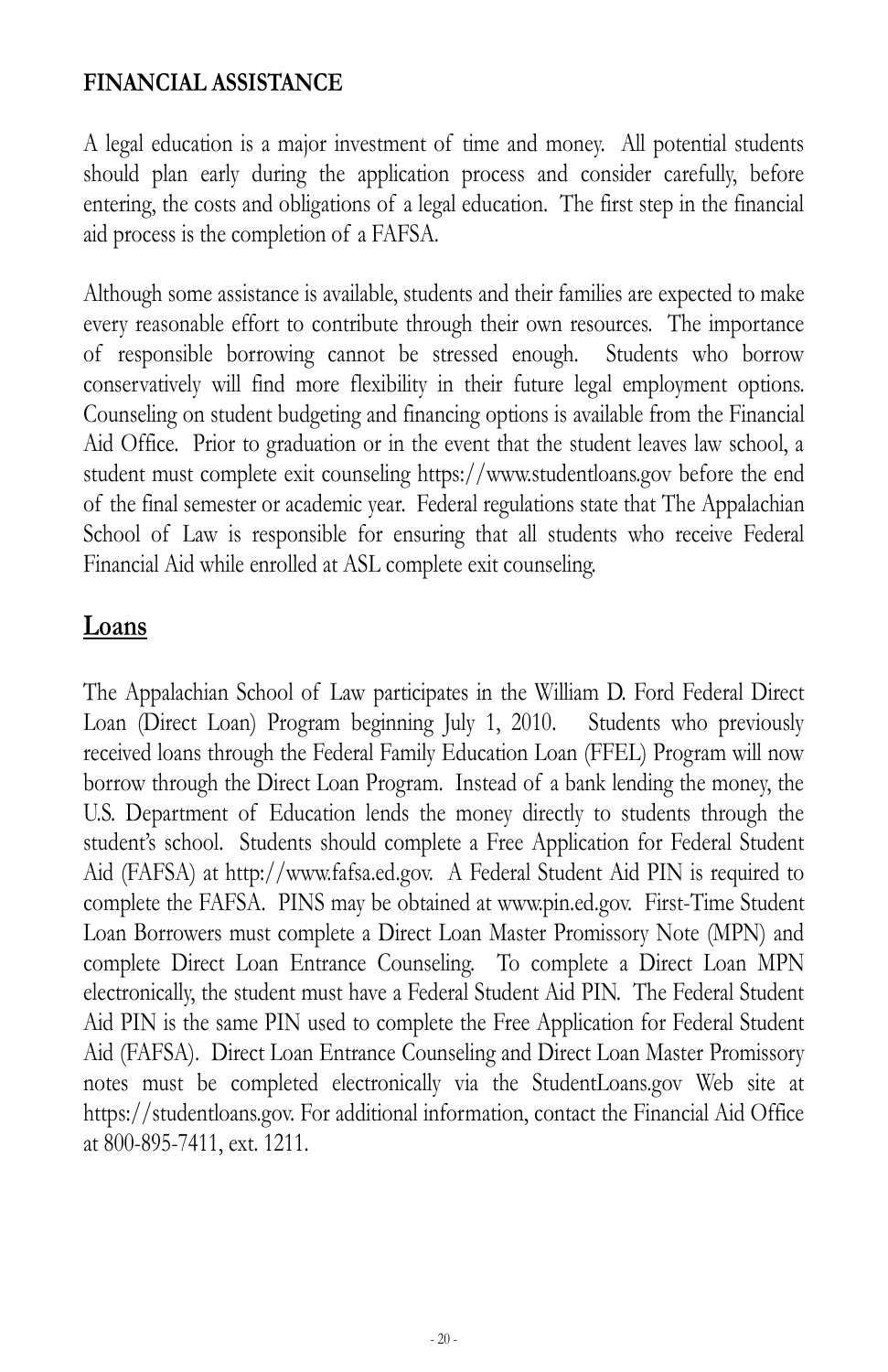# **Merit Scholarships**

The Appalachian School of Law is committed to recognizing the outstanding scholastic achievements of its entering students. The School therefore has established several levels of academic scholarships. Prospective students should contact the Financial Aid Office or check ASL's website to determine the current eligibility criteria for these scholarships. The School will endeavor to make these awards to all applicants who meet these eligibility criteria. However, prospective students are encouraged to complete their applications and submit their seat deposits as soon as possible in the event that the scholarships become oversubscribed.

# **Other Scholarships**

ASL annually allocates monies for scholarships that are either need- or merit-based. For the 2015-2016 academic year, ASL has set aside over one million dollars in scholarship money. In addition to the Merit Scholarship program described above, the Appalachian School of Law Scholars and the Buchanan County Scholarship funds provide for awards that can range up to one half of tuition. Awards are given for one academic year and may be renewed, depending on need and academic performance. The Appalachian School of Law Scholars are chosen by the Dean based on demonstrated financial need and either entering credentials or performance at ASL (for upper-level students). Buchanan County Scholarships are granted by the Buchanan County Board of Supervisors based on demonstrated financial need, entering credentials or performance, and place of permanent residence.

## **Veterans' Benefits**

ASL has been approved under the provisions of Public Law 89-358 for eligible persons to receive veterans' benefits in connection with the J.D. degree. ASL is a Yellow Ribbon qualified school. For more information, contact ASL's Financial Aid Office at 1-800-895-7411, extension 1211.

## **Federal Work Study**

ASL participates in the Federal Work Study (FWS) program. A limited number of employment opportunities are available to students enrolled at ASL. These jobs pay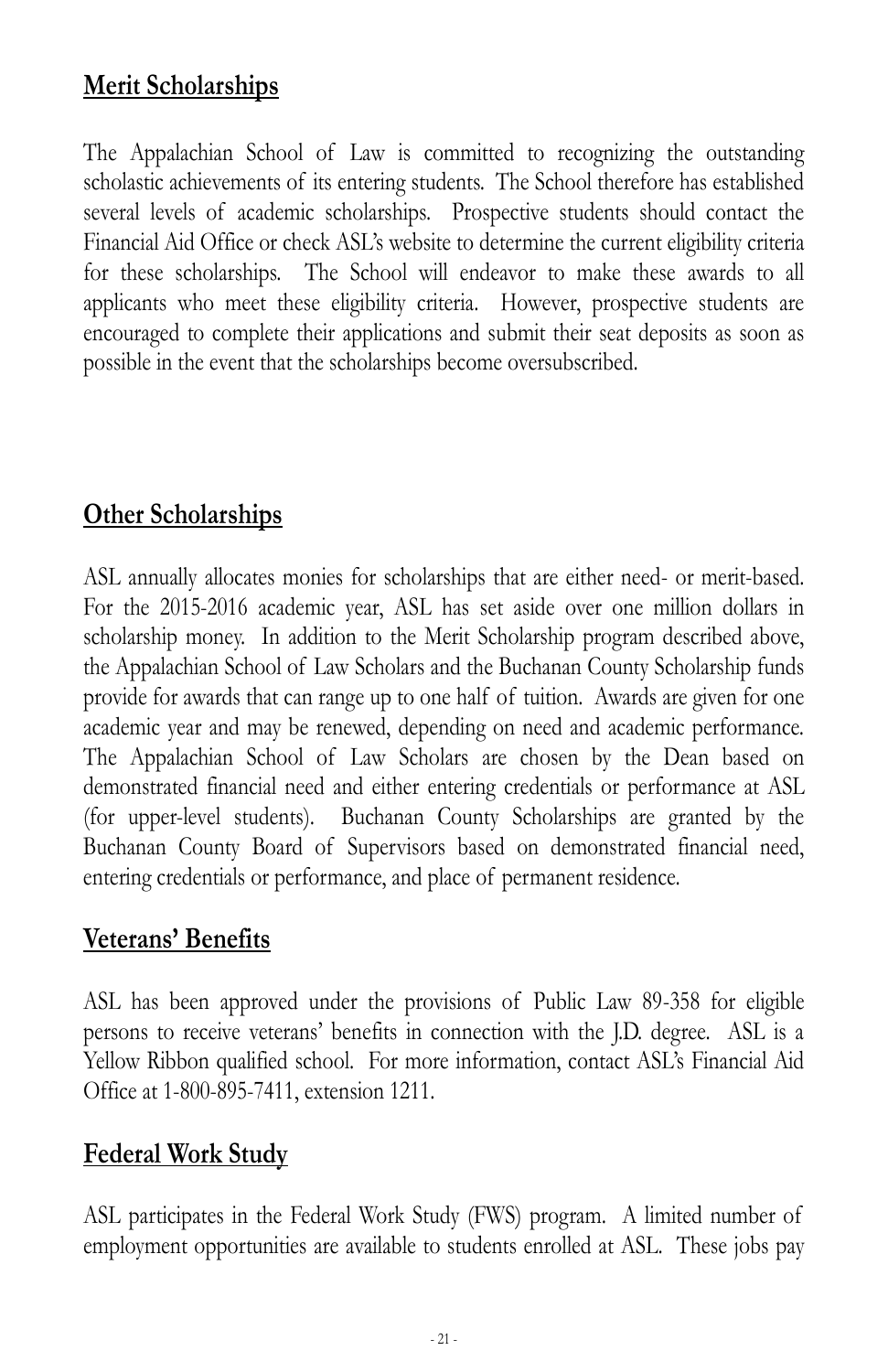at least the minimum wage and may not exceed twenty hours per week. All students employed by ASL must participate in the FWS program.

Federal regulations require that eligible students selected to participate in the FWS program must file a Free Application for Federal Student Aid (FAFSA) and meet the federal definition of financial need. Students should be aware that FWS earnings are treated as a part of the student's overall financial aid package;; that is, the total amount of a student's FWS earnings, scholarships, grants, loans, etc., may not exceed his or her cost of attendance.

Students interested in participating in the FWS program should contact the Financial Aid Office for a determination of their eligibility.

### **CURRICULUM -- Juris Doctor Program**

#### **Program Offered**

ASL offers a sequence of courses designed to lead to a Juris Doctor degree. Requirements for the degree (for students entering in the Fall of 2015) include completion of ninety semester credits, including a summer externship, and six semesters (or the equivalent thereof) in full-time residence. In addition, a student must obtain a cumulative grade point average of 2.1 or better in order to graduate. Contemporaneous with the time the academic requirements are completed, the J.D. degree is conferred.

ASL provides an academic community dedicated to creating an exciting, civil, and responsible educational environment. ASL offers a rigorous program for the professional preparation of lawyers by a nationally recruited, well-qualified, and diverse faculty which is particularly committed to a high level of student instruction in substantive law, professional responsibility, dispute resolution, and practice skills. The faculty also emphasizes scholarship and community service while modeling excellence, integrity, and independence in the best traditions of the legal profession.

### **Community Service**

ASL's mission is to develop professionals who will serve as community leaders and community advocates. ASL provides a unique program of mandatory community service that students may complete in a variety of ways. As a requirement for graduation from ASL, each student must complete 25 hours of community service each semester. During their first semester in law school, students satisfy this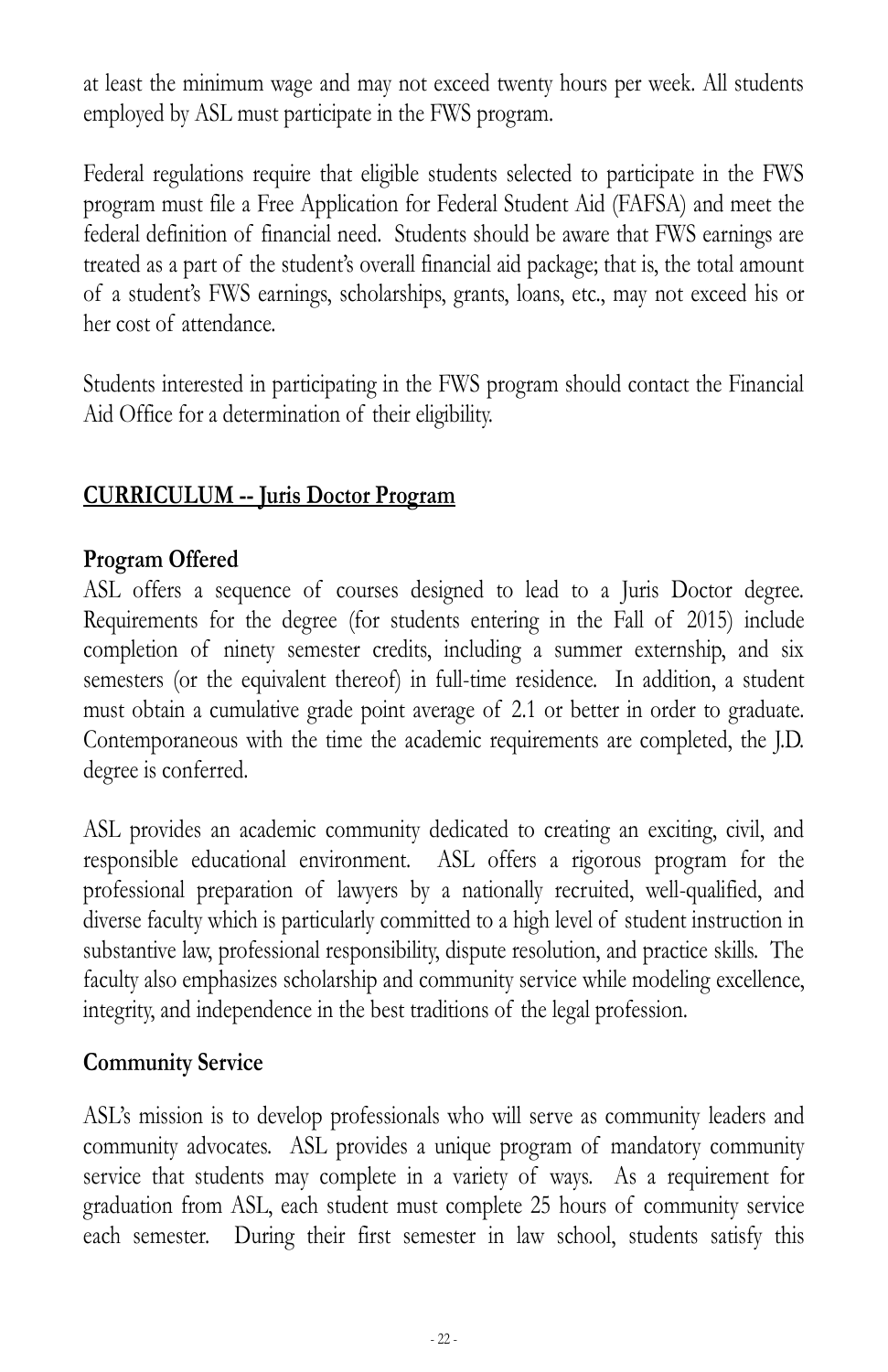requirement by taking the mandatory Introduction to Community Service class, which meets once per week throughout the Fall semester.

As just a few examples of direct community service provided by members of ASL community, Law students have volunteered with the Buchanan County Commonwealth's Attorney, students have tutored and mentored in the public school system, students have assisted Buchanan County by providing property research for the Great Eastern Trail and Spearhead Trail project, students have assisted the Buchanan County Humane Society and volunteered with the Volunteer Income Tax Assistance ("VITA") project. Students and faculty may create alternative service projects as well. For example, students have worked at a food bank, created personnel policies and a pay plan for a small town, coached a high school athletic team or other clubs, worked at a local nursing home and worked as child advocates in the court system.

## **EXTERNSHIPS/CLINICS**

Since its inception, The Appalachian School of Law has distinguished itself from other law schools by providing our students with practical legal experience well before graduation. ASL's externship program is a central part of the school's commitment to equipping students with practical lawyering skills. The externship also gives our students a chance to network and make connections that may aid students in their future law careers. During their externships, students may:

- Assist with trial strategy
- Draft judicial opinions
- Draft pleadings and legal memoranda
- Interview clients
- Observe court proceedings
- Perform factual investigations
- Research legal issues
- Update law libraries
- Represent real clients
- Practice Client interviewing
- Mediate Disputes & Apply Alternative Dispute Resolution
- Hone courtroom presentation and evidentiary techniques

### **First Year Summer Externship Program**

For six weeks between their first and second years of school, all ASL students earn three hours of academic credit by spending at least 200 hours working under the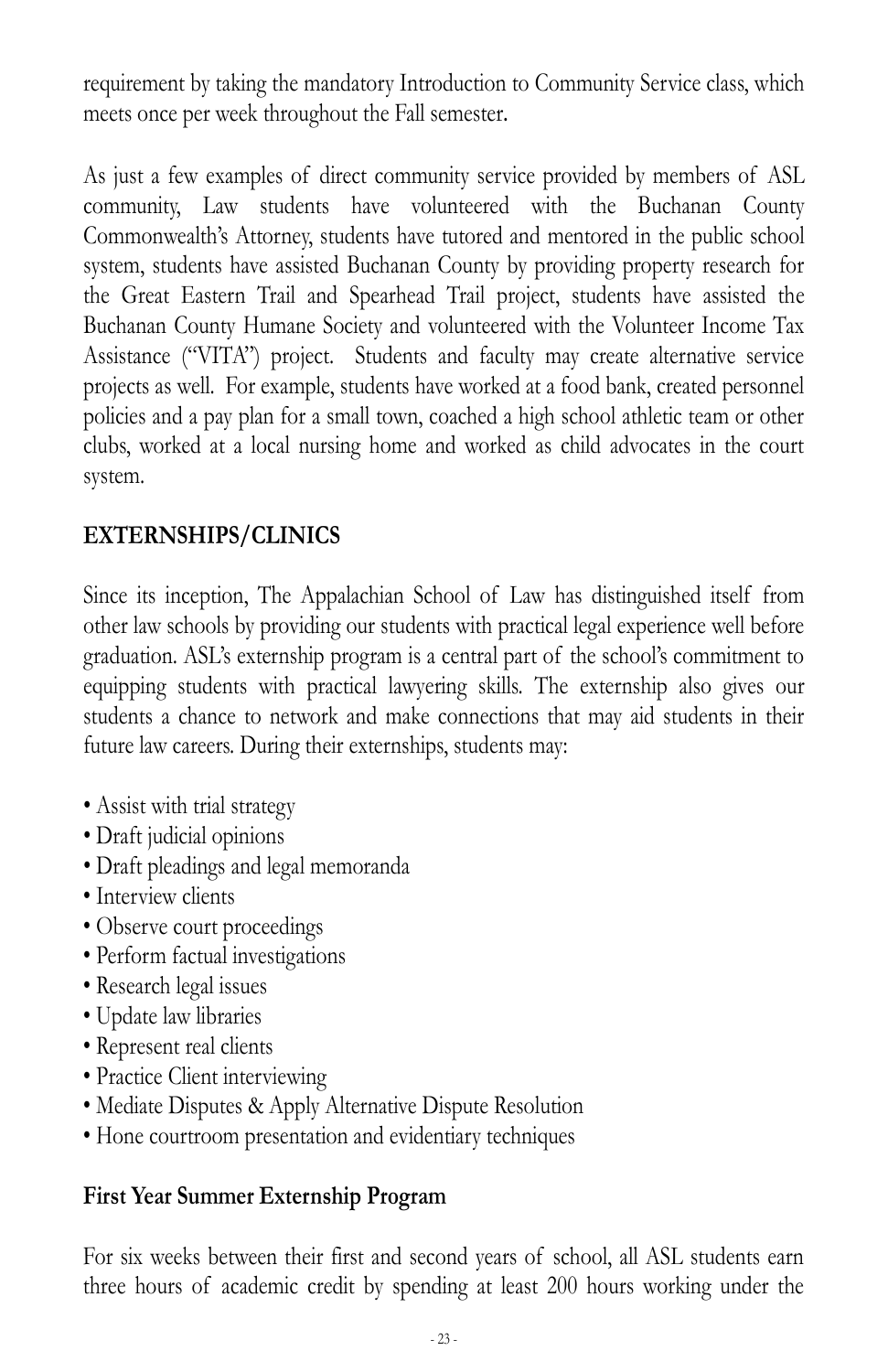supervision of an experienced attorney. This allows our students to take what they have learned in the classroom and apply it to the real world in public interest or pro bono legal environments during the summer. This experience then informs and transforms their remaining studies at ASL. The externship placements have the added advantage of fulfilling bar admission requirements such as the State of New York's prerequisite that those seeking admission to the bar complete 50 hours of pro bono work before the bar examination. With more than 500 approved site partners, ASL has one of the country's largest databases of externship opportunities for our students. Follow these links to review an alphabetical list of our site partners by category or state.

#### **Second Year Summer Internship Program**

Beginning in the summer of 2013, ASL expanded its traditional externship program to include competitive placements for our most distinguished students. Through this component of the externship program, students compete for placement at sites that focus their practices in the areas of (1) natural resources and environmental law, (2) the judiciary and (3) administrative law. Students who are selected for these internships may receive a stipend to offset travel and living expenses.

### **Third Year Live Client Clinics**

ASL also created live client clinics for third year law students seeking to further enhance their experiential learning opportunities. Students enrolled in this track of the externship program must enroll in a corresponding seminar or practicum. The corresponding seminar or practicum is taught by ASL's faculty in partnership with an attorney at the clinic who instructs the student in the relevant area of the law.

If you have additional questions, contact ASL's Externship Director, Dean Dan Caldwell.

### **SUMMER / INTERSESSION COURSES**

Courses may be offered in January or summer intersessions, as student interest and faculty availability allows. Intersessions are condensed format courses offered for academic credit. The cost for the intersession courses is currently \$1,000 per credit hour. Specifics on January Intersession offerings will be made available during the fall semester at the time of registration for spring classes in the following year. Specifics on summer session offerings will be made available during the spring semester at the time of registration for fall classes in the following year. Intersession course offerings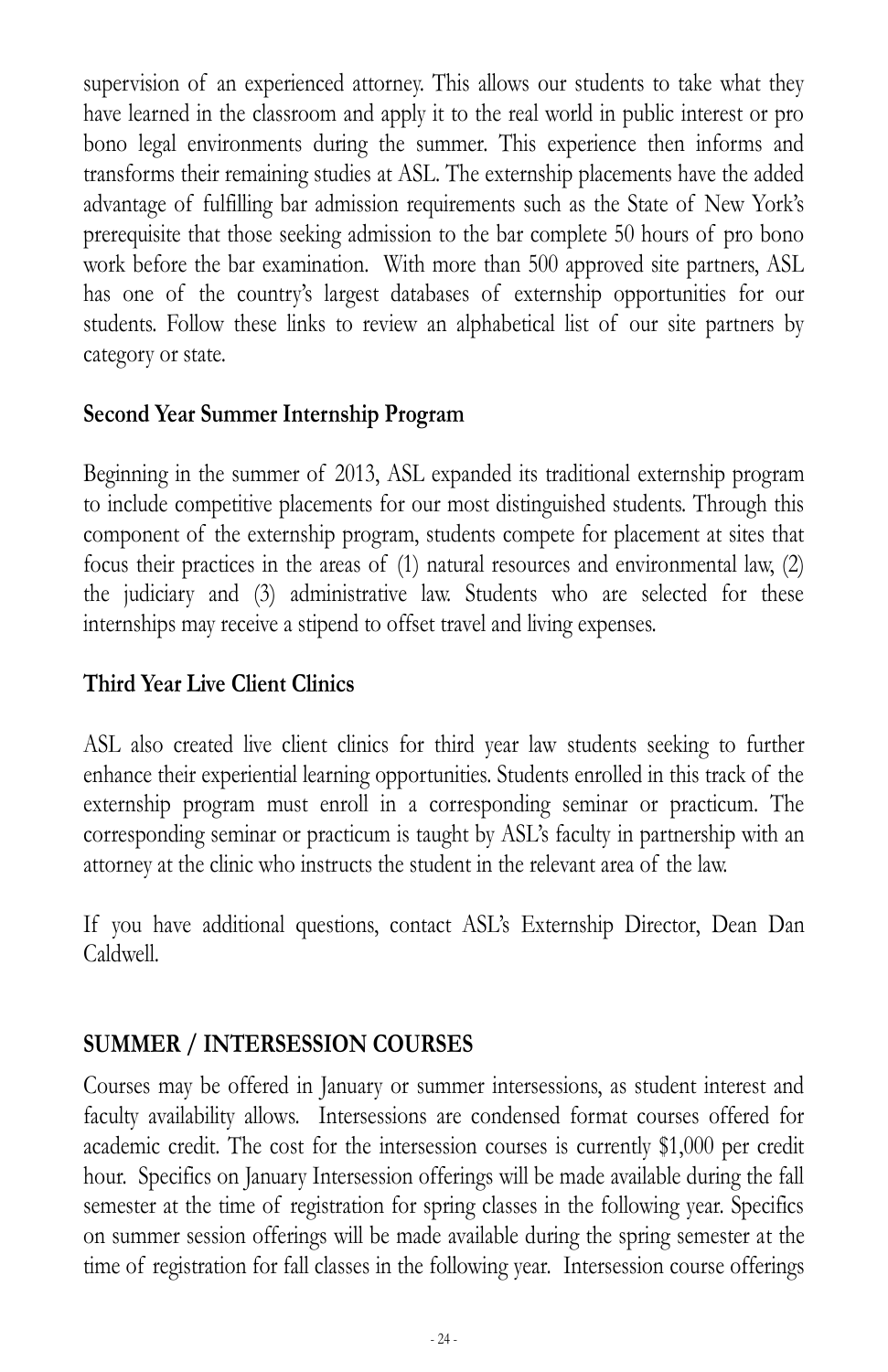provide courses that students may take to expand the breadth of their legal education, but no required courses are offered during either of the intersessions. Courses offered during past January and Summer Intersessions include: Intro to Natural Resources, Lawyerpreneur, The Law of Renewables, Workers' Compensation, Law Office Management, Oil and Gas Law, Law and Religion, Regulation of Energy Markets and Utilities, and Arbitration.

*Please contact Financial Aid at extension 1211 for more information on the cost of the Summer/Intersession courses.*

#### **Prescribed Curriculum -- Full-time Students -- J.D. Program**

Students begin their first year at ASL by taking the Introduction to Law course. For the rest of the first year, students take required courses in Civil Procedure I & II, Contracts I & II, Criminal Law, Legal Process I & II, Property I & II, Strategies for Legal Success I and Torts.

Students typically complete the required Externship course during the summer after their first year. Students also must successfully complete the following required upper-level courses prior to graduation: Business Associations; Constitutional Law I; Constitutional Law II; Criminal Procedure; Dispute Resolution; Estates and Trusts; Evidence; Family Law; Payment Systems, two Practicum courses; Professional Responsibility; Secured Transactions, Bar Preparations Studies and a Seminar. Students also must take a prescribed number of Capstone Courses in their third year.

Prior to graduation from ASL, students also must satisfy two upper-level writing requirements. First, students must successfully complete the Seminar Writing Requirement, which requires the student to complete an expository or argumentative research paper of at least twenty pages in length, not including endnotes or footnotes. Most students satisfy the Seminar Writing Requirement by completing one of the Seminar courses during their third year of studies, although some students satisfy the requirement through work on Law Journal or Moot Court.

Second, all students must successfully complete at least one course designated as satisfying the Upper-Level Writing Skills Requirement. The purpose of this Requirement is to insure that all students receive substantial exposure, beyond the first-year Legal Process courses, to the types of writing and drafting that attorneys typically encounter in the practice of law. For a course to satisfy the Upper-Level Writing Skills Requirement, writing or drafting assignments must comprise at least a quarter of the work for the course. Courses that satisfy the Requirement will be designated by the Dean and the Associate Dean.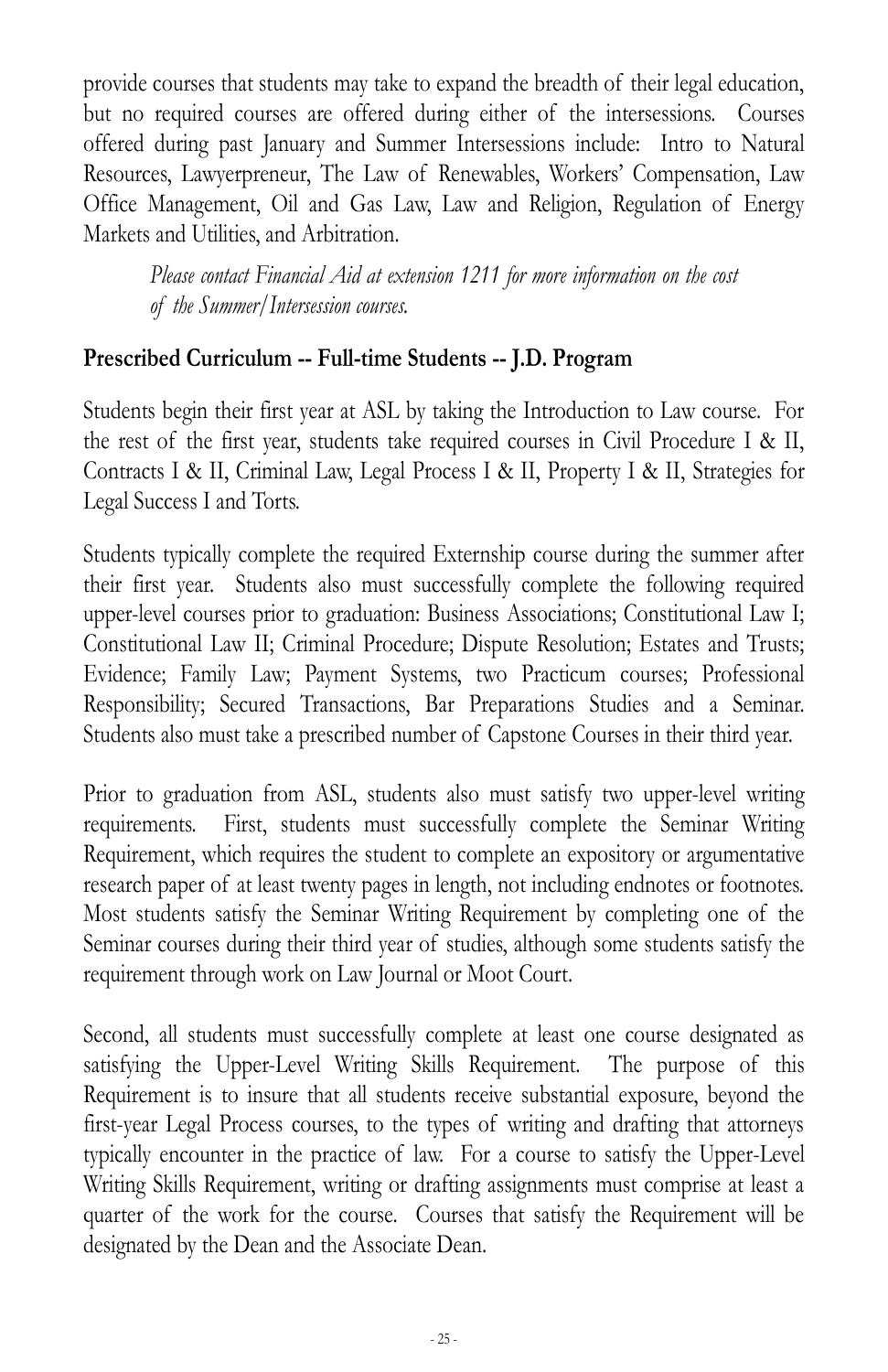The courses required and the sequence in which those courses are taken changes from time to time and may change during a student's period of studies at ASL. Presently, however, the Faculty anticipates that full-time students entering ASL in 2015-2016 will take courses in the following sequence:

| First Year - Fall<br>Civil Procedure I | 2              | First Year – Spring<br>Civil Procedure II | 3              |
|----------------------------------------|----------------|-------------------------------------------|----------------|
| Contracts I                            | 3              | Contracts II                              | $\mathfrak{Z}$ |
| Legal Process I & Strategies           | 4              | Criminal Law                              | $\mathfrak{Z}$ |
| Property I                             | 3              | Legal Process II                          | $\overline{3}$ |
| Torts                                  | 4              | Property II                               | $\overline{3}$ |
| Total                                  | 16             | Total                                     | 15             |
| Summer after First Year                |                |                                           |                |
| Externship                             | 3              |                                           |                |
| Second Year – Fall                     |                | Second Year - Spring                      |                |
| Constitutional Law I                   | 3              | Constitutional Law II                     | 3              |
| Dispute Resolution or                  | 2-3            | <b>Business Associations</b>              | $\overline{4}$ |
| Appellate Advocacy                     |                | Wills & Estates                           | $\mathfrak{Z}$ |
| Evidence                               | 4              | Dispute Resolution or                     | $2 - 3$        |
| Professional Responsibility            | 3              | Appellate Advocacy                        |                |
| Criminal Procedure                     | 3              |                                           |                |
| Total                                  | $15-16$        | Total                                     | $12 - 13$      |
| Third Year - Fall                      |                | Third Year – Spring                       |                |
| Family Law                             | 3              | Capstone Electives (3)                    | 9              |
| Secured Transactions &                 |                | Practicum                                 | 4              |
| Payment Systems                        | 4              |                                           |                |
| Practicum                              | $\overline{4}$ |                                           |                |
| Seminar                                | $\overline{2}$ |                                           |                |
| Complementary Course                   | $2 - 3$        |                                           |                |
| Total                                  | $15-16$        | Total                                     | 13             |

**Prior to graduation, a total of 90 credit-hours of course work must be completed in compliance with the curricular structure established by the faculty.**

#### **Part-time Students**

ASL does not have a regular part-time program. Special permission from the Dean is required to enroll as a part-time student. If a student has received approval from the Dean to enroll part-time, each semester, the student must arrange his or her schedule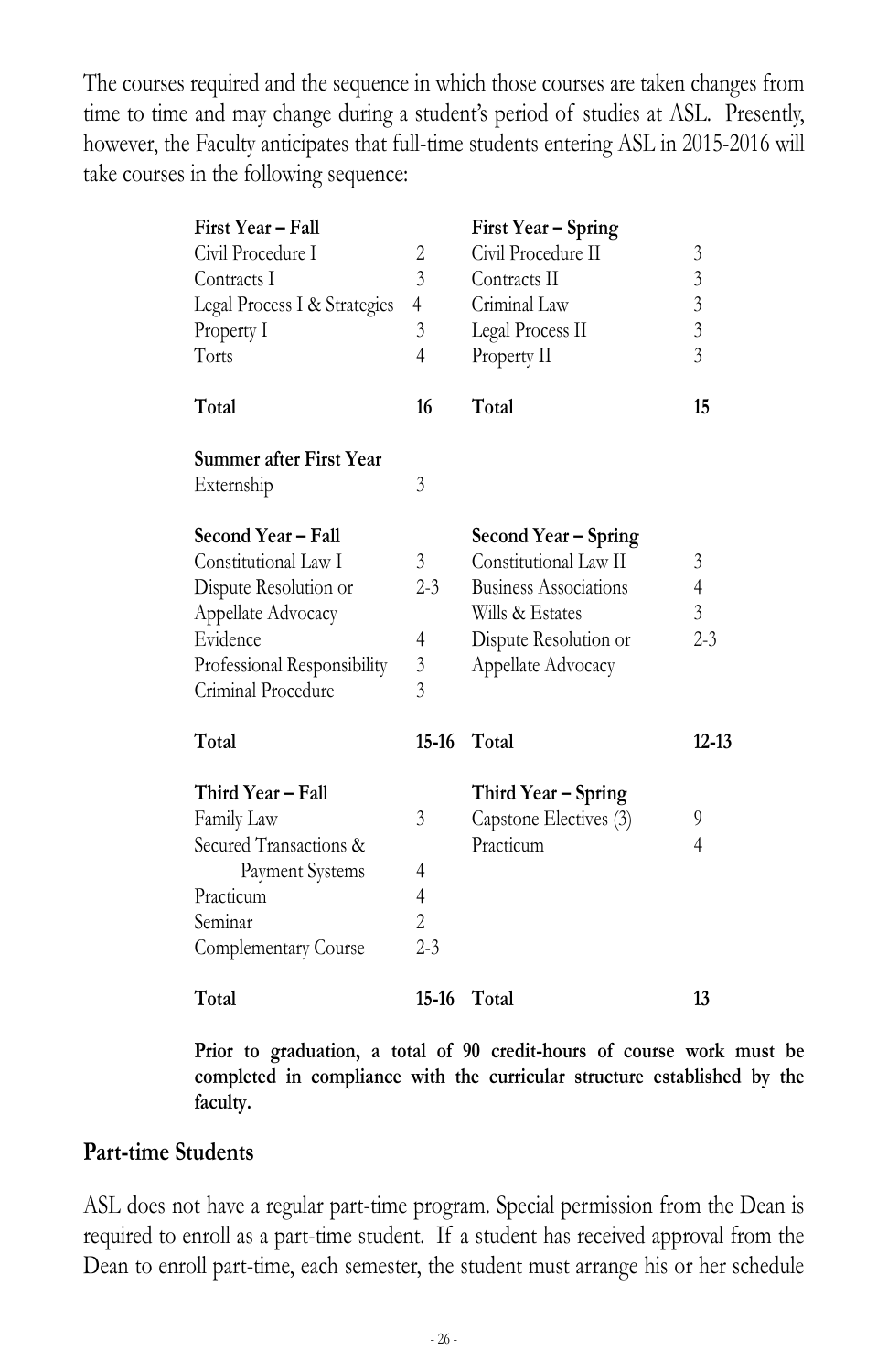of courses with the Associate Dean. Prior to graduation, the part-time student must complete all courses required of students in the three years of the full-time curriculum.

Students taking less than twelve credit hours or who are taking less than the prescribed number of curricular courses are considered to be part-time. Students who drop to part-time status will result in a loss of merit scholarship and may also result in decreased eligibility for student loans.

Any student who registers for less than the prescribed number of courses required by the curriculum, will be billed full-time tuition unless the student has obtained written permission to enroll part-time.

## **Certificate Programs**

ASL has two post-graduate certificate programs, one associated with the J.D. program, and one available to professionals who have completed a Bachelor's degree, and who seek to enhance their professional standing, but who do not need to obtain a J.D. degree.

## **The J.D. Certificate Program**

By focusing their upper level studies in specific areas of legal education, students pursuing a J.D. degree may earn a certificate in one of three areas of study: Natural Resources Law, Litigation, or Lawyer As A Problem Solver. These certificates inform prospective employers that a student's legal education, in addition to fulfilling the general requirements necessary to receive the Juris Doctorate, has been concentrated in a specific area of legal education. ASL's certificates are awarded to students whose upper level coursework fulfills the requirements established for each of the programs. Certificates in the J.D. program are awarded only for coursework completed during a student's matriculation.

A student will receive a **Lawyer as a Problem Solver Certificate** with a corresponding notation in the student's permanent academic record if he or she meets the following criteria: complete at least 23 credit-hours of coursework as established for the program (11 hours of required first and second year courses, 6 to 8 hours of Dispute Resolution Electives, 5 to 8 hours of Procedure and Practicum Electives.)

A student will receive a **Litigation Certificate** (Criminal, Civil, or general) with a corresponding notation in the student's permanent academic record if he or she meets the following criteria: Successfully complete at least 29 credit hours of litigation related course work (26 credit hours of required courses, and at least 3 hours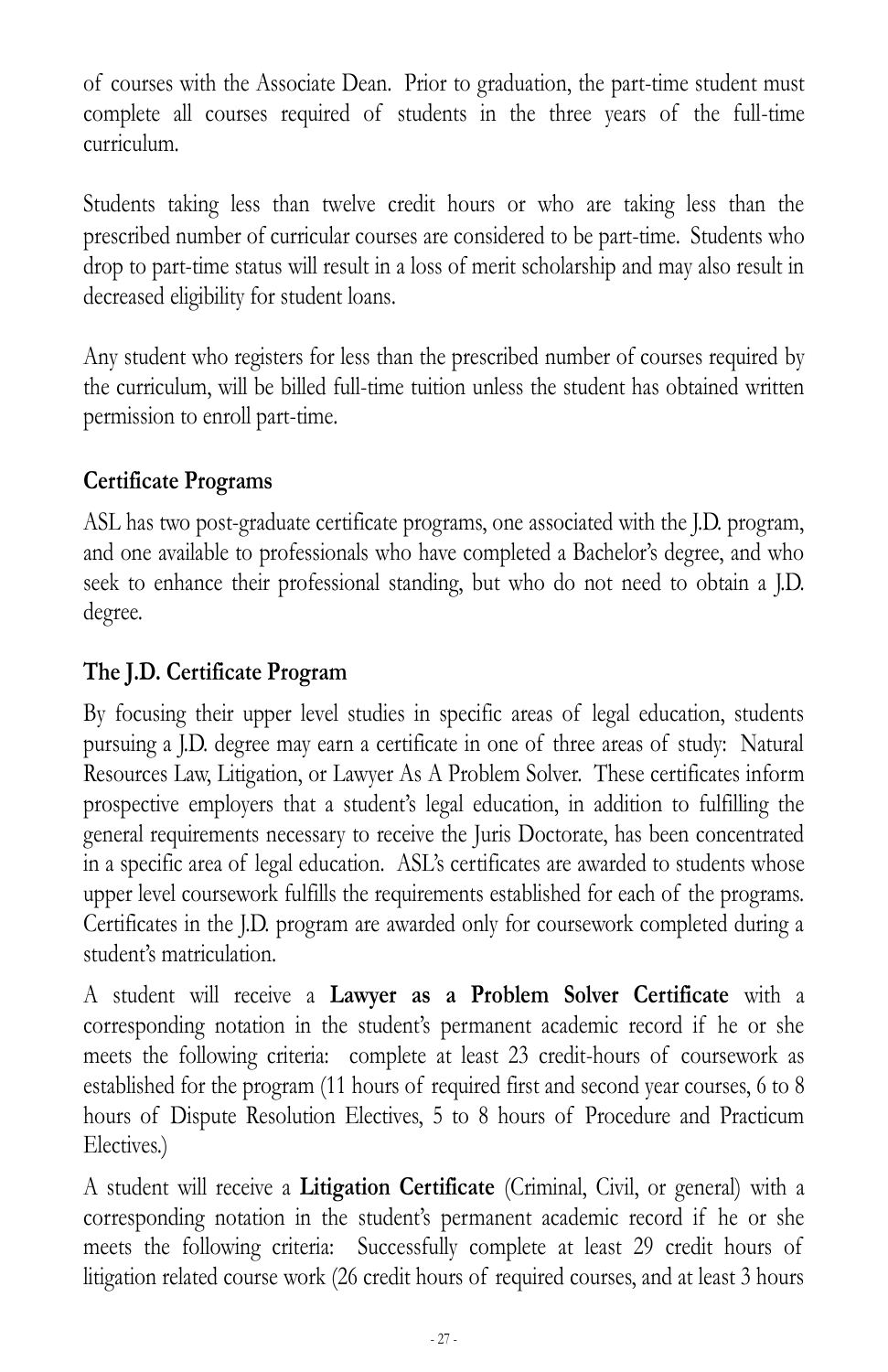of Elective courses; and, receive a grade of "PR" in all required first year courses, and have at least a cumulative 3.0 grade point average in the upper level courses that qualify the student to receive the certificate.) The category of certificate a student will receive (Criminal, Civil, or general) will be determined by the nature of the courses the student pursues.

A student will receive a **Certificate in Natural Resources Law** with a corresponding notation in the student's permanent academic record if he or she meets the following criteria:

1. Successfully completes 15 hours of credit in specified natural resources classes and programs.

(a) Up to three of the required 15 hours may be fulfilled by (a) earning credit for work with the Natural Resources Law Journal (2 hours), (b) earning credit for participation on a qualifying moot court team (2 hours) , (c) successfully completing a course through Virginia Tech's Graduate School of Natural Resources that has been approved for credit as part of the Virginia Tech Certificate in Graduate Studies in Natural Resources (3 hours) , (d) earning credit through work at a clinic overseen by ASL's Natural Resources Law Program (1-3 hours) , or (e) earning credit through Independent Study on an approved topic (2 hours).

(b) At least 12 of the 15 hours must be earned by obtaining passing grades in approved natural resources classes.

(c) The Natural Resources Law committee will have the authority to determine classes, programs, competitions and topics that qualify for credit, and to otherwise modify the credit requirements for achieving the Certificate.

2. Achieves at least a cumulative 3.0 grade point average in the graded ASL courses that count towards the 15 qualifying credit hours.

3. Meets all other requirements to graduate from ASL.

The Curriculum Committee and Academic Standards, with approval from the Dean and Associate Dean for Academic Affairs, retain jurisdiction over the implementation, interpretation, and requirements for this certificate program. Specific course requirements may change from semester to semester, thus information about available courses for the certificate programs is provided to students during the registration period for each semester.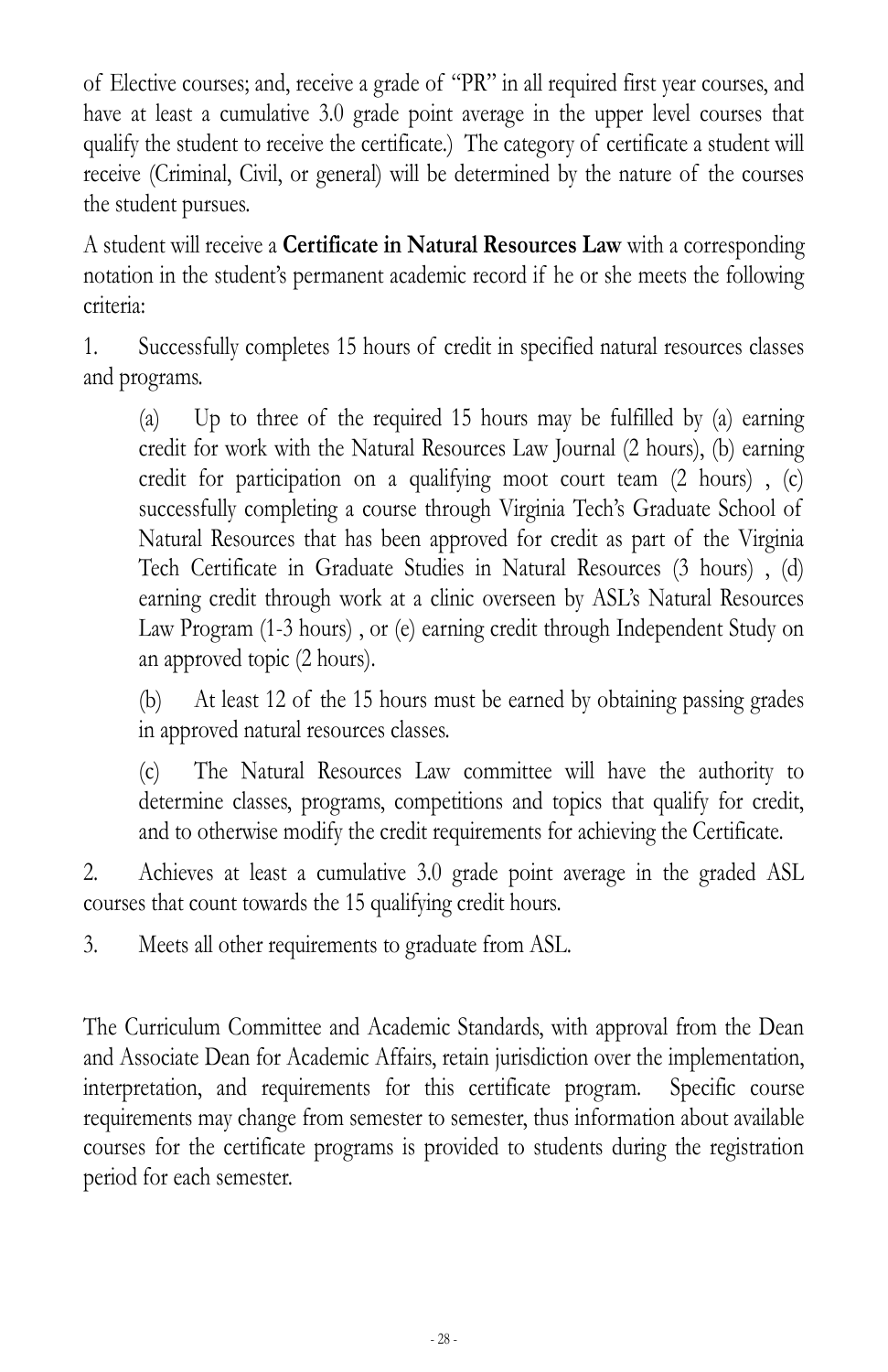#### **Professional Certificate Program**

Professionals who have completed a Bachelor's degree may enroll in courses at ASL for the purpose of receiving a certificate from the school that will enhance their professional standing by documenting law-related studies relevant to the professional's field of employment. ASL offers three Certificates: Human Resources and Management Regulation; Natural Resources and Energy Regulation; and, Legal Studies. Professionals may complete these courses at their own pace, but must complete a minimum of 12 and a maximum of 15 credit hours of coursework in order to receive a certificate. The credit hour price for the professional certificate program is \$1,250 per credit hour.

## **Juris Master's Degree Program**

ASL will confer the degree of Juris Master upon all candidates for the Juris Doctor program successfully completing their third semester of law school in good academic standing. Awarding ASL students the Juris Master's degree provides them recognition for mastering basic legal skills, and is in keeping with ASL's leadership role in the legal education community, where the school has earned well-deserved national repute for its commitment to legal education access, community service, and student externships. Not only does it recognize their achievement, but it also provides a valuable degree to law students who determine, due to changes in life circumstances, that completing the J.D. is not feasible at the time. Attaining this degree ensures that the students receive something of value that will increase their career marketability. Students qualifying for The Appalachian School of Law's Juris Master degree will receive their J.M. diplomas during a ceremony in ASL's Appellate Courtroom after their third full semester.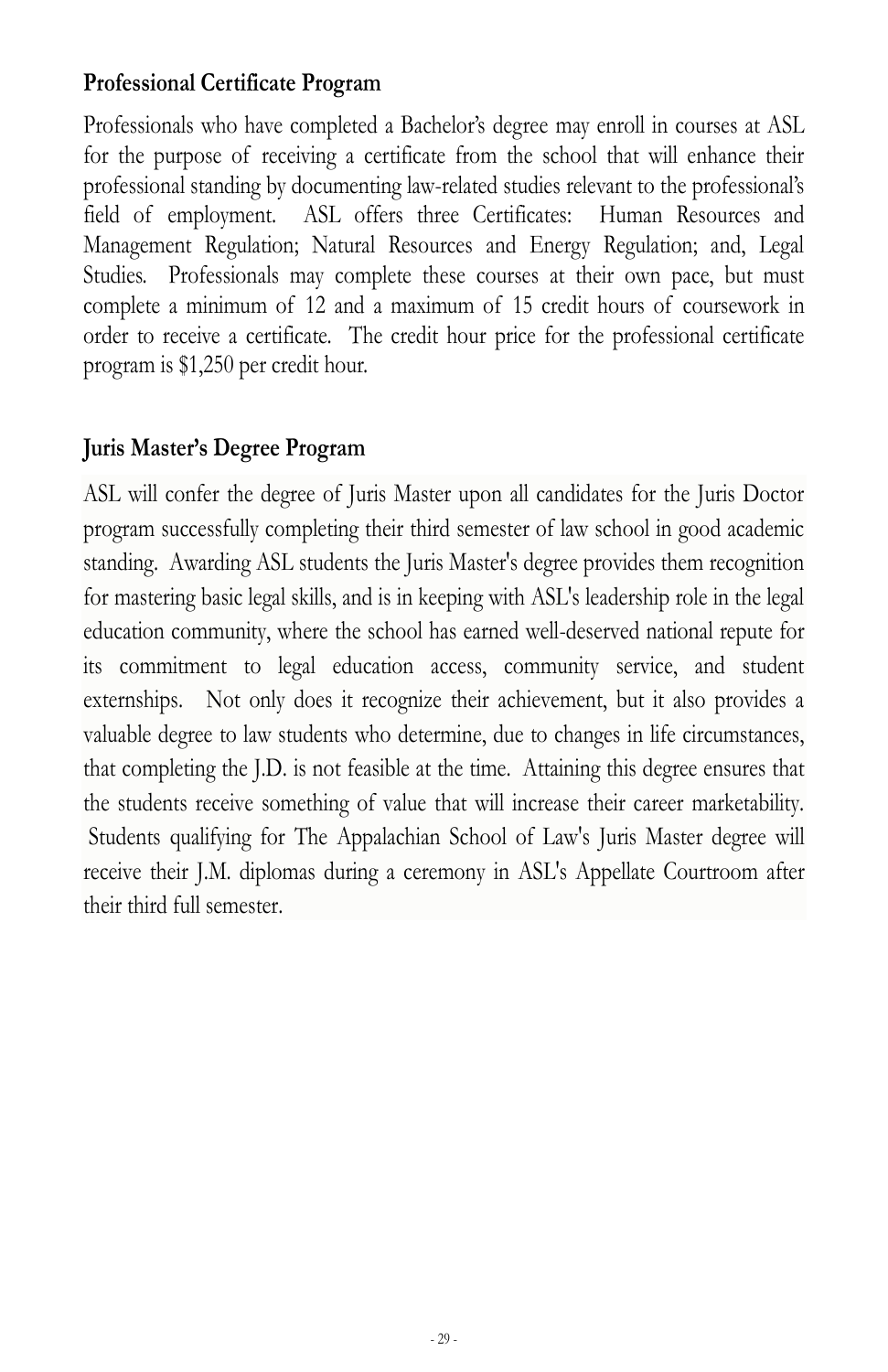### **COURSE DESCRIPTIONS**

- **Appellate Advocacy** (three credit hours) focuses on the art of oral advocacy and provides further instruction in persuasive writing. Students write appellate briefs and present oral arguments.
- **Bar Preparation Studies** (3 credits) The Bar Preparation Studies (BPS) is a bar preparatory course that will build on the analytical, writing and organizational skills taught across the ASL curriculum with the goal of enhancing a student's ability to prepare for the July bar examination. Although the most intensive preparation for the bar will occur in the six to eight weeks before the bar examination, BPS will prepare students for that period of study and practice by introducing them to the format and components of the bar exam and the scope of the task, and by conveying information about study and organizational skills. Students will review selected substantive topics, learn methods by which to review the tested areas of law, complete practice essay, multiple choice and performance test questions, and receive individualized feedback on written answers. This course is not intended to replace commercial bar preparation courses. While this course focuses on the Multistate Bar Examination subjects (Civil Procedure, Constitutional Law, Contracts, Criminal Law and Procedure, Evidence, Real Property and Torts), the class will also be divided into smaller sections, based on the state bar exam being taken by students, that will meet in extra meetings on top of the scheduled class to discuss jurisdiction-specific information and skills.
- **Business Associations** (four credit hours) is a study of the law concerning business entities, including: the factors affecting the selection of the form of a business enterprise; the nature of corporate entities; and the promotion, organization, activities, financing, management, and dissolution of business corporations. In addition to discussing the law of corporations, the course covers the principles by which one party may act as agent for another and the law governing unincorporated business organizations such as partnerships, limited partnerships, limited liability companies, and limited liability partnerships.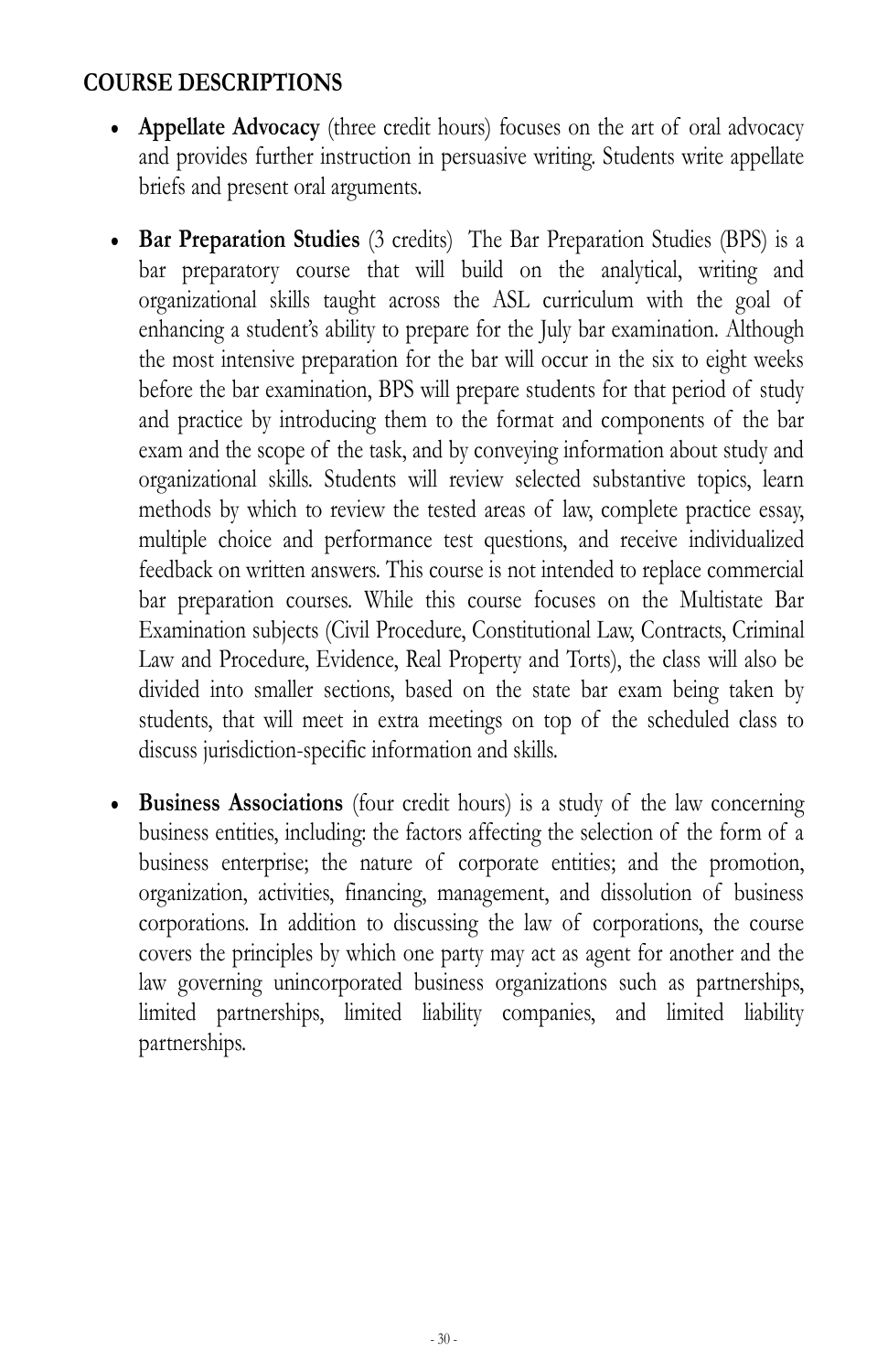**Capstone Electives** (2 or 3 hours) Designed to provide students with a comprehensive review of various subject matters essential to the practice of law. Third-year students are required to take a fixed amount of capstone electives. Capstone electives vary from year to year, but include such courses as:

## **Administrative Law**

(3 credit hours) Examines the role of the formal and informal administrative processes in our society, and emphasizes the powers and procedures common to all administrative agencies and the relationships among the legislative, judicial, and executive branches in the development of public policy.

## **Advanced Criminal Procedure**

(3 credit hours) Provides an overview of constitutional and other procedural issues inherent in the criminal process. Course coverage includes double jeopardy, entrapment, grand jury, confrontation clause, joinder and severance, and various jury issues.

## **Advanced Torts**

(Three credit hours) Expands on the issues examined in the first year Torts course. It focuses on privacy and business torts.

### **Conflict of Laws**

(3 credit hours) A study of the law relating to transactions with elements in more than one state or nation, jurisdiction of courts and enforcement of foreign judgments, constitutional issues, and the theoretical basis of choice of law

### **Debtor-Creditor Law**

(3 credit hours) Offers a comprehensive study of the legal principles governing the relationship of debtors and creditors, with primary emphasis on federal bankruptcy law and a focus on the rights of unsecured creditors. Traditional state remedies such as attachment, garnishment, execution, fraudulent conveyance, and debtors' exemptions also are covered

### **Federal Income Taxation**

(3 credit hours) Gives a basic understanding of federal income taxation relating to individuals and teaches the use and interpretation of complex statutes and regulations.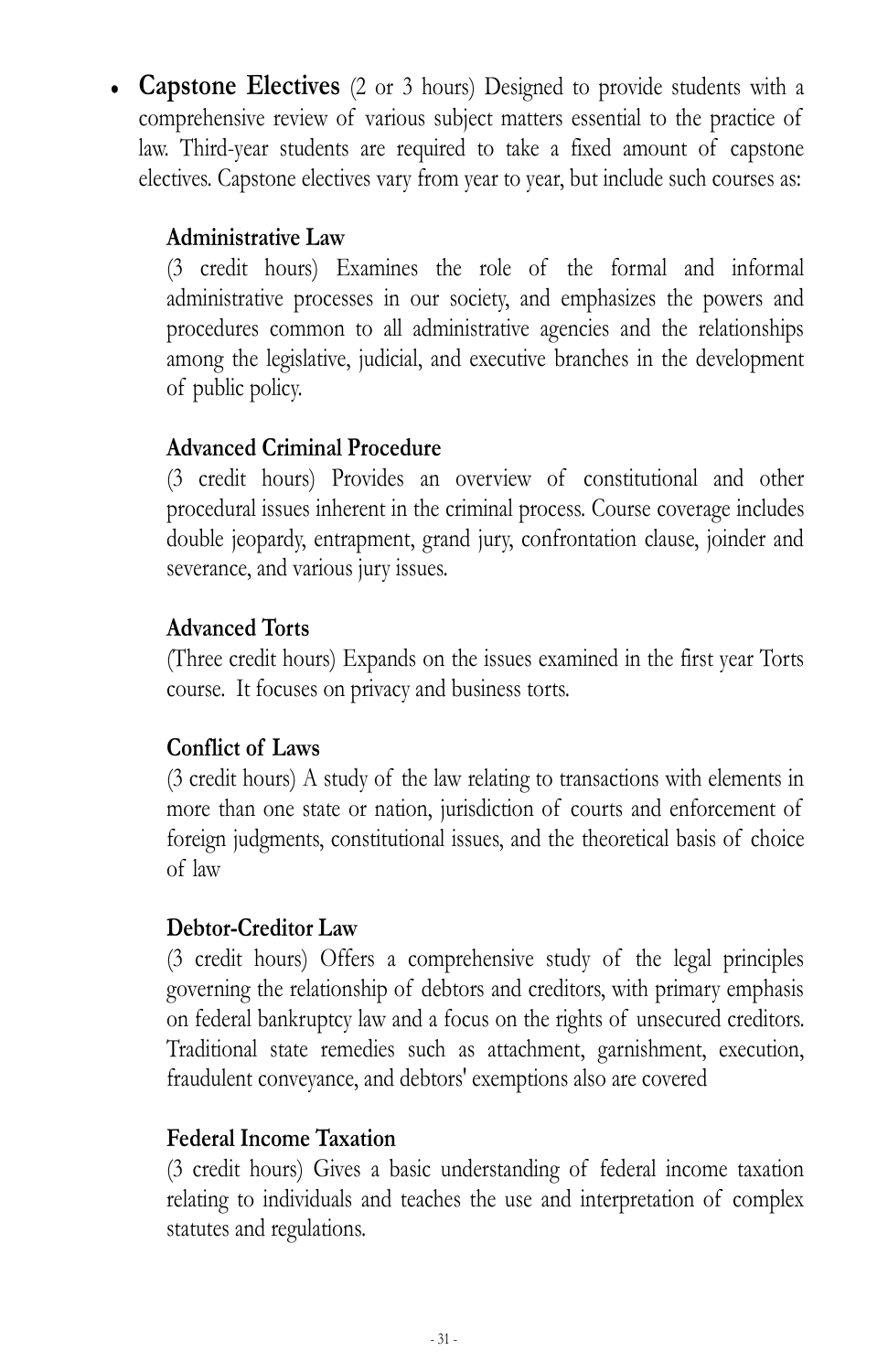#### **First Amendment**

(3 credit hours) Deals with the complex and ever-evolving jurisprudence regarding the First Amendment to the United States Constitution. Primary emphasis will be on the many facets of freedom of expression, but freedom of religion will also be covered. Classes will trace the long history of First Amendment interpretation in the United States Supreme Court to illuminate the cutting-edge state of the law as it now stands. Focus will be on modern variations in First Amendment law generated by such phenomena as the internet, mass media communications, the war on terror, and other revolutionary developments in society and technology. Topics will include national security restrictions on free speech, obscenity/pornography, defamation, hate speech laws, and flag burning, among many others.

#### **Remedies**

(3 credit hours) A study of the forms of legal and equitable remedies, the substantive law of restitution, and the problems of measuring damages and non-monetary forms of remedy. Various remedies are explored in both litigation and alternative dispute resolution contexts.

### **Advanced Sales and Consumer Protection Law**

(3 credit hours) This course covers contracts for the sale or lease of goods under Articles 2 and 2A of the Uniform Commercial Code. A typical products liability lawsuit is reviewed to demonstrate the common interplay between 1) the UCC rules regarding sale or lease of goods, 2) common law principles of contract, and 3) tort theories in disputes involving goods.

 The course also covers consumer protection laws by tracking consumer transactions from the obtaining of credit to false advertising, to false and misleading business practices, to product safety regulation including packaging and labelling, to the role of state tort law and fraudulent transfer law in consumer transactions, to regulation of debt collection practices, and to debt relief including the bankruptcy option. Coverage in this area includes the Magnuson-Moss Warranty Act; the Consumer Product Safety Act; the Hazardous Substances Act; the Food, Drug & Cosmetics Act; the Federal Trade Commission Act; the Truth in Lending Act; the Equal Credit Opportunity Act; the Fair Credit Reporting Act; the Fair Debt Collection Practices Act; state consumer protection statutes; and state fraudulent transfer laws.

A brief introduction to documents of title under UCC Article 7 and letters of credit under UCC Article 5 is provided.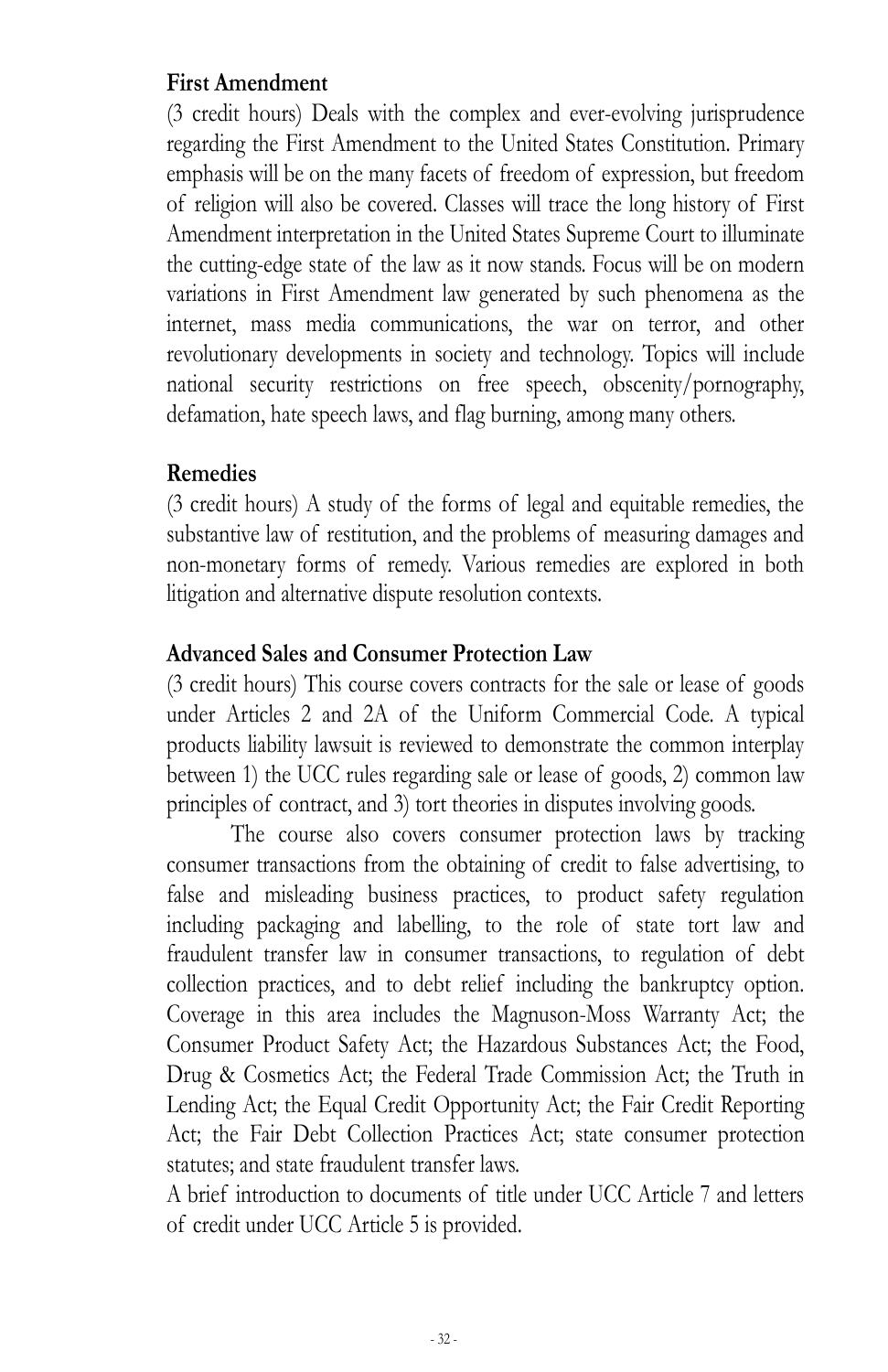## **Virginia Civil Procedure**

(3 credit hours) Covers the subject of procedure from the point of view of practice in the Virginia state courts, with heaviest emphasis on civil procedure. Expected topics include subject matter jurisdiction, personal jurisdiction, service of process, venue, parties, pleading, discovery, pre-trial motions, motions at trial, post-verdict motions, judgments, costs, and appeals.

## **Civil Procedure I**

(2 credit hours) A general survey of court procedure in civil cases using federal civil procedure as a model. The course covers the jurisdiction of courts (both personal and subject matter), venue, pleading, discovery, disposition without trial, joinder of claims and parties, and effects of judgments.

### **Civil Procedure II**

(3 credit hours) A continuation of Civil Procedure I.

### **Constitutional Law I**

(3 credit hours) A study of the provisions in the United States Constitution governing our form of government and the powers of the federal judiciary, legislature, and executive. The course also reviews relations between the federal government and the states.

### **Constitutional Law II**

(3 credit hours) A study of the limitations on governmental power over individuals inherent in constitutional provisions relating to due process and equal protection and freedom of speech and religion. The course evaluates the restrictions on private action mandated or permitted by these constitutional provisions.

#### **Contracts I**

(3 credit hours) Encompasses the study of legally enforceable promises, termed "contracts." The course encompasses the study of what types of promises are legally enforceable, what it takes to form a contract, what the obligations of the parties are, what constitutes breach, and what remedies are available upon breach.

**Contracts II (**three credit hours) is a continuation of Contracts I.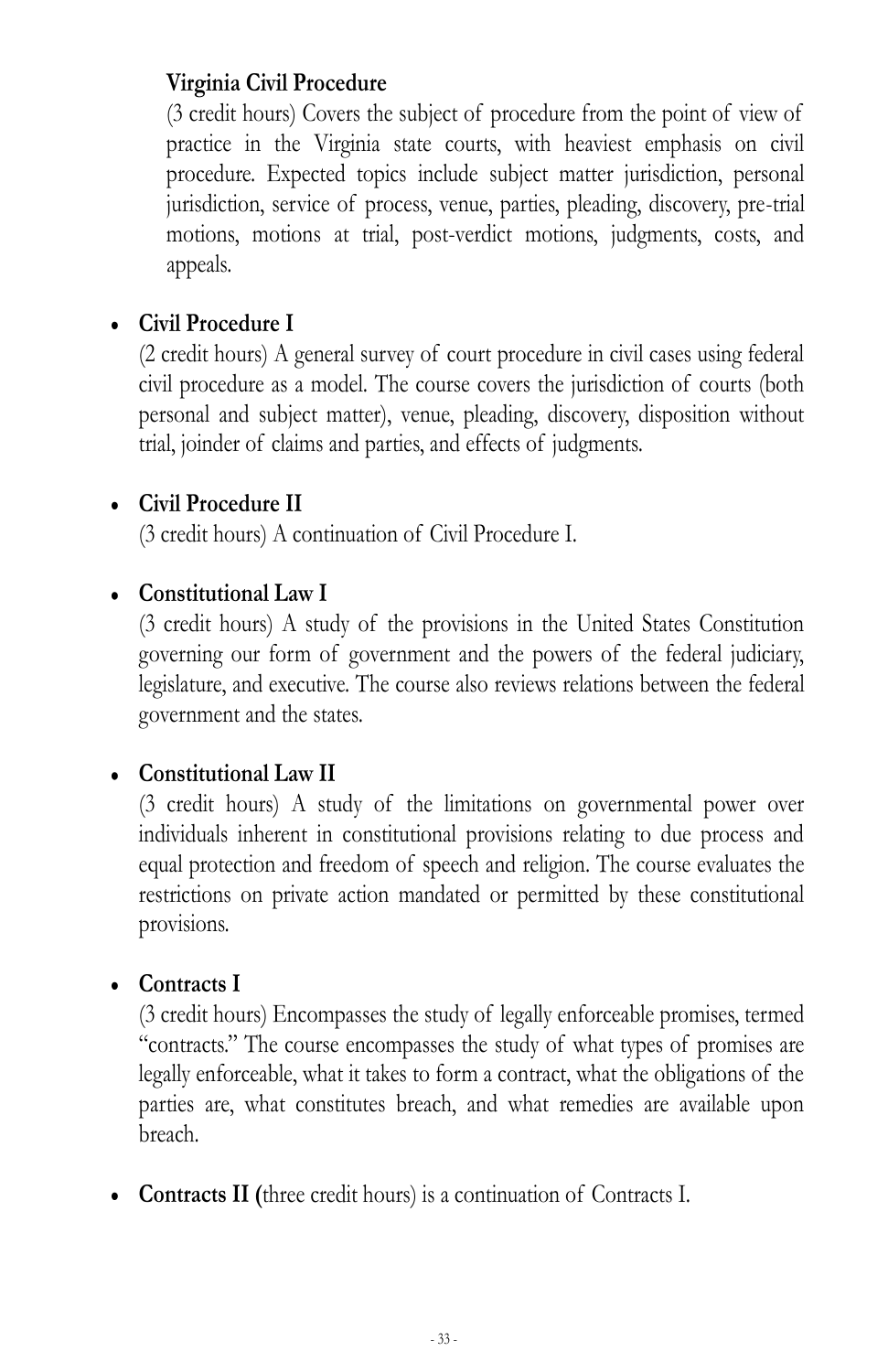#### **Criminal Law**

(3 credit hours) An inquiry into the sources and goals of the criminal law, general principles of liability and defenses, and the characteristics of particular crimes.

#### **Criminal Procedure**

(3 credit hours) A survey of federal procedures and constitutional safeguards applicable in the criminal justice system, focusing on police investigation and arrest. Particular emphasis is given to Fourth Amendment issues.

### **Dispute Resolution**

(2 credit hours) Provides students with a working knowledge of dispute resolution theory and practice. The major dispute resolution processes are examined critically with discussion of their strengths and weaknesses. Particular emphasis is given to negotiation, mediation, arbitration, and ethics. Legal, ethical, and policy issues that arise in the use of dispute resolution processes also are examined. A major theme throughout the course is the selection of appropriate dispute resolution forums and representation of clients in dispute resolution.

#### **Estates and Trusts**

(4 credit hours) A study of the devolution of property by descent and wills, including a study of intestacy, and related problems of construction. The course also covers a study of the formation and management of trusts, including the rights and responsibilities of settlors, rights and responsibilities of trustees, rights and responsibilities of beneficiaries, the doctrine of cy pres, and the concept of fiduciary duty. In addition, the course introduces the federal transfer tax system and related estate planning opportunities and techniques.

### **Evidence**

(4 credit hours) An examination of the rules governing the admissibility of evidence in civil and criminal trials, with particular emphasis on the Federal Rules of Evidence. Topics covered include relevancy, the hearsay rule and its exceptions, examination, cross-examination, and impeachment of witnesses, witness competency, opinion and scientific evidence, admissibility of writings, judicial notice, and burdens of proof and presumptions.

### **Externship**

(3 credit hours) Allows students to apply the skills learned in the core curriculum. Students typically take this course during the summer following their first year of studies. Students work for a total of approximately 200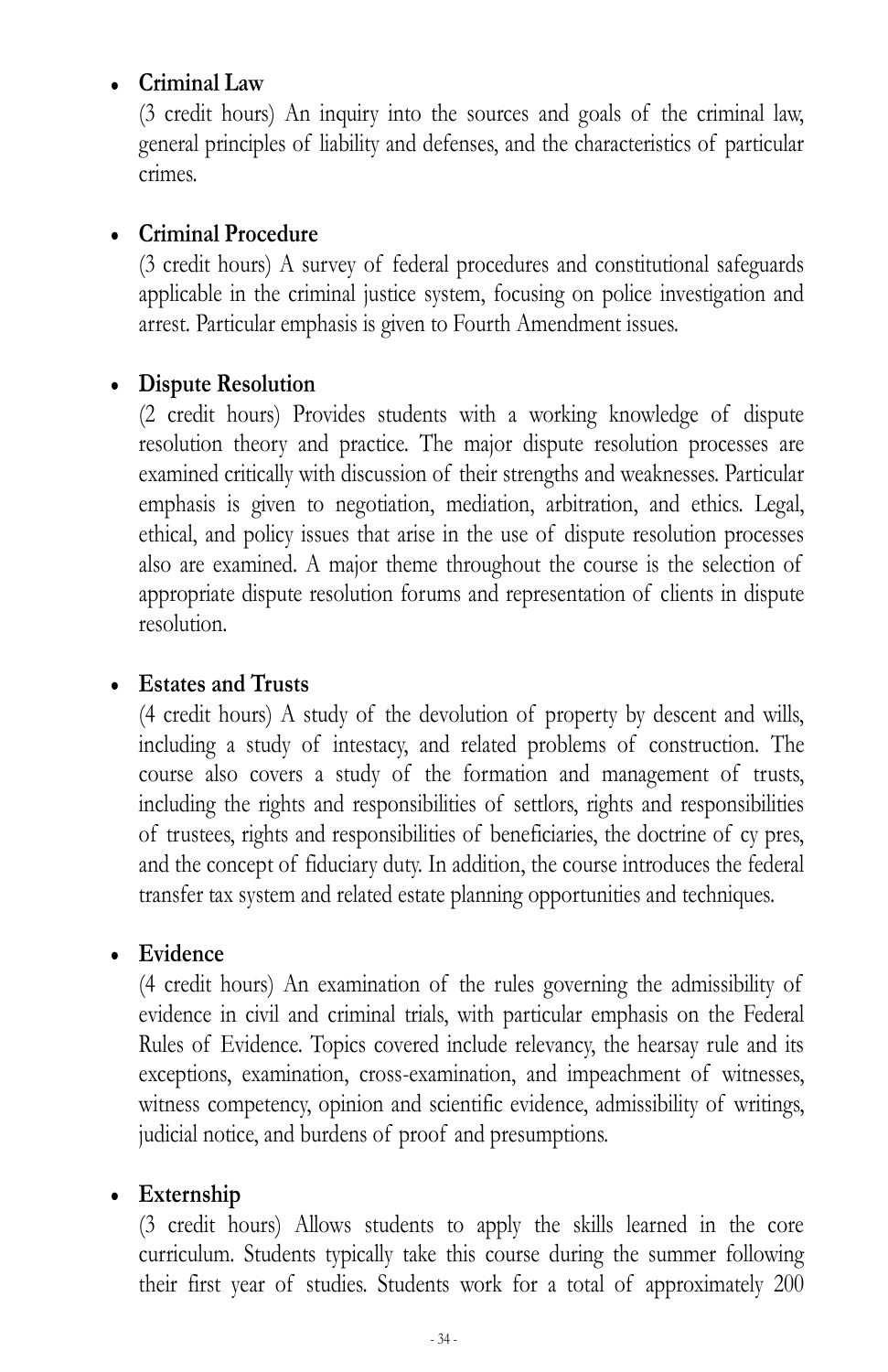unpaid hours in a judge's chambers, public law office, or public interest organization under the direct supervision of a licensed attorney. Each student is assigned to a full-time faculty coordinator and the faculty coordinators conduct an orientation and a debriefing session before and after the externships. Externship placements for students have included federal magistrate, district court, and circuit judges; state Supreme Court justices in Virginia, Kentucky, Tennessee, and North Carolina; state trial judges in Virginia, West Virginia, and Kentucky; U.S. Environmental Protection Agency and U.S. Department of Justice; Virginia Attorney General's Office; Virginia, West Virginia, and Kentucky Legal Services offices; Tennessee District Attorneys; Virginia Commonwealth Attorneys; West Virginia District Attorneys; North Carolina District Attorneys; Kentucky County Attorneys; Georgia District Attorneys;; South Carolina Solicitor's Office;; and the Air Force Legal Office. Extern students' experiences typically include a combination of the following: observing court proceedings, researching legal issues, performing factual investigations, drafting pleadings and legal memoranda, drafting judicial opinions, updating law libraries, and assisting with trial strategy and problem solving.

#### **Family Law**

(3 credit hours) Covers various subject areas in family law. The main topics covered are marriage, divorce, division of property, spousal support, child custody and visitation, child support, and adoption.

### **Independent Study**

(1 to 3 credit hours) Involves assigned readings, conferences, research, and writing in specialized or advanced areas of the law. Proposals for Independent Study must be approved by the supervising professor and by the Curriculum Committee.

### **Insurance Law Practice**

(3 credit hours) The course will include study of selected subject areas in insurance law, including automobile, fire and casualty (homeowners), liability, health, and disability. Among other topics covered will be the formation and operation of the insurance contract, coverage and exclusions, insurable interests, the claims process, subrogation, and vehicles to determine coverage issues such as declaratory judgment actions. General Elective.

#### **Introduction to Law**

(Non-credit course) An introduction to legal analysis and the legal process. The course introduces the student to the structure of the judicial system and the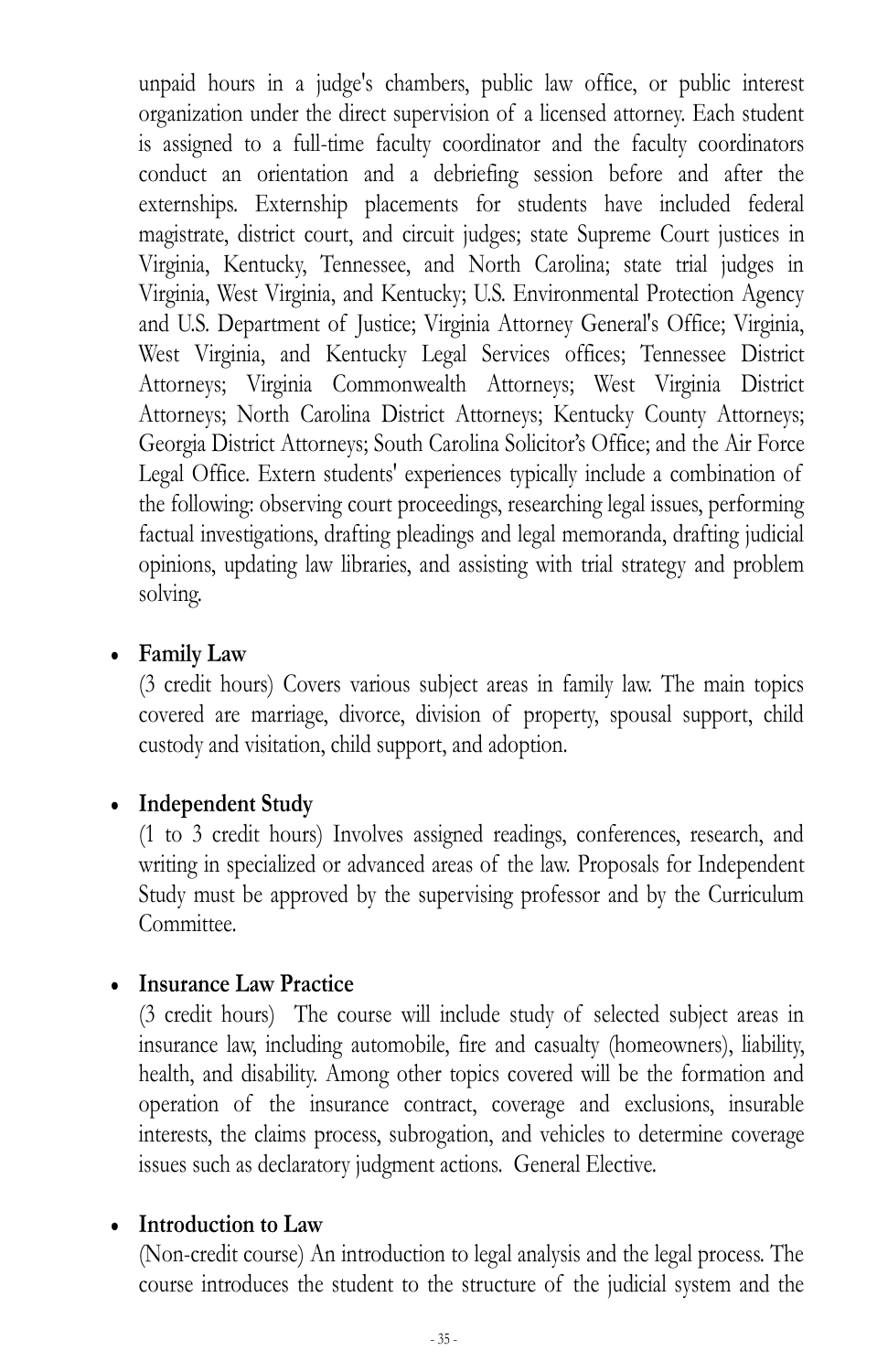thought processes used in it. In addition, there is significant emphasis on the nature of the legal profession, rules of conduct for lawyers, and the ideal of professionalism.

#### **Law Journal**

(2 credit hours) Credit is awarded to students who successfully complete two years of service on the Appalachian School of Law Journal of Law, including at least one year as a member of the Board of the Journal, and who produces a note of publishable quality. Successful completion of the requirements is determined by the Journal's faculty advisor. This course is graded on a pass/fail basis, and credit is awarded during the student's final semester in law school. Successful completion of the course will substitute for the seminar requirement or for a 2-credit-hour elective course, at the student's option.

### **Legal Process I and Strategies for Success**

(4 credit hours) The Legal Process component of this course explores the basic methods of legal analysis and legal research, and how to write clear and concise predictive legal analyses. Students are assigned a number of research and writing projects, which may include briefing cases and drafting office memoranda and client communications. Students also gain experience in editing and rewriting. The Strategies for Success component of this course helps students improve the essential skills needed to succeed in law school, including critical thinking, reading, listening, effective case briefing, note taking, outlining, and exam writing. This course component also promotes an understanding of the law of Agency that students will encounter in Torts, Contracts, Property, and Business Associations.

#### **Legal Process II**

(3 credit hours) A continuation of Legal Process I in which students receive further detailed instruction in and extensive practice with combining research and writing by doing the research for problems and preparing extensive written memoranda or other legal documents in response to assigned problems. Persuasive writing and advocacy are introduced.

#### **Moot Court**

(2 credit hours) Credit is awarded to students who successfully complete two years of service on the Moot Court Board, who compete in an interscholastic Moot Court competition, and who independently prepare at least one brief. Successful completion of the requirements is determined by the Moot Court Program's Faculty Advisor. This course is graded on a pass/fail basis, and credit is awarded during the student's final semester in law school. Successful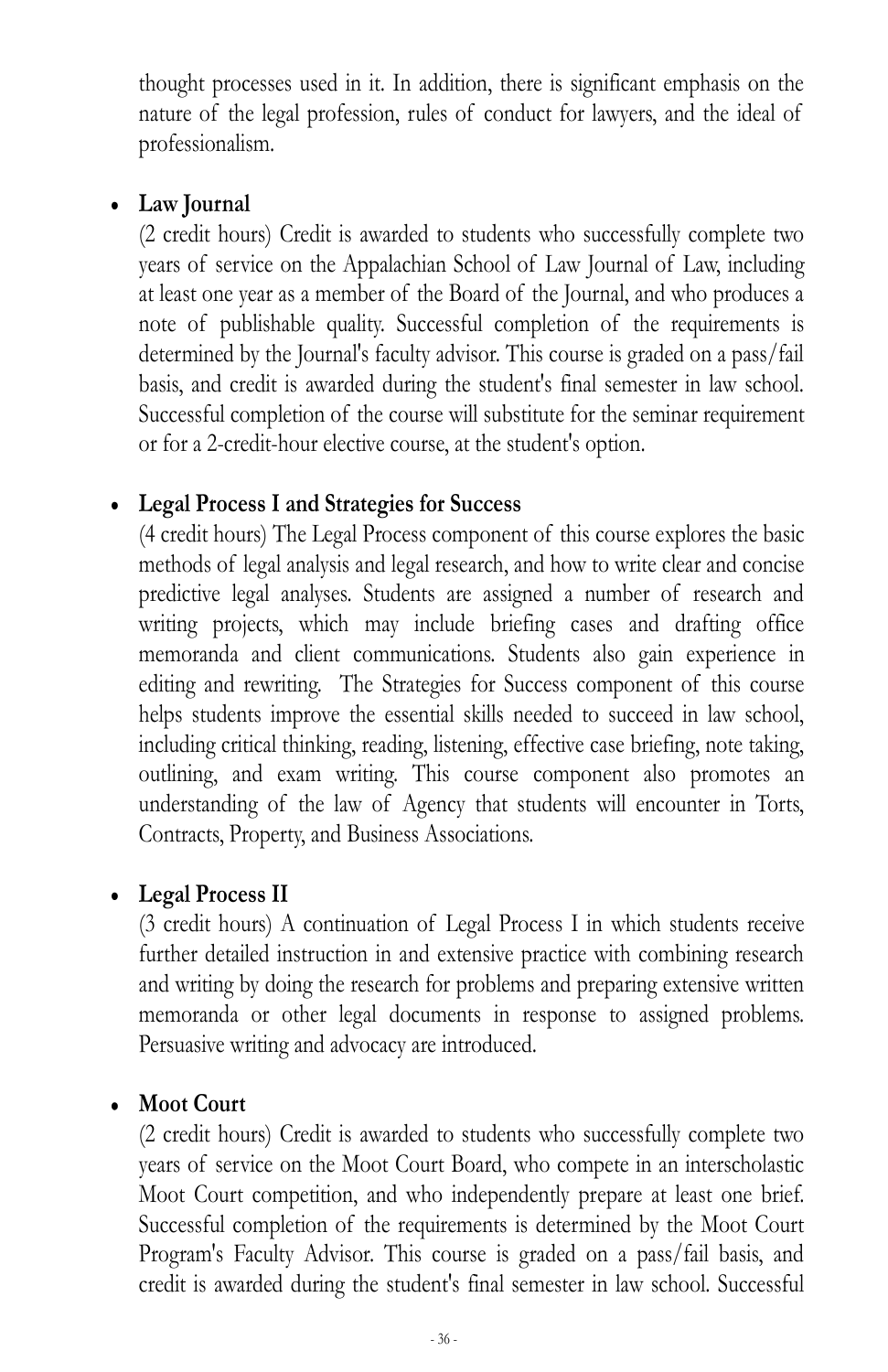completion of the course will substitute for the Seminar requirement or for a 2-credit-hour elective course, at the student's option.

#### **Secured Transactions & Payment Systems**

(4 credit hours) Secured Transactions is the study of consumer and business credit transactions in which a loan is consensually secured by an interest in personal property as governed by Article 9 of the Uniform Commercial Code (UCC). The course examines the mechanics of creating and perfecting secured obligations, the application of a secured obligation to proceeds of collateral and after-acquired property, the effect of disposition of collateral by the debtor prior to satisfaction of the obligation, repossession and other rights of the secured creditor upon default by the debtor, priority rules between multiple creditors claiming security in the same collateral, and treatment of secured claims in a bankruptcy proceeding. Consideration is also given to nonconsensual liens controlled in whole or part by other statutes or by common law. Payment Systems is the study of Article 3 of the UCC governing negotiable instruments and Article 4 of the UCC governing the checkcollection process and the bank-customer relationship. Consideration is also given to related state and federal laws involving credit and debit card transactions, letters of credit, and electronic funds transfers.

**Practicum Courses** (4 credit hours) Practicum courses are designed to give students practical, skills-based training. These courses combine skills training with additional instruction in a particular substantive area of the law. Practicum courses are open to third-year students only, and enrollment in each course is limited. The practicum offerings vary from year to year.

### **Advanced Negotiations**

Offers students the opportunity to develop further the skills learned in Dispute Resolution. It will focus on simulations and negotiation exercises intended to give students more first-hand experience in applying interest-based negotiation techniques. The course examines the skills, constraints, and dynamics of negotiation. Students will also learn a theoretical framework for understanding negotiation practice in a variety of contexts through readings from the fields of law, psychology, business, and communication. Prior successful completion of Dispute Resolution is a prerequisite for this course.

# **Certified Civil Mediation**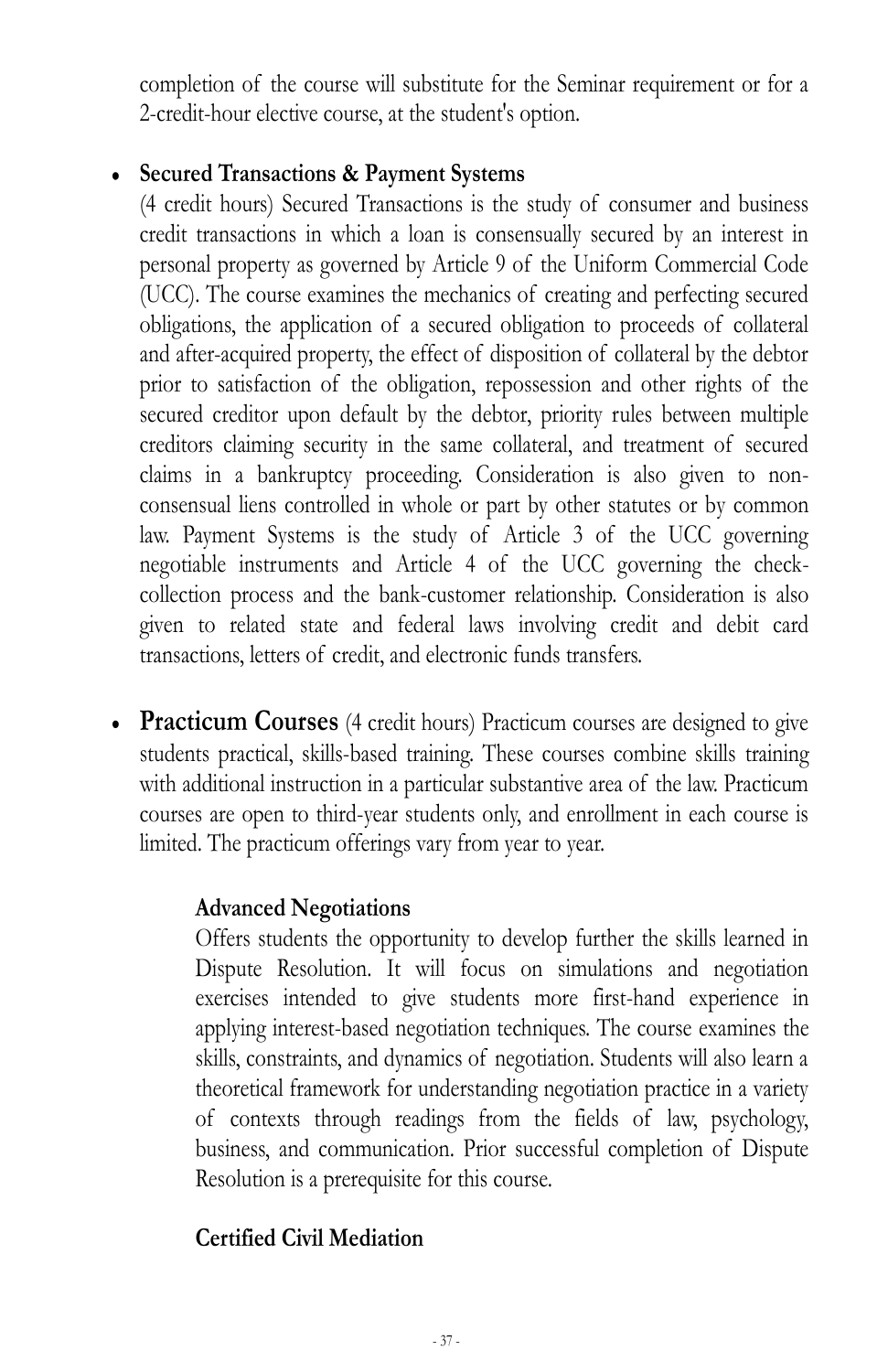Will help students progress towards the entry-level mediator certification required by the Supreme Court of Virginia for persons who want the court to list them as court-referred mediators. The course will provide students with the first element of the certification requirements by providing at least 20 hours of professional mediation skills training. For students who will practice outside Virginia, this class may receive reciprocal recognition as the basic mediation training required in other states. Mediation requires a diverse set of skills that consider the legal context of the dispute, the interests and psychological needs of the parties, the emotions fueling the dispute, the parties' need for apology and forgiveness, and the techniques for helping parties reach reconciliation. Good mediators are skillful at listening, questioning, paraphrasing, and reframing. This course will give students the ability to develop these skills through readings, demonstrations and role-play exercises. The course also will satisfy the upper level writing requirement. Students will write an 18-20 page paper analyzing a "difficult conversation" they had with another person. Students also will conduct a complete mediation role-play as the second component of the grade in this class.

#### **Client Interviewing, Counseling, and Negotiation**

Will introduce students to fundamental lawyering skills involved in the critical process of client interviewing and counseling. This course will cover basic interviewing techniques; psychological factors affecting the interviewing process; facilitating and structuring the interview; clarification of statements and ascertaining legal issues; dealing with client resistance and hostility; efforts towards resolution; and the nature and conduct of the counseling process. It will also introduce students to an emerging approach to client representation called Collaborative Law. Students will read materials on communication, psychology, and law. Interactive role-plays and simulations will help students to put the concepts from the reading material into direct practice and application.

#### **Coal Law**

Coal law is designed to familiarize students with the legal, business, and environmental issues facing the coal industry. Specifically, the course will cover the nature of ownership of subsurface minerals; methods of transferring ownership; implied rights; surface rights; leasing; royalties; and environmental and regulatory issues. Students will engage in class discussion of current topics as well as participate in an extensive practical skills exercise.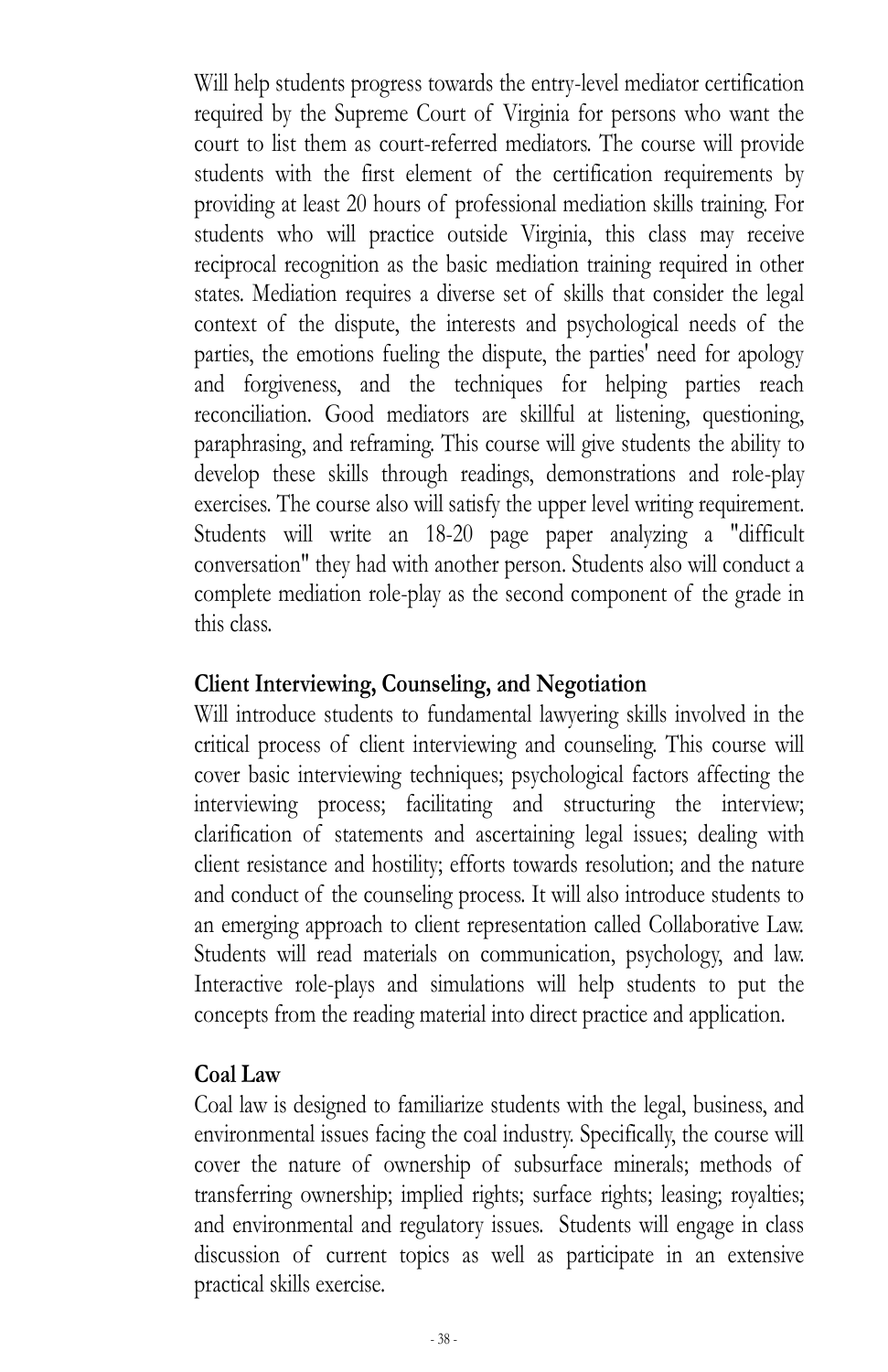## **Criminal Practice**

Includes both substantive instruction and skills training on pre- and post-trial criminal practice issues. Students will prepare written motions and participate in simulated in-class exercises involving indictment and charging decisions, client relations, bail and release, investigation, discovery, preliminary hearings, pre-trial motions, guilty pleas, sentencing, and probation. The course focuses on both defense and prosecution issues and students will have the opportunity to experience both sides of criminal practice through in-class exercises.

#### **Employment Law and Practice**

Practice surveys common law, statutory, and constitutional regulation of the employment relationship. Topics covered will include employment at will, employment contracts, employment discrimination under both Title VII of the Civil Rights Act of 1964 and the Americans With Disabilities Act, and various federal wage and hour statutes. If time permits, the course may cover OSHA regulations governing safety in the workplace. The course does not include any coverage of laws pertaining to unionization of workers. This course will also contain a writing component, including but not limited to short research papers based on the law of the state where a student will be taking the bar, interviewing clients and drafting an employment contract, interviewing clients in preparation for filing both an EEOC complaint and a Title VII complaint, and drafting the complaints and other pleadings associated with a multiple-count Title VII complaint.

#### **Estate Planning**

Develops students' skills relating to the disposition of property during lifetime and at death. The first part of the course will examine federal estate and gift taxation. The second part of the course will focus on developing estate plans and drafting the instruments (e.g., wills, trusts, etc.) necessary to implement such plans so as to accomplish a client's non-tax objectives while minimizing estate taxes, gift taxes, and income taxes.

#### **Family Law Practice**

Will focus on substantive instruction and skills training in issues most prevalent to a family law practitioner. The course will cover selected subject areas in family law, such as annulment, divorce grounds and defenses, spousal support, child support, property division upon dissolution of marriage, ante-nuptial agreements, post-nuptial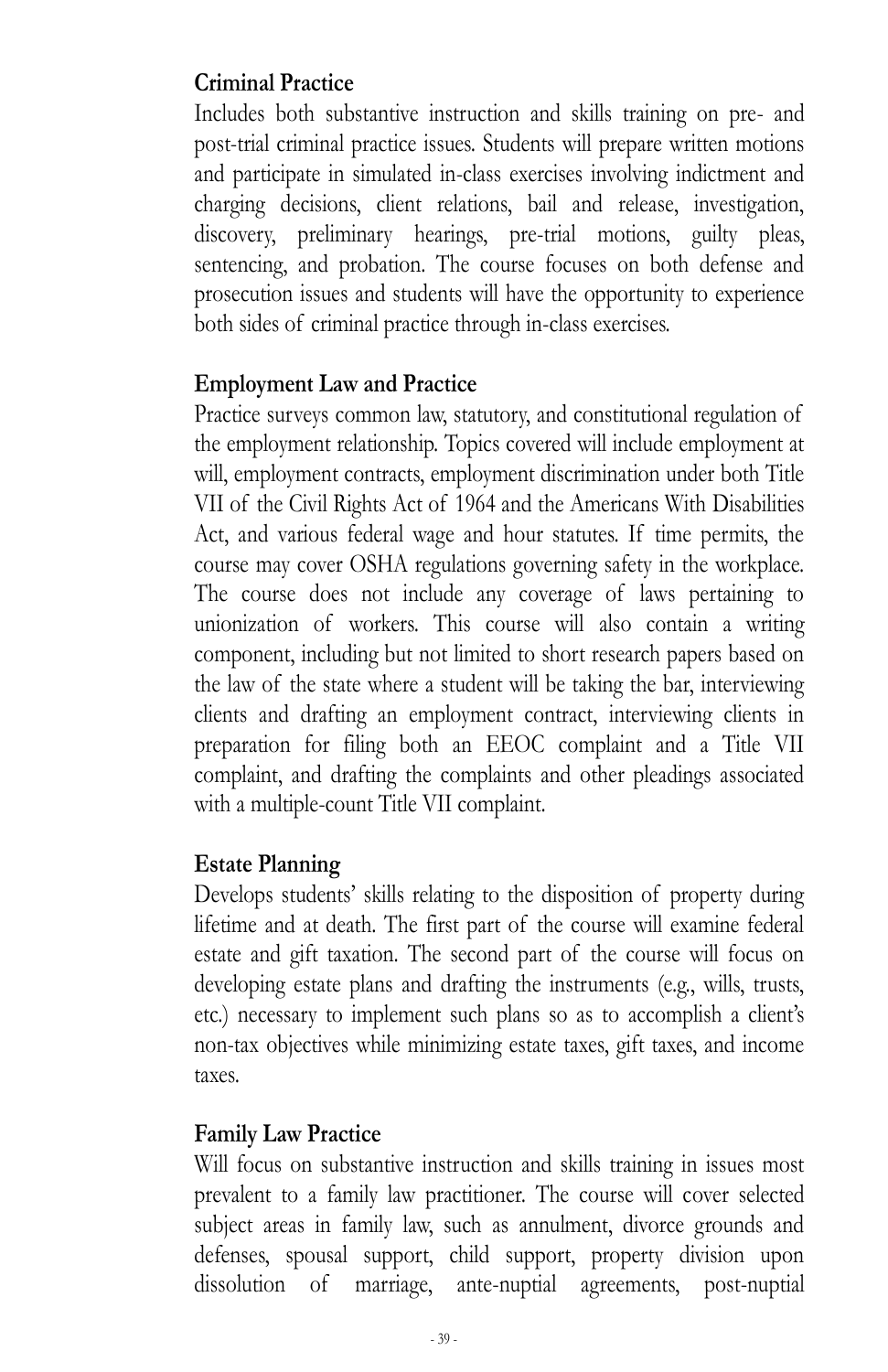agreements, and child custody and visitation. Students will receive instruction in the preparation of pleadings, motions, court orders, and agreements. Students will also participate in simulated in-class exercises, including in-class simulated client interviews and court hearings.

#### **Law Office Practice**

Provides grounding in lawyering skills in several areas: legal drafting, interaction with clients, and the management of a small law office. The legal drafting component emphasizes the drafting of transactional documents, e.g., various types of contracts, rather than litigation documents. The course includes practice exercises simulating work with clients and the other parties on business transactions. Topics covered in the office management component include: structure of law firms; financial issues (including compensation, billing, fees, and trust accounts); business development (marketing and advertising); law practice tools; and personnel, office, and operational issues.

#### **Pretrial Practice**

Focuses on the handling and preparation of a civil case from the time a client walks in the lawyer's office to the eve of trial. Specific topic covered will include: client interviewing and counseling; tactical considerations of where and what to file; preparation of the pleadings; taking and defending discovery; interviewing witnesses; preparation of pretrial motions. Students will prepare a series of written documents and take part in a variety of in-class exercises.

#### **Real Estate Transactions**

Focuses on how commercial and residential real estate is conveyed. Lecture will discuss legal theories of title, transfer, and ownership issues. Students will prepare written projects that will require research of title records, statutes, and precedent. Projects will follow real property as it is conveyed, mortgaged, leased, and foreclosed. Condominium issues and mineral rights transfers will be addressed. Students will work with a local attorney to gain experience in current issues. Skills elements of this course include real estate title search; drafting of purchase and sales agreements, deeds, mortgages, UCC statements, closing settlement statements, and leases; drafting and review of easements, attachments, and other encumbrances; and drafting and scheduling of foreclosure sale.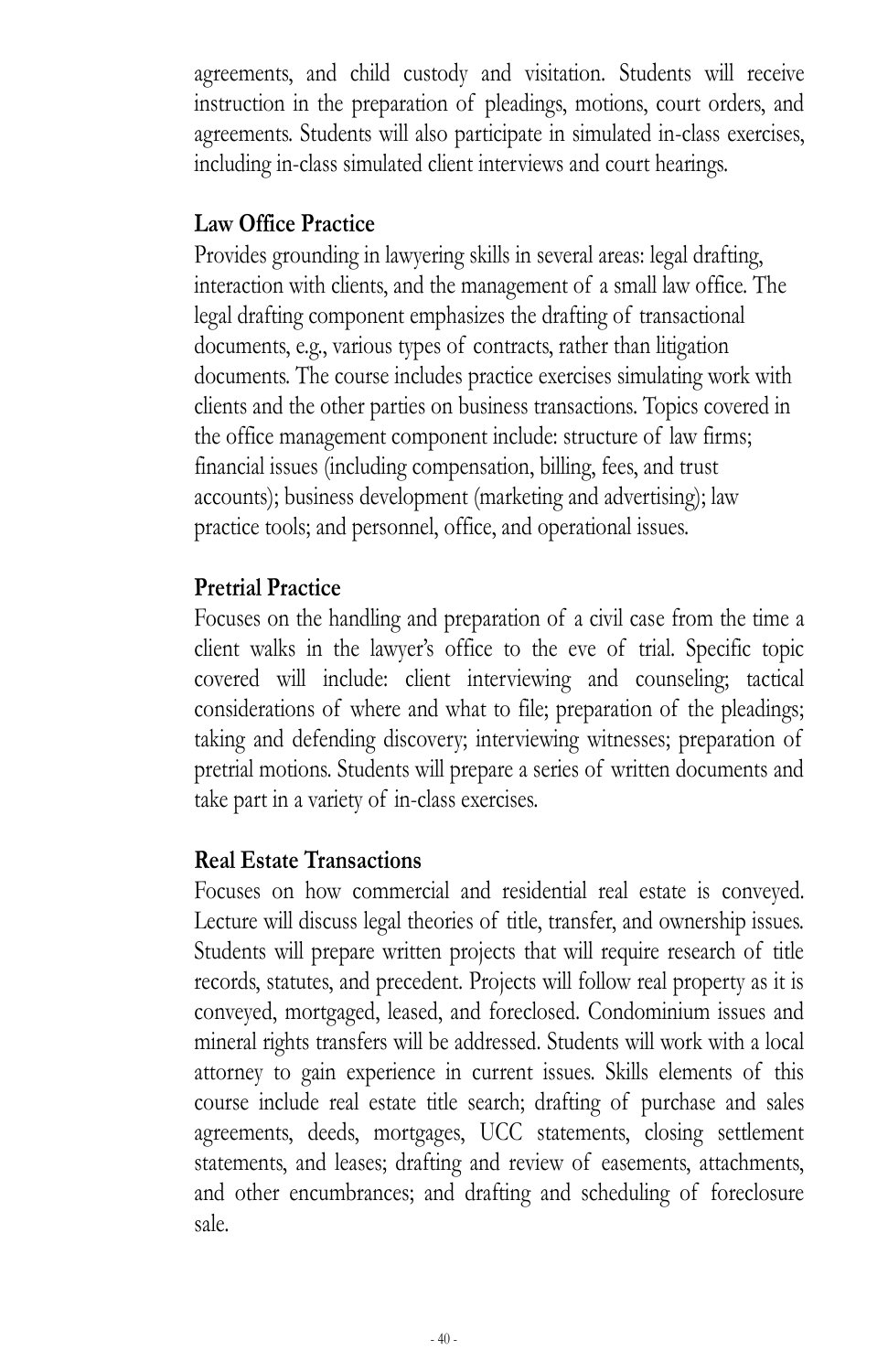#### **Small Business Entities**

Includes a study of issues relating to the formation of a small business. Coverage will include an understanding of business governance structures needed for a choice of the most appropriate business entity to meet the client's needs; the drafting of basic organizational documents, such as articles of incorporation, bylaws, resolutions, and minutes for corporations, partnership agreement provisions, and articles of organization and operating agreement provisions for limited liability companies (LLCs). It also will include a review of accounting and tax issues and other issues related to the purchase of a business.

#### **State and Local Government Practicum**

Will give students the opportunity to explore the multitude of problems faced by state and local governments (including New Orleans) and to draft statutes designed to address such problems. It will examine current cases of interest to state and local governments and discuss their merit. Issues such as homelessness, affordable housing, voting rights, juvenile rights, eminent domain, economic development, and the Freedom of Information Act will be addressed.

#### **Sustainable Energy Law Practicum**

Students explore the significant challenges facing the energy industry today, including climate change concerns, energy independence and security, traditional pollution, regulatory and litigation burdens, jobs, the price of electricity, "peak" supply, and increased energy demand. Students will gain an understanding of historical and current energy use, law and policy, both globally and nationally. The class is built around the following units: the international regime; national energy and environmental policy; coal law and policy; natural gas law and policy; transportation and oil; nuclear and renewable energy; and legislation and litigation. Students will represent nations in mock climate treaty negotiations; debate the "hot" energy issues of the day; and advise "clients" on energy-related regulations and agreements. Reading materials are compiled from source documents (treaties, regulations, laws and court decisions), government and industry studies and reports, and current commentary. There is a significant paper due at the end of the class.

### **Trial Advocacy**

Intensive course in the analysis, skills, and techniques of trials. The course includes simulated exercises on all aspects of in-court trial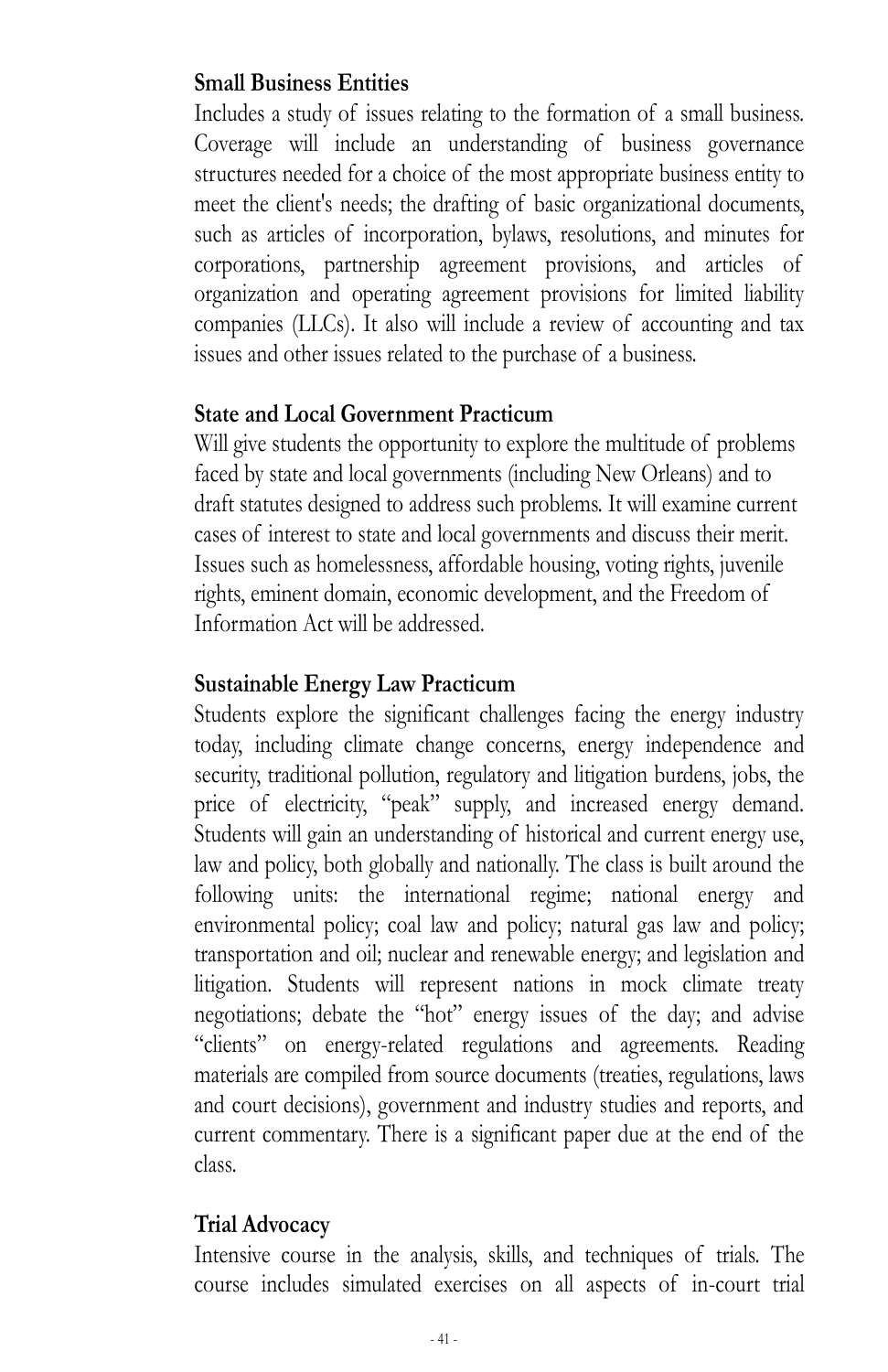practice including opening statements, development of witness testimony on direct and cross examination, use of illustrative aids and exhibits in evidence, impeachment, expert testimony, and summations. Each participant will take part in at least one full simulated trial.

#### **Professional Responsibility**

(3 credit hours) Instruction in the history, structure, goals, duties, values, and responsibilities of the legal profession, including instruction in the Model Rules of Professional Conduct. The course focuses on a lawyer's responsibilities and duties to clients, the legal profession, courts, and the public.

#### **Property I**

(3 credit hours) Introduction to the law of personal property and real property, including estates and other interests in land, real property marketing and conveyancing, landlord and tenant issues, nuisance, regulatory limitations on land use, and eminent domain and inverse condemnation.

#### **Property II**

(3 credit hours) A continuation of Property I.

#### **Secured Transactions and Payment Systems**

(3 credit hours) Secured Transactions is the study of consumer and business credit transactions in which a loan is consensually secured by an interest in personal property as governed by Article 9 of the Uniform Commercial Code (UCC). The course examines the mechanics of creating and perfecting secured obligations, the application of a secured obligation to proceeds of collateral and after-acquired property, the effect of disposition of collateral by the debtor prior to satisfaction of the obligation, repossession and other rights of the secured creditor upon default by the debtor, priority rules between multiple creditors claiming security in the same collateral, and treatment of secured claims in a bankruptcy proceeding. Consideration is also given to nonconsensual liens controlled in whole or part by other statutes or by common law. Payment Systems is the study of Article 3 of the UCC governing negotiable instruments and Article 4 of the UCC governing the checkcollection process and the bank-customer relationship. Consideration is also given to related state and federal laws involving credit and debit card transactions, letters of credit, and electronic funds transfers.

### **Seminar Courses**

(2 credit hours) Seminar courses require students to complete an expository or argumentative research paper under the supervision of a full-time faculty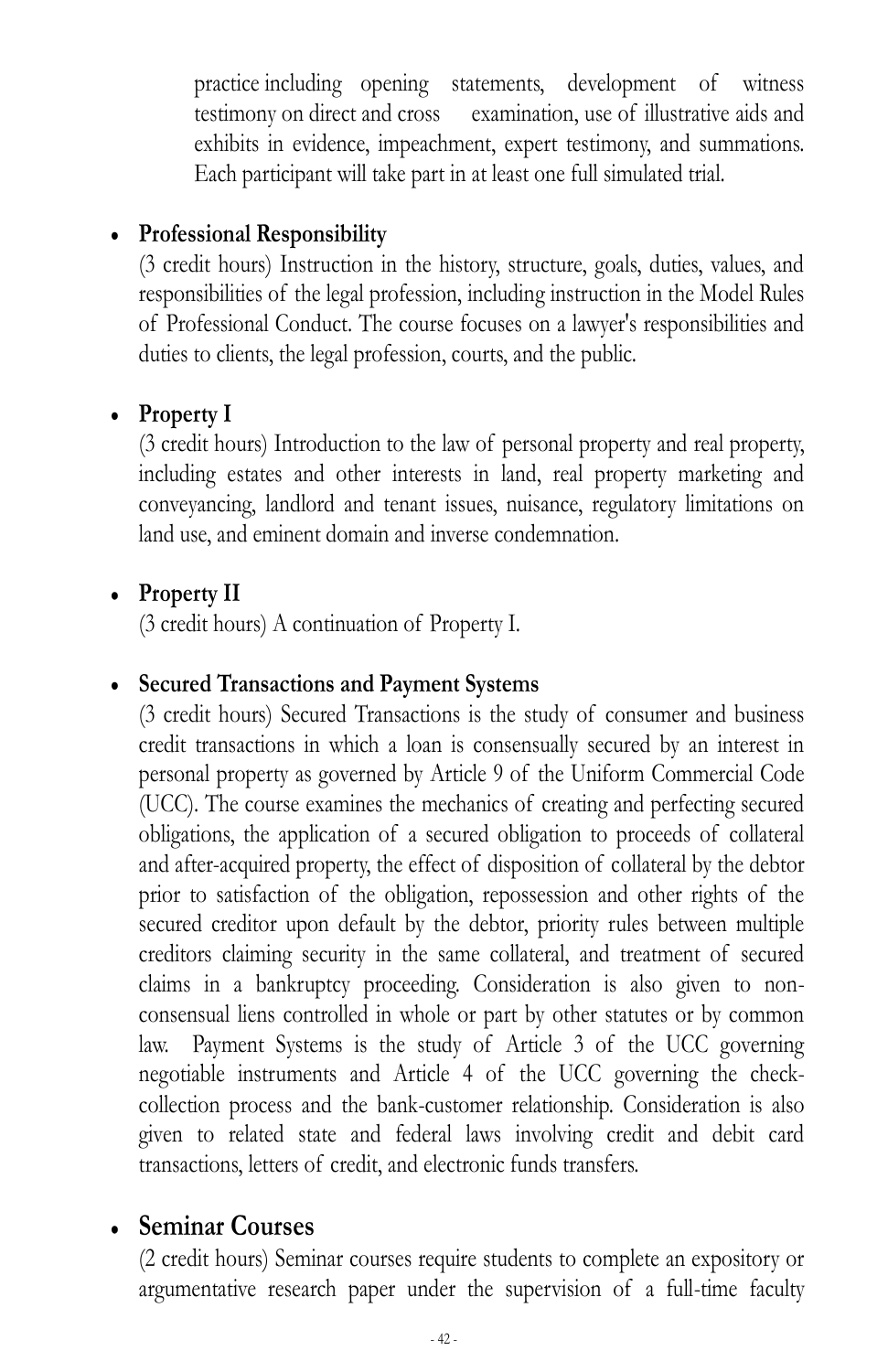member. Each third-year student elects one seminar course. The seminar offerings vary from year to year; the following seminar courses were offered during recent academic years.

#### **Agricultural Law**: **Food Safety, Security, Sustainability**

(2 credit hours) In recent years, our agricultural practices have come under increasing criticism. Our food supply has turned from traditional farming and traditional food sources to factory farming and processed foods, leading to a variety of food safety issues. At the same time, the very practices that allow farmers to produce enough food for the current population are creating environmental degradation that call into question the sustainability of our food security. The course examines the roles of governments in subsidizing farming and regulating food practices while balancing the tensions between food safety, food security, and sustainable food supplies.

#### **Arbitration**

(2 credit hours) This course will expose students to the great breadth of the field of arbitration, including arbitration in the commercial, labor, employment, consumer, construction, insurance, sports, securities, health care, and international context. The course will consider the following topics: the origins of arbitration; how arbitration compares to other dispute resolution processes; binding versus non-binding arbitration; how arbitration fits in the system of justice; historical judicial attitudes about private binding arbitration; goals in drafting agreements to arbitrate; the use of third party administrators (like the American Arbitration Association); how agreements to arbitrate are enforced and challenged (including international agreements to arbitrate); the arbitrability of federal statutory claims; the pre-emption of state arbitration law; how arbitral awards are enforced and challenged; and arbitral ethics. The course also requires students to independently research and write a 20-page seminar paper. Students will share their research with other students during the last part of the class. The instructor will also ask students to research the appellate briefs submitted to the U.S. Supreme Court in several significant cases. The instructor will ask those students to prepare short oral arguments based on those briefs.

#### **Corporate Governance**

Premised on the belief that, as corporations gain more power over our lives, it is vitally important that an examination be undertaken regarding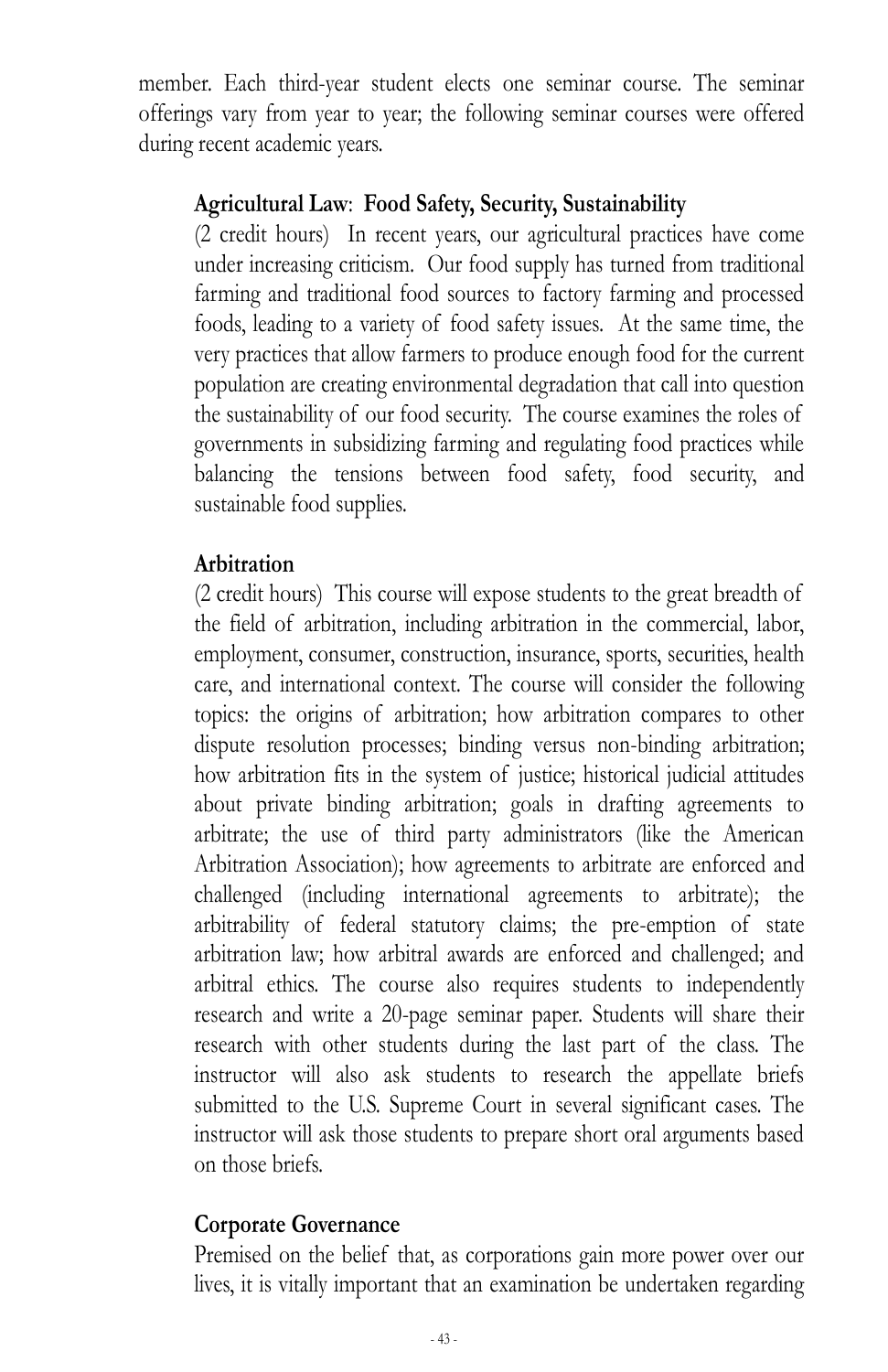how corporations are governed and what responsibilities they have to the people. This seminar will begin with an examination of the Enron scandals, focusing specifically on Congress' role in facilitating the disaster and the remedial statutes that Congress enacted in an attempt to prevent such fiascos. The seminar will examine the impact of major corporations like Wal-Mart on both the American and the global landscape. The course will also explore whether corporations should have an obligation to act in socially responsible ways.

#### **Disability Law**

(2 credit hours) This course examines federal and state legislation governing compensation of disabled persons.

#### **Environmental Law**

(3 credit hours) Examines selected topics in the law governing the protection of air, water, and land from pollution. Early class sessions will cover: (1) brief overviews of the Clean Water Act, the Clean Air Act, and the Resource Conservation and Recovery Act; (2) the impact of Climate Change on the permitting process; (3) additional areas of environmental law having regional connections, including mine permitting and regulation; (4) competing conceptual approaches to environmental regulation; (5) the political and bureaucratic aspects of environmental regulation as a model of regulation generally; (6) emerging notions of environmental justice; and (7) the role of citizen enforcement, including the implications of recent U.S. Supreme Court decisions dealing with the issue of standing. Reading materials will focus on judicial decisions, administrative materials, and case law but will also include selections from the literature of science, economics, and political science that underlie current legal debates in environmental law. Early classes will involve the students in informal presentations based on the reading materials. The last few classes will be devoted to presentation and discussion of student research papers.

#### **Juvenile Law**

(3 credit hours) This course is a study of the three principal branches of juvenile court jurisdiction: delinquency, abuse/neglect and status offense proceedings as well as the basics of developmental psychology in exploring questions of capacity, competency and culpability. The course analyzes how the role of counsel differs from the role of a guardian ad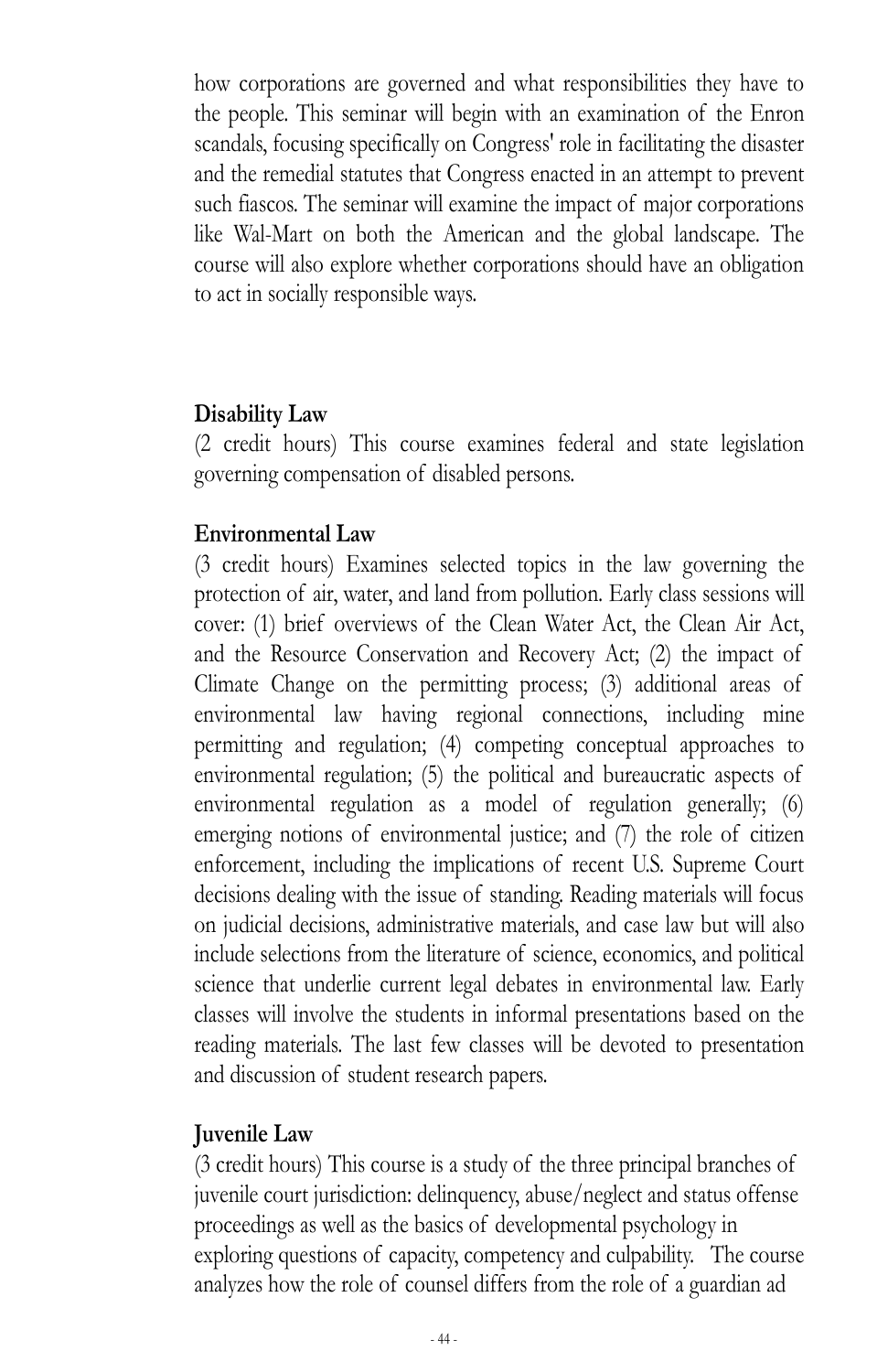litem or of a Court Appointed Special Advocate. Each student writes a 20-25 page research paper on some topic of juvenile law and makes a twenty minute presentation of the topic in class. The paper is critiqued, and the student edits and resubmits it for the final grade. This course satisfies the upper level writing requirement.

#### **The Law of Governance, Risk Managements, and Compliance**

(2 credit hours) This is a seminar course in which students will consider the current status of the law regarding various controversial issues involving 1) corporate governance; 2) corporate compliance with generally accepted ethical standards, internal rules & standards of conduct, and government regulation; and 3) risk management. For each issue examined, the course will challenge students to contemplate, identify, and propose alternative approaches. Students are required to complete an original expository and/or argumentative research paper on a single topic from one of the three broad areas listed; such topic to be chosen in consultation with the instructor. The objectives of the course are 1) to deepen the students' understanding of how corporations actually function;; 2) to improve and sharpen students' critical thinking, research, and writing skills; 3) to better prepare students to function effectively as corporate counsel; counsel to individuals or businesses harmed by corporate action related to these issues; a state or federal agency regulator; a local, state or federal lawmaker; or as a state or federal judge.

#### **Intellectual Property**

Focuses on the basics of patent, copyright, trademark, and trade secret law.

#### **Natural Resources**

Examines the specialized property rules governing estates in natural resources, the correlative rights of surface and mineral owners, and the rights to explore, mine and extract, develop, and transport natural resources, with primary emphasis on "hard" minerals. As a compliment to existing courses in Administrative and Environmental law, the course examines selected issues of natural resources regulation from the perspective of the regulated community.

### **Practice before the Social Security Administration**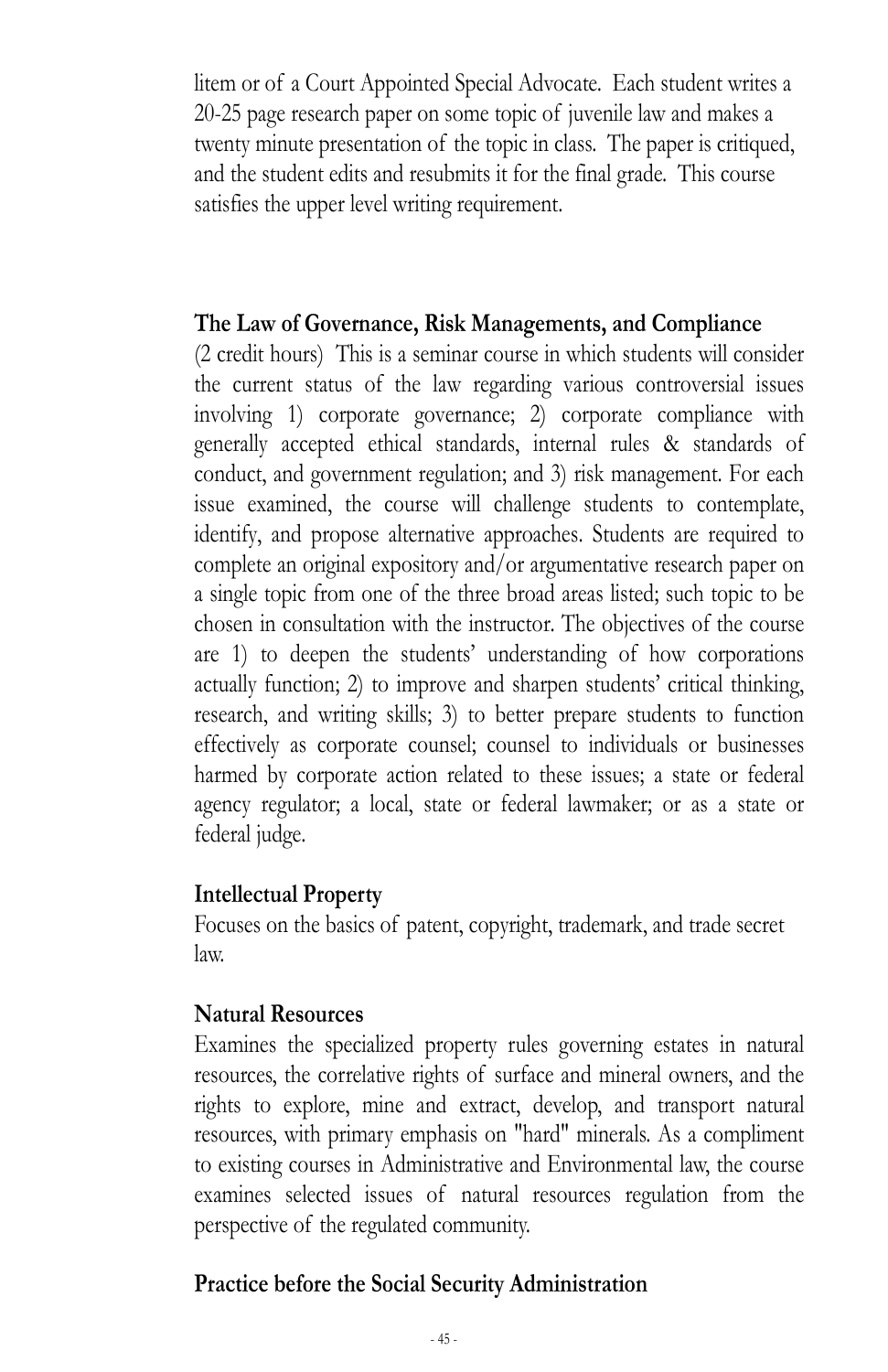Addresses the substantive and procedural law and various practice skills applicable to representing clients with disability claims before the Social Security Administration.

#### **Torts**

(4 credit hours) Reviews the standards and principles governing legal liability for intentional and unintentional invasions of interests of personality and property, including such topics as assault, battery, negligence, strict liability, and products liability.

# **ACADEMIC SUPPORT**

The Appalachian School of Law's Academic Support program is an integral part of the school's commitment to provide all students the chance to succeed in law school.

The Academic Support program seeks to help students master those legal study skills necessary for success in law school, on the bar exam, and in legal practice. The program offers a range of programs for students prior to law school, for students at all levels of law school, and for graduating students preparing to take a bar examination.

The Academic Support program consists of several components, but the cornerstones of the program are the mandatory courses at the beginning and end of the student's matriculation at ASL. All incoming students are required to take Strategies for Legal Success, a one-semester course during a 1L's Fall semester, which helps students improve the essential skills needed to succeed in law school, including critical thinking, reading, and listening as well as effective case briefing, note taking, outlining, and exam writing. During their last semester, students take part in the Bar Preparation Studies course, where they learn skills necessary for success on both the multiple choice and essay portions of the bar exam.

# **STUDENT ORGANIZATIONS**

### **American Constitution Society**

The American Constitution Society is a national organization of law students, law professors, practicing lawyers, and others. We seek to revitalize and transform the legal debate, from our classrooms to our courtrooms. We seek to counter the dominant vision of American law today, a narrow conservative vision that lacks appropriate regard for the ways in which the law affects people's lives. We seek to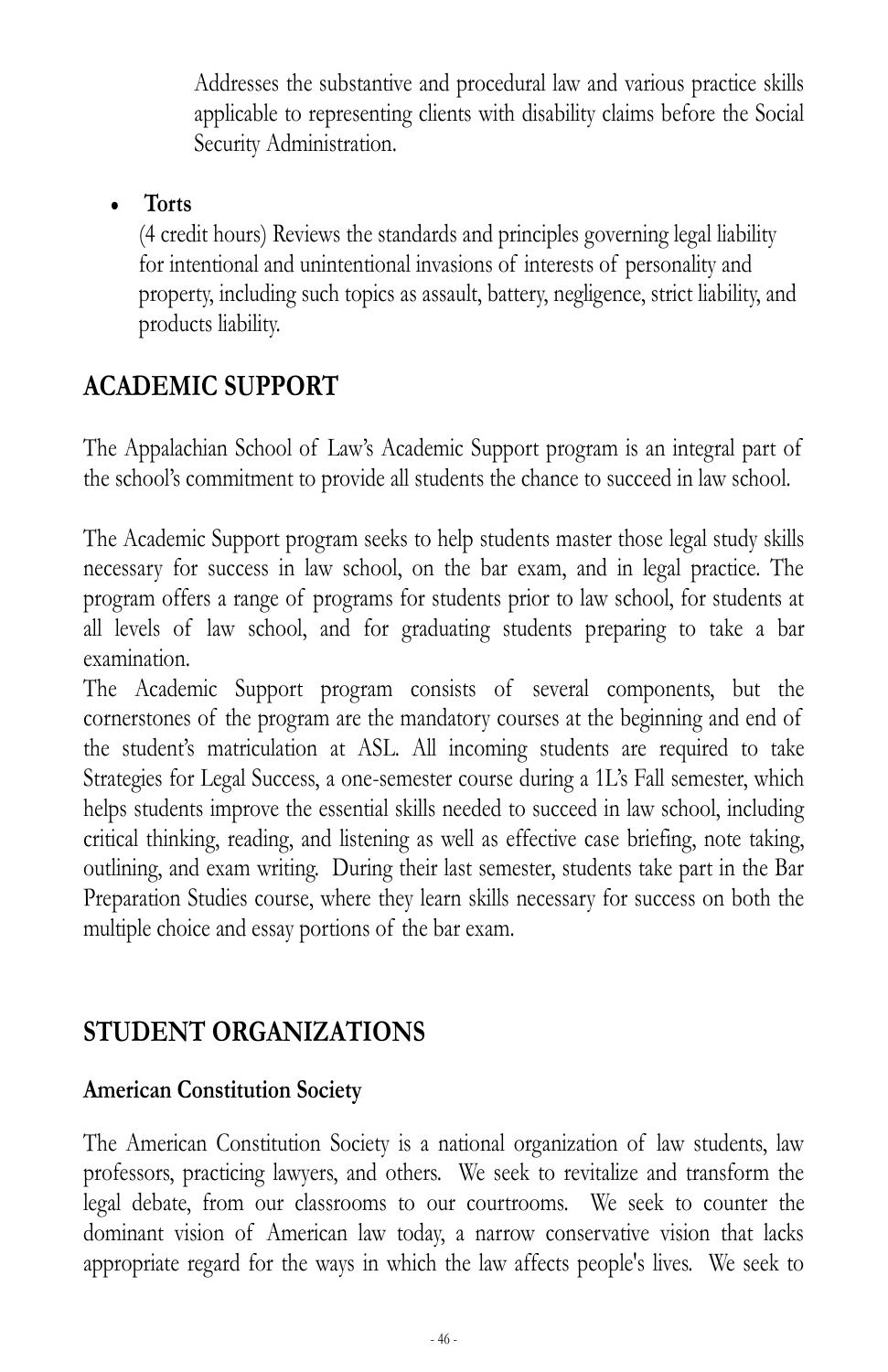restore the fundamental principles of human dignity, individual rights and liberties, genuine equality, and access to justice to their rightful—and traditionally central place in American law.

# **The Appalachian School of Law Recycling Program**

The Appalachian School of Law Recycling Team was established to further the preservation of the greater Grundy area and the larger global environment by recycling. Each week over 1,500 aluminum cans and around five hundred pounds of paper are collected and recycled by law school students. The team collects electronic recyclables, such as laptops and cell phones, each spring. In 2006, the team also began recycling printer cartridges. All funds collected by the program benefit the L. Anthony Sutin Endowment Fund, which helps to defray the cost of tuition for area students interested in public service law. The ASL Recycling Program saw student involvement in recycling increase over ten times between the Fall of 2004 and the Spring of 2006. Currently, the ASL Recycling Program is comprised of approximately fifty law students. Membership in the ASL Recycling Program also helps students secure community service hours required for graduation from ASL.

#### **Association of Women in Law**

Association of Women in Law ("Where there's A.W.I.L., there's a way") is an egalitarian, consensus-based organization concerned with issues facing women in law. The group, which welcomes all students, participates in community service projects, networks with women lawyers in the Appalachian School of Law region, and hosts discussions of gender-related topics.

### **ASL Memorial 5K Run/Walk**

The ASL Memorial 5K Run/Walk, held annually the first Saturday morning in April with a pasta dinner provided the Friday prior to the race, is a community service project designed to foster and promote the memory of Tony Sutin, Tom Blackwell, and Angela Dales. The organized event endeavors to build stronger ties with the local community while offering community service opportunities to ASL staff and volunteers. Proceeds of the race benefit the Anthony Sutin and Thomas Blackwell Endowment Scholarship Funds, which benefit future ASL students in memory of those who died on January 16, 2002.

#### **Black Law Students Association**

The purpose of the Black Law Students' Association is to represent the diverse views of the black community through the black law students and associates who represent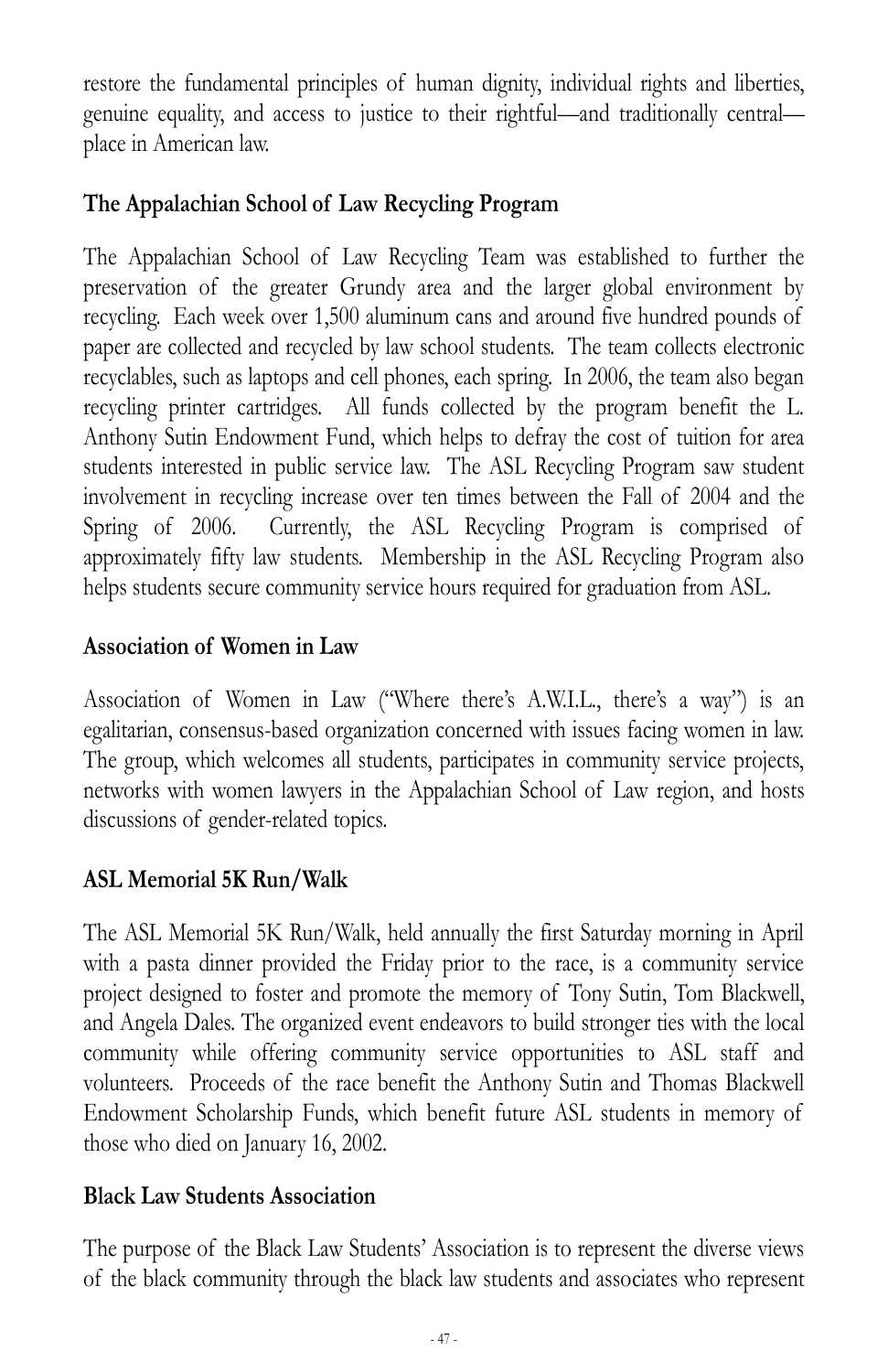them at The Appalachian School of Law; to promote the welfare of its members through educational, professional, cultural, and social programs; and to provide a forum for the discussion of local and national issues affecting both the black law student community and ASL community as a whole.

## **Christian Legal Society**

The Christian Legal Society ("CLS") is a non-denominational membership organization of lawyers, judges, law professors, and law students, working in association with others, to follow the command of Jesus "to do justice with the love of God." (Luke 11:42, Matthew 23:23). CLS is international in scope, with more than 90 attorney chapters and 165 law student chapters located in more than 1100 cities, in all 50 states and in 10 foreign countries. The mission of CLS is to identify, equip, and mobilize "a national grassroots network of lawyers and law students committed to proclaiming, loving and serving Jesus Christ, through all that we do in the practice of law, and by advocating biblical conflict reconciliation, public justice, religious freedom and the sanctity of human life." The ASL chapter of CLS meets regularly throughout the school year to share prayer, Bible study, and fellowship. The chapter also works on projects of service to ASL and the community. All are welcome to attend.

### **Criminal Law Society**

The Criminal Law Society of The Appalachian School of Law is dedicated to keeping students informed of developments in the criminal law area, as well as increasing students' exposure to networking and career opportunities. Toward this end, the Society will sponsor discussion groups, invite outside speakers, and promote curricular and co-curricular activities in the criminal law field. The Society is apolitical; however, the Society will facilitate student membership in political groups representing defense attorneys or prosecutors.

# **Democratic Law Society**

The Democratic Society at The Appalachian School of Law exists to facilitate and encourage the full participation of all ASL students in choosing their elected officials and controlling their political destiny. It is dedicated to the preservation of all of the rights enumerated in Article I of the Constitution. The Democratic Society of ASL exercises full equality with Democratic organizations in other law schools in controlling the activities and establishing the principles of the national Democratic Party. Our Society endorses the principles contained in the Charter of the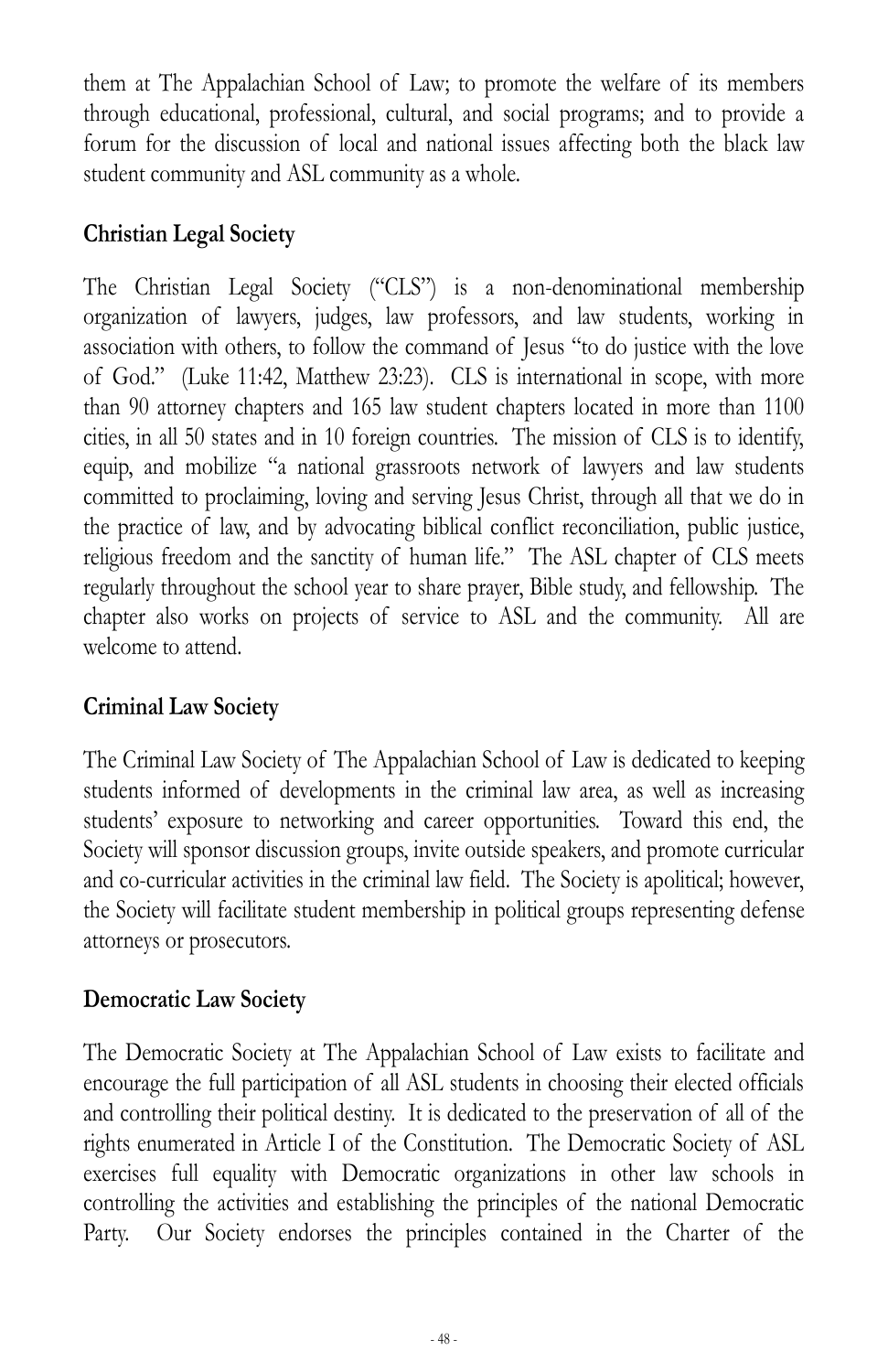Democratic Party of the United States, bound always by the United States Constitution.

# **Federalist Society**

The Federalist Society for Law and Public Policy Studies is a group of conservatives and libertarians interested in the current state of the legal order. It is founded on the principles that the state exists to preserve freedom, that the separation of governmental powers is central to our Constitution, and that it is emphatically the province and duty of the judiciary to say what the law is, not what it should be. The Society seeks both to promote an awareness of these principles and to further their application through its activities.

# **Outlaw**

The Outlaw is a student organization affiliate of the National Lesbian and Gay Law Association (NLGLA), a national association of lawyers, judges, and other legal professionals. Its mission includes keeping its members and the ASL community informed of the effects of current law on people based on their sexual orientation. The Alliance has sponsored film nights and discussion groups in the past. In the future, the Alliance also plans to host outside speakers on LGBT topics. Membership is open to all members of the ASL community.

### **Phi Alpha Delta**

The L. Anthony Sutin Chapter of the Phi Alpha Delta Legal Fraternity was chartered in 2002. Phi Alpha Delta is the world's largest legal fraternity. The purpose of the fraternity is to form a strong bond uniting students and teachers of the law with members of the Bench and Bar in a fraternal fellowship designed to advance the ideals of liberty and equal justice under law; to stimulate excellence in scholarship; to inspire the virtues of compassion and courage; to foster integrity and professional competence; to promote the welfare of its members; and to encourage their moral, intellectual, and cultural advancement; so that each member may enjoy a lifetime of honorable professional and public service.

### **Phi Delta Phi**

The Phi Delta Phi International Legal Fraternity, established in the year 1869 to promote a higher standard of professional ethics, is among the oldest legal organizations in North America. It holds a unique position in the history of the North American bench, bar, and ASLs. Phi Delta Phi is the world's largest legal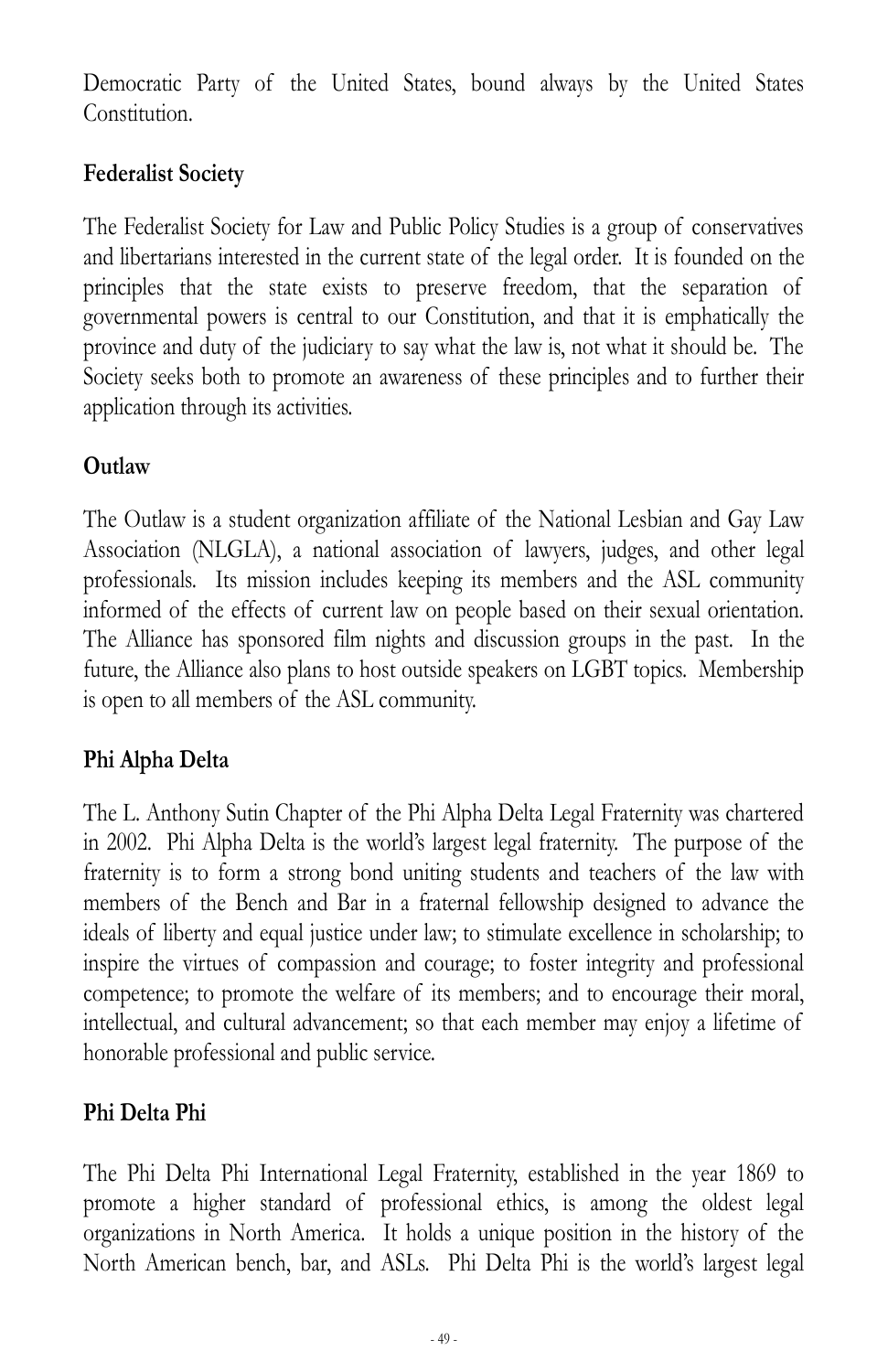fraternity whose membership is restricted to students and practitioners of the law. Phi Delta Phi holds monthly meetings for fellowship and planning. Yearly events include: "GrundyPalooza," an Initiation Ceremony and cocktail party in the Fall Semester and "Ethics Week" in the Spring semester

#### **Republican Law Students Association**

The RLSA is a local Republican student organization formed at The Appalachian School of Law to foster and promote the mission and goals of the Republican Party. All ASL students, faculty, and staff are welcome to join. The RLSA holds bi-monthly meetings during the academic semester and hosts the annual All-American Ball during the Fall semester.

#### **Sutin Public Interest Association**

Sutin Public Interest Association is ASL's chapter of Equal Justice Works, formerly the National Association of Public Interest Law. The objective of this association is to promote awareness, educate, and empower public service-minded law students in upholding Dean Sutin's strong beliefs in serving the public. The founders of this organization were dedicated to surmounting barriers to equal justice that affect millions of low-income individuals and families. Today, the association leads the country in organizing, training, and supporting public service-minded law students, and in creating summer and postgraduate public interest jobs.

#### **Student Bar Association**

The Student Bar Association of The Appalachian School of Law is governed by four officers, nine Senators, and four Honor Court Justices. Every ASL student is a member of the Student Bar Association by virtue of enrollment. The SBA serves the ASL student body in the formation of law school policy and student governance. In addition, the SBA organizes social events and community service events and facilitates the formation of new student organizations. The SBA plays an important role in serving as a liaison between the students and the faculty and administration. The SBA organizes the ASL Speaker Series, which brings attorneys, judges, and other persons to ASL to speak on topics related to the study of law and the legal profession. These events help broaden students' awareness of current events and better prepare them for entry into the legal profession.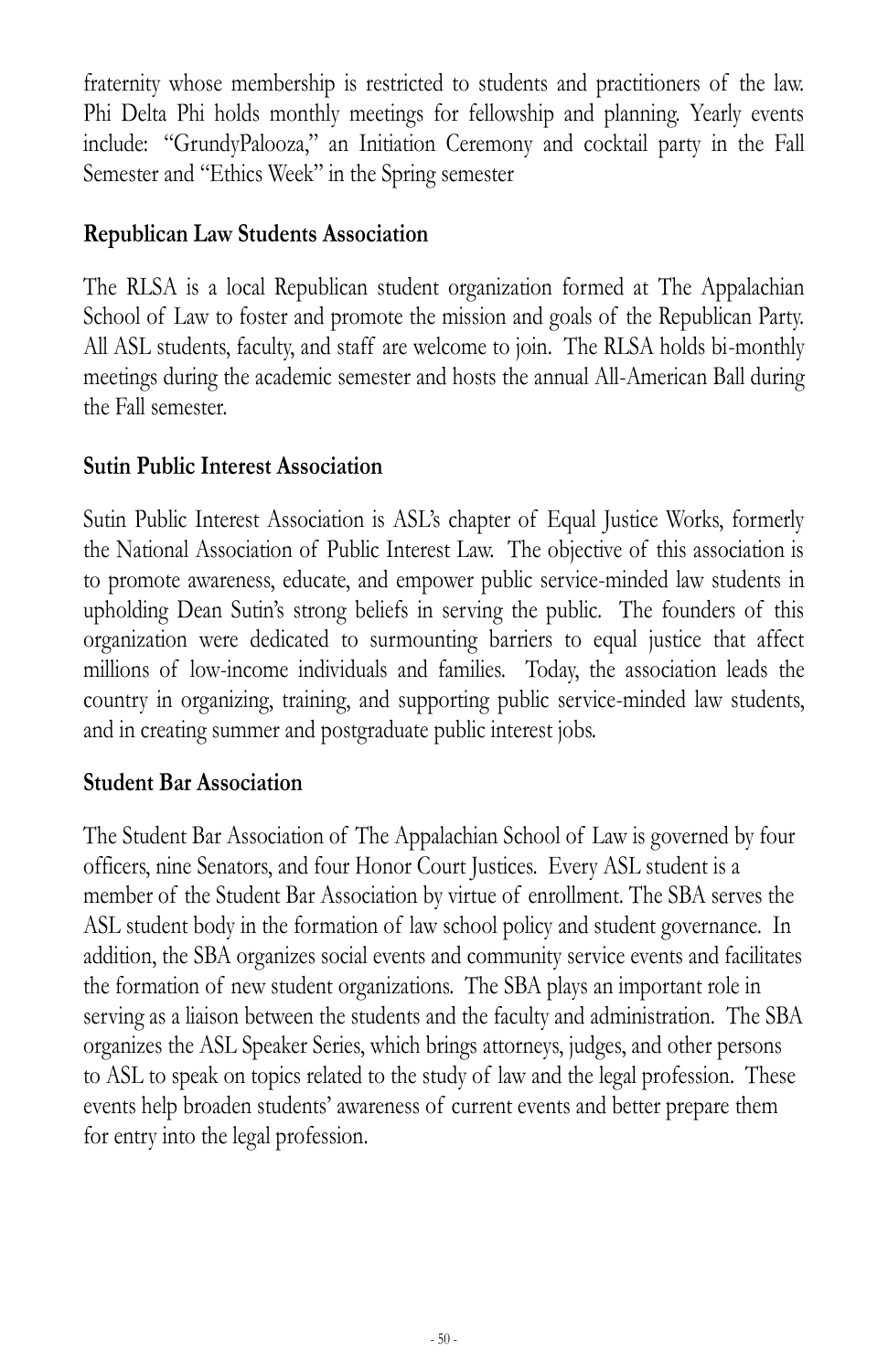# **ACADEMIC STANDARDS & POLICIES**

# **I. Function of These Standards**

# **A. Comprehensive Rules and Interstitial Rulemaking**

The function of these academic standards is to provide comprehensive rules for governing the academic rules to be applied to students of The Appalachian School of Law (the School). To the extent the rules fail to provide adequate guidance for administering a particular aspect of the students' academic program, the Dean may adopt temporary rules which shall have full force and effect until the Faculty adopts a permanent standard.

#### **B. Adoption and Amendment**

The academic standards are adopted by majority vote of the Faculty and are subject to amendment by a majority vote of the Faculty.

### **C. Notice**

These standards are notice to all applicants, students, faculty members, and others of the rules, regulations, policies, and procedures described herein. This notice exists without regard to whether one has actually taken the opportunity to read the standards; the School will deal with all interested parties on the assumption that they have informed themselves as to these standards.

### **D. Availability**

The School will make efforts to provide reasonable access to these standards to interested people. This access may include availability of the standards at the School's law library.

### **II. Status of Students**

### **A. Full-time**

All students must be full-time students, except those who have received special permission from the Dean. Full-time students must enroll in the complete prescribed sequence of courses for each semester in which they are enrolled. No full-time student may work more than twenty hours per week during any week in any term or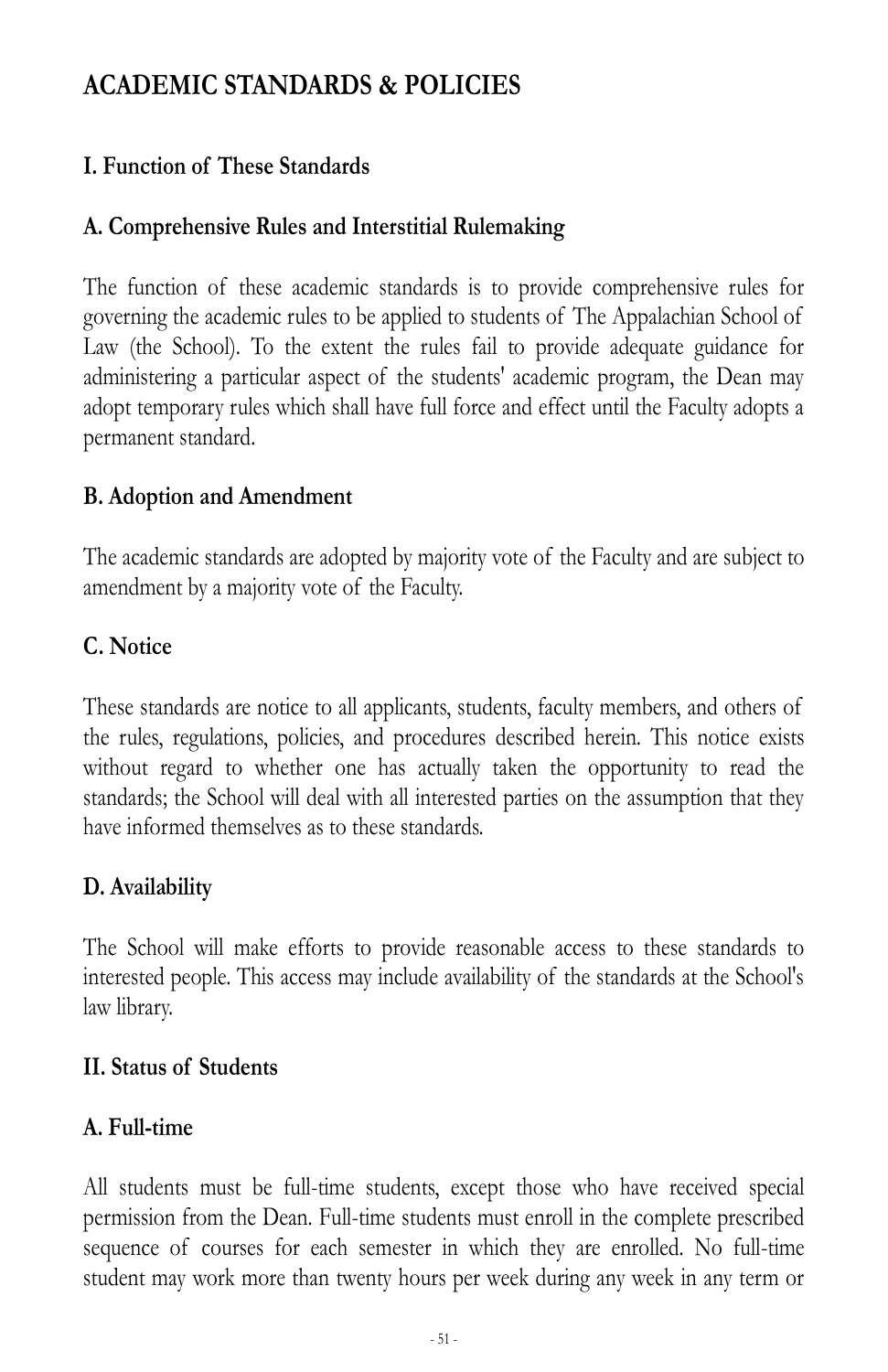semester for which the student is enrolled. The student bears the burden of proving compliance with this work limitation, and the School, at its sole discretion, may at any time require the student to provide proof of compliance. Any student who cannot prove satisfactorily the student's compliance with the work limitation shall be regarded as a part-time student, and the sanctions for exceeding the maximum student load for a part-time student will be imposed for any semester in which the student exceeded the maximum part-time load. Furthermore, violation of the work limitation is a Code of Academic Conduct violation and is therefore subject to additional sanction through that process.

### **B. Part-time**

A part-time student is any student:

- (a) working more than twenty hours per week, or
- (b) taking eleven or fewer credit hours in a semester.

### **III. Student Academic Conduct**

### **A. Code of Academic Conduct**

A student may be disciplined for conduct unbecoming a student of law. Conduct unbecoming a student of law includes, but is not limited to:

- (1) violating any rule or regulation of the School;
- (2) plagiarism, fraud, deceit, misrepresentation, or dishonesty;
- (3) violating any rule or regulation which would disqualify the student from taking the bar examination;
- (4) any conduct which if done by a lawyer would subject the lawyer to the disciplinary processes of any state bar;
- (5) harassing, hostile, threatening, or intimidating actions toward other law students, faculty, staff or administrators, in a manner disruptive of the academic programs;
- (6) refusing to attend professional counseling or submit to a psychological evaluation at the request of the School;
- (7) requesting that another person sign a student's name on the attendance sheet during a class that he or she did not attend, arrived late for or left early for; or signing another student's name on an attendance sheet.

With respect to conduct falling under Section III (A)(7), in addition to any other disciplinary actions deemed appropriate, a student shall be counted as absent during the class that he or she signed another student's name on the course attendance sheet.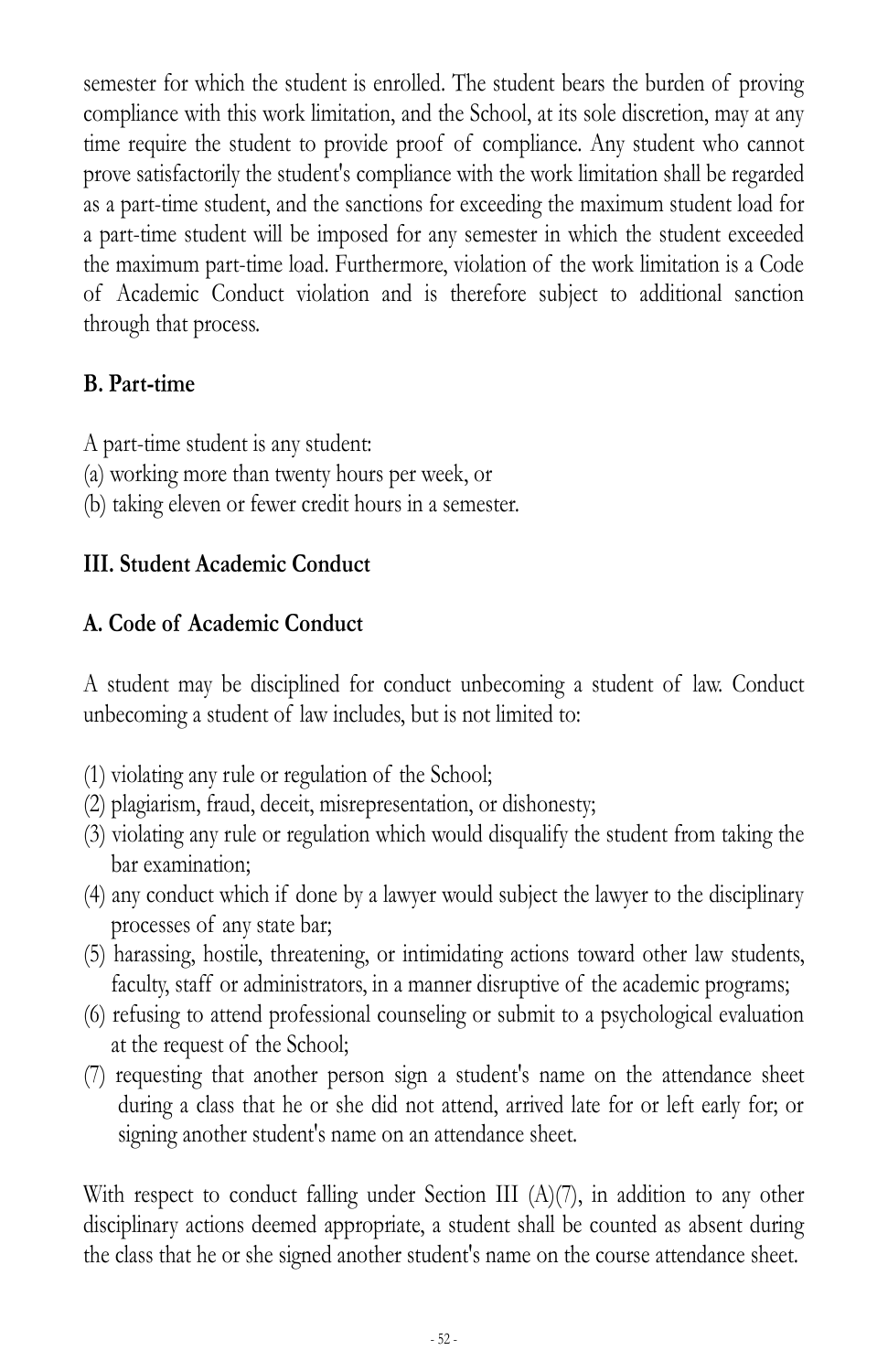# **B. Duty to Report**

Any student who has reason to believe a violation of the Code of Academic Conduct has occurred must report that belief to the Dean. Failure to do so is a violation of the Code of Academic Conduct.

#### **C. Disciplinary Process**

#### **1. Complaints for Violation of Code of Academic Standards**

Complaints for violation of the Code of Academic Conduct, Section III (A), shall be handled in accordance with procedures set forth in these standards.

#### **2. Grading of Suspected Examination or Assignment**

An instructor suspecting a violation of the Code of Academic Conduct on any class assignment or examination must report the violation to the Dean. The instructor should grade the assignment or examination as if no violation occurred and should then turn in the grades with the request that they be held by the registrar pending an investigation.

#### **IV. Curriculum**

#### **A. Prescribed Curriculum**

#### **1. Prescribed Curriculum Generally**

All students must take the following courses, in the sequence specified by the Faculty: Business Associations; Civil Procedure I; Civil Procedure II; Constitutional Law I; Constitutional Law II; Contracts I; Contracts II; Criminal Law; Criminal Procedure; Dispute Resolution; Estates and Trusts; Evidence; Externship; Family Law; Introduction to Law; Legal Process I and Strategies for Success; Legal Process II; Payment Systems; two Practicum courses; Professional Responsibility; Property I; Property II; Secured Transactions and Payment Systems; and Torts. All students also must satisfy both the Seminar/Rigorous Writing Requirement and the Upper-Level Writing Skills Requirement. In addition, all students must take a prescribed number of Capstone Courses.

#### **2. Part-time Sequence**

For part-time students, the sequence of courses is arranged by the student with the Dean; however, prior to graduation, the part-time student must complete all courses required of full-time students.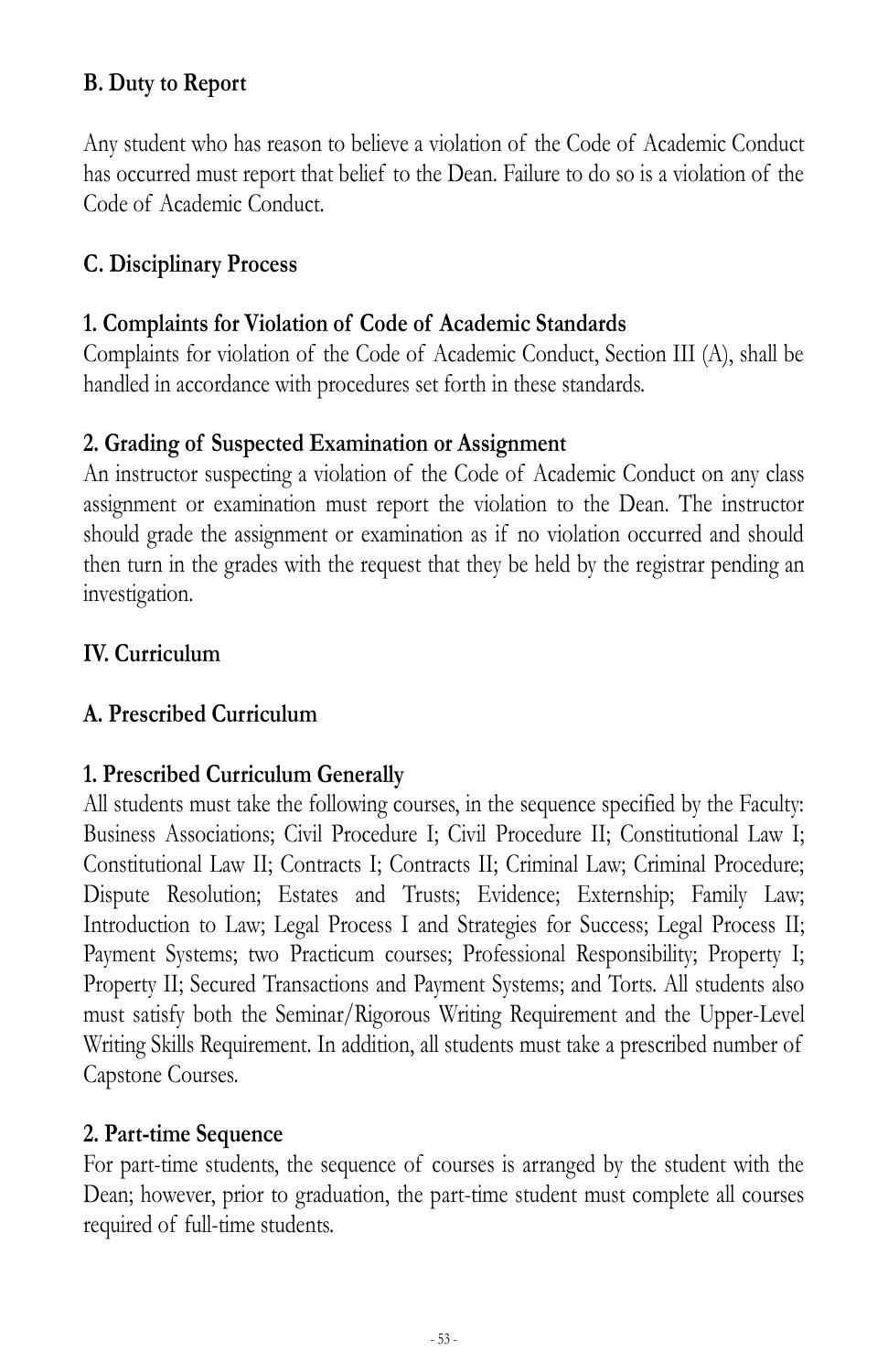#### **B. Deviations from Prescribed Curriculum**

Absent permission of the Associate Dean for Academic Affairs, full-time students may not deviate from the prescribed sequence of courses.

#### **C. Failure to Complete a Course Successfully**

Any student who, for whatever reason and in whatever fashion, does not successfully complete and receive credit in a required course must enroll in that course at the earliest available opportunity.

### **D. Seminar/Rigorous Writing Requirement**

#### **1. Seminar Requirement Generally**

Except as provided below, each student must take a Seminar, in which, under the supervision of the faculty member teaching the student's Seminar, the student will complete one paper which is either an expository or argumentative writing of at least twenty double-spaced, typed (or word-processed) pages of text exclusive of footnotes. Each seminar shall provide individualized assessment including review of and feedback on at least one draft prior to submission of the final written product.

### **2. Independent Study**

Students may, with the permission of the Dean, take an Independent Study on a particular topic to fulfill the Seminar/Rigorous Writing Requirement. Students interested in pursuing an Independent Study must find a full-time professor who will agree to supervise their work, and the Independent Study must be completed within one semester. Under no circumstances shall an Independent Study be approved for use as a substitute for a required course other than the seminar/rigorous writing requirement.

### **3. Law Journal**

Students who successfully complete four semesters of service on the Appalachian School of Law Journal of Law, including at least two semesters as a member of the Board of the Journal, and who produce a note, which the Board of the Journal and the Journal's Faculty Advisor deem publishable, may substitute such service for the Seminar Requirement or a two-credit upper level elective course, at the student's choice. In such cases, the student shall be awarded two semester credit hours for "Law Journal" at the end of the student's final semester. Successful completion of service on the Journal will be determined by the Journal's Faculty Advisor. Students may receive a total of two (2) credits for Law Journal, regardless of the number of notes the student prepares.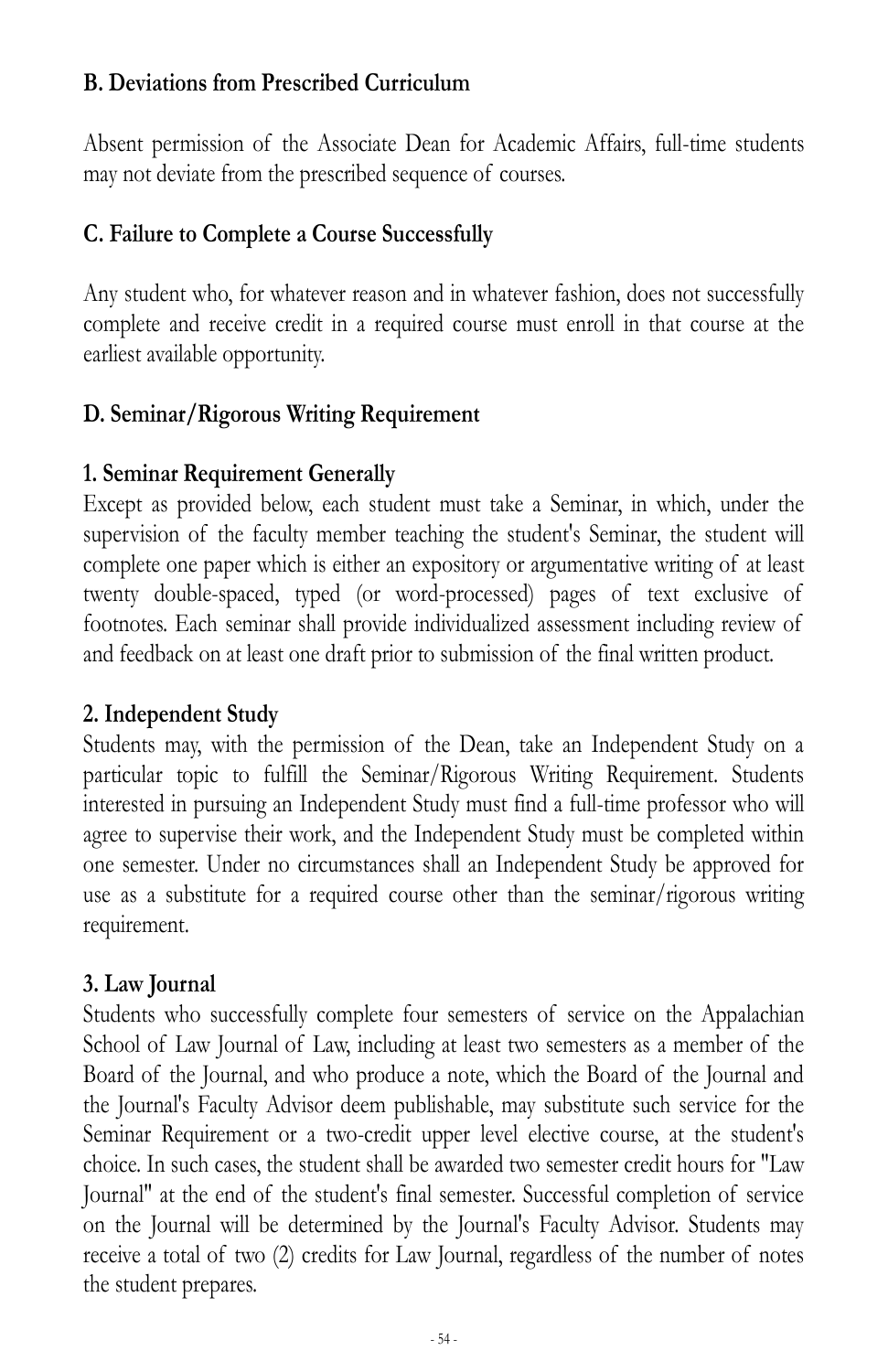# **4. Moot Court**

Students who successfully complete four semesters of service on the Appalachian School of Law Moot Court Board, independently prepare at least one brief, and compete in an interscholastic Moot Court competition may substitute such service for the Seminar Requirement. Students who successfully complete four semesters of service on the Appalachian School of Law Moot Court Board and compete in an interscholastic Moot Court competition may substitute such service for a two-credit upper level elective course. In such cases, the student shall earn two semester credit hours for "Moot Court" at the end of the student's final semester. The Moot Court Program's Faculty Advisor(s) will determine whether students have successfully completed Moot Court service and are eligible for seminar or elective credit. Students may receive a total of two (2) credits for Moot Court activities, regardless of the number of competitions in which they compete.

# **E. Upper-Level Writing Skills Requirement**

Each student must successfully complete at least one course that has been designated by the Curriculum Committee as satisfying the Upper-Level Writing Skills Requirement.

#### **F. Community Service Requirement**

Students are required to complete 25 hours of community service each semester. During their first semester, students satisfy this requirement by taking the mandatory Introduction to Community Service class. The Community Service Requirement may be waived by the Associate Dean for Academic Affairs for students on Academic Probation.

#### **G. Bar Preparation Studies Course**

All students are required to successfully complete the Bar Preparation Studies Course prior to graduation, subject to the following exceptions. Students who meet the following criteria may opt out of the Bar Preparation Studies Course, with faculty approval:

1. 1. The student must have achieved a 3.00 or higher Academic Standards GPA after the Spring Semester of their 2L year (NOTE: Students whose Academic Standards GPA falls below 3.00 after the Fall semester of their 3L year will be required to adjust their Spring semester enrollment to include Bar Preparation Studies);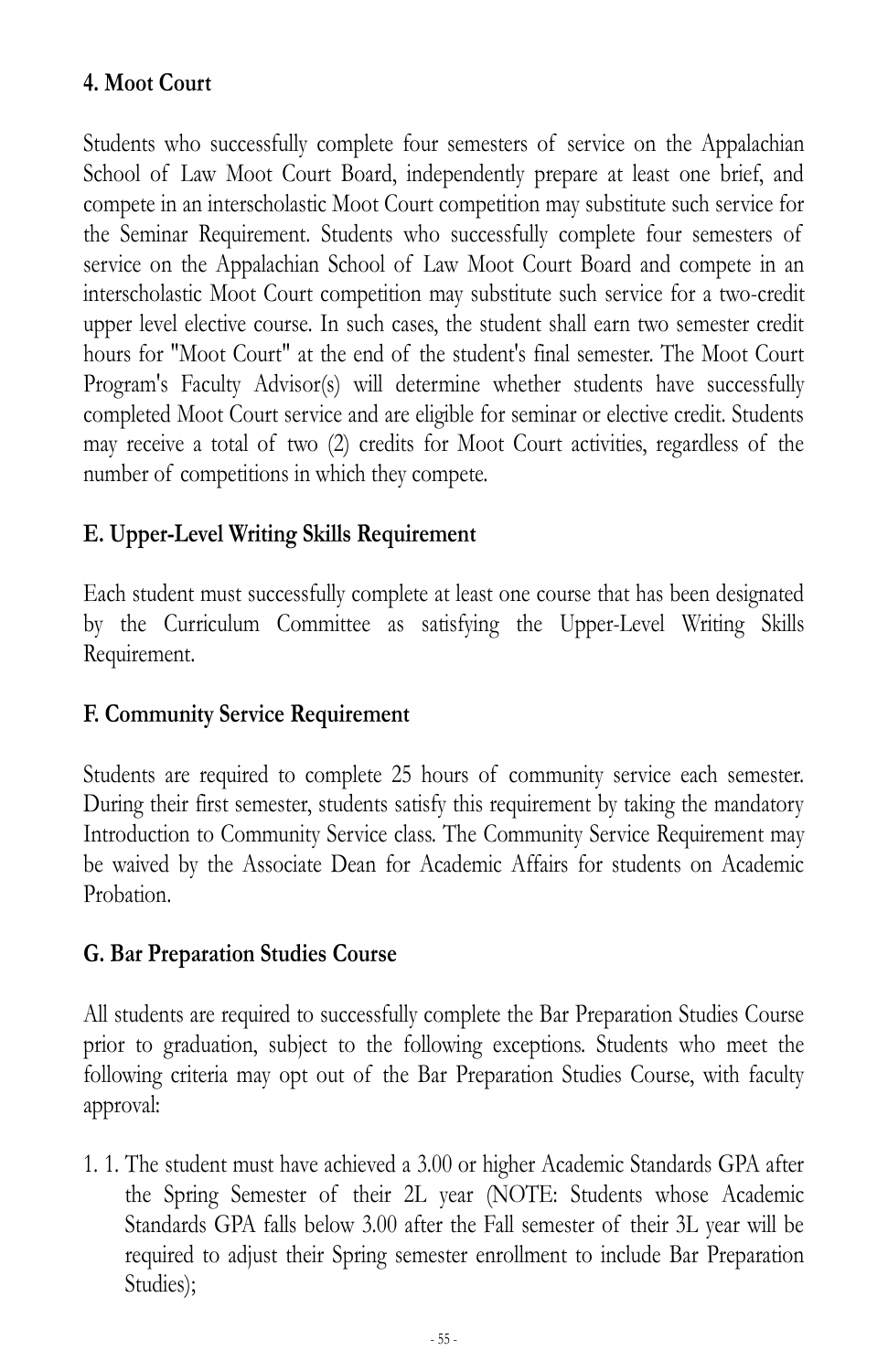- 2. The student must have scored 145 or higher on the LSAT;
- 3. The student must not have received 8 or more credits of Not Proficient grades; AND
- 4. The student must not have been placed on academic probation at any time.

# **V. Registration**

#### **A. Normal Registration Times**

Registration times for each semester or term shall be set by the Dean.

# **B. Late Registration**

Failure to register during the normal registration time for a semester or term will cause a student to lose any priority in registration.

# **C. Add/Drop Policies**

### **1. Normal Time Period**

Students may change from one section to another in a course with optional topics (e.g., Seminar or Practicum offerings) during the first week of a semester if space is available.

### **2. Absences Prior to Enrolling in a Section**

Absences from class sessions prior to shifting into a new section of a course with optional topics will be counted toward the total number of absences from the class.

### **D. Withdrawal From Courses**

At any time between the end of the add/drop period specified in Section  $V(C)(1)$  and the mid-way point in a course, a student may, with permission of the Associate Dean for Academic Affairs, drop a course and receive the grade of "W." The "mid-way point" means the time when 50% of the class minutes for a course have been held. At any time after the mid-way point in a course, a student who withdraws from a course shall receive the grade of "F." A student who withdraws from all courses and is granted a leave of absence shall receive the grade of "W" for all courses.

# **E. Maximum Student Load**

At no time may a student be enrolled in coursework that, if successfully completed, would exceed 20 percent of total coursework required by the School for graduation.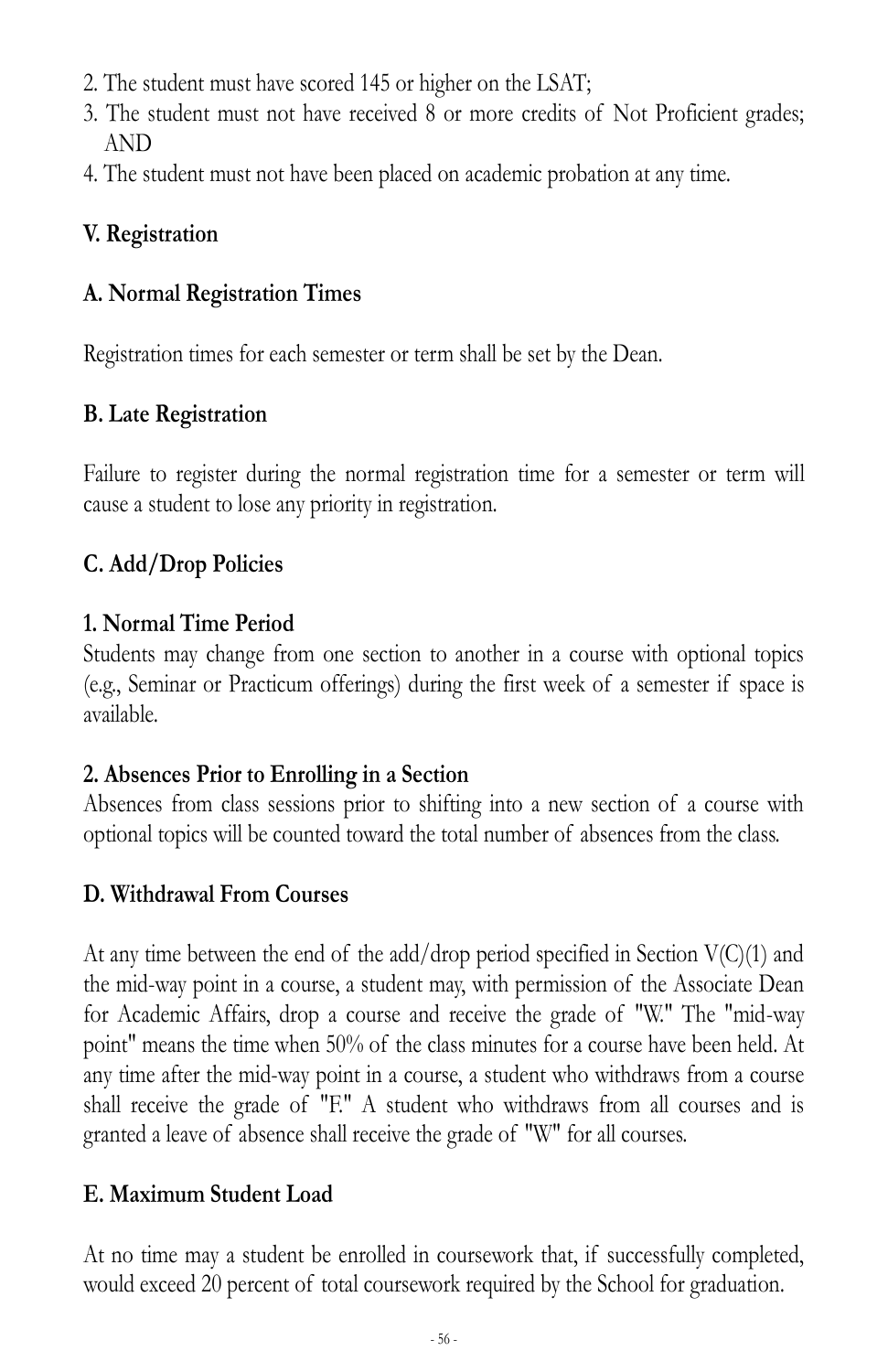#### **VI. Attendance**

### **A. Required Class Attendance; Computer Use**

Regular and punctual class attendance is required of all students in all courses. Attendance shall be taken in all courses. Attendance sign-in sheets shall be used, and students have the responsibility for making sure that they sign the sheet. Any student requesting that another person sign his or her name on the attendance sheet during a class that he or she did not attend, arrived late for or left early for; or any student who signs another student's name on an attendance sheet shall be deemed in violation of the Code of Academic Conduct (see Section III(A)(7) of the Academic Standards). Use of computers during class periods for any purpose other than note-taking is prohibited. The instructor may establish a more restrictive computer use policy.

#### **B. General Rule**

No student may miss more than fifteen percent (15%) of the class meetings in any course or seminar. For example, for a course that meets three times per week, a student may miss no more than five classes; for a course that meets twice a week, a student may miss no more than four classes; for a course that meets once a week, a student may miss no more than two classes. A student who is tardy or who exits class early may be marked as absent. Under no circumstances shall a Professor be permitted to allow a student to "make up" an absence from a regularly scheduled class. Any student exceeding the maximum number of absences in a course shall receive the sanction set forth in Section VI (E) of the Academic Standards.

Externship Orientations and Debriefings are not subject to this General Rule. Absences from Externship Orientations or Debriefings may be excused by the Externship Director, for good cause evidenced in writing by a student requesting an excused absence.

### **C. Instructor's Rule**

An instructor may establish more restrictive class attendance policies if the students are notified in writing during the first week of classes. A student who is present but unprepared for class may be marked as absent if the instructor adopts this policy in writing during the first week of the semester. The student found to be absent because the student is unprepared shall be so advised by the instructor during or immediately after the class in question.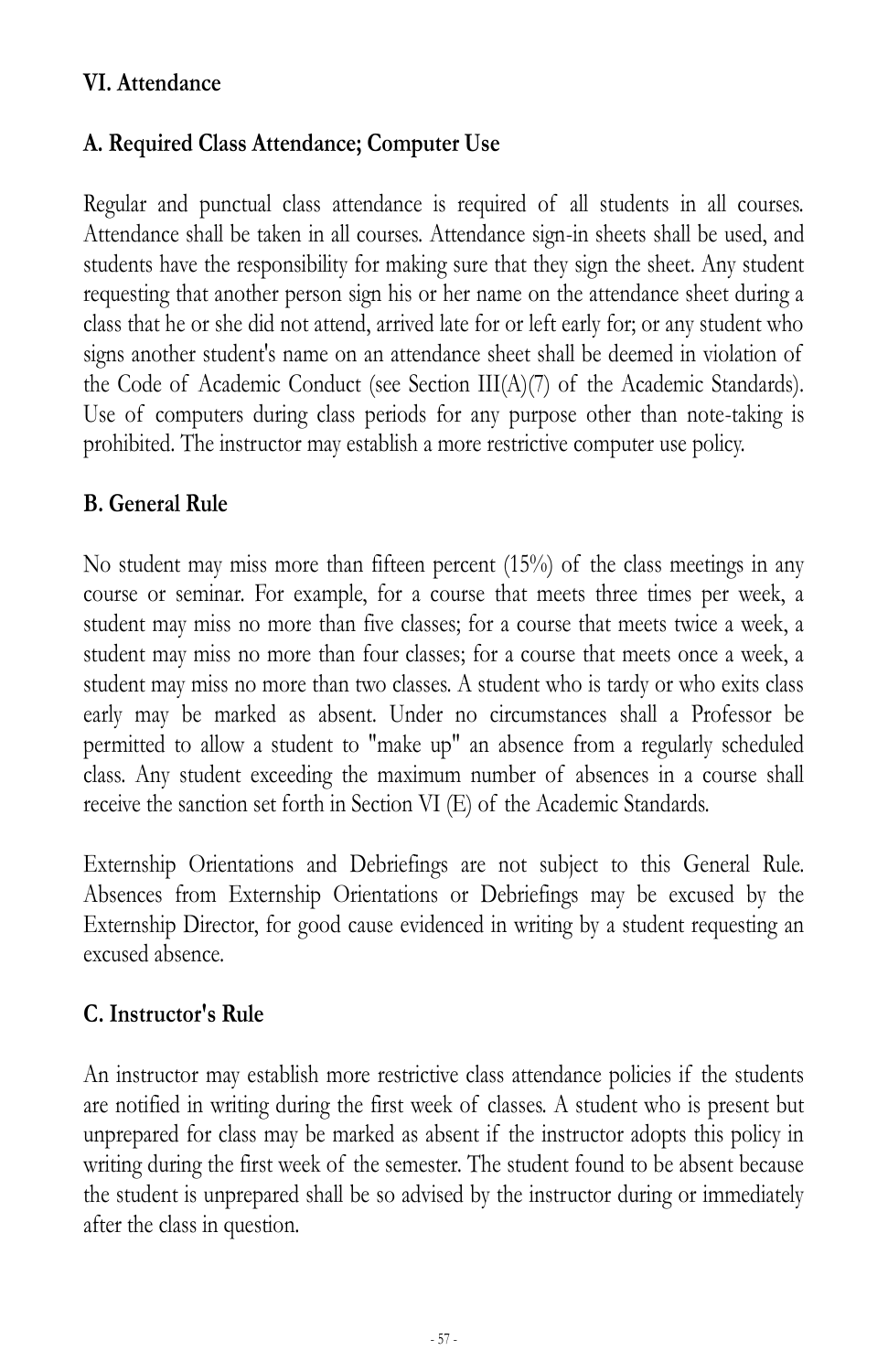### **D. Exclusions**

A student's absence from any class meeting, if in observance of the student's religion or conscience shall not be computed toward the maximum number of absences.

#### **E. Sanctions for Excessive Absences**

Any student who misses more classes than allowed by the above formula or an instructor's particular policies shall not be permitted to take the final examination or submit additional work. A student who misses more than the allowed number of classes in a course has not taken the course, and though the absences may be for good cause, such as sickness or death in the family, the student should re-take the course rather than sit for the examination or attempt the graded assignments. In the case of extraordinary circumstances, a student may petition, in writing delivered to the Associate Dean for Academic Affairs, for permission to withdraw and receive a grade of "W" as provided in Section VI (G) of these Academic Standards. In all other cases in which absences are excessive, a grade of "F" shall be given.

#### **F. Notice**

Students must keep track of their absences. The School is under no obligation to notify students when their absences exceed the limits noted above.

#### **G. Extraordinary Circumstances**

In extraordinary circumstances, a student who receives a failing grade due to excessive absences may petition the Associate Dean for Academic Affairs for relief. Upon proof of extraordinary circumstances, such as serious personal injury or illness; serious illness, injury, or death of a member of the student's immediate family; attendance at school-sponsored academic events (such as interschool moot court, mock trial, negotiation, mediation, or client counseling competitions); or any other exceptional circumstance beyond the student's control which prevented the student from meeting attendance requirements, the Associate Dean for Academic Affairs may withdraw the failing grade and grant a withdrawal ("W") in the course. Any petition for change of grade from an "F" to a "W" under this subsection must be made within two weeks of the date the student is notified that the student's absences exceed the limit, or within two weeks of the date that a grade of "F" due to excessive absences is mailed or posted. A decision of the Associate Dean for Academic Affairs may be appealed to the Dean. The decision of the Dean upon appeal is final and not subject to further review or appeal.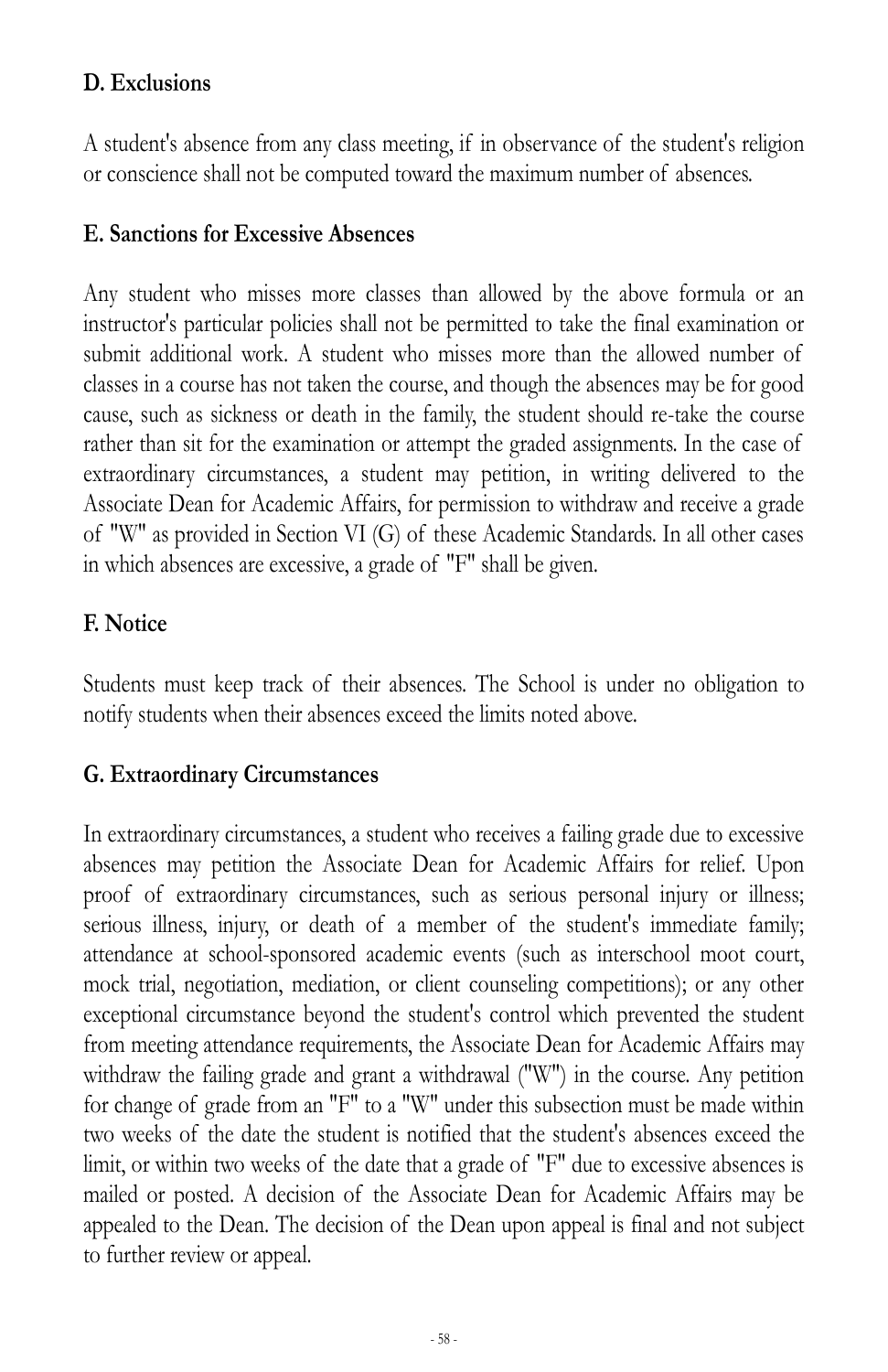#### **VII. Examinations**

# **A. Anonymity**

# **1. Confidential Grading Numbers Assigned**

Each semester all students enrolled at the School are assigned a number to use instead of their name or Social Security number on School examinations. These grading numbers are confidential.

# **2. "Blind" Examination Grading**

Instructors are expected to inform students about course evaluation procedures at the beginning of each course. Students enrolled in classes in which the primary means of evaluation is an examination receive a "blind" examination grade. In those courses, the instructors assign grades to examinations without knowing the name or identity of the test taker. After instructors turn in the "blind" examination grades for their courses, they have the opportunity to match student grading numbers with student names. Instructors will then calculate final grades based on the evaluation procedures announced at the beginning of the course, including reflecting credit for additional course work or assignments, class participation, and other factors relevant to evaluating student work.

### **3. Retention of Work upon which Grades Are Based**

The School will retain examinations and other written work on which a student's grade for a given course is based until the student has graduated, permanently transferred, withdrawn or been academically dismissed from ASL. Students will be permitted to review written work upon which a grade is based up to two weeks prior to the commencement of exams for the semester following the one in which the course was taken. Exams and other written work may be stored and/or reviewed, at the option of the Professor, either in the Registrar's Office, or a secure area designated by the Registrar's Office, or the Professor's office. If a Professor chooses to retain written material in his/her office, the Professor shall be responsible for the security of the material and shall only permit students to review the material in the Professor's, or a designated individual's, presence.

### **B. Departure from Examination Schedule**

### **1. General Rule**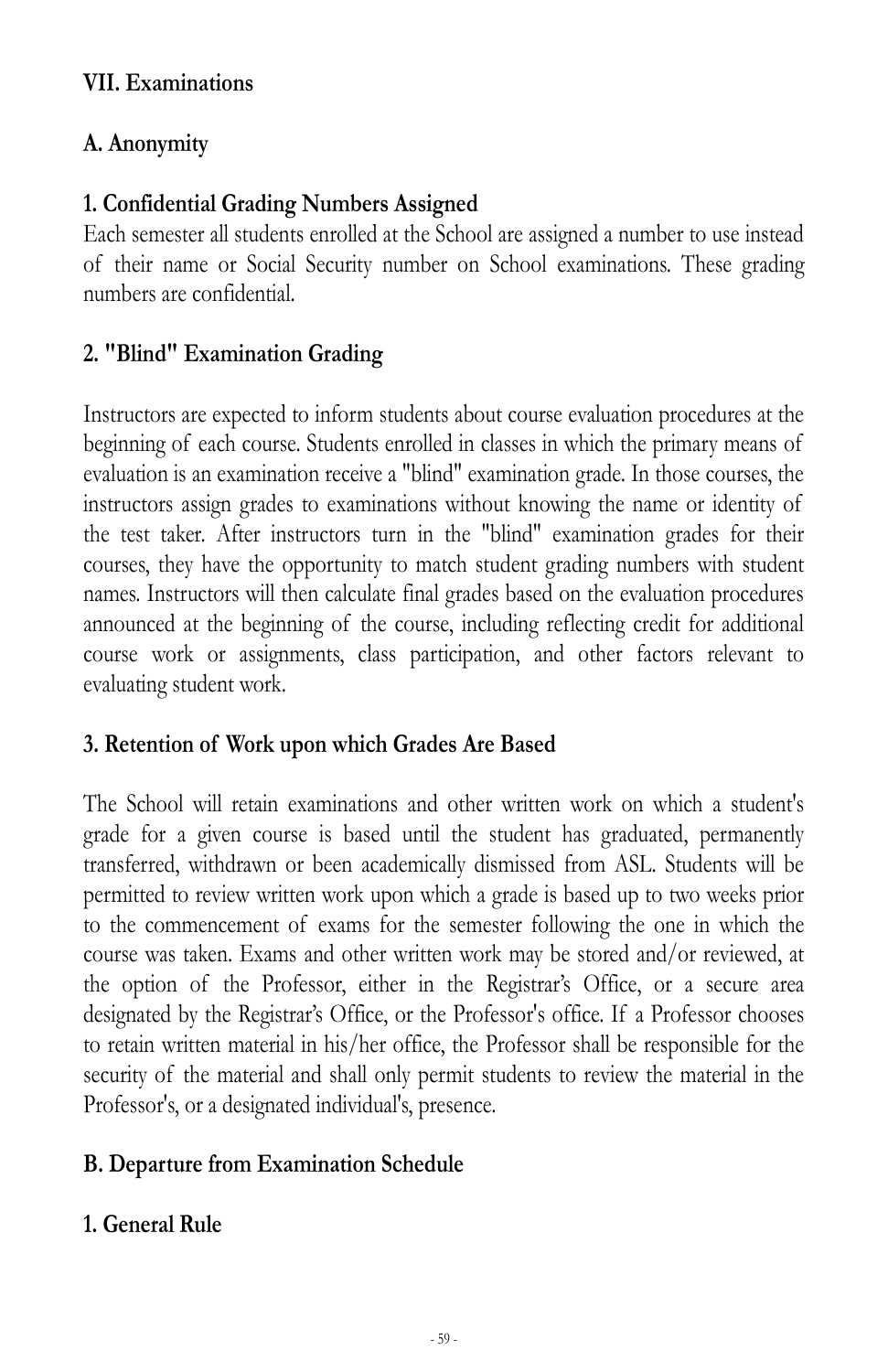All students shall take examinations as scheduled. No student has the right to defer an examination. A student who fails to sit for an examination when scheduled, or who does not defer an examination according to these procedures, shall receive a failing grade in the course. Once a student receives notification of a grade, no petition for grade change shall be considered if the circumstances set forth in the petition demonstrate that the student should have, but did not, ask for an examination deferral.

## **2. When Deferral is Permitted**

A student is permitted to defer an examination only for good cause. Good cause includes serious personal injury or illness; serious illness, injury, or death of a member of the student's immediate family; and any other similar emergency beyond the student's control which prevents the student from sitting for the examination when scheduled.

### **3. Procedure for Deferral of Examination**

No student may have an examination deferred without first applying to the Associate Dean for Academic Affairs for permission to defer an examination. Permission to defer an examination must be obtained prior to the scheduled examination day, unless the cause for deferral occurs on the examination day, and is due to circumstances beyond the student's control. Students who must defer a scheduled examination shall submit to the Associate Dean for Academic Affairs a written statement setting forth the nature of the emergency as soon after the emergency arises as is practicable, and should submit supporting documentation of the illness or emergency. If the Associate Dean grants permission to defer an examination, the Registrar shall notify the instructor whose examination is to be deferred. At the instructor's discretion, a new examination may be given to the student whose examination has been deferred. The revised examination date shall be set by the Associate Dean for Academic Affairs. The examination should be taken before the beginning of the next semester, except in extraordinary circumstances. Any appeal of the Associate Dean's decision shall be made, in writing to the Dean. The decision of the Dean on appeal is final and is not subject to further appeal or review.

#### **C. Take-Home Pass/Fail Remedy for Extraordinary Circumstances**

In the event of a student's excused omission of a scheduled examination, the Dean may approve having the student take an appropriate take-home exam for the course on a pass/fail basis. The student taking an examination in this manner waives all right to anonymity.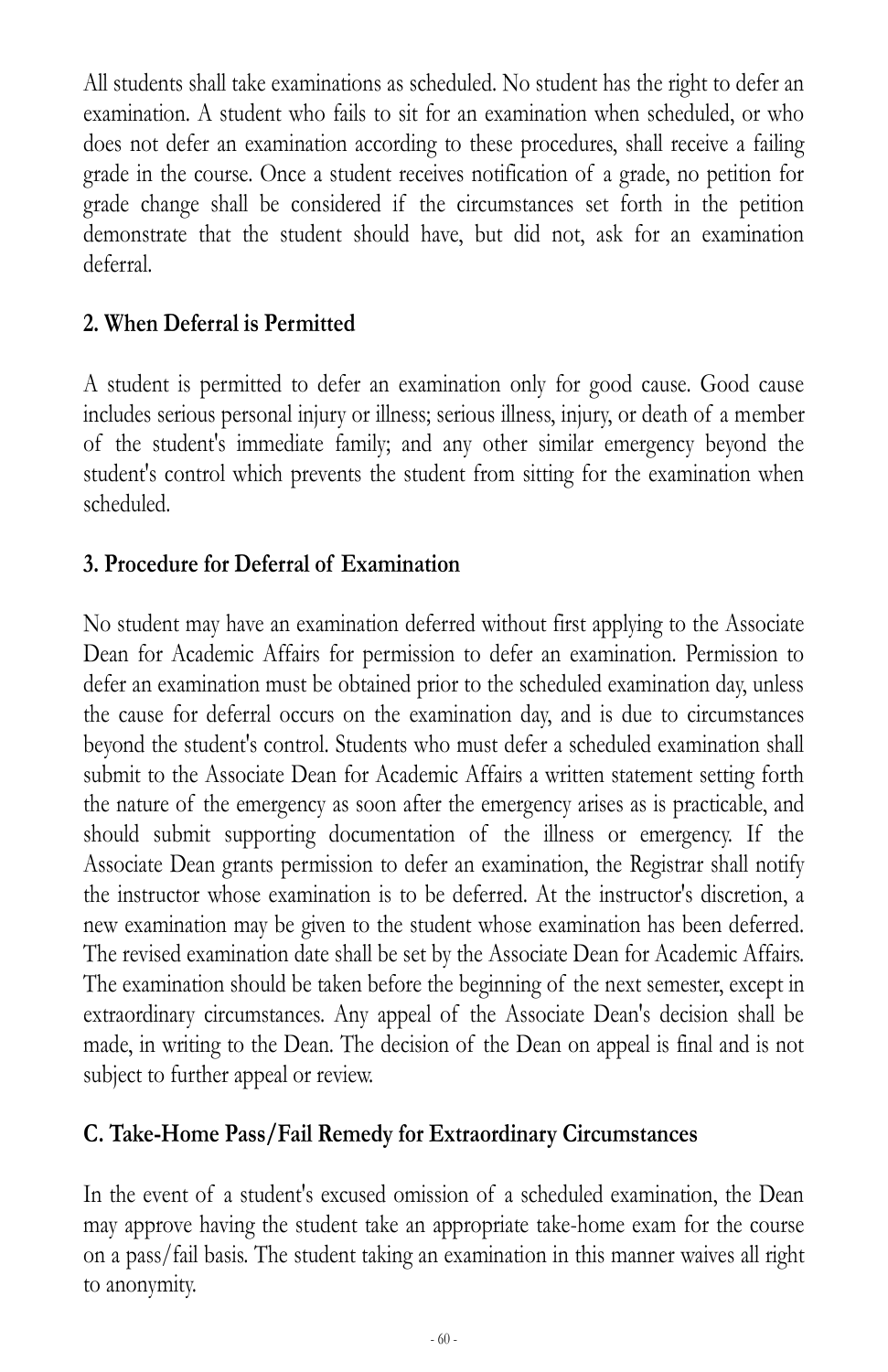#### **D. Examination Accommodations for Students with Disabilities**

Students with medically verifiable disabilities may be provided extra time or other reasonable accommodations for completing examinations. Petitions for accommodations must be made to the Associate Dean for Academic Affairs within 30 days of the start of any semester for which the student desires accommodations. Each petition should be accompanied by evidence of the medical condition and evidence detailing the accommodations which have been provided the student in past educational settings or examinations. Particular weight is given to accommodations provided in taking the LSAT. The student whose request is granted is responsible for making appropriate arrangements with the School Administration. The decision of the Associate Dean for Academic Affairs may be appealed by petition, in writing, delivered to the Dean within 10 days following the decision. The decision of the Dean on the appeal is final and not subject to further appeal.

# **E. Use of Typing or Computer Equipment on Examinations**

### **1. Machines with Permanent or Retained Memory Devices**

Except as provided for in Section VII (E)(4), students may not use computers, word processors, or other machines with permanent or retained memory functions on closed-book examinations, and may not use computers, word processors, or other machines with permanent or retained memory functions on open-book examinations unless the instructor informs the entire class in the syllabus that these are permissible.

### **2. Students with Disabilities**

The rules in this part of VII (E) apply to students with medically verifiable disabilities. However, students with medically verifiable disabilities may use other necessary devises, such as dictation equipment, in examinations, if the use of the device is supported by medical evidence and approved by the Dean. Petitions to use such devices must be made (along with any other request for reasonable accommodations) to the Associate Dean for Academic Affairs within 30 days of the start of any semester for which the student desires use of the device or devices. Each petition should be accompanied by evidence of the medical condition and evidence of use of this or similar devices in past educational settings or examinations. Particular weight is given to the accommodations provided for taking the LSAT. The student whose request is granted is responsible for making appropriate arrangements with the School administration. The decision of the Associate Dean for Academic Affairs may be appealed by petition, in writing, delivered to the Dean within 10 days following the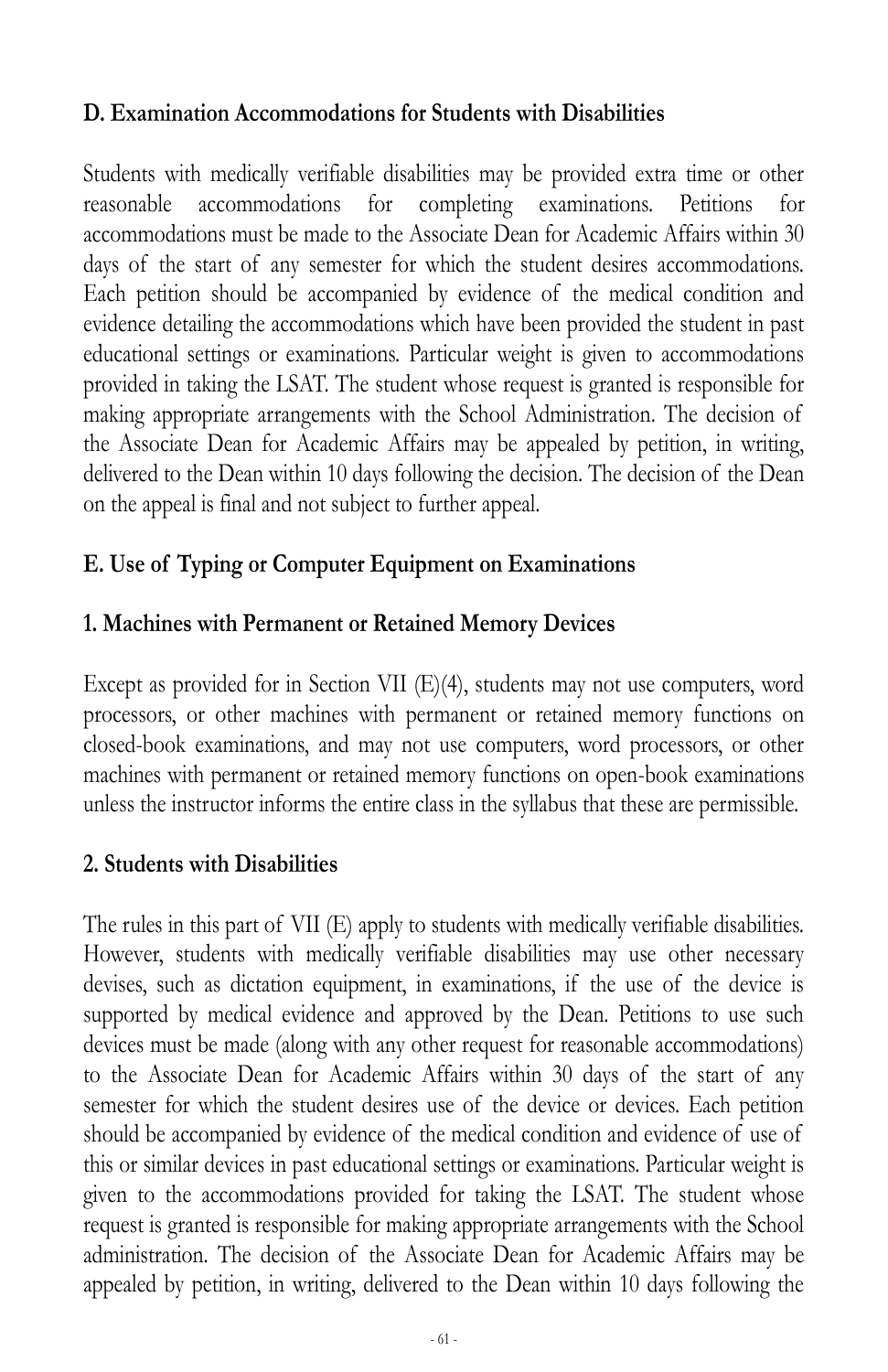decision. The decision of the Dean on the appeal is final and not subject to further appeal.

# **3. Exam Software**

Students may use a computer in conjunction with school-approved exam software on examinations for which such use has been approved by the instructor and the Registrar. In order to elect to use exam software on approved examinations, students must comply with all procedural requirements set forth by the Registrar. Students may not use typewriters on closed book, open book or any other type of examination.

# **F. Exam Administration Procedures**

Rules for the administration of final examinations shall be prepared by the Registrar, or an individual designated by the Dean, and approved by the Dean each semester. These Rules shall be reduced to writing and distributed to all students prior to the start of final examinations. A student who fails to comply with any examination rule may be subject to administrative sanction including a grade reduction, examination time reduction, or any other sanction deemed by the Dean to be appropriate under the circumstances.

### **VIII. Papers and Projects**

# **A. Anonymity Optional**

In any course which requires papers or projects other than in-class or take-home examinations, the instructor for the course may, but need not, make such arrangements for anonymous grading of such papers or projects as he or she deems appropriate.

### **B. Citation Rules**

The responsibility for learning the proper forms of citation lies with the individual student. Quotations must be properly placed within quotation marks and must be fully cited. In addition, all paraphrased material must be completely acknowledged. Whenever ideas or facts are derived from a student's reading and research, the sources must be clearly indicated.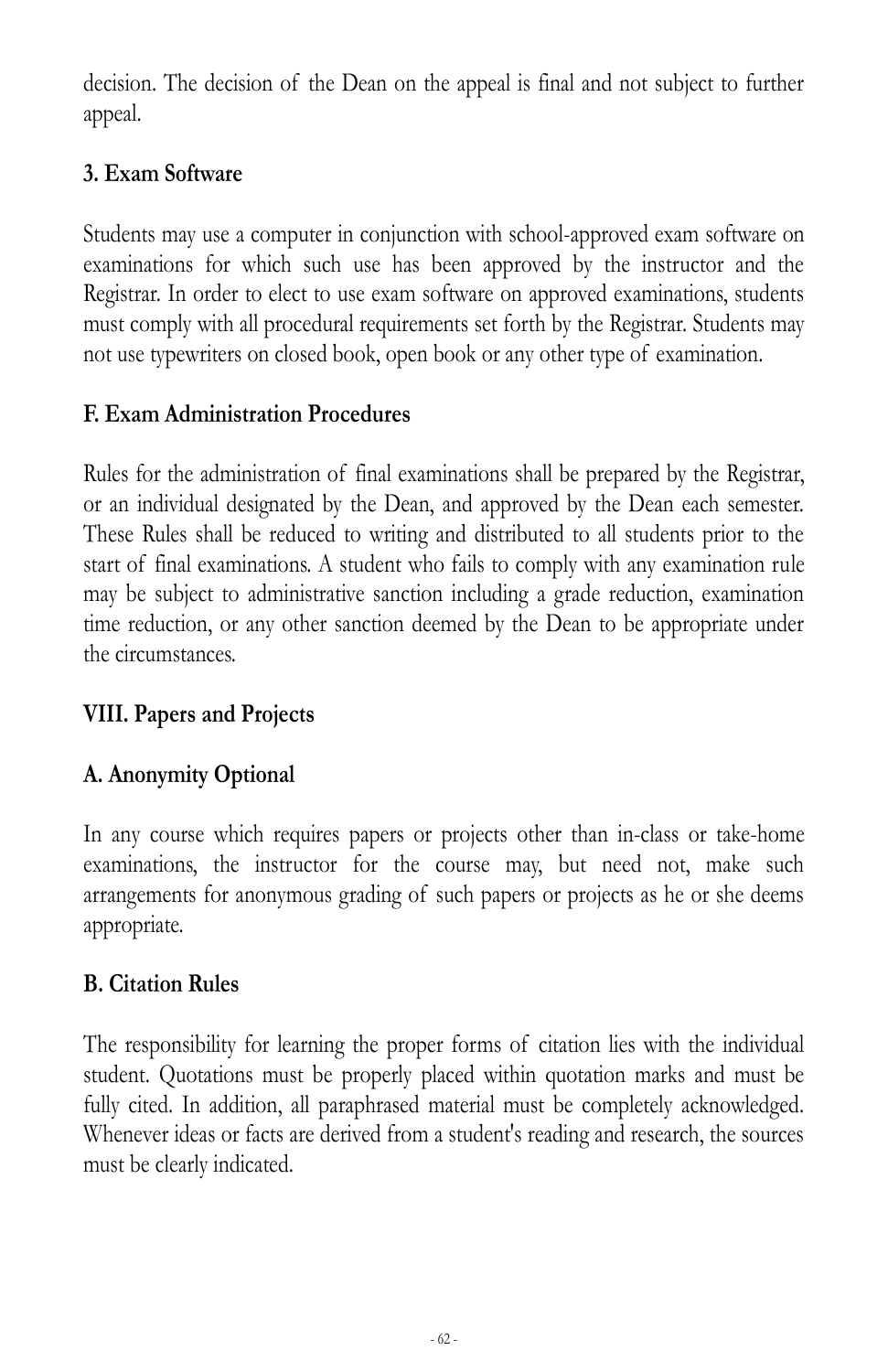### **C. Own Work Requirement**

#### **1. Identification of Sources**

All work submitted to meet course requirements is expected to be the student's own work. In the preparation of work submitted to meet course requirements, students should always take great care to distinguish their own ideas and knowledge from information derived from other sources. The term "sources" includes not only published primary and secondary material, but also information and opinions gained directly from other people.

#### **2. Collaboration**

Collaboration in the completion of assignments is prohibited unless explicitly permitted in writing by the instructor. Students must acknowledge any collaboration and its extent in all work submitted.

#### **3. Resolution of Doubts**

Students who are in any doubt about the preparation of academic work should consult their instructor before it is prepared or submitted. Students who, for whatever reason, submit work that is either not their own or that does not include clear attribution of all sources will be subject to disciplinary action.

# **D. Double Dipping**

Students may not submit one paper for two or more courses or seminars. If a student wishes to create a second paper which draws in any way on work previously used for academic credit, the student must consult with both the instructor to whom the initial work was submitted and with the instructor to whom the new work will be submitted. Before the student may use the prior work, both instructors must certify in writing that the new work is of sufficiently greater scope or depth to warrant the use of the prior work for new academic credit. The instructors involved in each instance should discuss appropriate ways to make sure that the submitted work meets this greater burden prior to giving their written approval of the proposed use. This rule applies to all course offerings whether at the School or elsewhere. A student who submits the same, or substantially the same, work in more than one course (whether it is the whole of the second work or only a portion thereof) without obtaining such prior written approval will be subject to disciplinary action.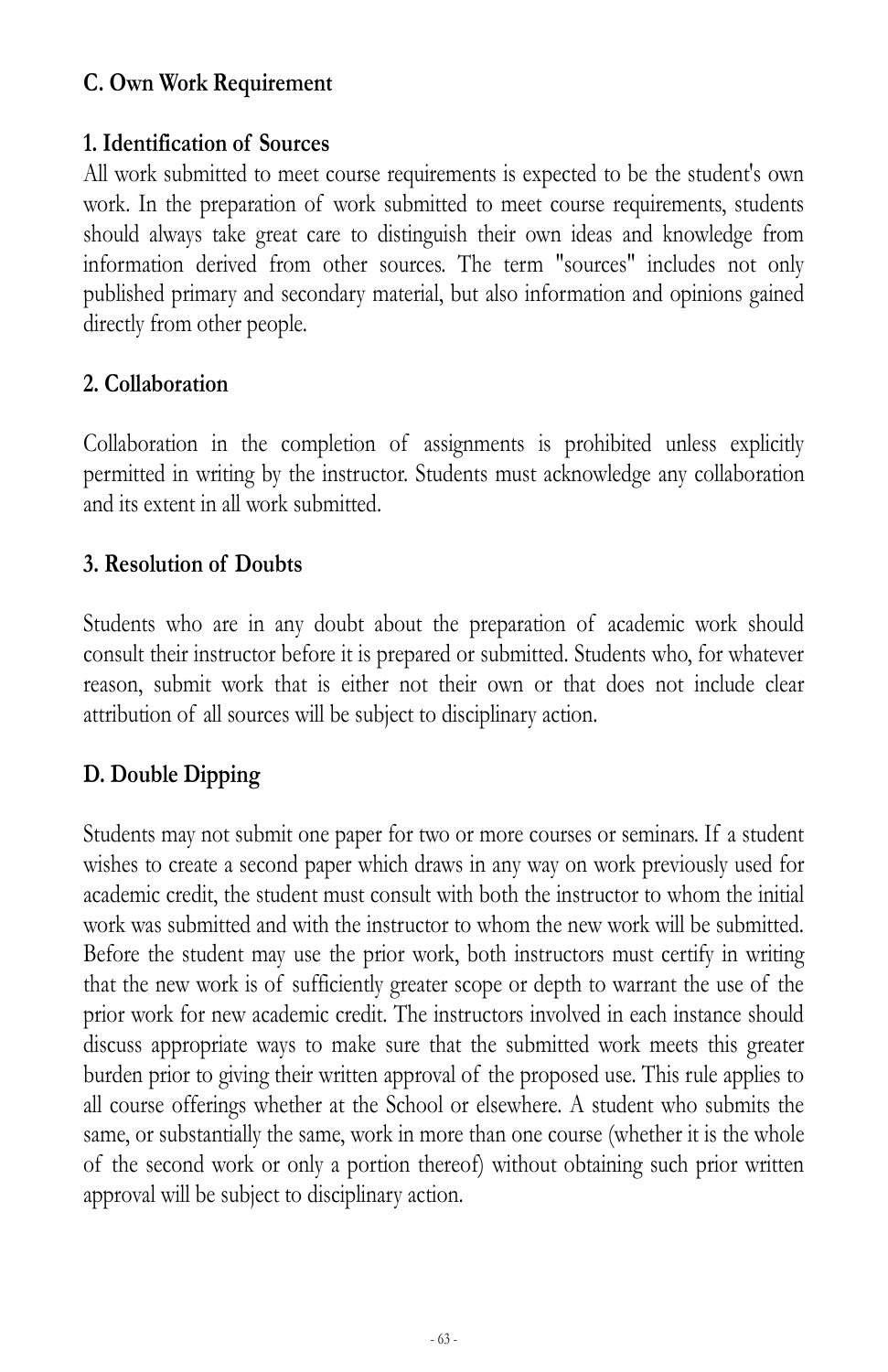# **IX. Grades and Grading Policies**

# **A. Grades**

## **1. Available Grades**

The grades for first year students at the School shall be Proficient, Not Proficient, and F. The grades for second and third year students at the School shall be A+, A, A-, B+, B, B-, C+, C, C-, D+, D, D-, F, I, W, X, P, AU and CR.

# **2. Course Credit**

Grades A+, A, A-, B+, B, B-, C+, C, C-, D+, D, D-, P, Proficient, and Not Proficient are passing grades and confer credit for the course. The grade of F is a failing grade and confers no credit. Grades W, X, I, and AU are neither passing nor failing and they confer no credit. CR indicates credit conferred for courses transferred from other institutions, but no grade is assigned.

### **3. Interpretations and Uses of Grades**

### **i. A+**

A grade of A+ is given to any student who completes the requirements for a course and does so in a fashion that is far and away above the level of a merely outstanding performance. This grade is reserved for rare occasions and often is given only once, if at all, in a particular course. This grade confers credit for the course and is calculated in the grade average at the numerical value of 4.33.

### **ii. A**

A grade of A is given to any student who completes the requirements for a course and does so in a fashion that is truly outstanding for a law student and future lawyer at this stage of his or her education. This grade confers credit for the course and is calculated in the grade average at the numerical value of 4.00.

### **iii. A-**

A grade of A- is given to any student who completes the requirements for a course and does so in a fashion that is generally outstanding work (but lacks slightly the consistency associated with truly outstanding work) for a law student and future lawyer at this stage of his or her education. This grade confers credit for the course and is calculated in the grade average at the numerical value of 3.67.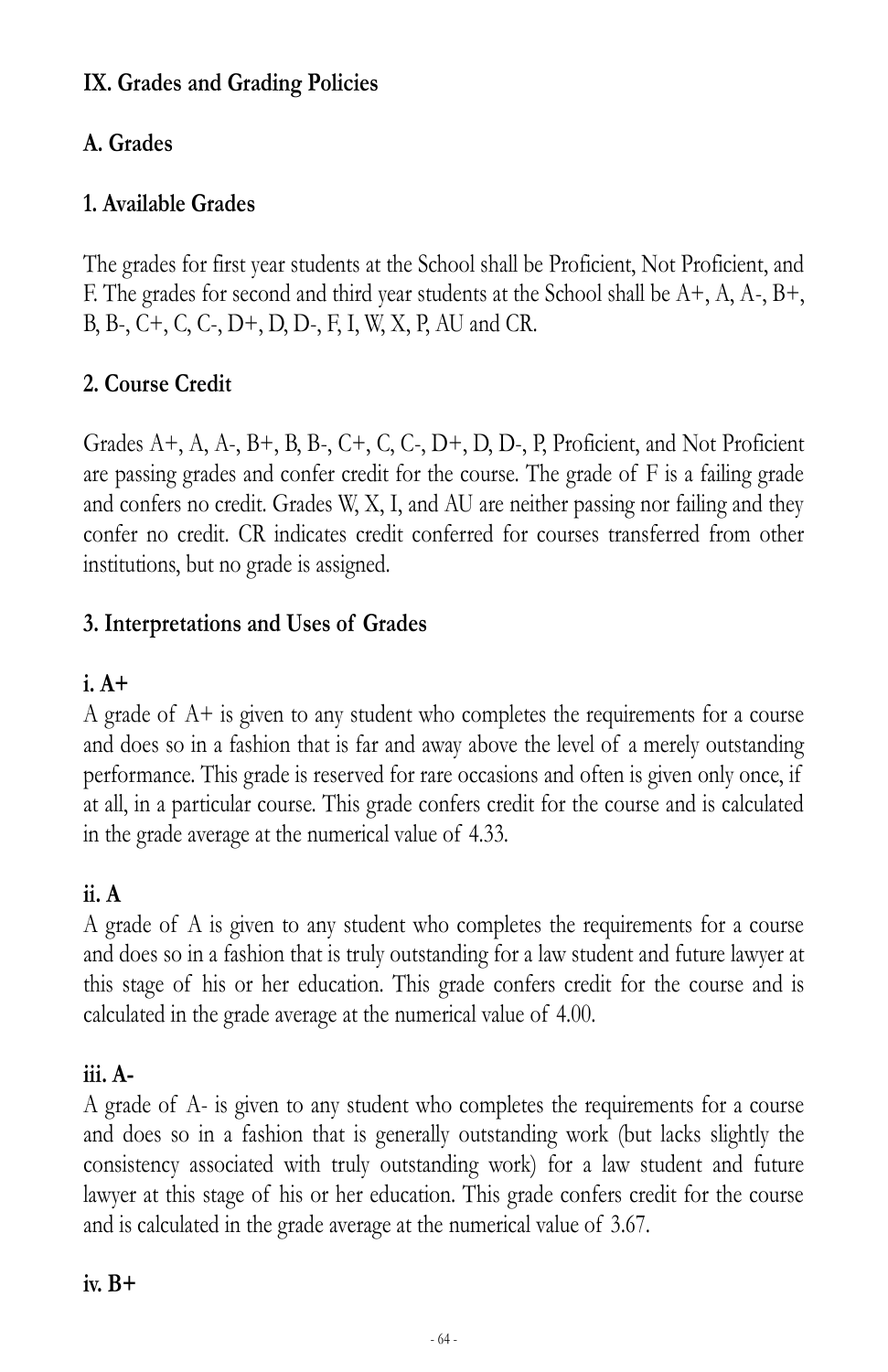A grade of  $B<sup>+</sup>$  is given to any student who completes the requirements for a course and does so in a fashion that is very good, but not outstanding, work for a law student and future lawyer at this stage of his or her education. This grade confers credit for the course and is calculated in the grade average at the numerical value of 3.33.

# **v. B**

A grade of B is given to any student who completes the requirements for a course and does so in a fashion that is good solid work for a law student and future lawyer at this stage of his or her education. This grade confers credit for the course and is calculated in the grade average at the numerical value of 3.00.

### **vi. B-**

A grade of B- is given to any student who completes the requirements for a course and does so in a fashion that is generally good work (but lacks slightly the consistency associated with truly good work) for a law student and future lawyer at this stage of his or her education. This grade confers credit for the course and is calculated in the grade average at the numerical value of 2.67.

### **viii. C+**

A grade of C+ is given to any student who completes the requirements for a course and does so in a fashion that is above the level of mere competence (but not rising to the level of good) for a law student and future lawyer at this stage of his or her education. This grade confers credit for the course and is calculated in the grade average at the numerical value of 2.33.

### **viii. C**

A grade of C is given to any student who completes the requirements for a course and does so in a fashion that is competent (but no more) for a law student and future lawyer at this stage of his or her education. This grade confers credit for the course and is calculated in the grade average at the numerical value of 2.00.

### **ix. C-**

A grade of C- is given to any student who completes the requirements for a course and does so in a fashion that is marginally competent work (but lacks the consistency necessary for truly competent work) for a law student and future lawyer at this stage of his or her education. This grade confers credit for the course and is calculated in the grade average at the numerical value of 1.67.

#### **x. D+**

A grade of D+ is given to any student who completes the requirements for a course and does so in a fashion that reflects more than minimal skill (but does not rise to the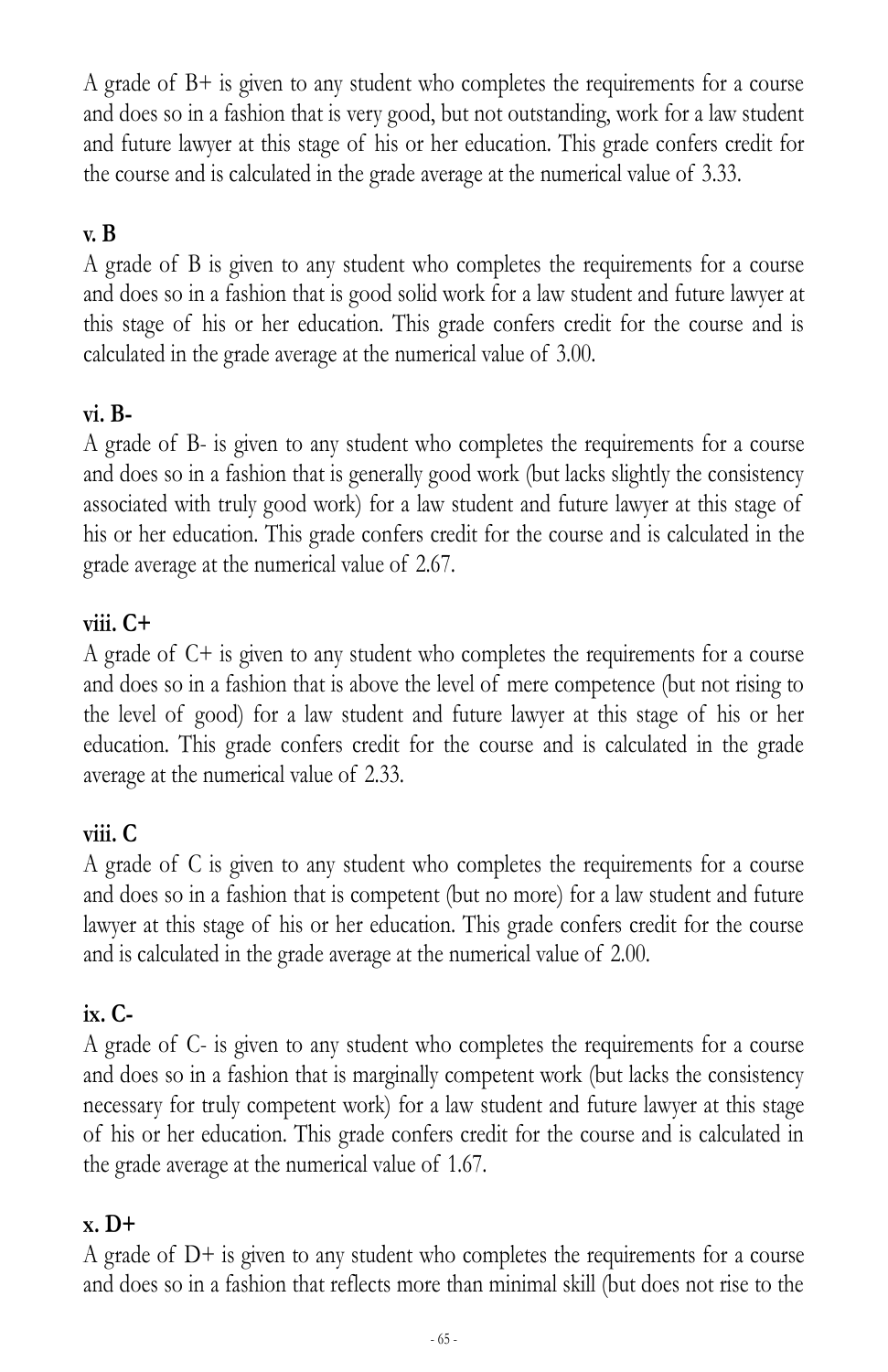level of competence) for a law student and future lawyer at this stage of his or her education. This grade confers credit for the course and is calculated in the grade average at the numerical value of 1.33.

# **xi. D**

A grade of D is given to any student who completes the requirements for a course and does so in a fashion that reflects minimal skill but not competence for a law student and future lawyer at this stage of his or her education. This grade confers credit for the course and is calculated in the grade average at the numerical value of 1.00.

# **xii. D-**

A grade of D- is given to any student who completes the requirements for a course and does so in a fashion that generally reflects some minimal skill (but no more) for a law student and future lawyer at this stage of his or her education. This grade confers credit for the course and is calculated in the grade average at the numerical value of 0.67.

### **xiii. F**

A grade of F is given to any student who (a) completes the requirements for a course and does so in a fashion that is not acceptable at all and demonstrates none of the skill or talent generally found in a law student and future lawyer at this stage of his or her education or (b) does not complete the requirements for the course in a timely fashion or (c) violates Section VI(B) of the Academic Standards. This grade confers no credit for the course and is calculated in the grade average at the numerical value of 0.00. A grade of F received in a course graded under the Proficient/Not Proficient system confers no credit for the course, but shall not be calculated in the student's grade average.

### **xiv. I**

No grade of I is ever given without the prior approval of the Associate Dean for Academic Affairs. An I is given to a student who has not completed the requirements for a course in a timely fashion, but, having demonstrated good cause as to why the work is not complete, has arranged with the Associate Dean for Academic Affairs and the instructor to complete the work within no more than six months. After six months, an unresolved I becomes an F. At no time does an I confer credit for the course, and it is not calculated in the grade average.

### **xv. X**

A grade of X is posted on the transcript if the student through no fault of his or her own has not yet received a grade for a course. This grade covers those situations in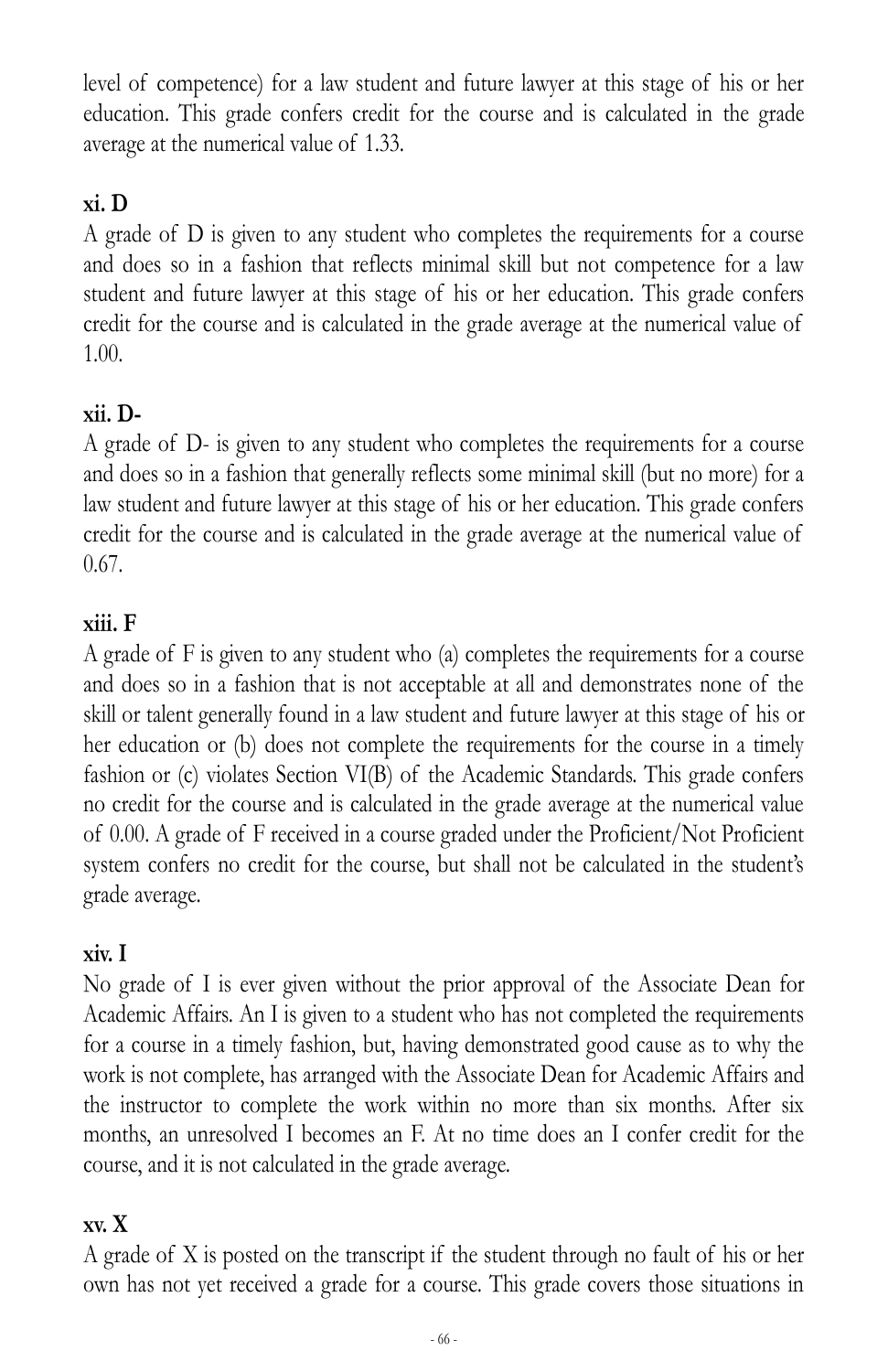which a course is expected to take more than one semester to complete. The X grade does not confer credit for the course and is not calculated in the grade average.

### **xvi. W**

Subject to section  $V(D)$ , a grade of W is posted on the transcript when a student withdraws from a course. This withdrawal may only be done with permission of the Associate Dean for Academic Affairs. The W grade confers no credit and is not calculated in the grade average.

#### **xvii. P**

A grade of P is given to any student who passes a pass/fail course. This grade confers credit for the course, but is not calculated in the grade average.

#### **xviii. AU**

A grade of AU is given to any student who audits a course. This grade is not calculated in the grade average. A student may audit a course with permission of the instructor and the registrar.

#### **xix. Proficient**

A grade of Proficient is given to any student who completes the requirements for a course and does so in a fashion that is competent for a law student and future lawyer at this stage of his or her education. This grade confers credit for the course.

#### **xx. Not Proficient**

A grade of Not Proficient is given to any student who completes the requirements for a course and does so in a fashion that is only marginally competent or reflects minimal skill (but does not rise to the level of competence) for a law student and future lawyer at this stage of his or her education. This grade confers credit for the course.

### **4. Calculating Grade Averages**

Students shall receive two grade averages: a "cumulative grade average" which includes all letter grades received, and an "academic standards grade average" which includes all letter grades except for those received in the Externship course. The "academic standards grade average" shall be used only for purposes of determining academic dismissal, academic probation, and graduation eligibility subject to Sections X and XII (3) of these Standards. The "cumulative grade average" shall be used for all other purposes, including Dean's List and Class Rank, pursuant to Section IX (E). Decisions regarding award and retention of academic scholarships are within the discretion of the Dean, who shall not be limited by these grade average definitions.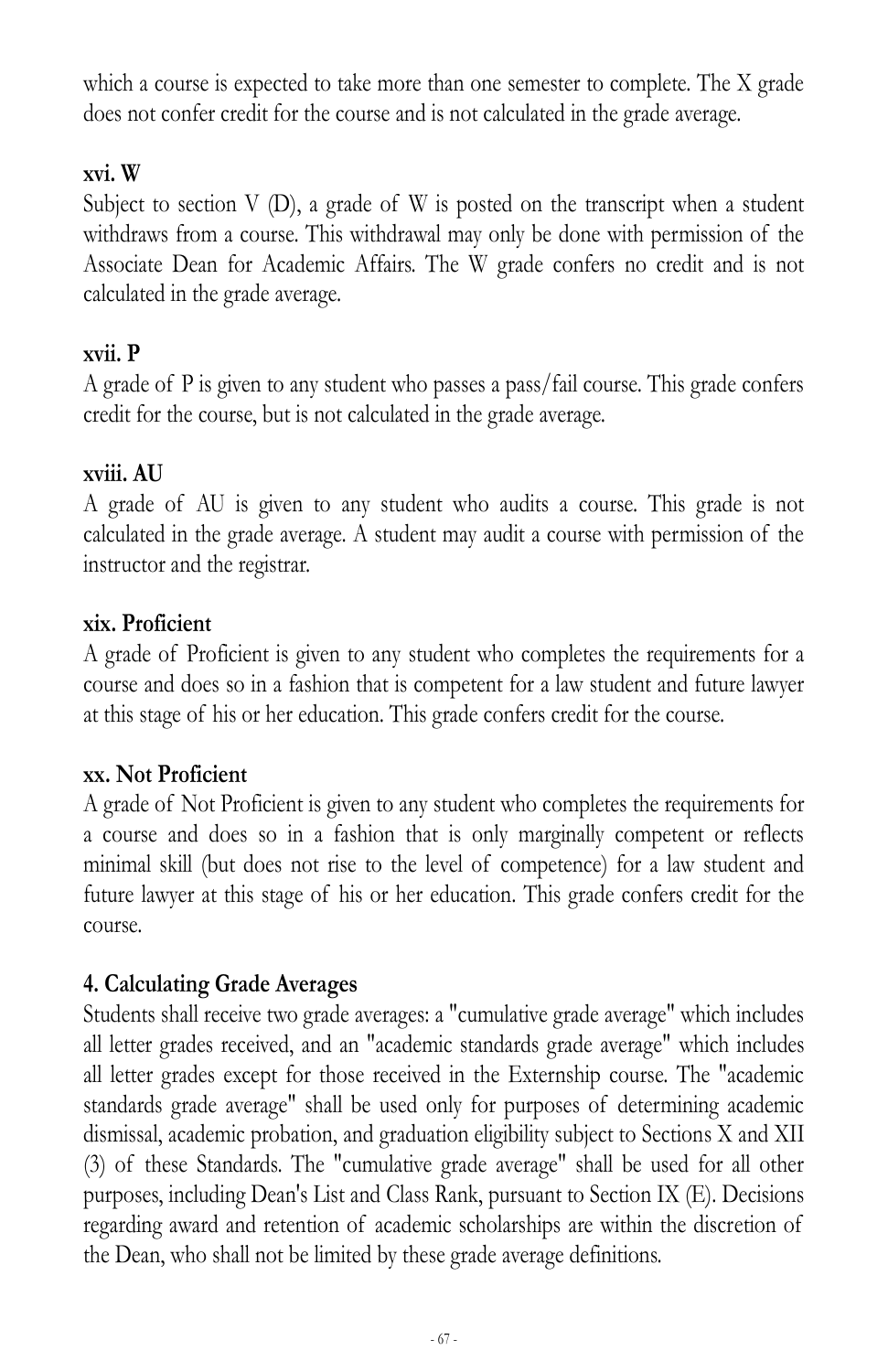The grade average is obtained in the following fashion: First, multiply the numerical value of each grade received by the number of credit hours for the course. This product is referred to as quality points. Second, add all of a student's quality points. Third, divide the sum of the student's quality points by the total number of credit hours for which the student has received a grade with numerical value (graded credit hours). The resulting number is the grade average. The grades of Proficient and Not Proficient have no numerical value.

The grade average of transfer students enrolled in a combination of Proficient/Not Proficient courses and numerically graded courses shall be calculated based on the numerically graded courses. If any student receives a grade of "F" in a Proficient/Not Proficient course, such grade will be calculated into the grade average. No student shall be eligible to receive a class ranking until he/she has completed as least twelve (12) credit hours of numerically graded courses at ASL. (See Section XI (E) of the Standards regarding treatment of transfer credits for purposes of calculating grade averages.)

# **B. Pass/Fail Grading**

# **1. Pass/Fail Grading Generally**

Any course in which grades with numerical value are not expected to be given will be graded on a pass/fail basis. Students who pass the course receive a P for the course. In order to receive a P, a student must perform at a level of work equivalent to a C- or above in a letter-graded course. Failure of a pass/fail course results in an F being posted on the transcript. This grade of F will be calculated into the grade average.

### **2. Pass/Fail Grading in Retaking Failed Course**

Students who retake a failed course are graded in that course on a pass/fail basis.

# **3. Pass/Fail Only for Entire Class**

Absent approval of the Associate Dean for Academic Affairs, pass/fail grading may only be used for an entire class, and no student or students shall be given a pass/fail option either before or after grades with numerical value are released. Law Journal, Moot Court, and Independent Study credit shall be graded on a pass/fail basis.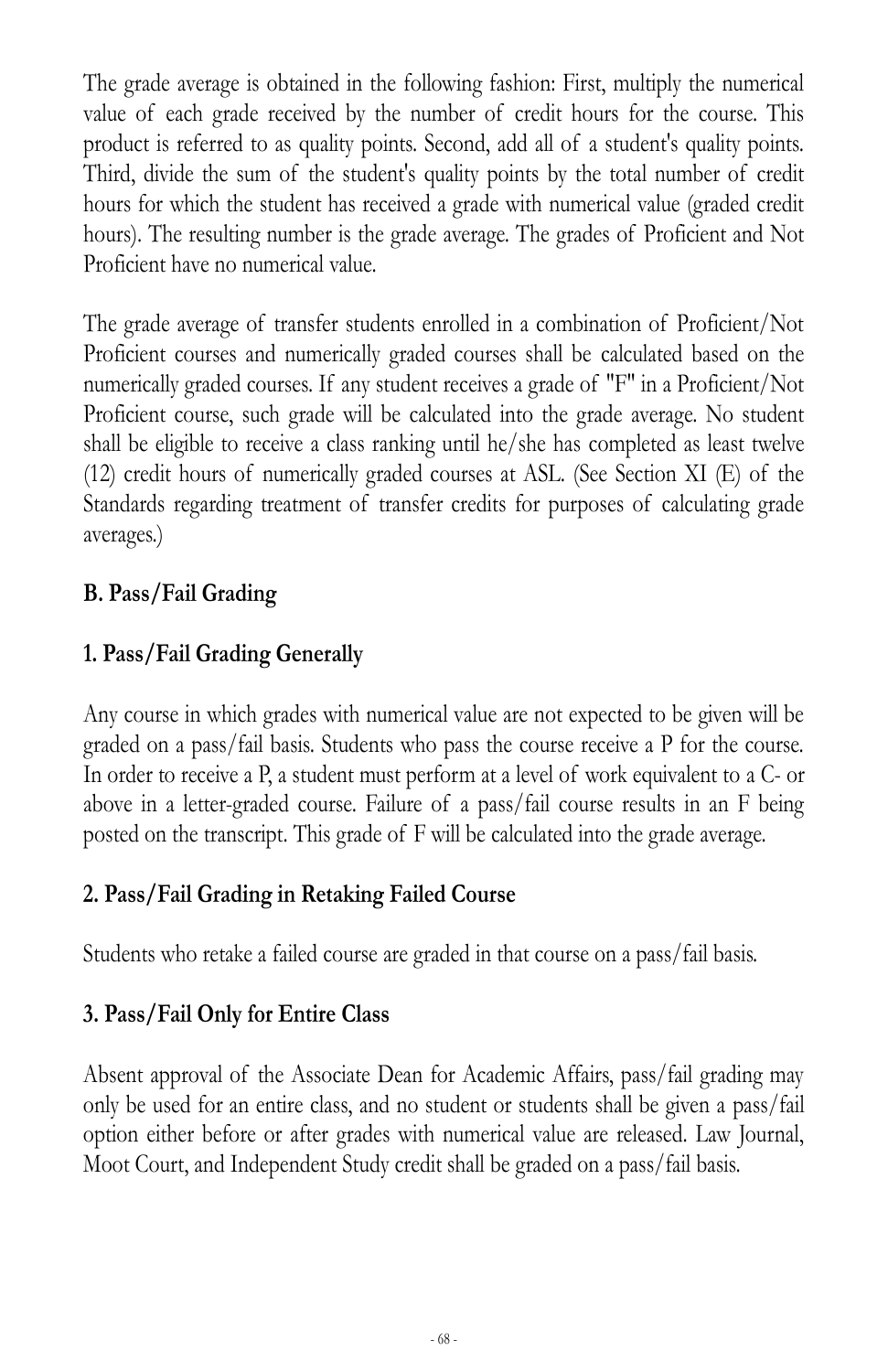### **C. Grade Standards**

# **1. Generally**

For Torts, Criminal Law, Contracts I and II, Property I and II, and Civil Procedure I and II, the total number of Proficient grades shall not exceed 85% of the total number of students in the class. For Legal Process I and II, the total number of Proficient grades shall not exceed 88% of the total number of students in the class. In all required upper level courses (except as provided in section 2 below), the total grade average for all students shall not exceed 3.00. The Externship Course shall not be subject to a maximum grade average. However, no student shall receive a grade higher than "A" for the Externship Course.

### **2. Seminar, Practicum, and Elective Courses**

For all sections of Seminar, Practicum, and Elective courses, the total grade average for all students in the section shall not exceed 3.33 without the approval of the Dean.

### **3. Submission of Final Grades**

Final grades are to be submitted to the Dean, who will check for their compliance with the grading standard. Grades in compliance will be recorded, and grades not in compliance will be returned to the instructor.

### **4. Failure to Bring Grades into Compliance**

If an instructor, after a reasonable period of time, fails to bring the grades for a course into compliance with the grading standards, the Dean shall act in his or her discretion to bring the grades in compliance.

### **D. Changing Grades to Correct Arithmetical or Administrative Error or at the Instructor's Request**

After an instructor has submitted grades to the Dean, the grades are final and may not be changed except as provided in this Part IX. The Dean shall freely allow changes requested by an instructor in the case of a grade which was incorrectly given as a result of an arithmetical, administrative, or other "mechanical" error. The Dean shall allow other grade changes requested in writing by an instructor only when the Dean determines that most extraordinary circumstances exist.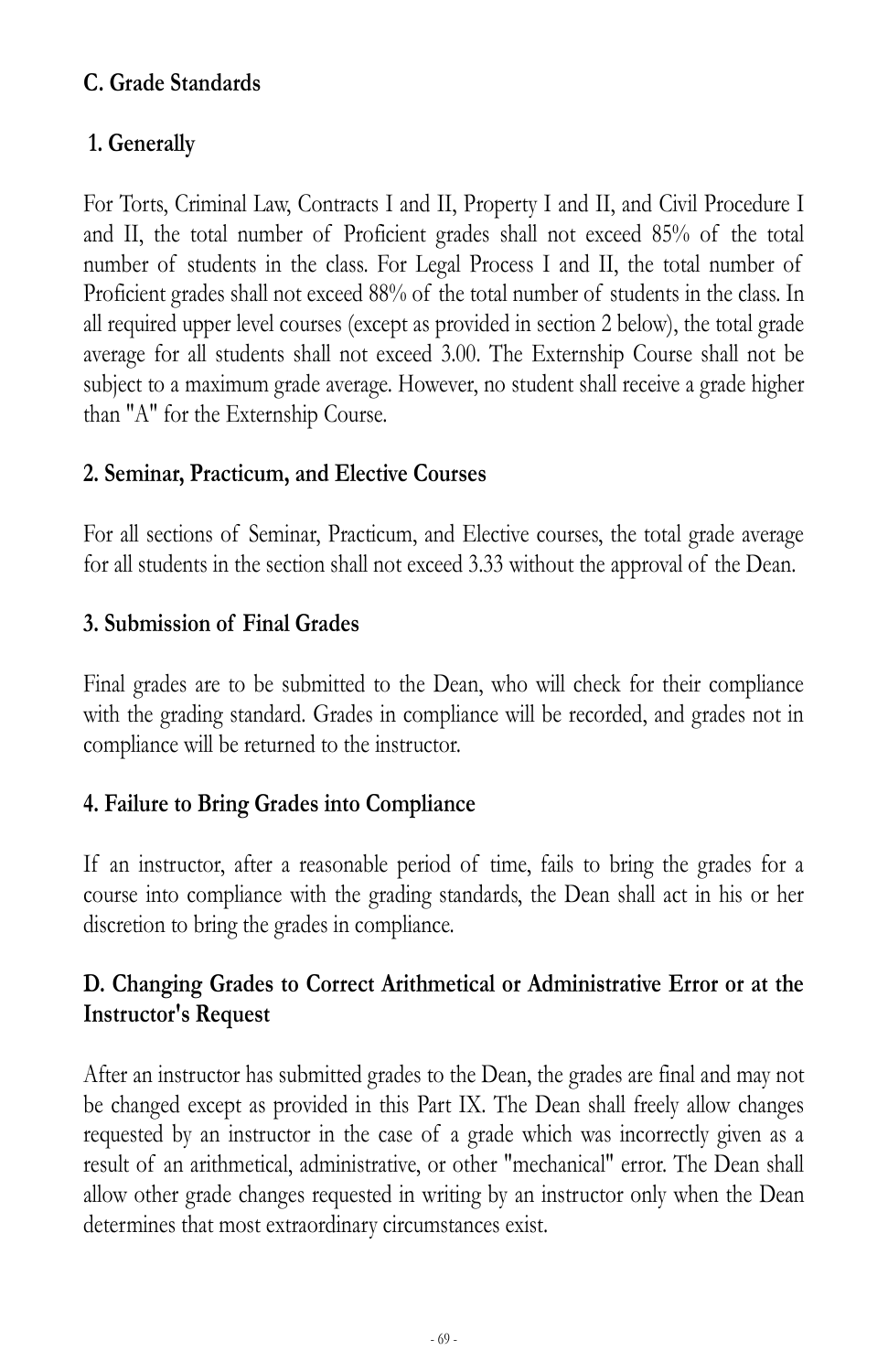### **E. Dean's List and Class Rank**

At the conclusion of each semester during the 2L and 3L years of study, the Dean will publish the Dean's List. The Dean's List is comprised of all full-time upper level students who rank in the top 25% of their class for the courses taken during that semester, based on cumulative grade average. No Dean's List will be prepared for the 1L year.

Continuously enrolled students of ASL shall receive a class rank after the distribution of grades for the fall semester of the second year of study, assuming the completion of at least twelve (12) credit hours of numerically graded courses. Such rank shall be based on grades in all numerically graded courses, including the Externship course, through the most recent completed semester. Visiting and Transfer students shall receive analogous class rankings once the requisite twelve (12) credit hours of numerically graded courses have been completed. Such analogous rankings will be calculated as if the student was continuously enrolled at ASL from the beginning of the first year of study, but shall not displace any continuously enrolled student. Analogous class rankings shall be denoted by an "(A)" on the student's transcript.

#### **F. Intercessional Courses**

Grades received for courses taken during the January Intersession will not be included as part of a student's academic standards GPA or considered for purposes of determining the Dean's List until the end of the immediately following Spring Semester. Grades received for courses taken during the May and August Intersession will not be included as part of a student's academic standards GPA or considered for purposes of determining the Dean's List until the end of the immediately following Fall Semester.

#### **X. Student Retention**

#### **A. Student Is on Notice of Own Grades and Grade Average**

Every student shall be deemed to be on notice of the student's own grades and grade average as well as these rules for student retention. Any student who by virtue of these rules has been dismissed from the School, but who nevertheless attempts to continue enrollment and attendance in classes is responsible for tuition and fees charges incurred by the student's fraudulent attendance at the School.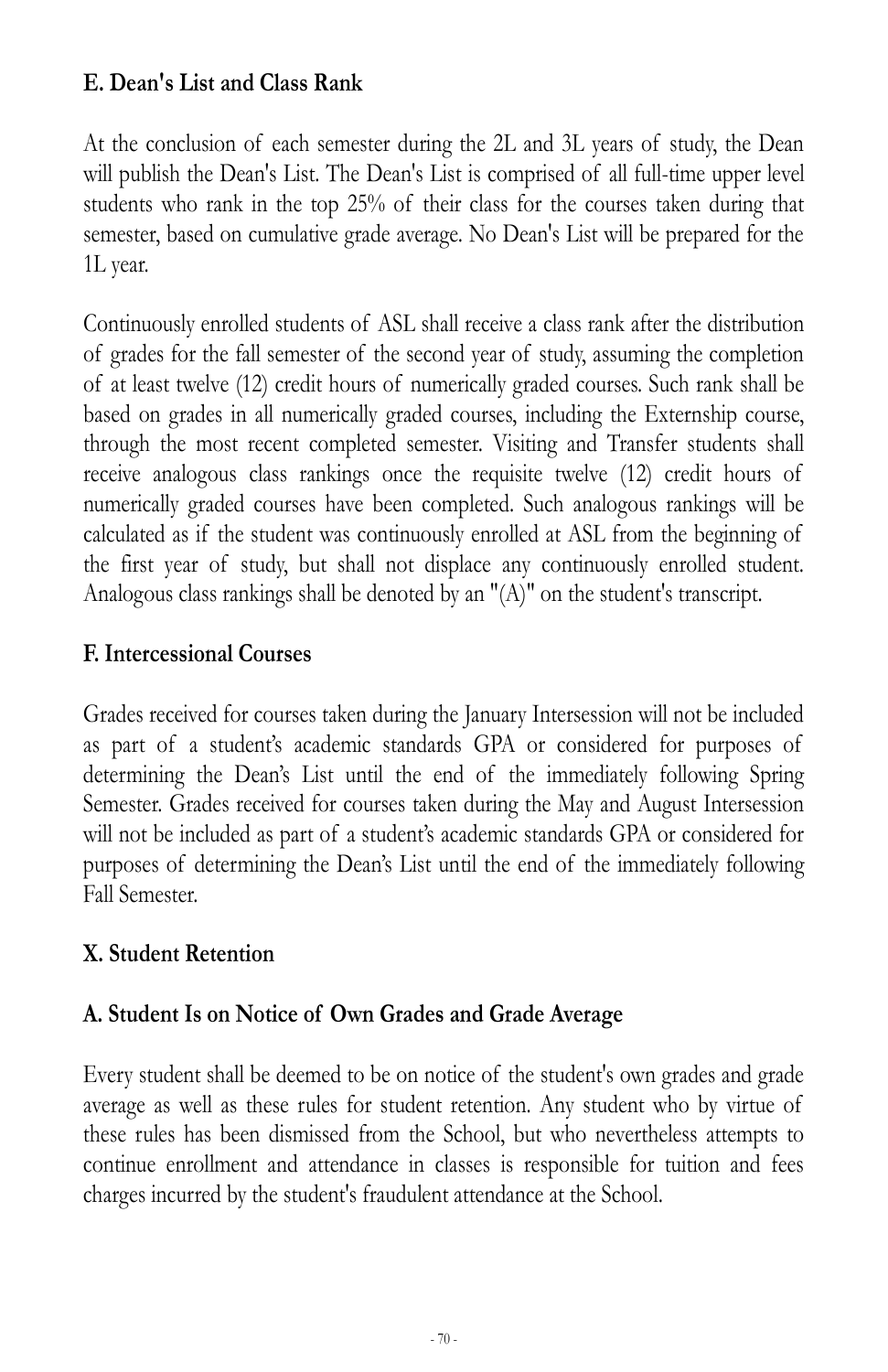#### **B. Good Standing and Dismissal**

# **1. Good Standing Defined**

A student is considered to be in "Good Standing" at the School if (a) the student has not been dismissed for academic or non-academic reasons; (b) the student is not currently on academic probation, and (c) the student currently is in compliance with the Community Service Requirement.

#### **2. Academic Dismissal**

If, after two semesters in the School, a student has received more than 16 credit hours of "Not Proficient" or "Fail" grades, such student shall be dismissed from the School for academic deficiency and may not be placed on probation. If after two semesters in the School, a student has received 12 to 16 credit hours of "Not Proficient" or "Fail" grades, such student shall be dismissed from the School for academic deficiency but may petition to be placed on academic probation. At any time after three semesters in ASL, any student with an academic standards grade average below 2.10 shall be dismissed from school for academic deficiency. Upon receiving notice that his or her academic standards grade average is below 2.10, or in the case of a first year student, that he or she has received 12 to 16 credit hours of "Not Proficient" or "Fail" grades, a student may seek probationary status in accordance with Section X (C) of these standards by executing and filing a Request to Petition for Probation with the Office of the Dean. Upon such filing, the student will be granted Interim Probationary Status. Failure to file the petition within three working days of filing the Request to Petition for Probation will result in automatic denial of probation.

If the Committee grants the student's petition, his or her status will automatically convert from Interim Probationary to Probationary, subject to any conditions imposed by the Committee. If the Committee denies the petition, the student will be immediately withdrawn from law school. The denied student will receive no credit for the semester in which the student was in Interim Probationary Status, and the tuition paid for that semester will be refunded.

A student in Interim Probationary Status or in Probationary Status has not been dismissed from the School for purposes of Section X (B)(1).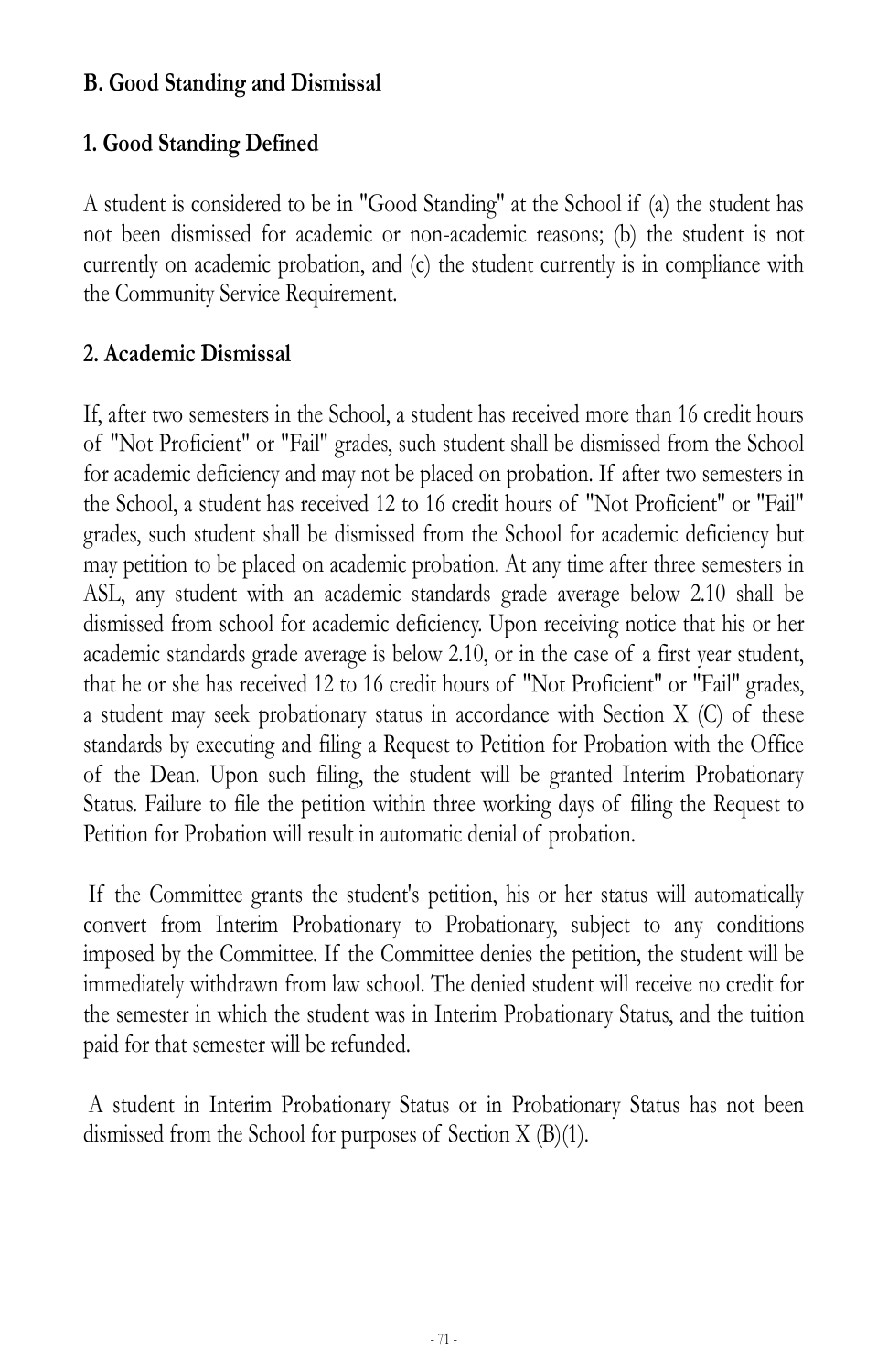## **C. Probation**

### **1. At Discretion of the Academic Standards Committee**

Except as provided in the last sentence of this paragraph, students who are dismissed for academic deficiency may petition to be placed on probation. The student's petition shall be submitted to the Dean, who shall refer it to the Academic Standards Committee. The Academic Standards Committee may grant the petition if the Committee finds (a) the student faced extraordinary circumstances which unquestionably greatly interfered with his or her ability to perform at the level he or she would perform in law school absent those extraordinary circumstances, (b) the extraordinary circumstances no longer exist, and (c) it is highly probable that the student's performance, absent the extraordinary circumstances, will result in an academic standards grade average of 2.10 or greater after completion of the probationary semester. A decision by the Committee to grant a student's petition must be by the affirmative vote of a majority of the members of the Committee. A student is ineligible to petition for probation if one or more of the following circumstances exist: (a) the student has at least 15 credits of traditionally graded courses and an academic standards grade average below 1.90, or in the case of a first year student, has more than 16 credit hours of "Not Proficient" or "Fail" grades, at the time of the petition; or (b) the student was on probation during the immediately preceding semester and the student's cumulative grade point average did not increase at the end of that semester, or in the case of a student placed on probation during the first semester of his or her second year, the student's grade point average is below 1.90; or (c) the student already has been on probation for two semesters.

Students transferring from another institution as an upper level student who are enrolled in any course graded by the standards of Proficient/Not Proficient and who have an academic standards grade average of 2.1 or above, must petition the Academic Standards Committee if they receive a grade of Not Proficient in any course. The Academic Standards Committee will determine whether the student should be placed on academic probation or may continue without probation. If the student's academic standards grade average is below a 2.1, such student is subject to the academic dismissal provisions of Section X (B)(2), as set forth above.

#### **2. Terms and Conditions**

The Academic Standards Committee may grant probation subject to any terms or conditions it deems appropriate, including but not limited to (a) requiring the student to successfully complete specified undergraduate courses before resuming law courses, (b) mandating a leave of absence by the student, (c) imposing a lighter course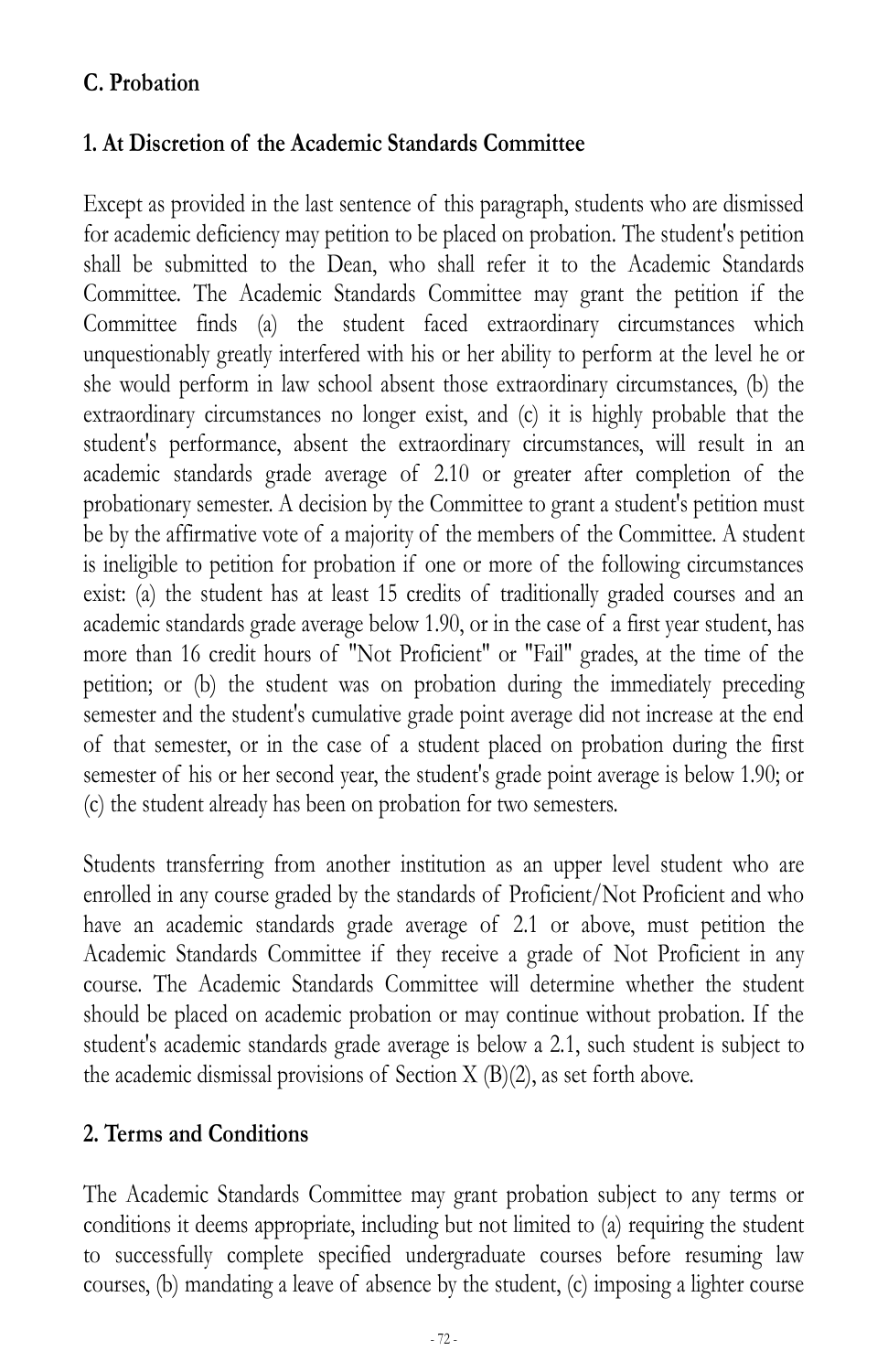load (with the result of delaying the student's graduation), or (d) limiting the student's extracurricular and/or co-curricular activities.

## **3. Resolution of Probation**

A student whose academic standards grade average remains below 2.10 after any semester in which he or she was on academic probation shall be dismissed for academic deficiency, unless the student petitions the Academic Standards Committee for an extension of the probation and the petition is granted. Such petitions may be granted only in the rarest of circumstances. A student is ineligible to petition for probation if one or more of the following circumstances exist: (a) the student has an academic standards grade point average below 1.90 at the time of the petition; or (b) the student was on probation during the immediately preceding semester and the student's academic standards grade point average did not increase at the end of that semester, or in the case of a student placed on probation during the first semester of his or her second year, the student's academic standards grade point average is below 2.00; or (c) the student has already been on probation for two semesters.

## **4. Faculty Notice**

The Academic Standards Committee will notify all tenure track faculty by confidential means of the names of students being considered for academic probation, as well as the time and place of the meeting. Faculty who wish can attend the meetings, address the Committee, or provide any information helpful to the Committee in making its decisions.

## **5. Finality of Decisions**

The Academic Standards Committee's decisions regarding granting or denying a student petition for probation are final, notwithstanding any other provisions of these Academic Standards.

## **6. Requests for Reconsideration of a Decision on Probation**

Absent extraordinary circumstances, a student who has been denied probation by the Academic Standards Committee may request reconsideration of that decision only if:

- (1) the student's academic standards grade average is 2.00 or above;
- (2) the student has waited one year before applying for reconsideration; and
- (3) the student has demonstrated by academic achievement in non-law school settings, community service activities or professional employment - that he or she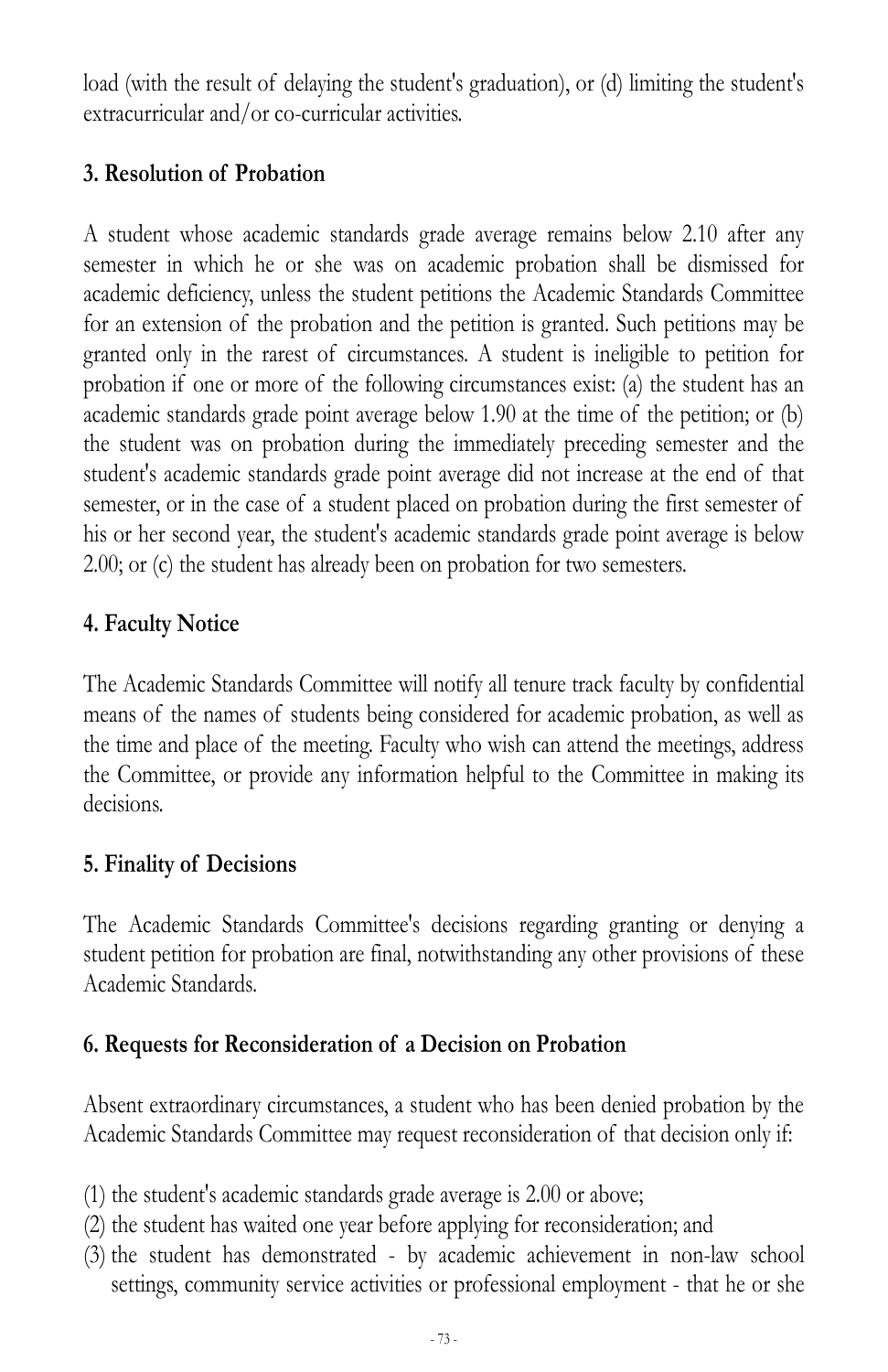would likely succeed in raising their academic standards grade average to 2.10 or greater after completion of the probationary semester.

If the student's petition for reconsideration is granted, the student will be readmitted on probation**.**

## **D. Re-starts**

## **1. Re-start Available in Extraordinary Circumstances**

The Academic Standards Committee, in its sole discretion, may allow a student who has been dismissed for academic deficiency to re-enroll and re-start ASL program if the Committee finds the student (a) faced extraordinary circumstances which unquestionably, greatly interfered with his or her ability to perform at the level he or she would perform in law school absent those extraordinary circumstances and (b) the extraordinary circumstances no longer exist. A decision by the Committee to allow a student to re-start must be by the affirmative vote of a majority of the members of the Committee.

Students with an academic standards grade average of below 1.9, but at least 1.70 or greater, after the first semester following the first year of law school, may apply to restart the second year of the academic program in the following Fall Semester if they earned at least 27 credits of Proficient in the first year. Students who were eligible for and applied to be placed on academic probation for the second semester following the first year of law school, but were denied, may apply to re-start the second year of the academic program in the following Fall Semester. Applications to re-start the second year of the academic program shall be subject to the same standards as set forth in the immediately preceding paragraph.

Students who have been academically dismissed from ASL, and are seeking readmission must apply under this provision (or Section X (C)(6) if applicable). Such students may not seek readmission through the regular Admissions process. Students who were previously dismissed from another law school, and are deemed by the Admissions Committee to be acceptable for admission, shall be referred to the Academic Standards Committee for final admission decision. The Academic Standards Committee may place any conditions it deems appropriate on the admission of such students.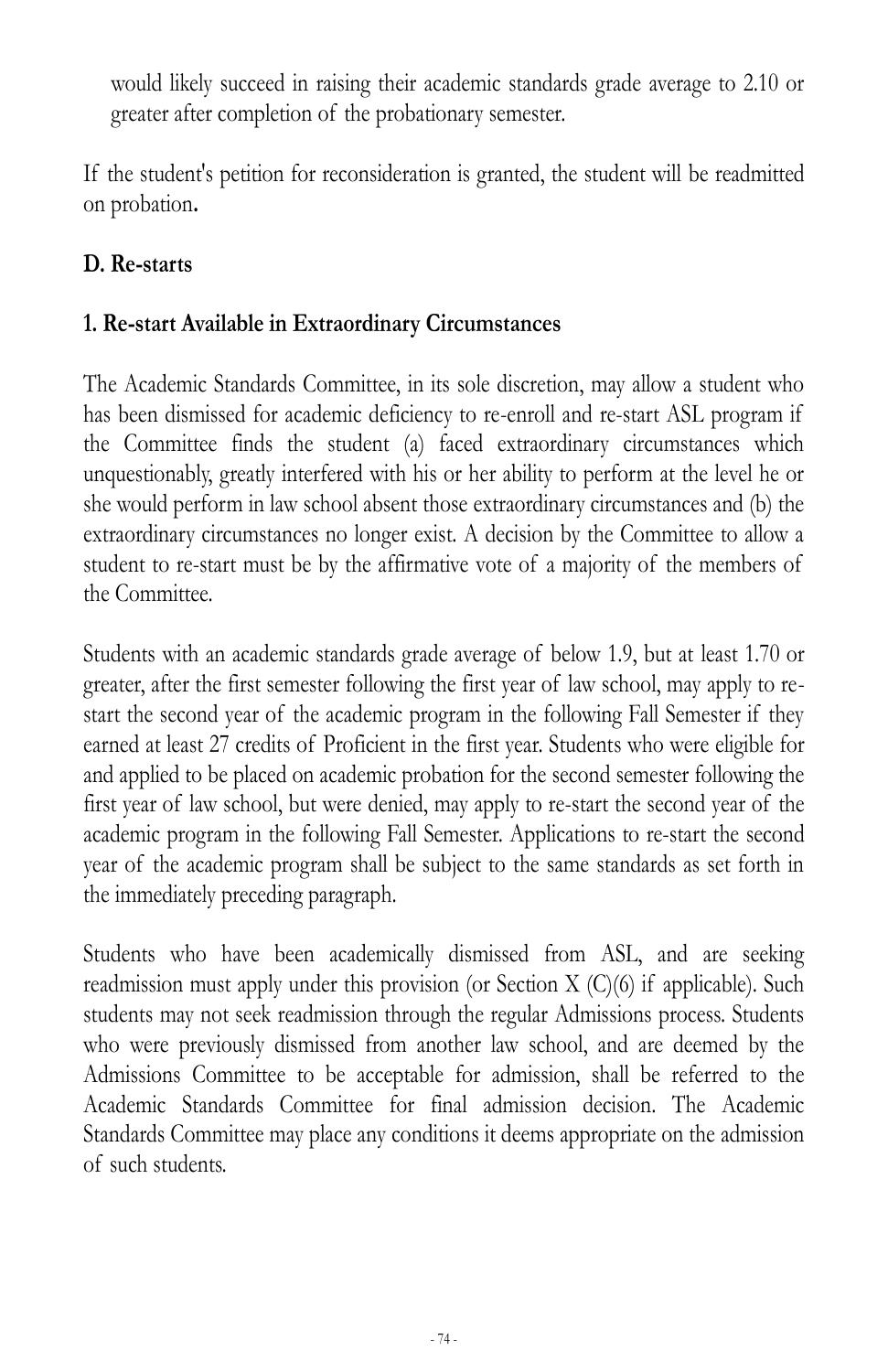## **2. One Year Delay before Re-start**

A student who is permitted to re-start ASL program must re-start in the Fall semester and must wait at least one semester after dismissal before re-starting.

## **3. Effect of Past Performance**

A student who is permitted to re-start ASL program must re-start in the Fall semester and must wait at least one semester after dismissal before re-starting.

A student who is permitted to re-start will not receive credit for any courses taken before the re-start regardless of the grade received in the course. The prior performance will remain on the transcript. However, the transcript will clearly state that the student has re-started, and the prior grades will not affect the grade average.

A student who is permitted to re-start the second year of the academic program will not receive credit for any courses taken in the semester following the first year of law school, regardless of the grade received in the course. The performance from that semester will remain on the transcript. However, the transcript will clearly state that the student re-started the second year, and grades from that prior semester will not affect the grade average. The student will receive credit for all first year courses in which they received a grade of Proficient or Not Proficient, and for any grade in the Externship Course which confers credit pursuant to Section IX  $(A)(2)$  of these Standards**.**

## **4. Appeals**

A decision by the Academic Standards Committee declining a student's request for restart may be appealed by the student in writing to the Faculty as provided in Part XIII of these Standards.

## **XI. Leaves of Absence, Visits, Readmissions, and Transfers**

## **A. Leaves of Absence**

The Dean may grant a leave of absence to a student who requests the leave. The term of the leave shall be clearly stated at the time the leave is granted. Any extension of the leave requires the permission of the Dean. A student who has not completed the first calendar year of the program and obtains a leave of absence may need to restart the first year from the beginning. Credit for prior completion of courses is granted at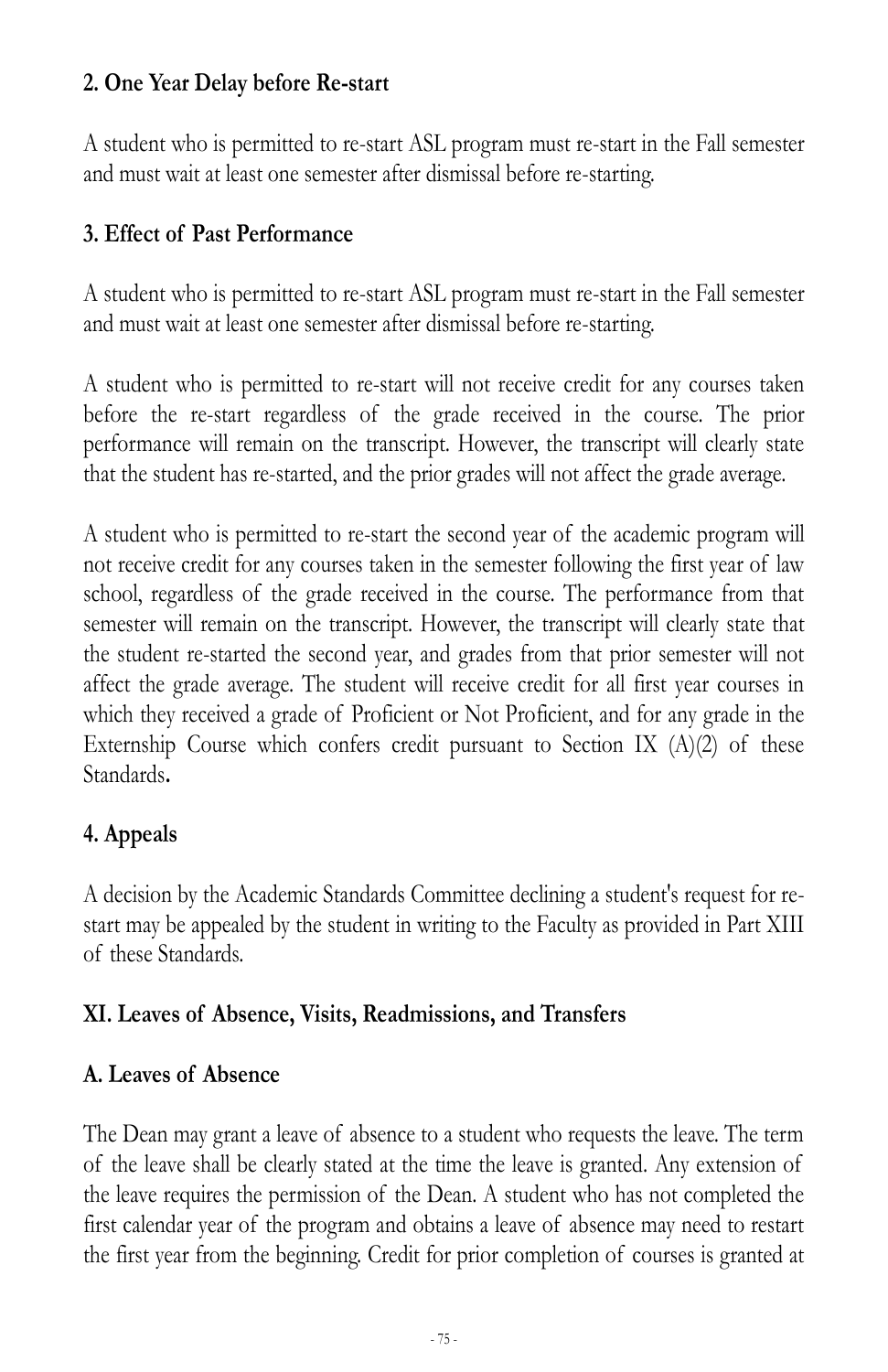the sole discretion of the Dean. The decision of the Dean is final and is not subject to further review or appeal under these Academic Standards.

## **B. Visits to another Law School**

The School will not accept more than six credit hours from visits to other law schools, including summer study.

## **C. Readmissions**

A student who has left the School in good standing and other than to take a leave of absence may apply for readmission under this Section XI (C) of these Standards. Applicants should submit an application, a short essay on their reasons for applying for readmission, and, if they have attended another law school subsequent to their departure, a letter of good standing from the dean of such school and an official transcript.

# **D. Transfers**

A student who has attended another law school may be eligible for admission as a transfer student if the student has attended an ABA approved law school, the student is in good standing and is eligible to continue the study of law at that law school as demonstrated by a suitable letter from the dean of that school, and the student's performance at ASL was of acceptably high quality, as documented by an official transcript. The transfer applicant should also submit a copy of his or her LSDAS report. Transfers from schools not approved by the ABA will be considered on a caseby-case basis.

## **E. Transfer of Credits**

The School will normally not accept more than 30 hours of transfer credits from other law schools. Grades of less than a C (or the equivalent) will not be eligible for transfer, and transfer credits will be treated on a pass-fail basis for the purpose of computed grade point averages. Students receiving transfer credits must still meet the graduation requirements set forth in Part XII of these standards, except that (a) transfer credits from courses substantially identical to the course required in Section  $XII$  (A)(1) of these standards may be used to meet the course requirements of that section, and (b) up to 15 hours of transfer credits may substitute for the course requirements of that section even if not substantially identical, provided, however, that non-substantially identical substitutions may not be made for: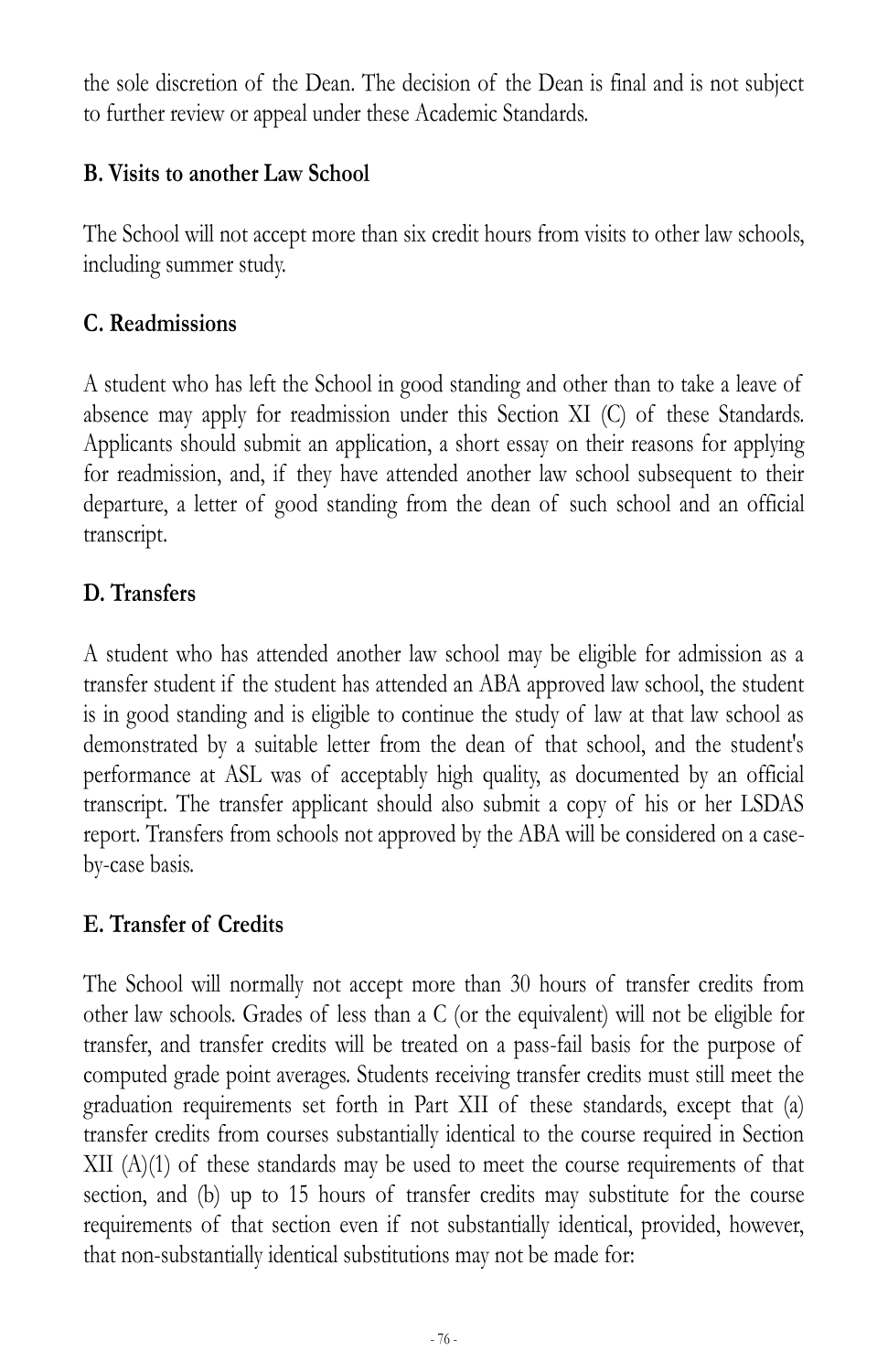- 1. Contracts I and II, Torts, Property I and II, Legal Process I and II, Criminal Law, and Civil Procedure I and II;
- 2. Dispute Resolution;
- 3. Professional Responsibility; and
- 4. the required Practicum courses.

Transfer credit for a course that requires a rigorous writing as defined by Section IV (D) of these standards may be substituted for the seminar and rigorous writing requirements of Sections IV (D) and XII  $(A)(1)$  of these standards. Decisions regarding transfers, readmissions, and transfer of credits shall be in the sole discretion of the Associate Dean for Academic Affairs or a faculty member (or members) appointed by the Dean.

## **F. Sanctions**

Failure to comply with the provisions on leaves of absence or with conditions on a leave granted shall be grounds for the Dean to impose any sanction he or she deems appropriate, including but not limited to refusal to accept transferred credits (regardless of the grade received), probation (with whatever conditions the Dean deems appropriate attached thereto), or dismissal.

## **XII. Graduation**

# **A. Requirements**

## **1. Required Courses**

Except as otherwise provided in these standards or by vote of the faculty, a candidate for graduation must have received credit in all courses specified in Section IV (A)(1) of these academic standards and be in full compliance with the Community Service Requirement.

## **2. Total Hours**

A candidate for graduation must have received ninety semester credit hours. No more than a total of four of the required ninety hours may be in the form of Law Journal, Moot Court, or Independent Study credit.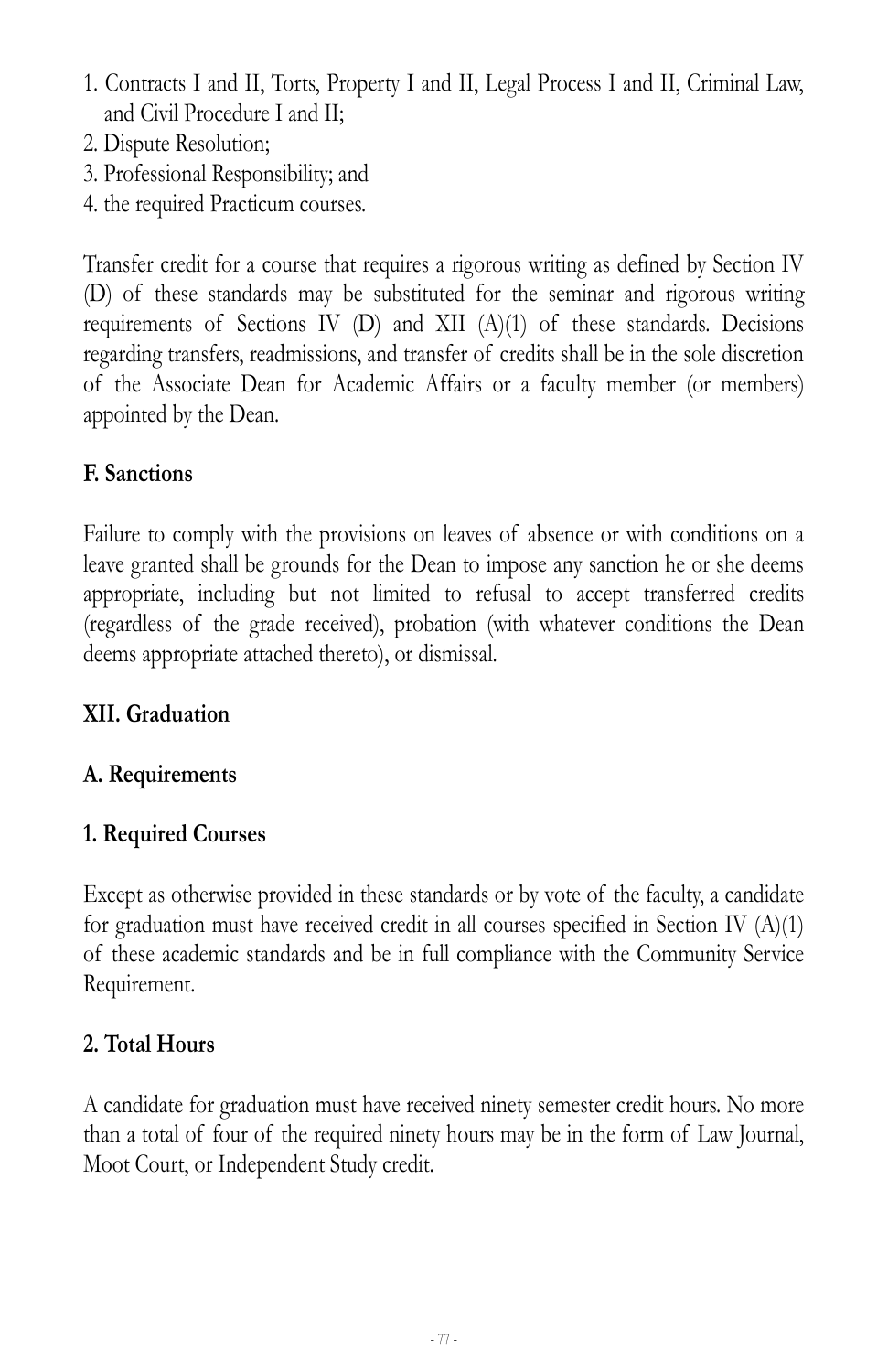## **3. Grade Average Requirements**

A candidate for graduation must have an academic grade average for all courses which is no lower than 2.10. There is no waiver of this standard.

A candidate who otherwise qualifies for graduation but has a cumulative average below 2.10 may petition to complete one additional semester on academic probation, subject to the following conditions: (1) the candidate is otherwise eligible for probation pursuant to Section X (C) of these Standards; (2) all coursework during the probationary semester is completed at The Appalachian School of Law; and (3) the candidate may enroll only in courses for which credit has not yet been granted. Under no circumstances shall a candidate be permitted more than one probationary semester under this provision.

## **4. Time for Completion of Graduation Requirements**

All coursework credited towards completion of the J.D. degree must be completed no sooner than 24 months and no longer than 84 months after a student has commenced law study at ASL or a law school from which the School has accepted transfer credit.

#### **B. Honors**

#### **1. Summa Cum Laude**

Any student who graduates in the top five percent of the graduating class, based on cumulative grade average, shall be designated as graduating summa cum laude.

## **2. Magna Cum Laude**

Any student who graduates in the top ten percent of the graduating class, based on cumulative grade average, shall be designated as graduating magna cum laude.

## **3. Cum Laude**

Any student who graduates in the top twenty-five percent of the graduating class, based on cumulative grade average, shall be designated as graduating cum laude.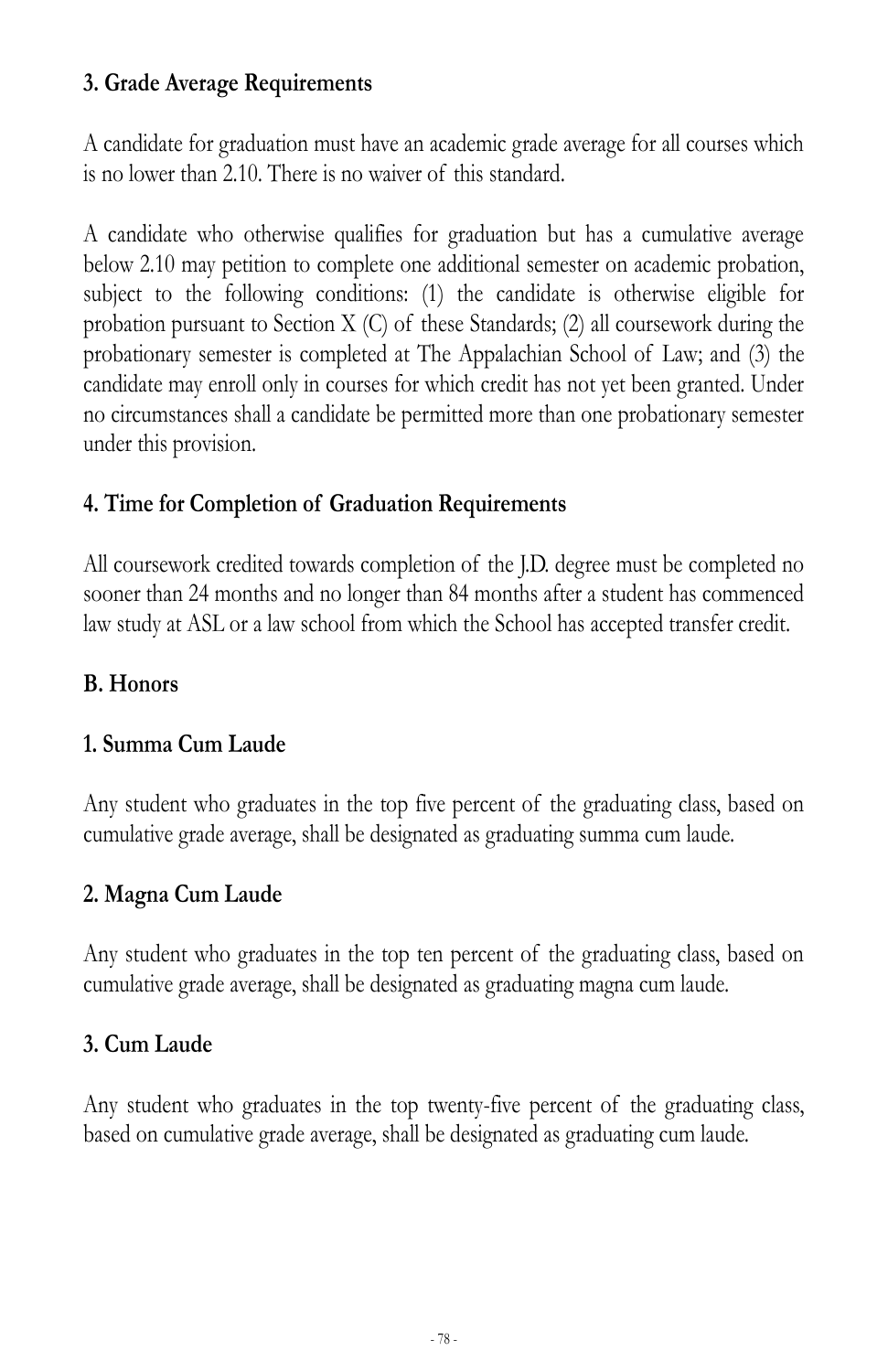#### **XIII. Waivers and Appeals**

## **A. Waivers of Academic Standards or Appeals of Decisions Applying the Academic Standards**

In limited circumstances, these Academic Standards permit students to petition the Faculty for waiver of an Academic Standard. In very limited circumstances, students may also appeal to the Faculty a decision of the Associate Dean for Academic Affairs, the Dean, or the Academic Standards Committee. The Faculty may grant or deny a written petition to the Faculty only in cases in which a Standard does not preclude a waiver petition or a decision by the Associate Dean of Academic Affairs, the Dean, or the Academic Standards Committee is not final, binding, and subject to no further appeal under these standards. The Faculty may grant or deny a properly filed petition, with or without conditions.

#### **B. Faculty Procedure for Waivers and Appeals**

Petitions for waivers or appeals to the Faculty permitted under these Academic Standards shall proceed in the following manner:

- (1) The student shall submit to the Dean a petition to the Faculty on a single typed (or word-processed) page in which the student identifies the issues presented by the waiver petition or appeal. If the petition is not permitted under these Academic Standards, the Dean shall notify the student within 10 days following receipt of the petition, in which case the petition and notification need not be provided to the Faculty.
- (2) The Dean may, at his or her option, prepare a single page response to the student petition.
- (3) Copies of the petition and the response shall then be provided to every Faculty member.
- (4) If within ten days of the date the petition is distributed to the Faculty, one-third of the Faculty requests that the Dean place the petition on the agenda of the next Faculty meeting, the Faculty will hear the waiver petition or appeal on the merits. If fewer than one third of the Faculty requests that the petition be heard, the request is denied and the Dean shall so inform the student.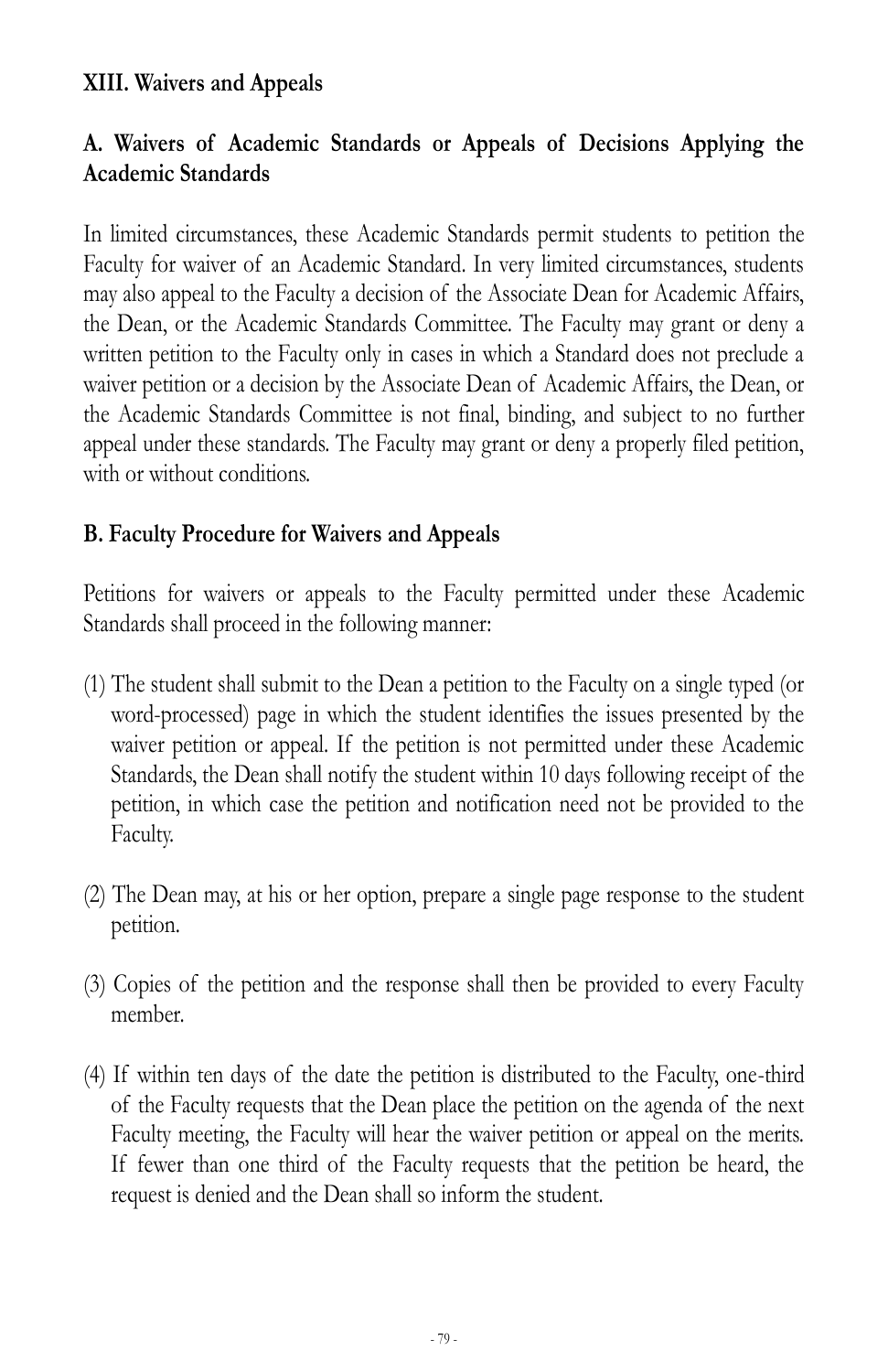(5) The Faculty may, but need not, grant the student an opportunity to appear before it, present supplementary documents or written arguments, appear through counsel, call or cross-examine witnesses, or take a transcription of an appearance.

## **C. Referral of Jurisdiction to the Faculty**

- (1) In the Dean's sole discretion, the Dean may refer to the Faculty for its consideration any properly filed petition which a student originally presents to the Dean.
- (2) By a majority vote of the members of the Academic Standards Committee, the committee may refer to the Faculty for its consideration any properly filed petition which a student originally presents to the Academic Standards Committee.

## **STUDENT GRIEVANCES**

The Board of Trustees has adopted the following Grievance Policy:

A person with a grievance against students, employees, volunteers, or other visitors or participants in Law School sponsored programs or activities regarding any matter at the School not governed by the Academic Standards, including, for example, treatment by a faculty or staff member or another student, harassment, discrimination, retaliation for filing a grievance, etc., shall make that grievance known in writing to the Student Ombudsperson. Grievances not in writing, anonymous, or filed by third parties will be investigated to the fullest extent possible.

- 1. The Student Ombudsperson shall investigate the grievance. The Student Ombudsperson may obtain assistance with this responsibility from other appropriate persons who are not connected to the grievance.
- 2. The Student Ombudsperson and any other appropriate persons involved in the investigation of the grievance will attempt to preserve all parties' anonymity throughout the investigation.
- 3. The Student Ombudsperson may impose interim measures for the pendency of the investigation when there is a need to protect the person filing the grievance from further contact with the person the grievance was filed against. These may include, but are not limited to, temporary suspensions, or agreements of no contact. If these measures are imposed and subsequent positive resolution of the grievance occurs,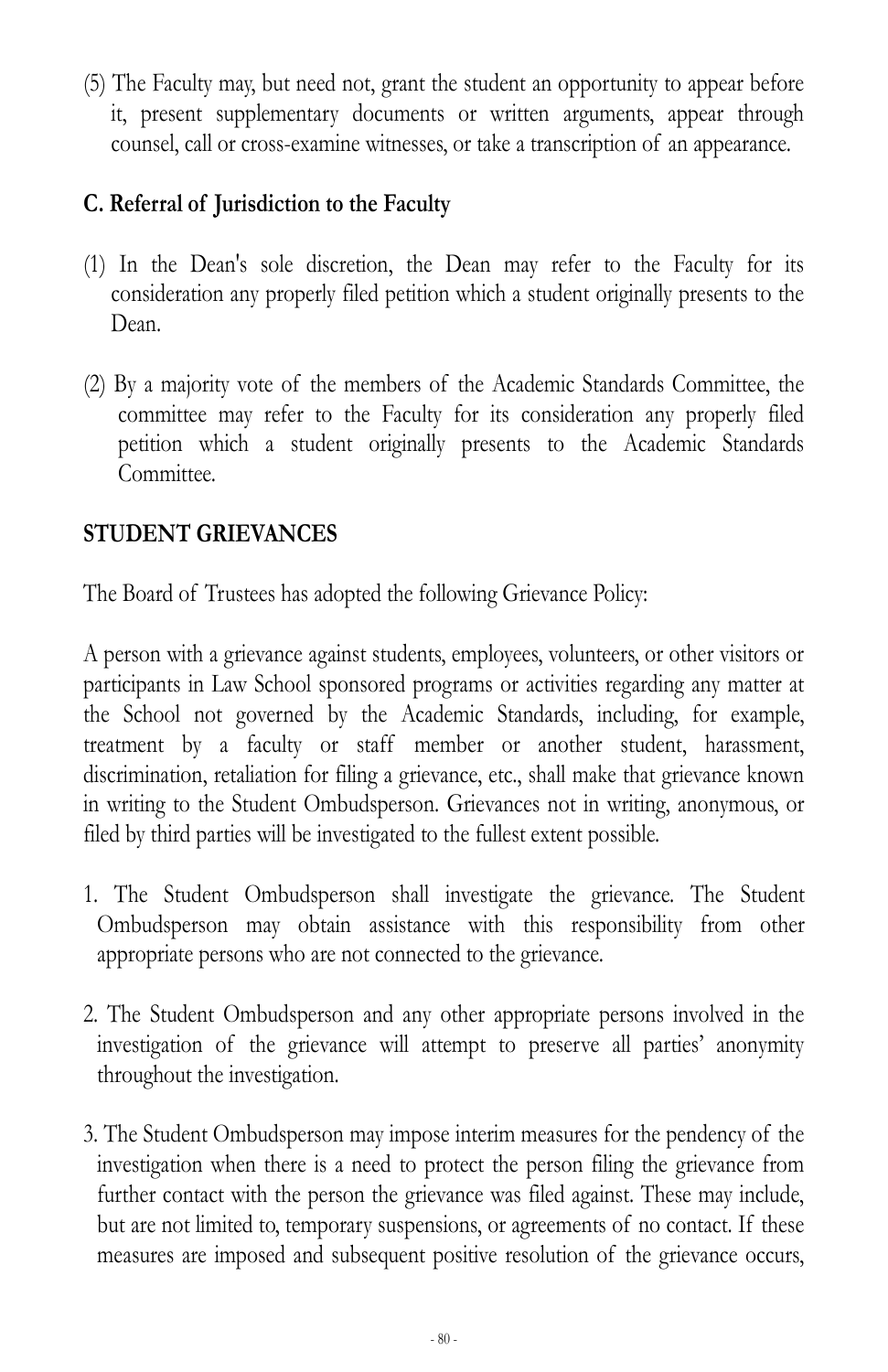ASL may take the following reasonable steps such as reinstatement, reassignment, promotion, training, back pay, or reinstatement of other benefits as necessary.

- 4. Within three weeks of receiving the grievance, the Student Ombudsperson shall make an initial resolution of the grievance and will inform the parties of this resolution. The initial resolution will consist of a determination of fact, determination of the merits of the allegation, imposition of sanctions (if appropriate), and any other appropriate information regarding the investigation. The three week timeline may be extended by ASL if all parties are provided written notice to his or her address of record.
- 5. Possible sanctions include but are not limited to:
	- a) Students: warning, fines, educational projects, additional community service, counseling, no contact order, disciplinary probation, disciplinary suspension, administrative hold, and expulsion.
	- b) Employee: suspension with or without pay, counseling, or motion for appropriate termination.
	- c) Non-Law School Employees or Non-Law School Students will be sanctioned to the maximum extent possible.
- 6. If any party involved is unsatisfied with the Student Ombudsperson's initial resolution of the grievance, he or she may request that the Student Ombudsperson hold a hearing on the grievance within 10 working days of the initial resolution.
- 7. If a hearing is held, the following procedural rules shall apply:
	- a) The hearing shall be held within 10 working days of the request for the hearing. The 10 day timeline may be extended by ASL if all parties are provided written notice to his or her address of record.
	- b) The Associate Dean for Academic Affairs shall preside over the hearing
	- c) The two parties to the hearing are:
		- i. ASL representative stating the position of the grievance or a designee as appropriate; and
		- ii. The person the grievance was brought against, the accused.
	- (d) All parties may choose one counselor to attend the hearing with that party at the party's own expense. In the event that a counselor disrupts the proceedings he or she shall be removed from the hearing.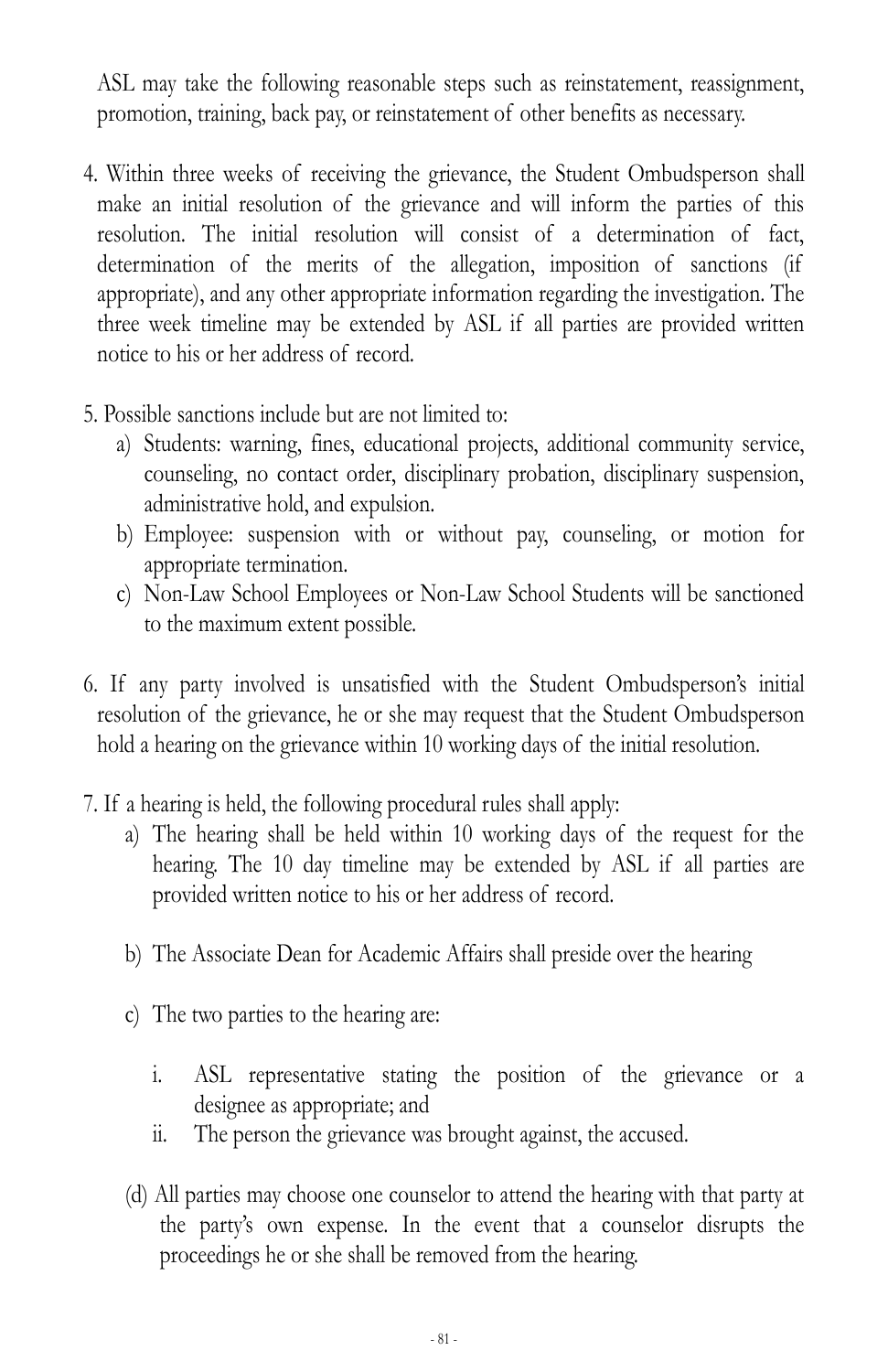- (e) The order of the hearing shall be:
	- i. Reading of the grievance.
	- ii. A statement by ASL representative or designee.
	- iii. A statement by the accused or designee.
	- iv. Presentation of evidence and witnesses by both parties
	- v. The Associate Dean may also call witnesses at this time.
	- vi. Closing statement of ASL representative or designee.
	- vii. Reply to the charges by the accused or designee
- (f) ASL shall bear the initial burden of producing evidence and shall bear the burden of persuasion. The standard of proof applied shall be the preponderance of the evidence.
- (g) A record of the hearing shall be created.
- 8. Upon completion of the hearing, the Associate Dean shall make a decision in writing on the validity of the grievance and the appropriate institutional response thereto, if any, within 45 calendar days. The 45 day timeline may be extended by ASL if all parties are provided written notice to his or her address of record. Absent an appeal to the Dean, the decision of the Associate Dean is final.
- 9. Any party, if not satisfied with the decision of the Associate Dean, may appeal that decision in writing to the Dean provided that notice of appeal is received by the Dean within ten working days. The Dean shall review the record of the proceeding before the Associate Dean, and conduct further investigations as are deemed appropriate. The Dean shall consider all information to ensure the outcome provided for fundamental fairness and take one of the following actions: concur with sanctions, reduce or rescind the sanction, or resubmit the grievance to the Associate Dean with appropriate instructions. The decision of the Dean shall be final and shall be rendered in writing within 45 calendar days of the student appeal. The 45 day timeline may be extended by ASL if all parties are provided written notice to his or her address of record.
- 10. The records of all grievances, all grievance hearings, and all final decisions on grievances will be kept by the Dean, Associate Dean, Student Ombudsperson, or their designee for a period of not less than five years, and these records will be available to other people only with the express and specific approval of the Student Ombudsperson, Associate Dean, or the Dean.
- 11. If the Student Ombudsperson is a party to the grievance or in some other way is not capable of making a fair and impartial judgment on the grievance, the Associate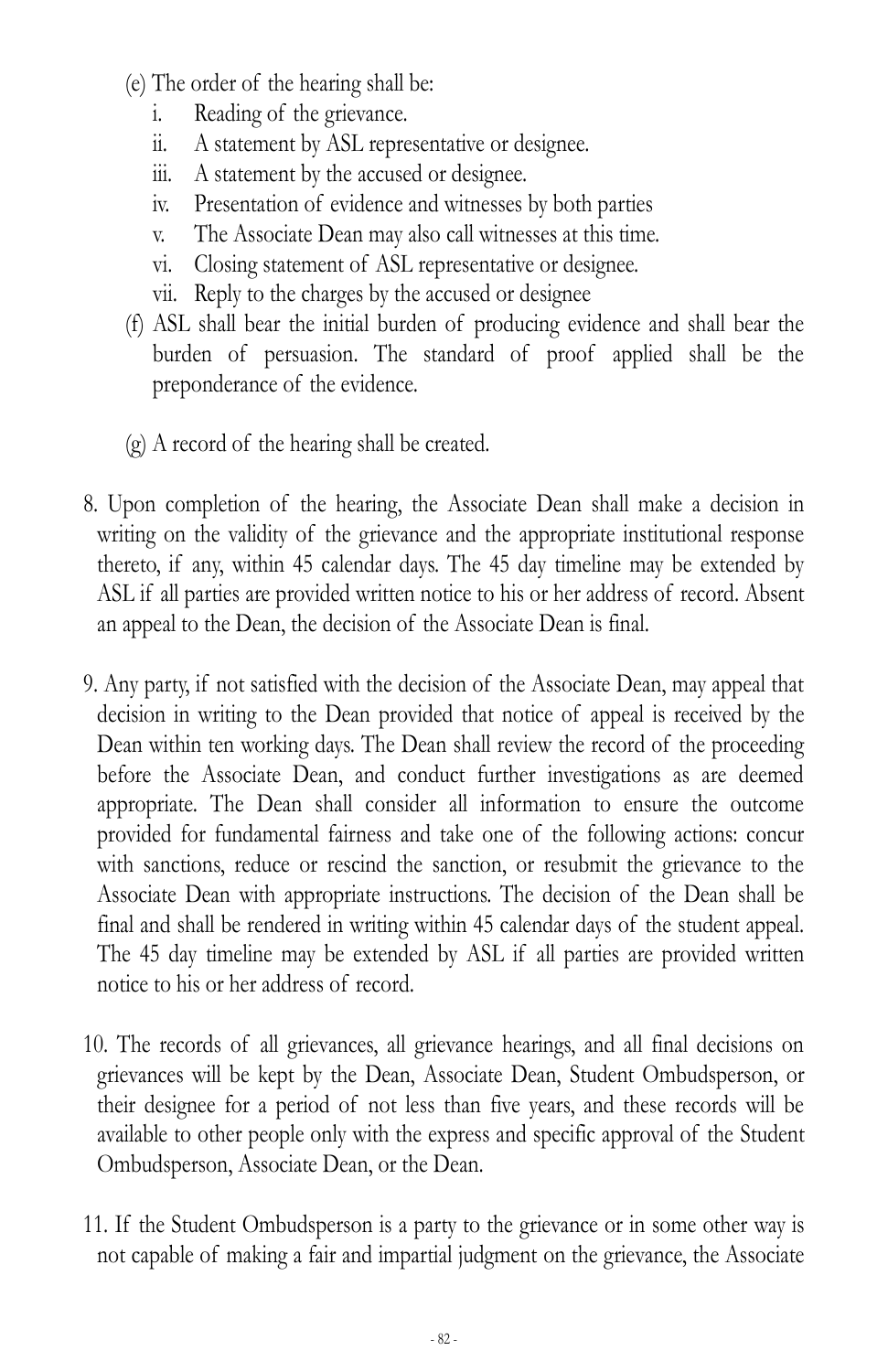Dean shall appoint a faculty member to perform the role of the Student Ombudsperson in the grievance process.

- 12. If the Associate Dean is a party to the grievance or in some other way is not capable of making a fair and impartial judgment on the grievance, the Dean shall appoint a tenured faculty member to perform the role of the Associate Dean in the grievance process.
- 13. If the Dean is a party to the grievance or in some other way is not capable of making a fair and impartial judgment on the grievance, the chairman of the Board of Trustees or his designee from among the members of the Board of Trustees shall perform the role of the Dean in this grievance process.
- 14. The procedure outlined in this Grievance Policy shall not apply to grievances concerning grades. Any grievance concerning a grade shall be governed by the appropriate provisions of the Academic Standards and Policies.
- 15. No student shall be subjected to unfair action as a result of filing a grievance under this policy.
- 16. Clery Act: ASL is in compliance with federal legislation known as the "Clery Act." The legislation requires institutions to make available to prospective students, currently enrolled students, and interested parties information about campus safety policies and procedures, established safety programs, and statistics concerning crimes that have taken place on campus.

Consistent with its emphasis on alternative dispute resolution, ASL encourages the informal resolution of student grievances.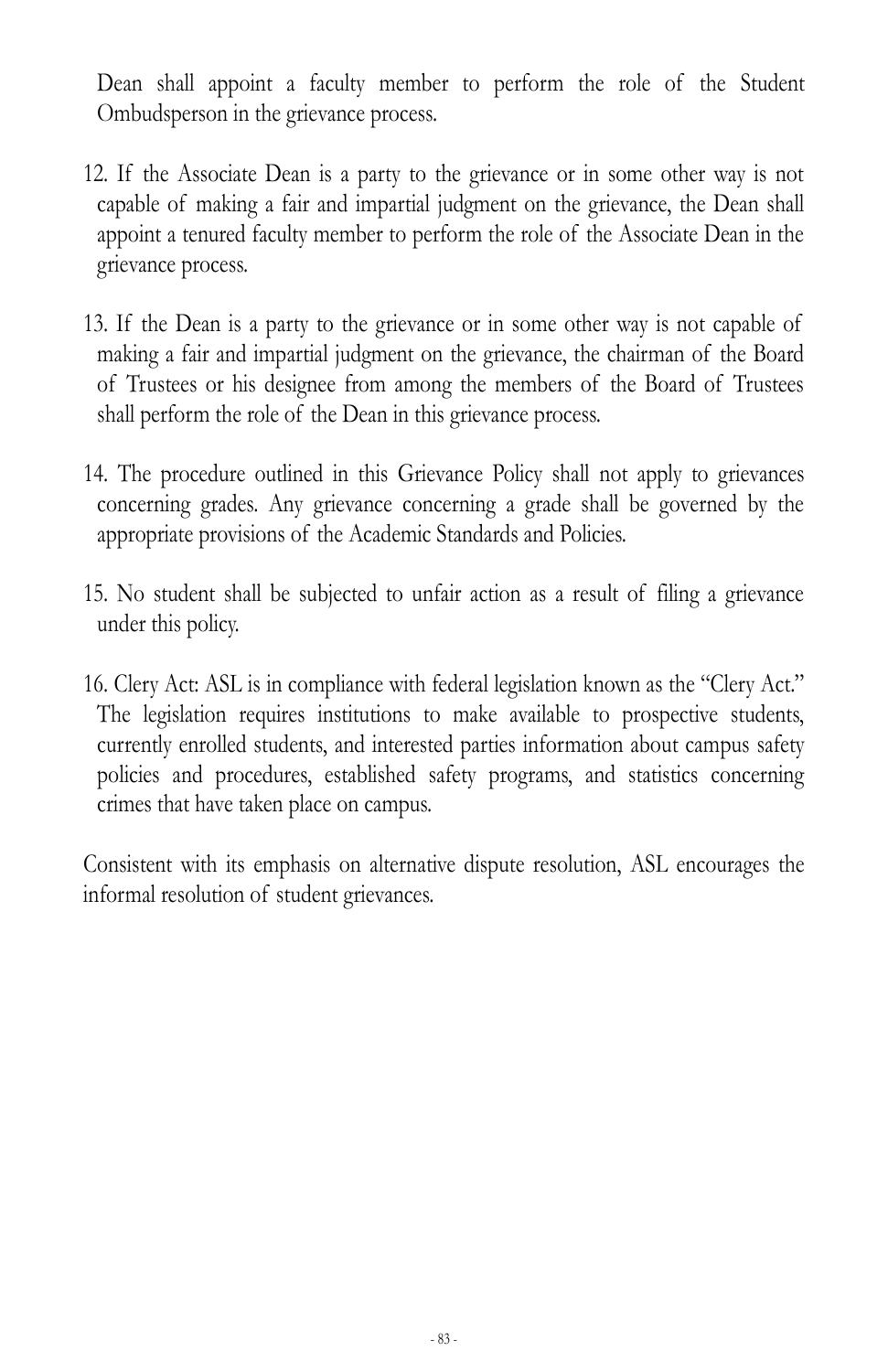#### **STUDENTS' RIGHTS, PRIVILEGES, AND RESPONSIBILITIES:**

#### **Notification of Rights under FERPA**

The Family Educational Rights and Privacy Act (FERPA) afford students certain rights with respect to their education records. These rights include:

(1) The right to inspect and review the student's education records within 45 days of the day The Appalachian School of Law (ASL) receives a request for access.

A student should submit to the Registrar, Dean, or other appropriate official, a written request that identifies the record(s) the student wishes to inspect. The ASL official will make arrangements for access and notify the student of the time and place where the records may be inspected. If the records are not maintained by the ASL official to whom the request was submitted, that official shall advise the student of the correct official to whom the request should be addressed.

(2) The right to request the amendment of the student's education records that the student believes is inaccurate, misleading, or otherwise in violation of the student's privacy rights under FERPA.

A student who wishes to ask ASL to amend a record should write the ASL official responsible for the record, clearly identify the part of the record the student wants changed, and specify why it should be changed.

If ASL decides not to amend the record as requested, ASL will notify the student in writing of the decision and the student's right to a hearing regarding the request for amendment. Additional information regarding the hearing procedures will be provided to the student when notified of the right to a hearing.

(3) The right to provide written consent before ASL discloses personally identifiable information from the student's education records, except to the extent that FERPA authorizes disclosure without consent.

ASL discloses education records without a student's prior written consent under the FERPA exception for disclosure to school officials with legitimate educational interests. A school official is a person employed by ASL in an administrative, supervisory, academic or research, or support staff position (including security personnel); a person or company with whom ASL has contracted as its agent to provide a service instead of using ASL employees or officials (such as an attorney, auditor, or collection agent); a person serving on the Board of Trustees; or a student serving on an official committee, such as a disciplinary or grievance committee, or assisting another school official in performing his or her tasks.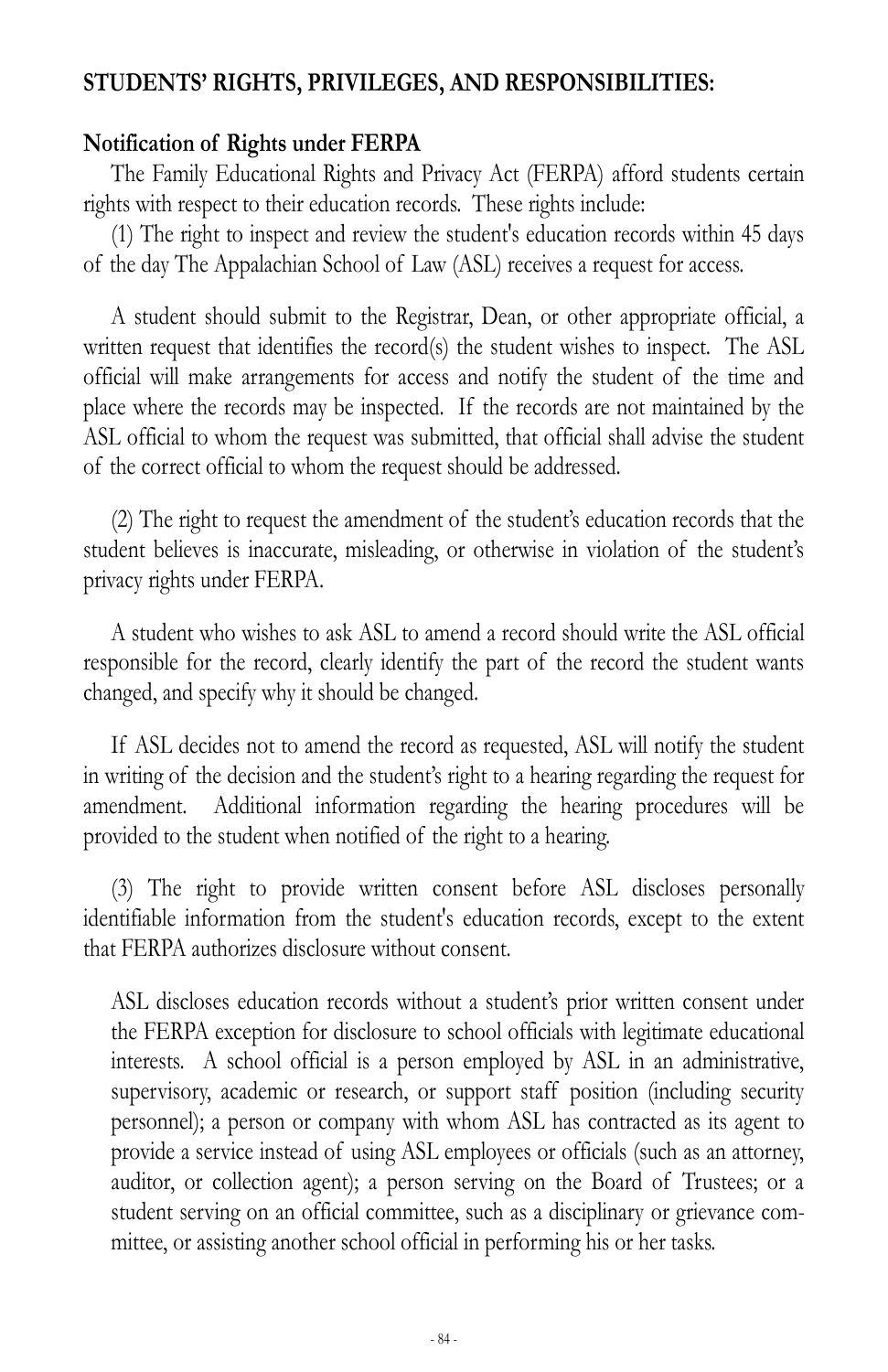A school official has a legitimate educational interest if the official needs to review an education record in order to fulfill his or her professional responsibilities for ASL. Upon request, ASL also may disclose education records without consent to officials of another school in which a student seeks or intends to enroll.

 (4) The right to file a complaint with the U.S. Department of Education concerning alleged failures by ASL to comply with the requirements of FERPA. The name and address of the Office that administers FERPA is:

Family Policy Compliance Office

U.S. Department of Education

400 Maryland Avenue, SW

Washington, DC 20202-5901

The Family Educational Rights and Privacy Act (FERPA), a Federal law, requires that The Appalachian School of Law ("ASL"), with certain exceptions, obtain your written consent prior to the disclosure of personally identifiable information from your education records. However, ASL may disclose appropriately designated "directory information" without written consent, unless you have advised ASL to the contrary in writing. The primary purpose of directory information is to allow ASL to include this type of information from your education records in certain law school publications and employment inquiries such as pre-employment attendance and graduation verifications. Examples include, but are not limited to :

- Dean's List or other recognition lists;
- Graduation programs; and
- Attendance and graduation verifications from prospective employers.

Directory information, which is information that is generally not considered harmful or an invasion of privacy if released, can also be disclosed to outside organizations without your prior written consent. Outside organizations include, but are not limited to, newspapers and other media publishing press release information about honors, awards, ASL activities, and graduation.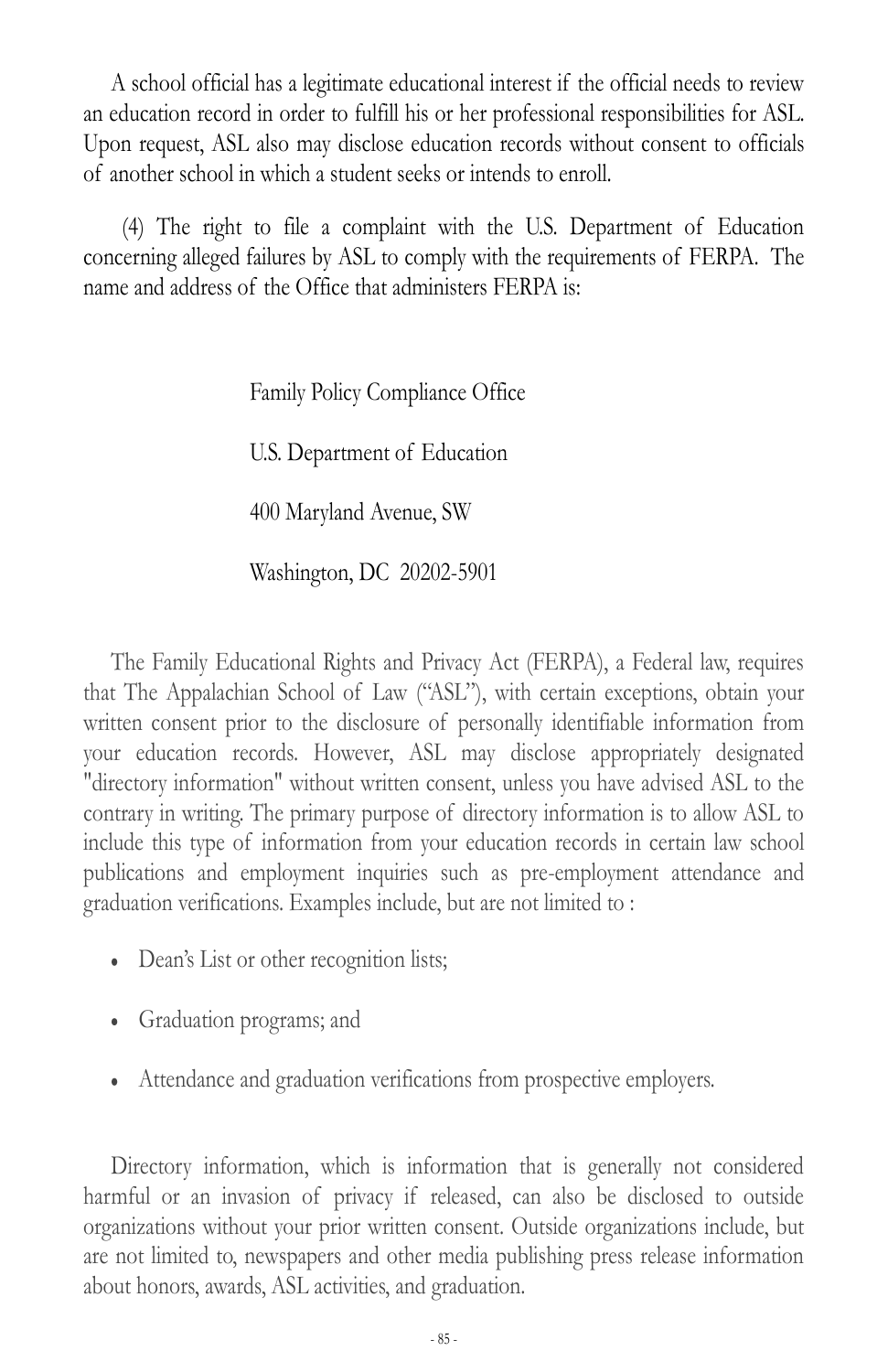If you do not want ASL to disclose directory information from your education records without your prior written consent, you must notify the Director of Reporting, Student Records, and Regulatory Compliance and Registrar in writing by November 1 of each academic year. ASL has designated the following information as directory information:

- Student's name
- Student's Hometown
- Participation in officially recognized activities
- Photograph
- Degrees, honors, and awards received
- Dates of attendance
- The most recent educational agency or institution attended

Law School policy prohibits discrimination on the basis of race, color, gender, gender identity, sexual orientation, disability, religion, national and ethnic origin, age, veteran status or political affiliation. This policy extends to all rights, privileges, programs, and activities, including admissions, employment, and financial assistance, as is required by law, including Title IX of the Educational Amendments of 1972, Section 504 of the Rehabilitation Act of 1973, the Vietnam Era Veterans Readjustment Assistance Act of 1974, and the Americans With Disabilities Act of 1990, and regulations there under.

ASL subscribes to the philosophy that the integrity of our legal system relies upon the integrity of our country's lawyers. As future lawyers, it is imperative that our students adhere to the highest standards of ethics. Students, therefore, are subject to the standards promulgated in the Code of Academic Conduct in the Academic Standards and Policies. In addition, attendance in class is critical to learning the material and developing the skills taught at ASL. ASL adheres to a rigorous mandatory attendance policy, under which students who miss more than a specified number of class meetings receive a failing grade for the course. The precise details of the attendance policy are in the Academic Standards and Policies.

The ASL application requires disclosure of information relating to character and fitness. The applicant signs to acknowledge that the information is complete and accurate. During Introduction to Law, students are expressly reminded that the character and fitness representations will be disclosed by ASL to Bar Examiners, and that non-disclosure to ASL as part of the initial application may be treated by Bar Examiners as a separate fitness issue. Since the serious nature of the application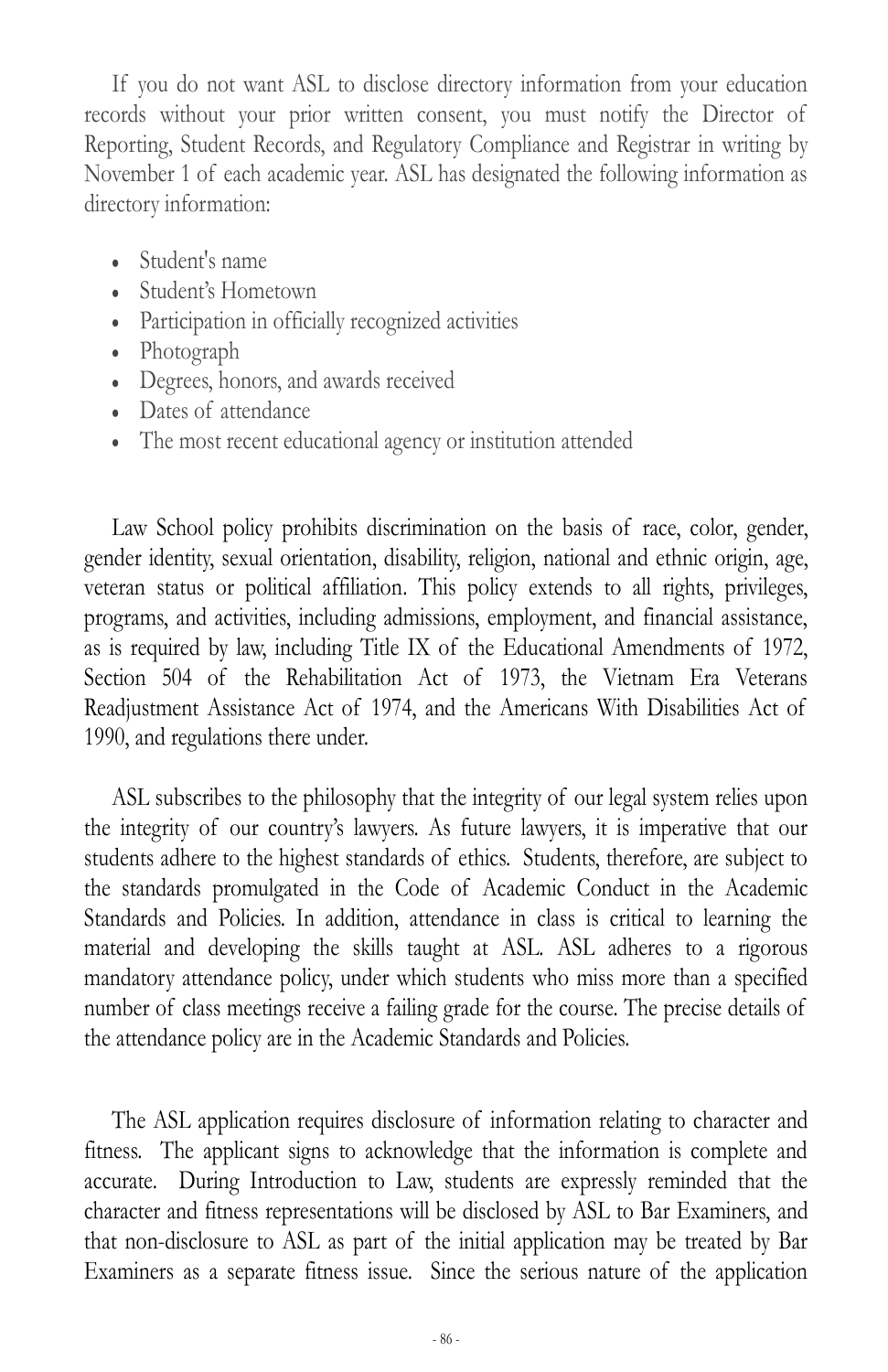inquiries may be different than the experience and expectations of some students, a period of time after the Introduction to Law discussion is provided for amendments to the ASL application. ASL reserves the right to review those amendatory disclosures to determine whether continued attendance at ASL will be appropriate. In order to fulfill the purpose of those disclosures from ASL's perspective, the following policies concerning disclosure are implemented:

1. Disclosures made through amendment to the application prior to December 1 of the first 1L semester will be considered by the Associate Dean for Academic Affairs and, if accepted, will be attached to the application.

2. All amendments made after December 1 of the first 1L semester will be clearly dated, and the date will be noted in any subsequent disclosure made by ASL to any state Bar Examiners.

3. Except as provided in 4 below, no amendments to ASL applications will be considered after June 1 following completion of the 2L year (that is, June 1 prior to commencement of the 3L year).

4. Disclosure of events relating to character and fitness (responsive to the ASL application) which occur during attendance at ASL is subject to an on-going obligation of the student. Therefore, amendments after June 1 following the 2L year for such events occurring after June 1 will be considered by the Associate Dean.

## **ALCOHOL & DRUG POLICY**

It is the policy of The Appalachian School of Law to provide a drug-free, healthful, safe, and secure work and educational environment. Employees and students are required and expected to report to their class or student activities in appropriate mental and physical condition to meet the requirements and expectations of their respective roles.

The Appalachian School of Law prohibits the unlawful manufacture, distribution, dispensation, possession, or use of narcotics, drugs, other controlled substances, or alcohol at the workplace and in the educational setting. Unlawful for these purposes means in violation of federal/state/local regulations, policy, procedures, and rules, as well as legal statutes. Workplace means either on Law School premises or while conducting Law School business away from ASL premises. Educational setting includes both institutional premises and approved educational sites off campus.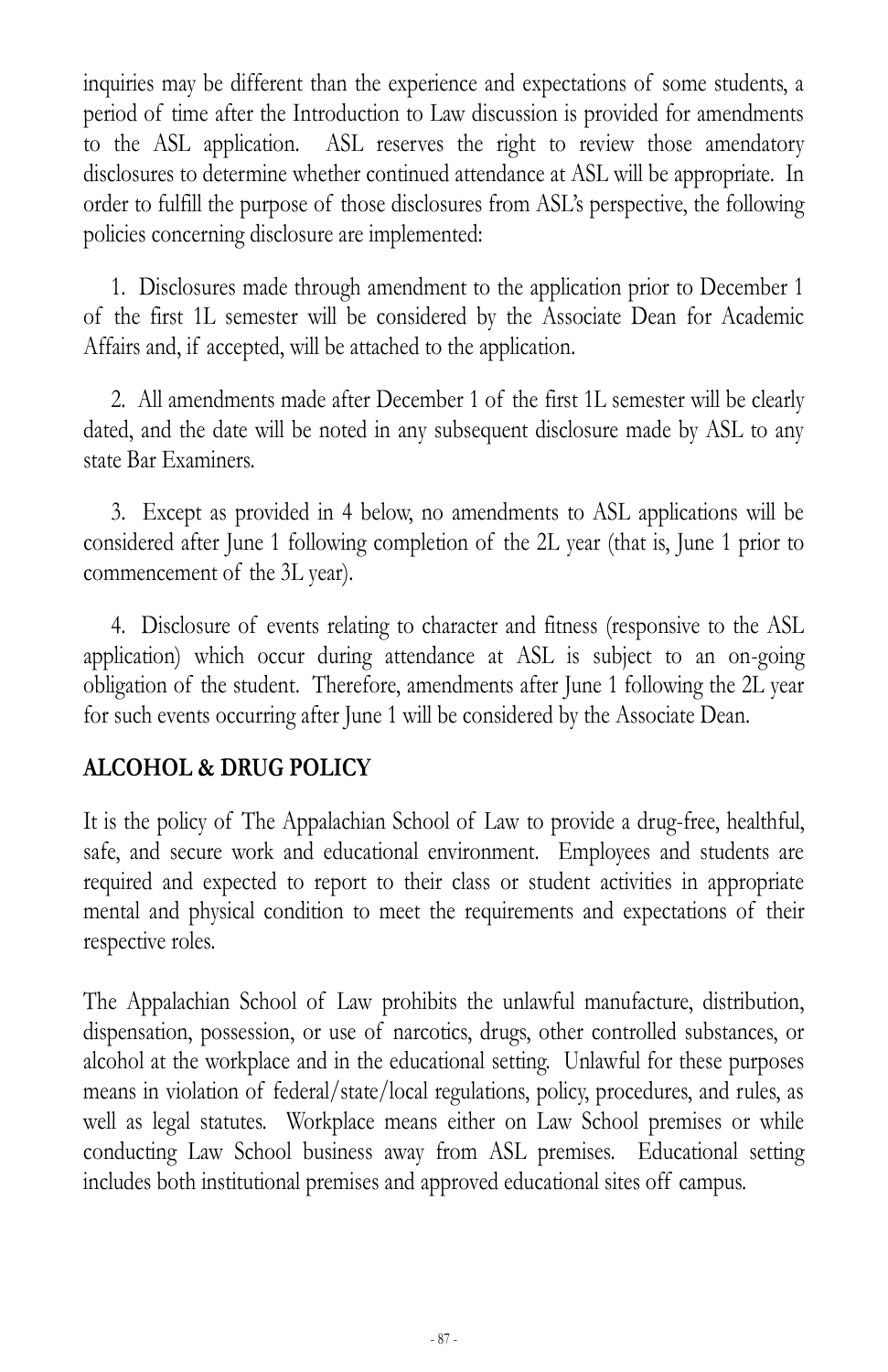In order to prevent the consequences of alcohol and other drug abuse at the workplace and in the educational setting, The Appalachian School of Law has implemented this policy to ensure a drug-free work and educational environment.

The Appalachian School of Law recognizes that chemical dependency through use of controlled or uncontrolled substances, including alcohol, is a treatable illness. ASL supports and recommends employee and student rehabilitation and assistance programs and encourages employees and students to use such programs.

ASL will also implement drug-free awareness programs for employees and students. Such programs will annually ensure that employees and students are aware that:

Alcohol and other drug abuse at the workplace and in the educational setting is dangerous because it leads to physical impairment, loss of judgment, safety violations and the risk of injury, poor health, or even death.

Alcohol and other drug abuse can also significantly lower performance on the job and in the classroom, thus impacting on ASL and its mission as well as seriously affecting the student's educational and career goals.

Employees must report any personal conviction under a criminal drug statute for conduct at the workplace to their personnel officer within five days.

It is a condition of employment and admission that all employees and students must abide by the policy on alcohol and other drug use as well as related procedures, statements, laws, and guidelines. Violation of any provision may result in disciplinary action up to and including termination or expulsion, and may have further legal consequences consistent with federal and state laws and regulations. In addition, management may require an employee or student to enter an employee/student assistance or drug rehabilitation program as a condition of employment or enrollment.

Use of Employee Assistance Programs (EAP), Student Assistance Programs (SAP), or drug/alcohol rehabilitation services is encouraged.

## **DISABILITY POLICY**

ASL does not discriminate against individuals with disabilities in its program of legal education, as those disabilities are defined in Section 504 of the Rehabilitation Act of 1973, 29 U.S.C. § 706; 45 C.F.R. § 84.3(k)(3); and the Americans With Disabilities Act, 42 U.S.C.  $\%$  12101, et seq. In an effort to provide full opportunities to individuals with disabilities, ASL offers individualization and reasonable accommodation, as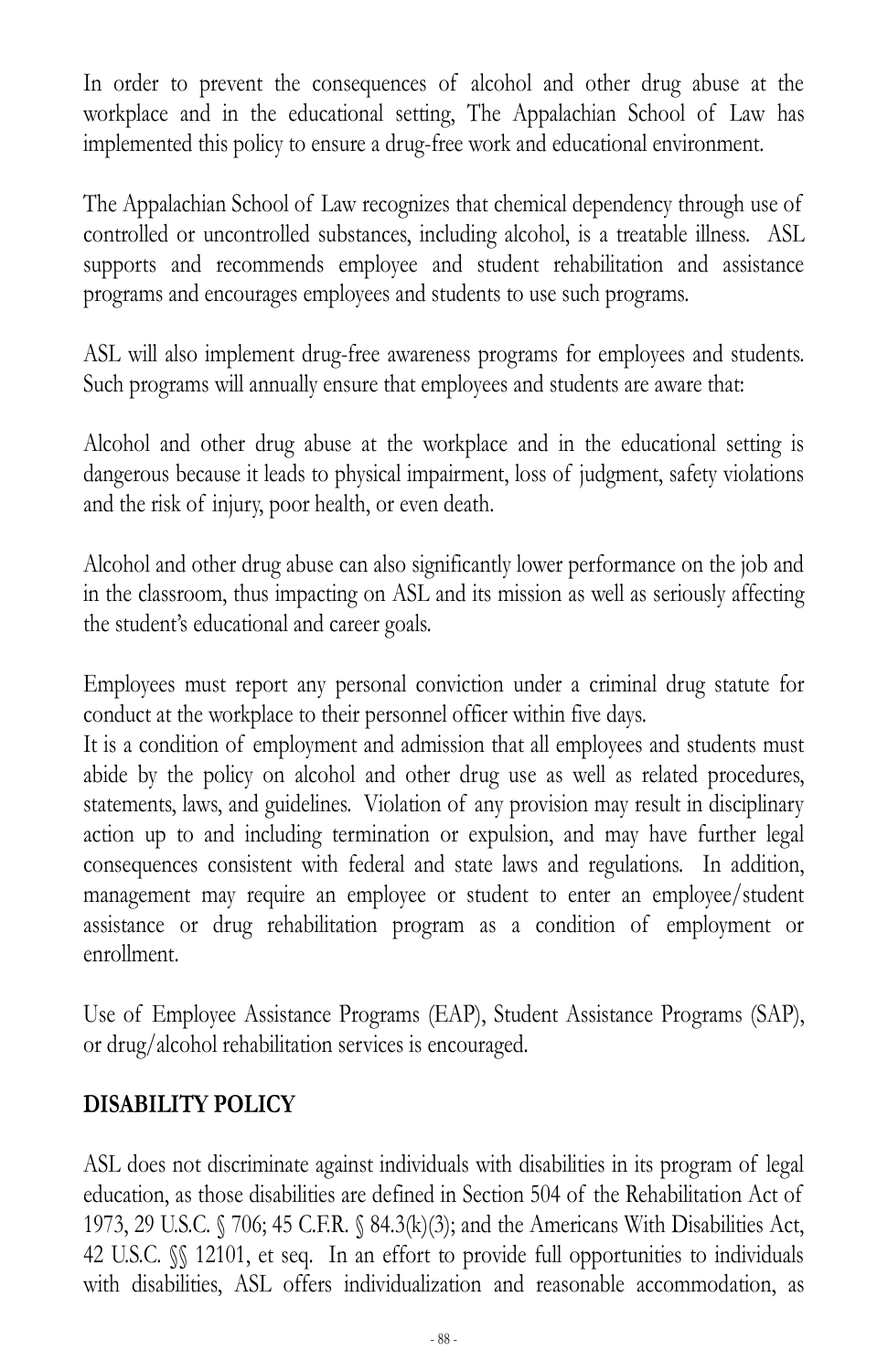required by law. Reasonable accommodations are those that do not fundamentally alter the nature of ASL's educational program, and can be provided without undue financial or administrative burden, and without lowering academic and other essential performance standards. In the past, ASL's students have included those with physical, visual, and learning disabilities.

Students who wish to request an accommodation should contact the Associate Dean, who is ASL's Section 504 coordinator for students. The procedures for requesting an accommodation are set forth in sections VII.D and VII.E.3 of the Academic Standards. A copy of the Academic Standards is given to each student upon matriculation at ASL, and copies of the current version of the Academic Standards also may be found on ASL's website (www.asl.edu) and at the reserve desk in ASL's library. Individuals who believe they have been discriminated against on the basis of a disability may file a complaint under ASL's Grievance Policy. The Grievance Policy is found in this Bulletin, which is distributed to all students at the beginning of each academic year. Copies of the Bulletin also may be obtained from ASL's Registrar's Office or ASL's website.